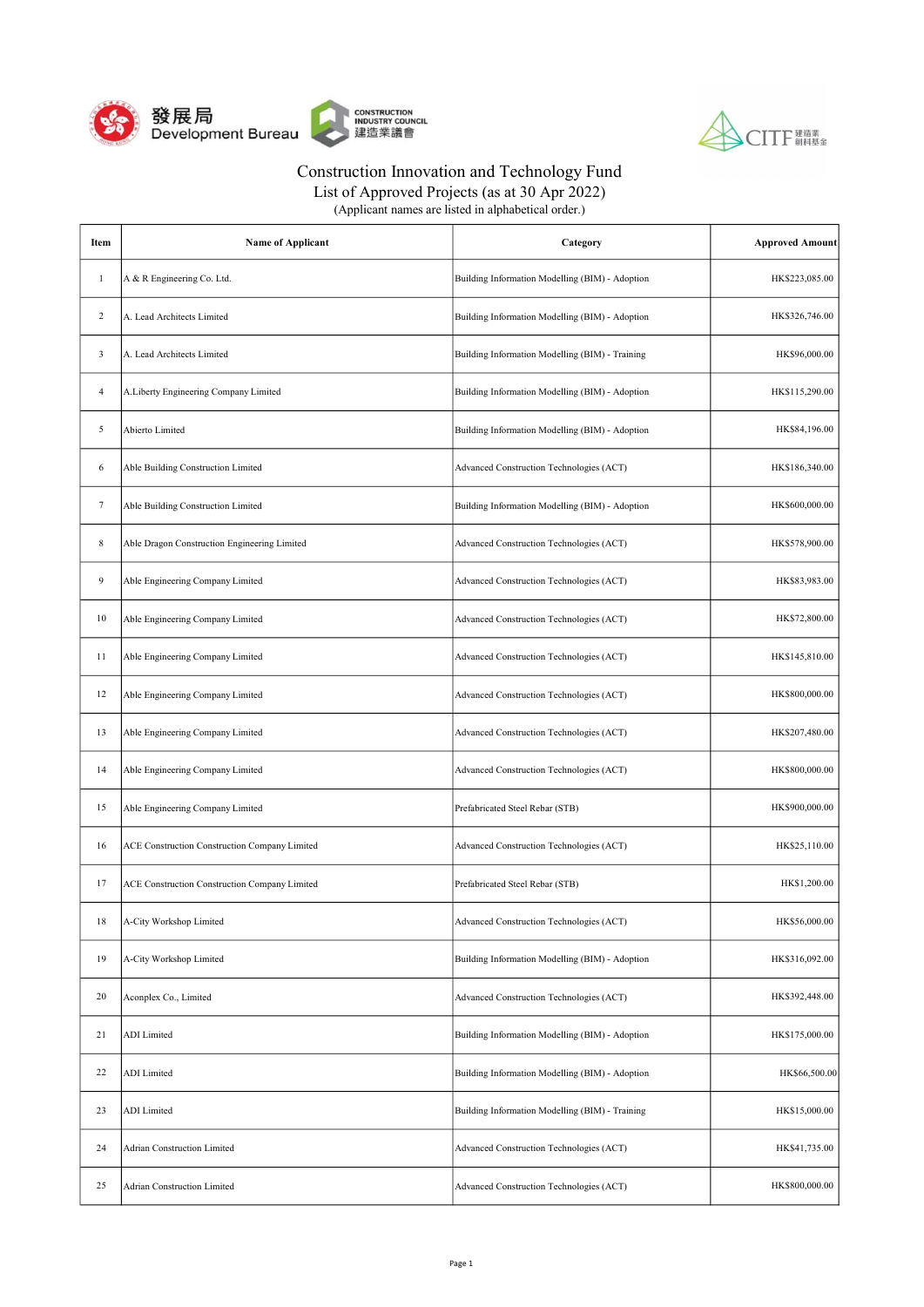



List of Approved Projects (as at 30 Apr 2022)

| Item | <b>Name of Applicant</b>                              | Category                                        | <b>Approved Amount</b> |
|------|-------------------------------------------------------|-------------------------------------------------|------------------------|
| 26   | <b>Adrian Construction Limited</b>                    | Building Information Modelling (BIM) - Adoption | HK\$339,248.00         |
| 27   | <b>Adrian Construction Limited</b>                    | Building Information Modelling (BIM) - Adoption | HK\$75,460.00          |
| 28   | <b>Adrian Construction Limited</b>                    | Building Information Modelling (BIM) - Training | HK\$20,000.00          |
| 29   | Advanced Construction Information Development Limited | Building Information Modelling (BIM) - Adoption | HK\$72,380.00          |
| 30   | Advanced Construction Information Development Limited | Building Information Modelling (BIM) - Adoption | HK\$28,000.00          |
| 31   | Advanced Construction Information Development Limited | Building Information Modelling (BIM) - Adoption | HK\$34,083.00          |
| 32   | Advanced Construction Information Development Limited | Building Information Modelling (BIM) - Training | HK\$3,000.00           |
| 33   | Advanced Construction Information Development Limited | Building Information Modelling (BIM) - Training | HK\$6,000.00           |
| 34   | Advanced Construction Information Development Limited | Building Information Modelling (BIM) - Training | HK\$12,000.00          |
| 35   | Advanced Construction Information Development Limited | Building Information Modelling (BIM) - Training | HK\$12,000.00          |
| 36   | Advanced Pipe Engineering Limited                     | Advanced Construction Technologies (ACT)        | HK\$421,364.00         |
| 37   | Advanced Pipe Engineering Limited                     | Advanced Construction Technologies (ACT)        | HK\$360,698.00         |
| 38   | Advanced Pipe Engineering Limited                     | Advanced Construction Technologies (ACT)        | HK\$924,000.00         |
| 39   | <b>AECOM Asia Company Limited</b>                     | Advanced Construction Technologies (ACT)        | HK\$427,000.00         |
| 40   | <b>AECOM Asia Company Limited</b>                     | Building Information Modelling (BIM) - Adoption | HK\$266,312.00         |
| 41   | <b>AECOM Asia Company Limited</b>                     | Building Information Modelling (BIM) - Adoption | HK\$205,950.00         |
| 42   | <b>AECOM Asia Company Limited</b>                     | Building Information Modelling (BIM) - Training | HK\$12,000.00          |
| 43   | <b>AECOM Asia Company Limited</b>                     | Building Information Modelling (BIM) - Training | HK\$12,000.00          |
| 44   | Aedas Limited                                         | Building Information Modelling (BIM) - Adoption | HK\$413,000.00         |
| 45   | Aeso Limited                                          | Building Information Modelling (BIM) - Adoption | HK\$103,040.00         |
| 46   | Aeso Limited                                          | Building Information Modelling (BIM) - Adoption | HK\$25,760.00          |
| 47   | <b>AGC</b> Design Limited                             | Building Information Modelling (BIM) - Adoption | HK\$348,600.00         |
| 48   | <b>AGC Design Limited</b>                             | Building Information Modelling (BIM) - Adoption | HK\$123,480.00         |
| 49   | <b>AGC Design Limited</b>                             | Building Information Modelling (BIM) - Training | HK\$78,000.00          |
| 50   | Aggressive Construction Company Limited               | Advanced Construction Technologies (ACT)        | HK\$105,338.00         |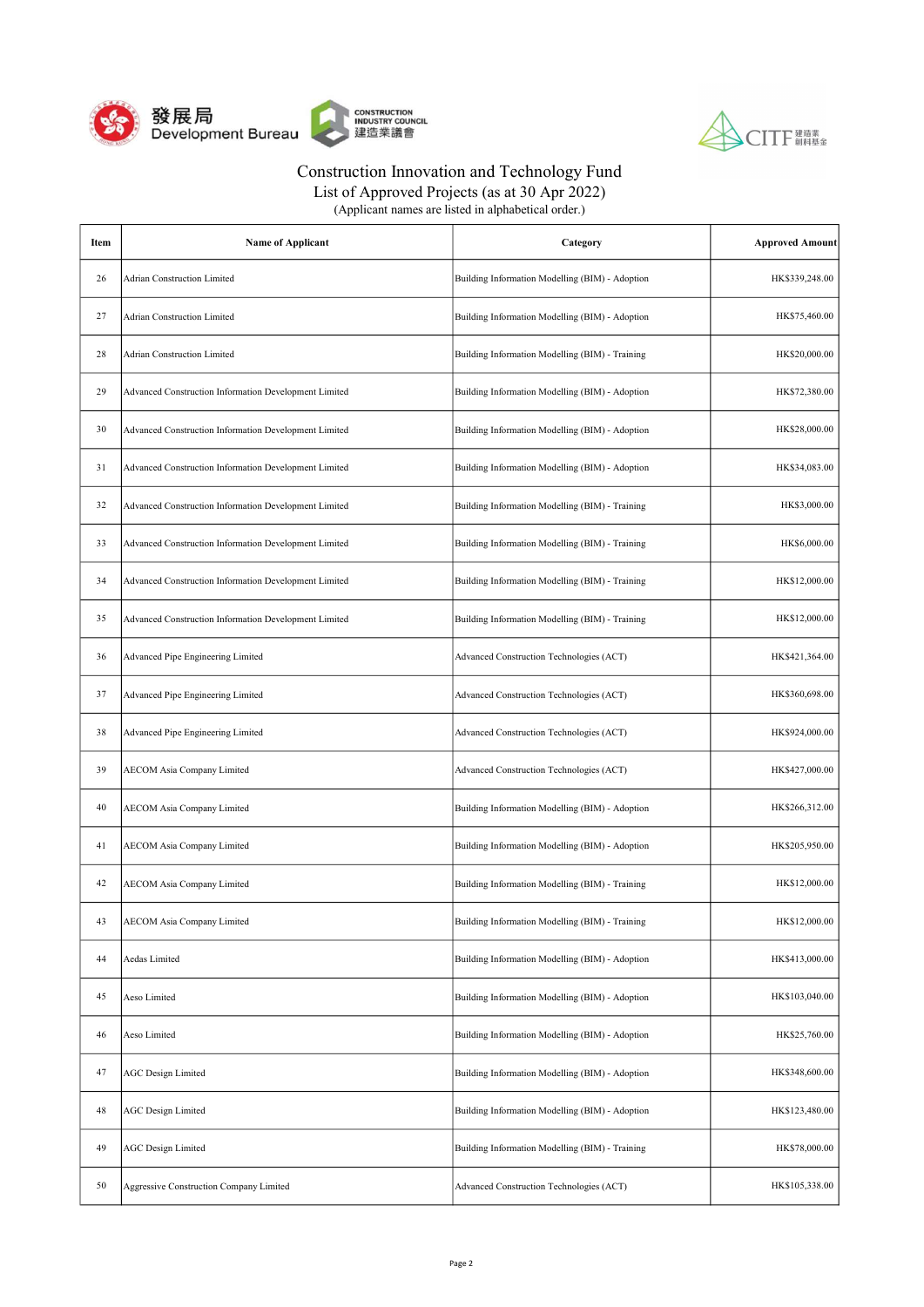



| Item | <b>Name of Applicant</b>                | Category                                        | <b>Approved Amount</b> |
|------|-----------------------------------------|-------------------------------------------------|------------------------|
| 51   | Aggressive Construction Company Limited | Advanced Construction Technologies (ACT)        | HK\$200,928.00         |
| 52   | Aggressive Construction Company Limited | Advanced Construction Technologies (ACT)        | HK\$800,000.00         |
| 53   | Aggressive Construction Company Limited | Advanced Construction Technologies (ACT)        | HK\$728,000.00         |
| 54   | Aggressive Construction Company Limited | Advanced Construction Technologies (ACT)        | HK\$210,000.00         |
| 55   | Aggressive Construction Company Limited | Advanced Construction Technologies (ACT)        | HK\$43,198.00          |
| 56   | Aggressive Construction Company Limited | Building Information Modelling (BIM) - Adoption | HK\$224,697.00         |
| 57   | Aggressive Construction Company Limited | Building Information Modelling (BIM) - Training | HK\$132,000.00         |
| 58   | Aggressive Construction Company Limited | Building Information Modelling (BIM) - Training | HK\$25,000.00          |
| 59   | Aggressive Construction Company Limited | Prefabricated Steel Rebar (STB)                 | HK\$914,400.00         |
| 60   | Aggressive Construction Company Limited | Prefabricated Steel Rebar (STB)                 | HK\$5,000,000.00       |
| 61   | Ah D Transportation Company Limited     | Advanced Construction Technologies (ACT)        | HK\$800,000.00         |
| 62   | Ah Ngau Engineering Ltd                 | Advanced Construction Technologies (ACT)        | HK\$800,000.00         |
| 63   | Aim Group Limited                       | Advanced Construction Technologies (ACT)        | HK\$11,262.00          |
| 64   | Aim Group Limited                       | Building Information Modelling (BIM) - Adoption | HK\$95,319.00          |
| 65   | Aim Group Limited                       | Building Information Modelling (BIM) - Adoption | HK\$34,577.00          |
| 66   | Aimpro Enterprise Limited               | Building Information Modelling (BIM) - Training | HK\$6,000.00           |
| 67   | Aires Engineering Company Limited       | Building Information Modelling (BIM) - Adoption | HK\$129,535.00         |
| 68   | Aires Engineering Company Limited       | Building Information Modelling (BIM) - Training | HK\$15,000.00          |
| 69   | Aires Engineering Company Limited       | Building Information Modelling (BIM) - Training | HK\$7,500.00           |
| 70   | Aires Engineering Company Limited       | Building Information Modelling (BIM) - Training | HK\$13,200.00          |
| 71   | Aires Engineering Company Limited       | Building Information Modelling (BIM) - Training | HK\$2,200.00           |
| 72   | Aires Engineering Company Limited       | Building Information Modelling (BIM) - Training | HK\$21,000.00          |
| 73   | Albert Tse Engineering Survey Ltd       | Building Information Modelling (BIM) - Training | HK\$187,000.00         |
| 74   | Alchmex-Paul Y Joint Venture            | Advanced Construction Technologies (ACT)        | HK\$512,960.00         |
| 75   | Alchmex-Paul Y Joint Venture            | Advanced Construction Technologies (ACT)        | HK\$800,000.00         |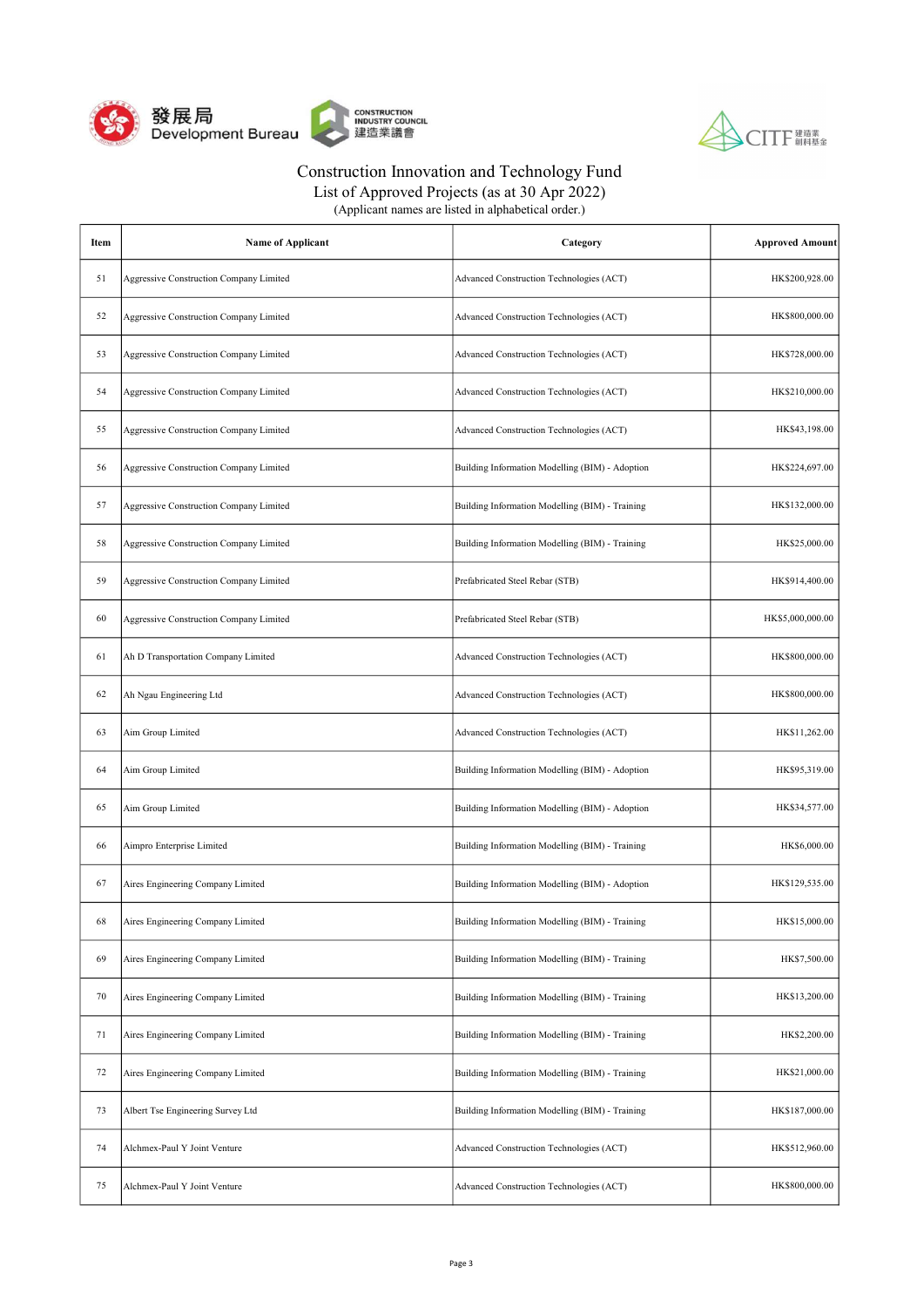



List of Approved Projects (as at 30 Apr 2022)

| Item | <b>Name of Applicant</b>                            | Category                                        | <b>Approved Amount</b> |
|------|-----------------------------------------------------|-------------------------------------------------|------------------------|
| 76   | Alchmex-Paul Y Joint Venture                        | Advanced Construction Technologies (ACT)        | HK\$37,920.00          |
| 77   | Alchmex-Paul Y Joint Venture                        | Prefabricated Steel Rebar (STB)                 | HK\$2,452,400.00       |
| 78   | Alga (Far East) Limited                             | Building Information Modelling (BIM) - Training | HK\$13,200.00          |
| 79   | Alimak Group Hong Kong Limited                      | Building Information Modelling (BIM) - Adoption | HK\$318,430.00         |
| 80   | Alimak Group Hong Kong Limited                      | Building Information Modelling (BIM) - Adoption | HK\$47,796.00          |
| 81   | Alimak Group Hong Kong Limited                      | Building Information Modelling (BIM) - Training | HK\$70,500.00          |
| 82   | All Well Steel and Iron Works Engineering Limited   | Advanced Construction Technologies (ACT)        | HK\$199,500.00         |
| 83   | Alliance Contracting Co Ltd                         | Building Information Modelling (BIM) - Adoption | HK\$388,360.00         |
| 84   | Alliance Contracting Co Ltd                         | Building Information Modelling (BIM) - Training | HK\$70,500.00          |
| 85   | Allied States Engineering Limited                   | Advanced Construction Technologies (ACT)        | HK\$593,600.00         |
| 86   | Allied States Engineering Limited                   | Advanced Construction Technologies (ACT)        | HK\$206,400.00         |
| 87   | Allink Hong Kong Limited                            | Building Information Modelling (BIM) - Adoption | HK\$94,794.00          |
| 88   | Alpha Cay Engineering Limited                       | Advanced Construction Technologies (ACT)        | HK\$420,000.00         |
| 89   | Ample Surveyor Services Limited                     | Building Information Modelling (BIM) - Adoption | HK\$124,950.00         |
| 90   | Ample Surveyor Services Limited                     | Building Information Modelling (BIM) - Training | HK\$2,400.00           |
| 91   | Ample Surveyor Services Limited                     | Building Information Modelling (BIM) - Training | HK\$9,000.00           |
| 92   | Anderson Concrete Limited                           | Advanced Construction Technologies (ACT)        | HK\$555,879.00         |
| 93   | Anderson Concrete Limited                           | Advanced Construction Technologies (ACT)        | HK\$513,800.00         |
| 94   | Anderson Concrete Limited                           | Advanced Construction Technologies (ACT)        | HK\$221,750.00         |
| 95   | Andrew Lee King Fun & Associates Architects Limited | Advanced Construction Technologies (ACT)        | HK\$53,143.00          |
| 96   | Andrew Lee King Fun & Associates Architects Limited | Building Information Modelling (BIM) - Adoption | HK\$249,700.00         |
| 97   | Andrew Lee King Fun & Associates Architects Limited | Building Information Modelling (BIM) - Adoption | HK\$30,666.00          |
| 98   | Andrew Lee King Fun & Associates Architects Limited | Building Information Modelling (BIM) - Adoption | HK\$65,888.00          |
| 99   | Andrew Lee King Fun & Associates Architects Limited | Building Information Modelling (BIM) - Adoption | HK\$35,204.00          |
| 100  | Andrew Lee King Fun & Associates Architects Limited | Building Information Modelling (BIM) - Adoption | HK\$12,810.00          |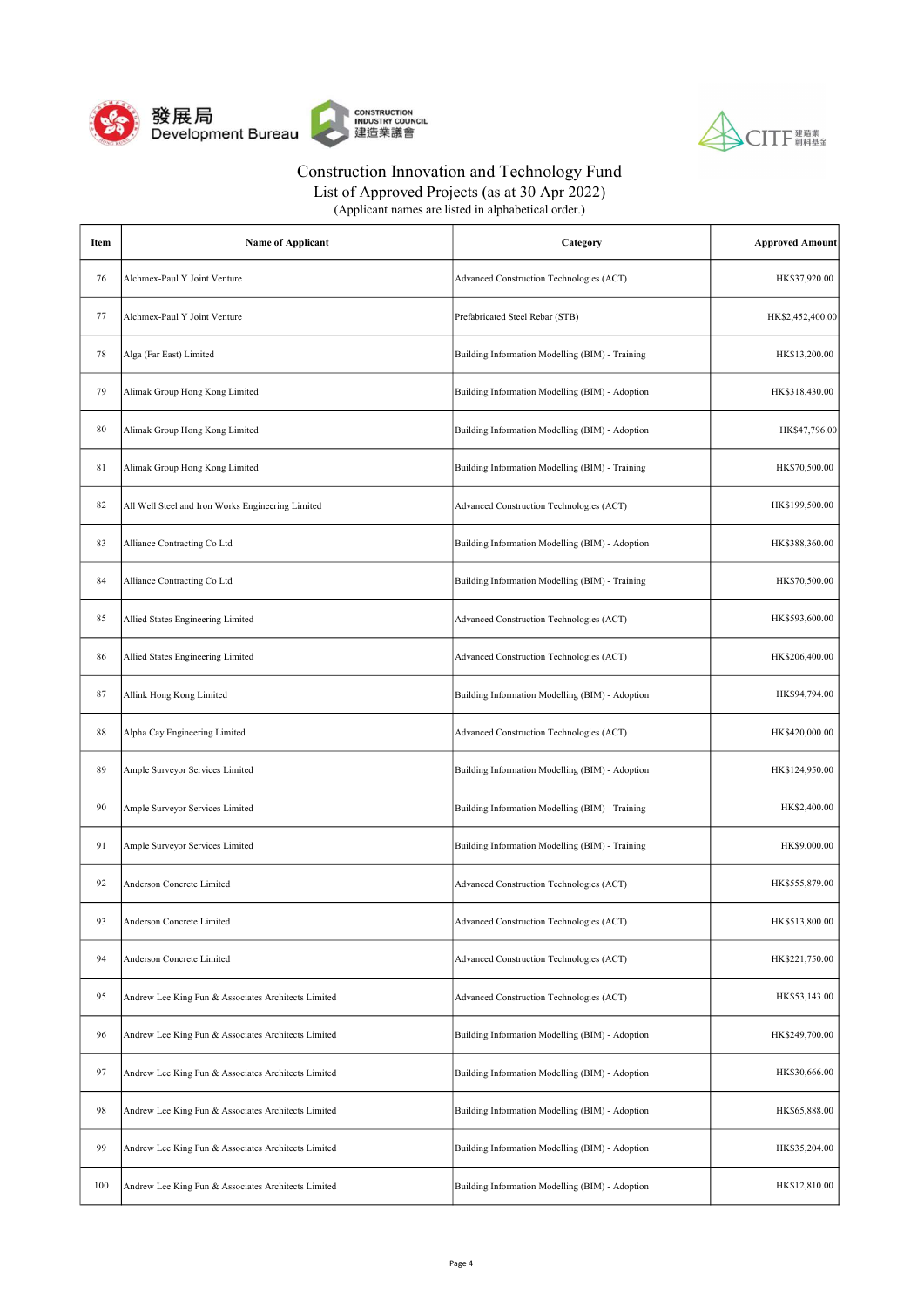



| (Applicant names are listed in alphabetical order.) |  |
|-----------------------------------------------------|--|
|-----------------------------------------------------|--|

| Item | <b>Name of Applicant</b>                            | Category                                           | <b>Approved Amount</b> |
|------|-----------------------------------------------------|----------------------------------------------------|------------------------|
| 101  | Andrew Lee King Fun & Associates Architects Limited | Building Information Modelling (BIM) - Training    | HK\$39,000.00          |
| 102  | Andrew Lee King Fun & Associates Architects Limited | Building Information Modelling (BIM) - Training    | HK\$99,000.00          |
| 103  | Andrew Lee King Fun & Associates Architects Limited | Building Information Modelling (BIM) - Training    | HK\$46,200.00          |
| 104  | Andrew Lee King Fun & Associates Architects Limited | Building Information Modelling (BIM) - Training    | HK\$18,600.00          |
| 105  | Andrew Lee King Fun & Associates Architects Limited | Modular Integrated Construction (MiC) - Consultant | HK\$385,000.00         |
| 106  | Andrew Lee King Fun & Associates Architects Limited | Modular Integrated Construction (MiC) - Consultant | HK\$420,000.00         |
| 107  | Anlev Elex Elevator Limited                         | Building Information Modelling (BIM) - Training    | HK\$2,200.00           |
| 108  | AP Rentals Limited                                  | Advanced Construction Technologies (ACT)           | HK\$800,000.00         |
| 109  | APC Surveying & Building Limited                    | Advanced Construction Technologies (ACT)           | HK\$37,562.00          |
| 110  | APC Surveying & Building Limited                    | Advanced Construction Technologies (ACT)           | HK\$180,600.00         |
| 111  | APL Architects and Consultants Limited              | Building Information Modelling (BIM) - Training    | HK\$6,000.00           |
| 112  | A-Plus Surveyors Limited                            | Advanced Construction Technologies (ACT)           | HK\$28,000.00          |
| 113  | Applied Technology Integration Limited              | Building Information Modelling (BIM) - Adoption    | HK\$56,280.00          |
| 114  | Applied Technology Integration Limited              | Building Information Modelling (BIM) - Training    | HK\$180,000.00         |
| 115  | <b>APT Engineering Consultant Limited</b>           | Advanced Construction Technologies (ACT)           | HK\$65,800.00          |
| 116  | APT Engineering Consultant Limited                  | Building Information Modelling (BIM) - Adoption    | HK\$106,890.00         |
| 117  | APT Engineering Consultant Limited                  | Building Information Modelling (BIM) - Adoption    | HK\$40,635.00          |
| 118  | APT Engineering Consultant Limited                  | Building Information Modelling (BIM) - Adoption    | HK\$22,939.00          |
| 119  | <b>APT Engineering Consultant Limited</b>           | Building Information Modelling (BIM) - Adoption    | HK\$101,332.00         |
| 120  | <b>APT Engineering Consultant Limited</b>           | Building Information Modelling (BIM) - Adoption    | HK\$35,000.00          |
| 121  | <b>APT Engineering Consultant Limited</b>           | Building Information Modelling (BIM) - Training    | HK\$2,200.00           |
| 122  | <b>Aqualink Material Limited</b>                    | Building Information Modelling (BIM) - Training    | HK\$24,000.00          |
| 123  | Aquascape Limited                                   | Advanced Construction Technologies (ACT)           | HK\$17,577.00          |
| 124  | Aquascape Limited                                   | Building Information Modelling (BIM) - Adoption    | HK\$133,980.00         |
| 125  | Aquascape Limited                                   | Building Information Modelling (BIM) - Adoption    | HK\$75,250.00          |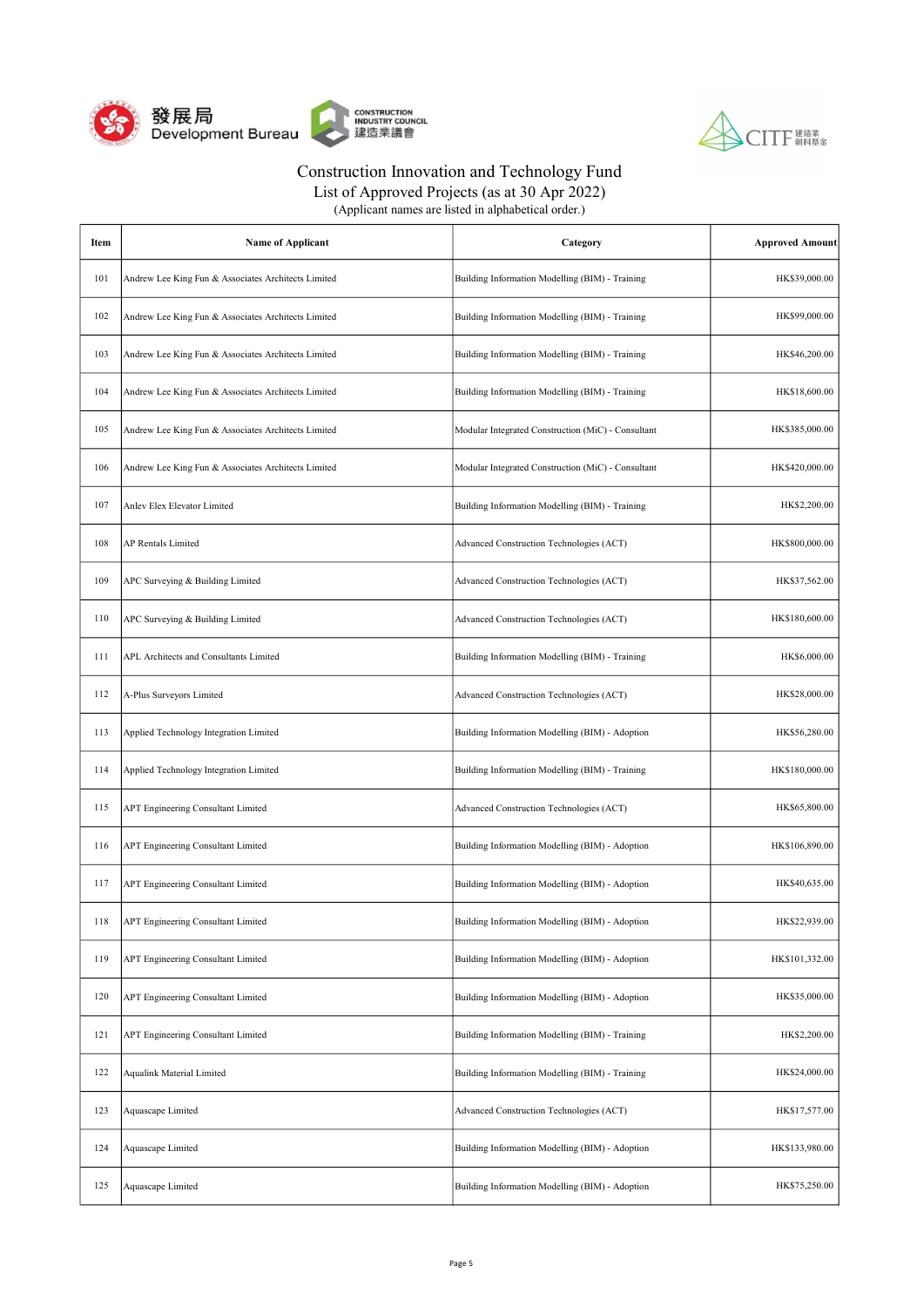



List of Approved Projects (as at 30 Apr 2022)

| Item | <b>Name of Applicant</b>               | Category                                        | <b>Approved Amount</b> |
|------|----------------------------------------|-------------------------------------------------|------------------------|
| 126  | Aquascape Limited                      | Building Information Modelling (BIM) - Adoption | HK\$94,150.00          |
| 127  | Aquascape Limited                      | Building Information Modelling (BIM) - Adoption | HK\$198,212.00         |
| 128  | Aquascape Limited                      | Building Information Modelling (BIM) - Training | HK\$28,200.00          |
| 129  | <b>ARCA</b> Limited                    | Building Information Modelling (BIM) - Adoption | HK\$98,017.00          |
| 130  | <b>ARCA</b> Limited                    | Building Information Modelling (BIM) - Adoption | HK\$39,435.00          |
| 131  | Arcadis Design & Engineering Limited   | Advanced Construction Technologies (ACT)        | HK\$251,566.00         |
| 132  | Arcadis Hong Kong Limited              | Building Information Modelling (BIM) - Adoption | HK\$420,637.00         |
| 133  | Arcadis Hong Kong Limited              | Building Information Modelling (BIM) - Training | HK\$198,400.00         |
| 134  | Archipie Design Limited                | Building Information Modelling (BIM) - Adoption | HK\$110,389.00         |
| 135  | Archiplus International (HK) Limited   | Building Information Modelling (BIM) - Adoption | HK\$89,586.00          |
| 136  | Archiplus International (HK) Limited   | Building Information Modelling (BIM) - Training | HK\$9,900.00           |
| 137  | Architectural Acoustics Limited        | Building Information Modelling (BIM) - Adoption | HK\$37,653.00          |
| 138  | Architectural Acoustics Limited        | Building Information Modelling (BIM) - Training | HK\$78,000.00          |
| 139  | Architectural Precast Grc (H.K.) Ltd.  | Building Information Modelling (BIM) - Adoption | HK\$258,965.00         |
| 140  | Architectural Project Unit Limited     | Building Information Modelling (BIM) - Adoption | HK\$173,586.00         |
| 141  | Architectural Project Unit Limited     | Building Information Modelling (BIM) - Adoption | HK\$63,999.00          |
| 142  | Architectural Project Unit Limited     | Building Information Modelling (BIM) - Adoption | HK\$21,000.00          |
| 143  | Architectural Project Unit Limited     | Building Information Modelling (BIM) - Adoption | HK\$42,000.00          |
| 144  | Architectural Project Unit Limited     | Building Information Modelling (BIM) - Adoption | HK\$105,074.00         |
| 145  | Architectural Project Unit Limited     | Building Information Modelling (BIM) - Adoption | HK\$152,253.00         |
| 146  | Architectural Project Unit Limited     | Building Information Modelling (BIM) - Adoption | HK\$43,890.00          |
| 147  | Architectural Project Unit Limited     | Building Information Modelling (BIM) - Adoption | HK\$21,000.00          |
| 148  | Architectural Project Unit Limited     | Building Information Modelling (BIM) - Adoption | HK\$14,131.00          |
| 149  | Architectural Technology (A&D) Limited | Building Information Modelling (BIM) - Adoption | HK\$118,095.00         |
| 150  | Architectural Technology (A&D) Limited | Building Information Modelling (BIM) - Adoption | HK\$68,457.00          |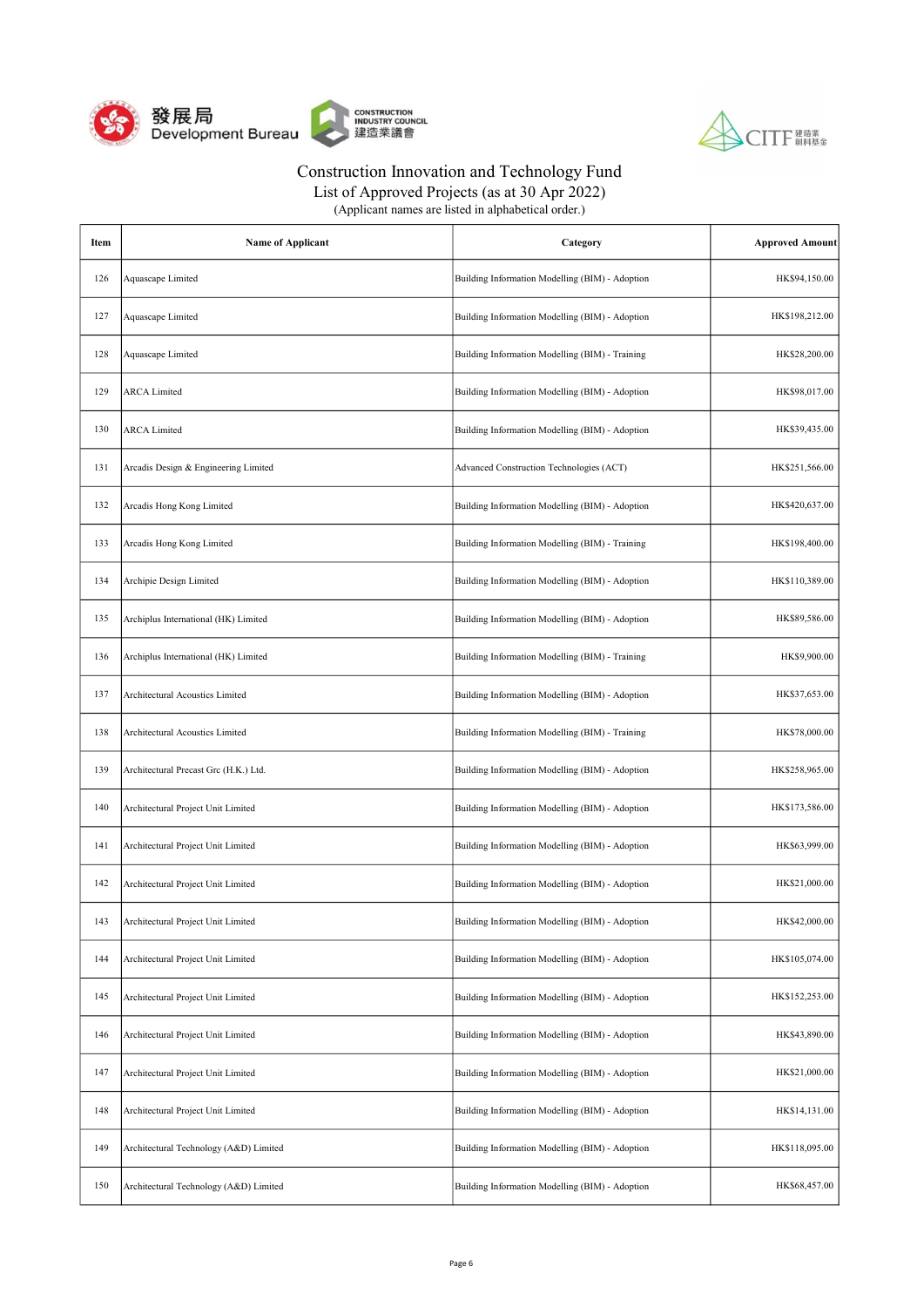



List of Approved Projects (as at 30 Apr 2022)

| Item | <b>Name of Applicant</b>                       | Category                                           | <b>Approved Amount</b> |
|------|------------------------------------------------|----------------------------------------------------|------------------------|
| 151  | Architectural Technology (A&D) Limited         | Building Information Modelling (BIM) - Adoption    | HK\$19,566.00          |
| 152  | Architectural Technology (A&D) Limited         | Building Information Modelling (BIM) - Adoption    | HK\$8,491.00           |
| 153  | Architectural Technology (A&D) Limited         | Building Information Modelling (BIM) - Adoption    | HK\$33,666.00          |
| 154  | Architectural Technology (A&D) Limited         | Building Information Modelling (BIM) - Adoption    | HK\$65,371.00          |
| 155  | Architectural Technology (A&D) Limited         | Building Information Modelling (BIM) - Training    | HK\$22,400.00          |
| 156  | Architecture Design And Research Group Limited | Building Information Modelling (BIM) - Adoption    | HK\$238,000.00         |
| 157  | Architecture Design And Research Group Limited | Modular Integrated Construction (MiC) - Consultant | HK\$2,500,000.00       |
| 158  | Architecture Design And Research Group Limited | Modular Integrated Construction (MiC) - Consultant | HK\$210,000.00         |
| 159  | Arena Construction Engineering Limited         | Advanced Construction Technologies (ACT)           | HK\$784,000.00         |
| 160  | Arrowtech Engineering (H.K.) Company Limited   | Advanced Construction Technologies (ACT)           | HK\$17,577.00          |
| 161  | Arthur C S Kwok Architects & Associates Ltd    | Building Information Modelling (BIM) - Training    | HK\$15,000.00          |
| 162  | Arthur Yung And Associates Company Limited     | Building Information Modelling (BIM) - Training    | HK\$60,000.00          |
| 163  | Artistic Design & Engineering Limited          | Building Information Modelling (BIM) - Adoption    | HK\$84,322.00          |
| 164  | Artistic Design & Engineering Limited          | Building Information Modelling (BIM) - Adoption    | HK\$85,320.00          |
| 165  | Artistic Design & Engineering Limited          | Building Information Modelling (BIM) - Adoption    | HK\$45,778.00          |
| 166  | Arva Limited                                   | Building Information Modelling (BIM) - Adoption    | HK\$128,646.00         |
| 167  | Asia Pioneer Engineering Limited               | Advanced Construction Technologies (ACT)           | HK\$152,661.00         |
| 168  | Asian Tai Engineering Limited                  | Advanced Construction Technologies (ACT)           | HK\$29,295.00          |
| 169  | Asphalt Surfaces (International) Limited       | Advanced Construction Technologies (ACT)           | HK\$175,000.00         |
| 170  | Asphalt Surfaces (International) Limited       | Building Information Modelling (BIM) - Adoption    | HK\$81,200.00          |
| 171  | Asphalt Surfaces (International) Limited       | Building Information Modelling (BIM) - Adoption    | HK\$40,600.00          |
| 172  | Asphalt Surfaces (International) Limited       | Building Information Modelling (BIM) - Adoption    | HK\$310,800.00         |
| 173  | Associated Architects Limited                  | Building Information Modelling (BIM) - Training    | HK\$48,000.00          |
| 174  | <b>Associated Architects Limited</b>           | Building Information Modelling (BIM) - Training    | HK\$48,000.00          |
| 175  | Associated Engineers, Limited                  | Building Information Modelling (BIM) - Adoption    | HK\$150,780.00         |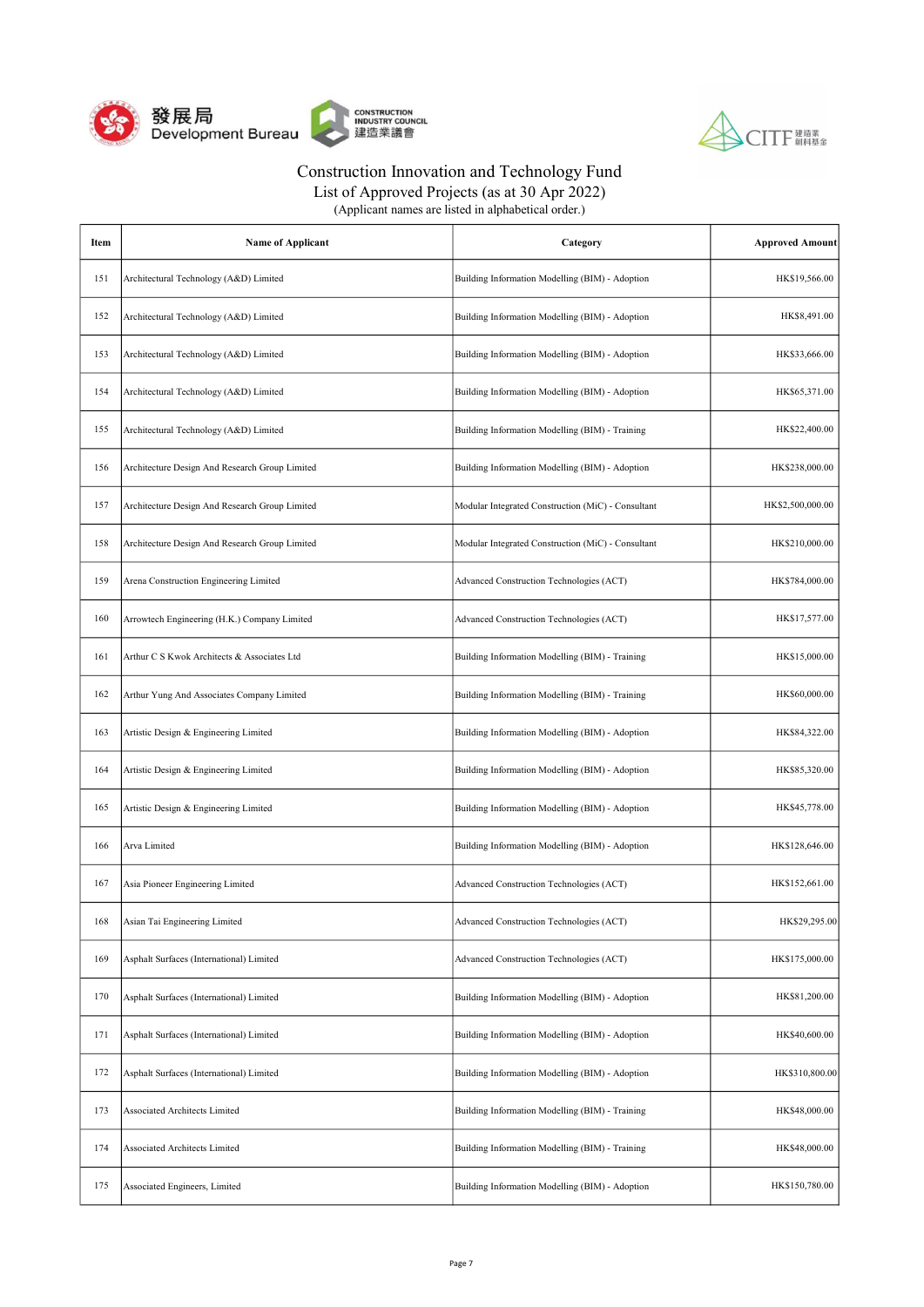



List of Approved Projects (as at 30 Apr 2022)

| Item | <b>Name of Applicant</b>                          | Category                                        | <b>Approved Amount</b> |
|------|---------------------------------------------------|-------------------------------------------------|------------------------|
| 176  | Associated Engineers, Limited                     | Building Information Modelling (BIM) - Training | HK\$13,200.00          |
| 177  | Associated Engineers, Limited                     | Building Information Modelling (BIM) - Training | HK\$7,500.00           |
| 178  | Associated Engineers, Limited                     | Building Information Modelling (BIM) - Training | HK\$28,600.00          |
| 179  | Associated HVAC Contracting Company Limited       | Advanced Construction Technologies (ACT)        | HK\$476,000.00         |
| 180  | ATAL Building Services Engineering Limited        | Building Information Modelling (BIM) - Adoption | HK\$57,856.00          |
| 181  | <b>ATAL Building Services Engineering Limited</b> | Building Information Modelling (BIM) - Training | HK\$60,600.00          |
| 182  | ATAL Building Services Engineering Limited        | Building Information Modelling (BIM) - Training | HK\$37,500.00          |
| 183  | ATAL Data Centre Infrastructure Limited           | Building Information Modelling (BIM) - Adoption | HK\$104,455.00         |
| 184  | ATAL Data Centre Infrastructure Limited           | Building Information Modelling (BIM) - Training | HK\$6,600.00           |
| 185  | <b>ATAL Engineering Limited</b>                   | Advanced Construction Technologies (ACT)        | HK\$77,520.00          |
| 186  | <b>ATAL Engineering Limited</b>                   | Advanced Construction Technologies (ACT)        | HK\$199,500.00         |
| 187  | <b>ATAL Engineering Limited</b>                   | Advanced Construction Technologies (ACT)        | HK\$435,000.00         |
| 188  | <b>ATAL Engineering Limited</b>                   | Building Information Modelling (BIM) - Adoption | HK\$57,084.00          |
| 189  | <b>ATAL Engineering Limited</b>                   | Building Information Modelling (BIM) - Adoption | HK\$115,712.00         |
| 190  | <b>ATAL Engineering Limited</b>                   | Building Information Modelling (BIM) - Adoption | HK\$104,455.00         |
| 191  | <b>ATAL Engineering Limited</b>                   | Building Information Modelling (BIM) - Adoption | HK\$115,712.00         |
| 192  | <b>ATAL Engineering Limited</b>                   | Building Information Modelling (BIM) - Training | HK\$33,000.00          |
| 193  | ATAL Engineering Limited                          | Building Information Modelling (BIM) - Training | HK\$43,600.00          |
| 194  | <b>ATAL Engineering Limited</b>                   | Building Information Modelling (BIM) - Training | HK\$55,500.00          |
| 195  | Aub Limited                                       | Building Information Modelling (BIM) - Adoption | HK\$11,151.00          |
| 196  | Aurecon Hong Kong Limited                         | Building Information Modelling (BIM) - Adoption | HK\$73,150.00          |
| 197  | Aurecon Hong Kong Limited                         | Building Information Modelling (BIM) - Adoption | HK\$59,683.00          |
| 198  | Aurecon Hong Kong Limited                         | Building Information Modelling (BIM) - Training | HK\$28,000.00          |
| 199  | <b>AVT Design Architects Limited</b>              | Building Information Modelling (BIM) - Adoption | HK\$53,067.00          |
| 200  | <b>AVT Design Architects Limited</b>              | Building Information Modelling (BIM) - Training | HK\$21,000.00          |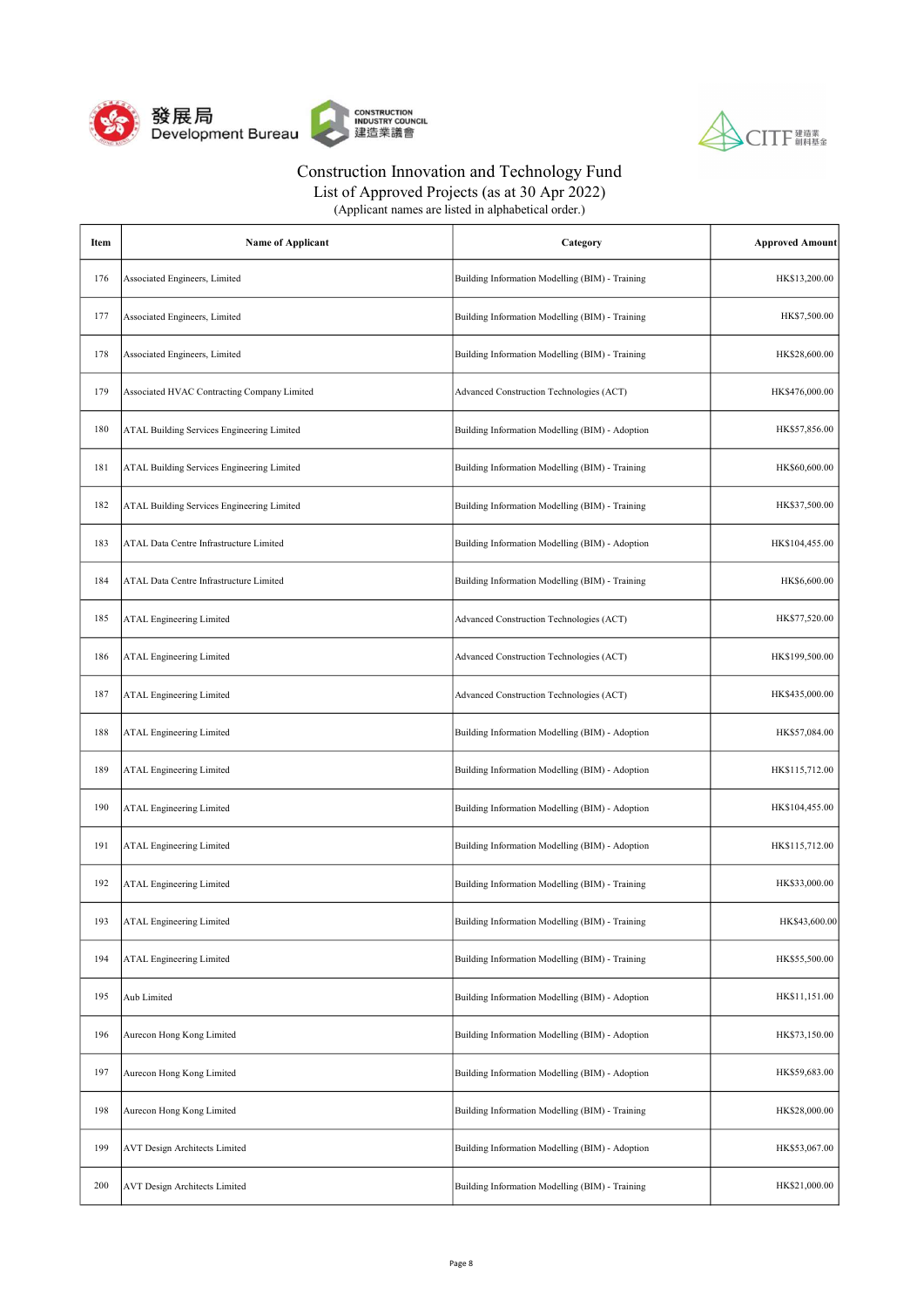



List of Approved Projects (as at 30 Apr 2022)

| Item | <b>Name of Applicant</b>             | Category                                        | <b>Approved Amount</b> |
|------|--------------------------------------|-------------------------------------------------|------------------------|
| 201  | <b>AVT Design Architects Limited</b> | Building Information Modelling (BIM) - Training | HK\$45,000.00          |
| 202  | <b>AVT Design Architects Limited</b> | Building Information Modelling (BIM) - Training | HK\$30,000.00          |
| 203  | Bachy Soletanche Group Limited       | Advanced Construction Technologies (ACT)        | HK\$800,000.00         |
| 204  | Bachy Soletanche Group Limited       | Building Information Modelling (BIM) - Adoption | HK\$118,857.00         |
| 205  | Bachy Soletanche Group Limited       | Building Information Modelling (BIM) - Adoption | HK\$47,880.00          |
| 206  | Bachy Soletanche Group Limited       | Building Information Modelling (BIM) - Adoption | HK\$72,307.00          |
| 207  | Bachy Soletanche Group Limited       | Building Information Modelling (BIM) - Training | HK\$18,000.00          |
| 208  | Bachy Soletanche Group Limited       | Building Information Modelling (BIM) - Training | HK\$9,100.00           |
| 209  | Bachy Soletanche Group Limited       | Building Information Modelling (BIM) - Training | HK\$16,300.00          |
| 210  | Bachy Soletanche Group Limited       | Building Information Modelling (BIM) - Training | HK\$15,000.00          |
| 211  | Bachy Soletanche Group Limited       | Building Information Modelling (BIM) - Training | HK\$8,800.00           |
| 212  | Bachy Soletanche Group Limited       | Building Information Modelling (BIM) - Training | HK\$36,000.00          |
| 213  | <b>Banlloyd Development Limited</b>  | Prefabricated Steel Rebar (STB)                 | HK\$142,104.00         |
| 214  | <b>BAS</b> Engineering Limited       | Building Information Modelling (BIM) - Training | HK\$60,000.00          |
| 215  | Ben Tse & Associates Limited         | Building Information Modelling (BIM) - Adoption | HK\$59,220.00          |
| 216  | Ben Tse & Associates Limited         | Building Information Modelling (BIM) - Training | HK\$2,500.00           |
| 217  | Ben Tse & Associates Limited         | Building Information Modelling (BIM) - Training | HK\$2,200.00           |
| 218  | Ben Tse & Associates Limited         | Building Information Modelling (BIM) - Training | HK\$2,200.00           |
| 219  | Ben Tse & Associates Limited         | Building Information Modelling (BIM) - Training | HK\$2,200.00           |
| 220  | Ben Tse & Associates Limited         | Building Information Modelling (BIM) - Training | HK\$8,800.00           |
| 221  | Ben Tse & Associates Limited         | Building Information Modelling (BIM) - Training | HK\$13,200.00          |
| 222  | Ben Tse & Associates Limited         | Building Information Modelling (BIM) - Training | HK\$2,500.00           |
| 223  | Ben Tse & Associates Limited         | Building Information Modelling (BIM) - Training | HK\$2,200.00           |
| 224  | Beria Consultants Limited            | Advanced Construction Technologies (ACT)        | HK\$14,140.00          |
| 225  | Beria Consultants Limited            | Building Information Modelling (BIM) - Adoption | HK\$137,060.00         |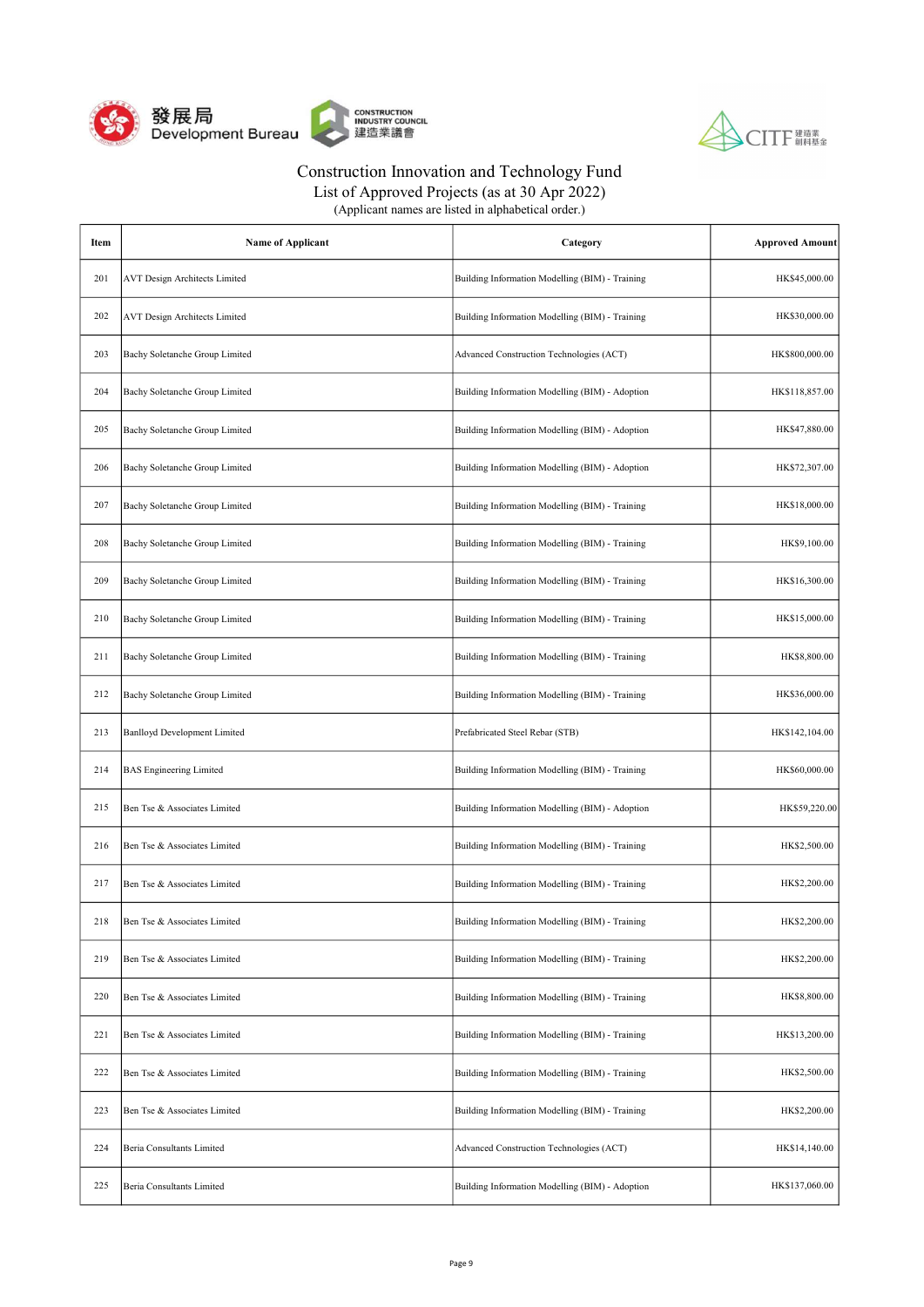



| Item | <b>Name of Applicant</b>                                     | Category                                        | <b>Approved Amount</b> |
|------|--------------------------------------------------------------|-------------------------------------------------|------------------------|
| 226  | Beria Consultants Limited                                    | Building Information Modelling (BIM) - Adoption | HK\$150,263.00         |
| 227  | Beria Consultants Limited                                    | Building Information Modelling (BIM) - Adoption | HK\$129,622.00         |
| 228  | Beria Consultants Limited                                    | Building Information Modelling (BIM) - Adoption | HK\$54,600.00          |
| 229  | Best Build Construction Company Limited                      | Advanced Construction Technologies (ACT)        | HK\$172,109.00         |
| 230  | Best Build Construction Company Limited                      | Advanced Construction Technologies (ACT)        | HK\$196,354.00         |
| 231  | Beste Wahlen Limited                                         | Building Information Modelling (BIM) - Adoption | HK\$109,900.00         |
| 232  | Beste Wahlen Limited                                         | Building Information Modelling (BIM) - Training | HK\$72,000.00          |
| 233  | Bestkind International Engineering Limited                   | Advanced Construction Technologies (ACT)        | HK\$225,000.00         |
| 234  | Bestkind International Engineering Limited                   | Advanced Construction Technologies (ACT)        | HK\$266,115.00         |
| 235  | Bestrich Engineering Limited                                 | Building Information Modelling (BIM) - Adoption | HK\$102,970.00         |
| 236  | <b>Bestrich Engineering Limited</b>                          | Building Information Modelling (BIM) - Training | HK\$4,400.00           |
| 237  | Bestrich Engineering Limited                                 | Building Information Modelling (BIM) - Training | HK\$2,500.00           |
| 238  | Bestrich Engineering Limited                                 | Building Information Modelling (BIM) - Training | HK\$2,200.00           |
| 239  | <b>Bestrich Engineering Limited</b>                          | Building Information Modelling (BIM) - Training | HK\$2,500.00           |
| 240  | <b>Bestwise Envirotech Limited</b>                           | Advanced Construction Technologies (ACT)        | HK\$32,760.00          |
| 241  | Bestwise Envirotech Limited                                  | Building Information Modelling (BIM) - Adoption | HK\$142,590.00         |
| 242  | Beyond Tech Development Limited                              | Advanced Construction Technologies (ACT)        | HK\$1,281,600.00       |
| 243  | Bien Engineering Company Limited                             | Building Information Modelling (BIM) - Adoption | HK\$117,319.00         |
| 244  | Bien Engineering Company Limited                             | Building Information Modelling (BIM) - Training | HK\$6,000.00           |
| 245  | Bien Engineering Company Limited                             | Building Information Modelling (BIM) - Training | HK\$6,000.00           |
| 246  | Billion Leader Engineering Limited                           | Advanced Construction Technologies (ACT)        | HK\$481,600.00         |
| 247  | <b>Billion Rise Engineering Limited</b>                      | Advanced Construction Technologies (ACT)        | HK\$65,232.00          |
| 248  | <b>Billion Rise Engineering Limited</b>                      | Advanced Construction Technologies (ACT)        | HK\$65,232.00          |
| 249  | Billionaire Construction Engineering Co., Limited            | Building Information Modelling (BIM) - Training | HK\$2,200.00           |
| 250  | Binnies Hong Kong Limited (Black & Veatch Hong Kong Limited) | Building Information Modelling (BIM) - Training | HK\$26,400.00          |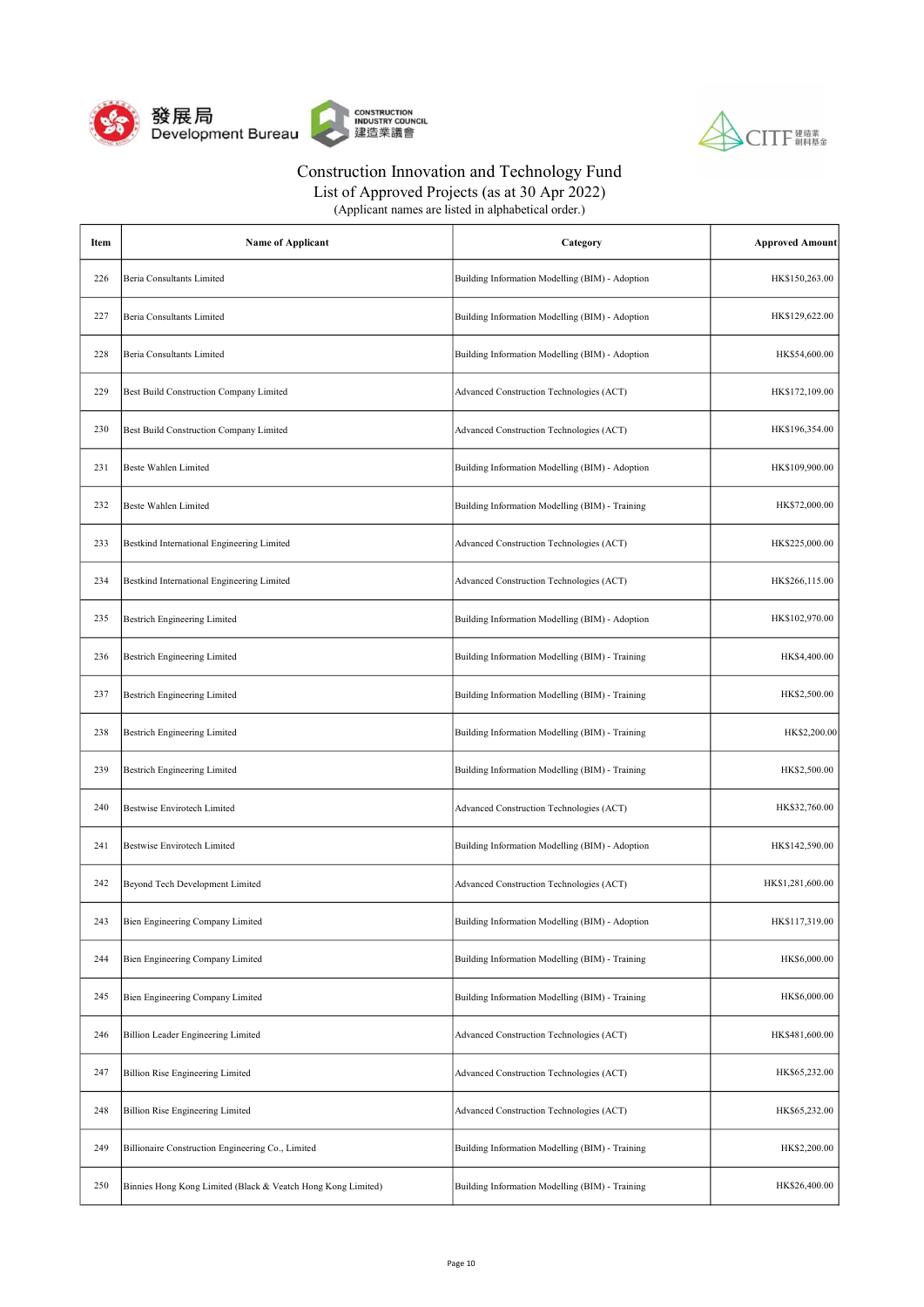



List of Approved Projects (as at 30 Apr 2022)

| Item | <b>Name of Applicant</b>                                     | Category                                        | <b>Approved Amount</b> |
|------|--------------------------------------------------------------|-------------------------------------------------|------------------------|
| 251  | Binnies Hong Kong Limited (Black & Veatch Hong Kong Limited) | Building Information Modelling (BIM) - Training | HK\$388,550.00         |
| 252  | Bkasiapacific (Hong Kong) Limited                            | Building Information Modelling (BIM) - Adoption | HK\$119,704.00         |
| 253  | <b>Blickson Ltd</b>                                          | Building Information Modelling (BIM) - Adoption | HK\$50,008.00          |
| 254  | <b>Blickson Ltd</b>                                          | Building Information Modelling (BIM) - Training | HK\$13,400.00          |
| 255  | Blossom Garden Company Limited                               | Advanced Construction Technologies (ACT)        | HK\$546,700.00         |
| 256  | <b>Bob Builders Limited</b>                                  | Building Information Modelling (BIM) - Adoption | HK\$26,390.00          |
| 257  | <b>Bonstar Engineering Limited</b>                           | Building Information Modelling (BIM) - Adoption | HK\$34,965.00          |
| 258  | Bordon Construction Co Ltd                                   | Advanced Construction Technologies (ACT)        | HK\$78,000.00          |
| 259  | Bordon Construction Co Ltd                                   | Advanced Construction Technologies (ACT)        | HK\$743,750.00         |
| 260  | Bordon Construction Co Ltd                                   | Building Information Modelling (BIM) - Training | HK\$3,000.00           |
| 261  | Bordon Construction Co Ltd                                   | Prefabricated Steel Rebar (STB)                 | HK\$8,700.00           |
| 262  | Bouygues Travaux Publics                                     | Advanced Construction Technologies (ACT)        | HK\$28,570.00          |
| 263  | Bouygues Travaux Publics                                     | Advanced Construction Technologies (ACT)        | HK\$138,625.00         |
| 264  | Bouygues Travaux Publics                                     | Advanced Construction Technologies (ACT)        | HK\$296,800.00         |
| 265  | Bouygues Travaux Publics                                     | Advanced Construction Technologies (ACT)        | HK\$800,000.00         |
| 266  | Bouygues Travaux Publics                                     | Advanced Construction Technologies (ACT)        | HK\$346,440.00         |
| 267  | Bouygues Travaux Publics                                     | Building Information Modelling (BIM) - Training | HK\$2,500.00           |
| 268  | Breadstudio Limited                                          | Advanced Construction Technologies (ACT)        | HK\$4,242.00           |
| 269  | Breadstudio Limited                                          | Building Information Modelling (BIM) - Adoption | HK\$129,078.00         |
| 270  | <b>Brighspect Limited</b>                                    | Building Information Modelling (BIM) - Adoption | HK\$27,125.00          |
| 271  | <b>Brighspect Limited</b>                                    | Building Information Modelling (BIM) - Adoption | HK\$13,860.00          |
| 272  | <b>Brighspect Limited</b>                                    | Building Information Modelling (BIM) - Adoption | HK\$56,630.00          |
| 273  | <b>Brighspect Limited</b>                                    | Building Information Modelling (BIM) - Training | HK\$4,400.00           |
| 274  | <b>Bright Solution Consulting Limited</b>                    | Building Information Modelling (BIM) - Training | HK\$18,000.00          |
| 275  | BS Engineering & Consultancy Company Limited                 | Advanced Construction Technologies (ACT)        | HK\$11,620.00          |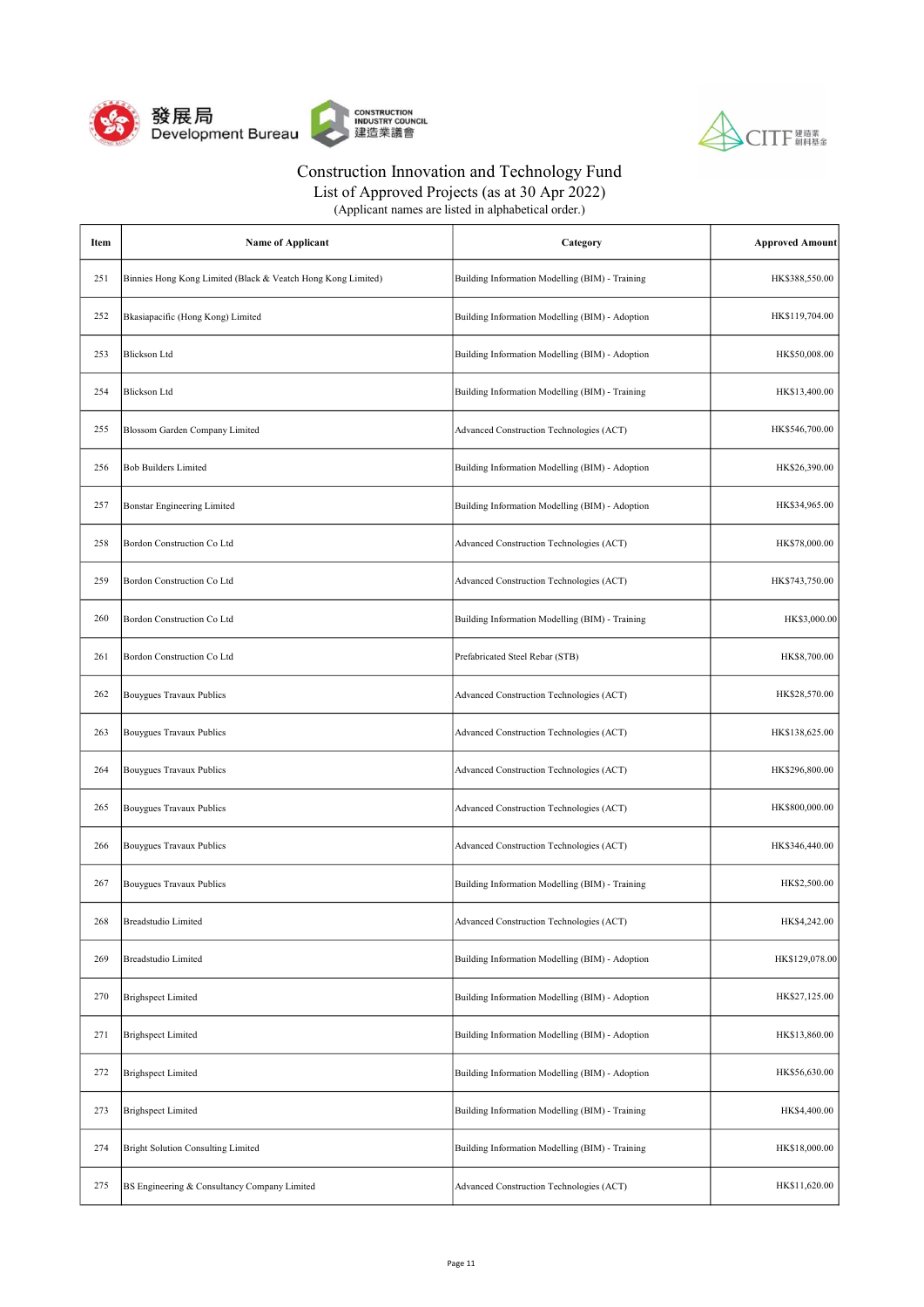



| (Applicant names are listed in alphabetical order.) |  |
|-----------------------------------------------------|--|
|-----------------------------------------------------|--|

| Item | <b>Name of Applicant</b>                        | Category                                        | <b>Approved Amount</b> |
|------|-------------------------------------------------|-------------------------------------------------|------------------------|
| 276  | BS Engineering & Consultancy Company Limited    | Building Information Modelling (BIM) - Adoption | HK\$134,540.00         |
| 277  | BS Engineering & Consultancy Company Limited    | Building Information Modelling (BIM) - Adoption | HK\$96,670.00          |
| 278  | BS Engineering & Consultancy Company Limited    | Building Information Modelling (BIM) - Training | HK\$144,000.00         |
| 279  | BSC Interior Contract & Engineering Co Ltd      | Building Information Modelling (BIM) - Adoption | HK\$59,852.00          |
| 280  | <b>BUCG-CCCL Joint Venture</b>                  | Advanced Construction Technologies (ACT)        | HK\$392,000.00         |
| 281  | <b>BUDA</b> Surveying Limited                   | Advanced Construction Technologies (ACT)        | HK\$83,507.00          |
| 282  | <b>BUDA</b> Surveying Limited                   | Advanced Construction Technologies (ACT)        | HK\$34,986.00          |
| 283  | <b>BUDA</b> Surveying Limited                   | Advanced Construction Technologies (ACT)        | HK\$108,710.00         |
| 284  | <b>BUDA</b> Surveying Limited                   | Advanced Construction Technologies (ACT)        | HK\$75,012.00          |
| 285  | <b>BUDA</b> Surveying Limited                   | Advanced Construction Technologies (ACT)        | HK\$46,172.00          |
| 286  | <b>BUDA</b> Surveying Limited                   | Advanced Construction Technologies (ACT)        | HK\$693,264.00         |
| 287  | <b>BUDA</b> Surveying Limited                   | Advanced Construction Technologies (ACT)        | HK\$92,344.00          |
| 288  | <b>BUDA</b> Surveying Limited                   | Advanced Construction Technologies (ACT)        | HK\$92,344.00          |
| 289  | <b>BUDA</b> Surveying Limited                   | Advanced Construction Technologies (ACT)        | HK\$292,880.00         |
| 290  | <b>BUDA</b> Surveying Limited                   | Building Information Modelling (BIM) - Adoption | HK\$57,042.00          |
| 291  | <b>BUDA</b> Surveying Limited                   | Building Information Modelling (BIM) - Adoption | HK\$97,594.00          |
| 292  | Build King - Hyundai Joint Venture              | Advanced Construction Technologies (ACT)        | HK\$800,000.00         |
| 293  | Build King - Kum Shing Joint Venture            | Advanced Construction Technologies (ACT)        | HK\$147,772.00         |
| 294  | Build King - Kum Shing Joint Venture            | Advanced Construction Technologies (ACT)        | HK\$98,865.00          |
| 295  | Build King - Kum Shing Joint Venture            | Advanced Construction Technologies (ACT)        | HK\$55,510.00          |
| 296  | Build King - Kum Shing Joint Venture            | Advanced Construction Technologies (ACT)        | HK\$305,859.00         |
| 297  | Build King - Kum Shing Joint Venture            | Building Information Modelling (BIM) - Adoption | HK\$525,882.00         |
| 298  | Build King - Kum Shing Joint Venture            | Building Information Modelling (BIM) - Training | HK\$9,100.00           |
| 299  | Build King - Kum Shing Joint Venture            | Prefabricated Steel Rebar (STB)                 | HK\$52,000.00          |
| 300  | Build King - Richwell Engineering Joint Venture | Advanced Construction Technologies (ACT)        | HK\$1,600,000.00       |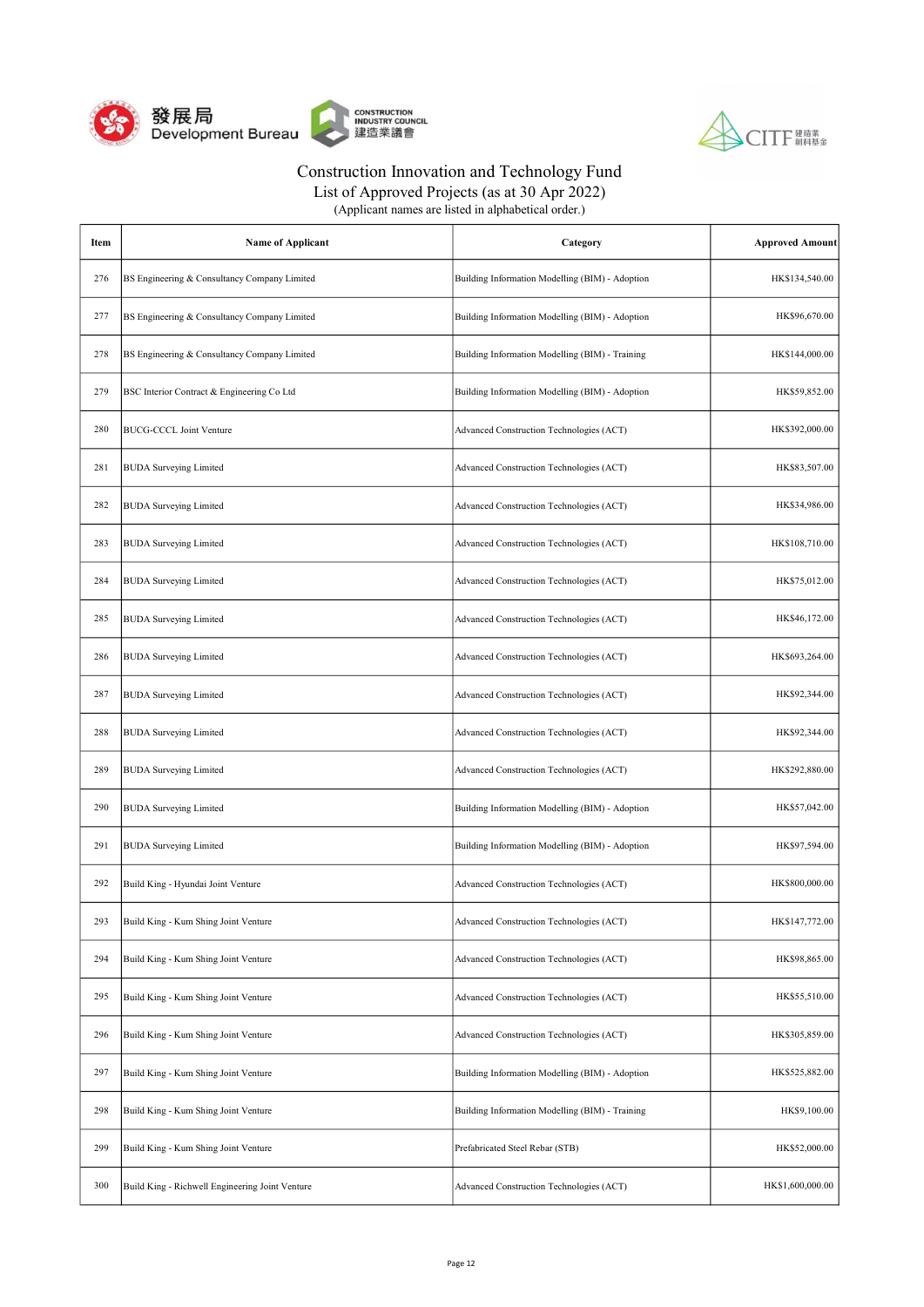



| (Applicant names are listed in alphabetical order.) |  |
|-----------------------------------------------------|--|
|-----------------------------------------------------|--|

| Item | <b>Name of Applicant</b>                        | Category                                        | <b>Approved Amount</b> |
|------|-------------------------------------------------|-------------------------------------------------|------------------------|
| 301  | Build King - Richwell Engineering Joint Venture | Advanced Construction Technologies (ACT)        | HK\$227,612.00         |
| 302  | Build King - Sct Joint Venture                  | Advanced Construction Technologies (ACT)        | HK\$128,240.00         |
| 303  | Build King - Sct Joint Venture                  | Advanced Construction Technologies (ACT)        | HK\$128,240.00         |
| 304  | Build King - Sct Joint Venture                  | Advanced Construction Technologies (ACT)        | HK\$105,000.00         |
| 305  | Build King - Sct Joint Venture                  | Advanced Construction Technologies (ACT)        | HK\$490,000.00         |
| 306  | Build King - Sct Joint Venture                  | Advanced Construction Technologies (ACT)        | HK\$90,000.00          |
| 307  | Build King - Skec Joint Venture                 | Advanced Construction Technologies (ACT)        | HK\$407,665.00         |
| 308  | Build King - Skec Joint Venture                 | Advanced Construction Technologies (ACT)        | HK\$800,000.00         |
| 309  | Build King - STEC Joint Venture                 | Prefabricated Steel Rebar (STB)                 | HK\$450,000.00         |
| 310  | Build King Civil Engineering Limited            | Advanced Construction Technologies (ACT)        | HK\$221,200.00         |
| 311  | Build King Civil Engineering Limited            | Advanced Construction Technologies (ACT)        | HK\$71,385.00          |
| 312  | Build King Civil Engineering Limited            | Prefabricated Steel Rebar (STB)                 | HK\$225,600.00         |
| 313  | Build King Civil Engineering Limited            | Prefabricated Steel Rebar (STB)                 | HK\$300,000.00         |
| 314  | Build King Civil Engineering Limited            | Prefabricated Steel Rebar (STB)                 | HK\$120,300.00         |
| 315  | <b>Build King Construction Limited</b>          | Advanced Construction Technologies (ACT)        | HK\$15,540.00          |
| 316  | <b>Build King Construction Limited</b>          | Advanced Construction Technologies (ACT)        | HK\$54,770.00          |
| 317  | <b>Build King Construction Limited</b>          | Advanced Construction Technologies (ACT)        | HK\$128,352.00         |
| 318  | <b>Build King Construction Limited</b>          | Advanced Construction Technologies (ACT)        | HK\$120,000.00         |
| 319  | <b>Build King Construction Limited</b>          | Advanced Construction Technologies (ACT)        | HK\$560,871.00         |
| 320  | <b>Build King Construction Limited</b>          | Advanced Construction Technologies (ACT)        | HK\$680,000.00         |
| 321  | <b>Build King Construction Limited</b>          | Advanced Construction Technologies (ACT)        | HK\$584,000.00         |
| 322  | <b>Build King Construction Limited</b>          | Building Information Modelling (BIM) - Adoption | HK\$325,803.00         |
| 323  | <b>Build King Construction Limited</b>          | Building Information Modelling (BIM) - Adoption | HK\$103,180.00         |
| 324  | <b>Build King Construction Limited</b>          | Building Information Modelling (BIM) - Adoption | HK\$50,357.00          |
| 325  | <b>Build King Construction Limited</b>          | Building Information Modelling (BIM) - Training | HK\$189,000.00         |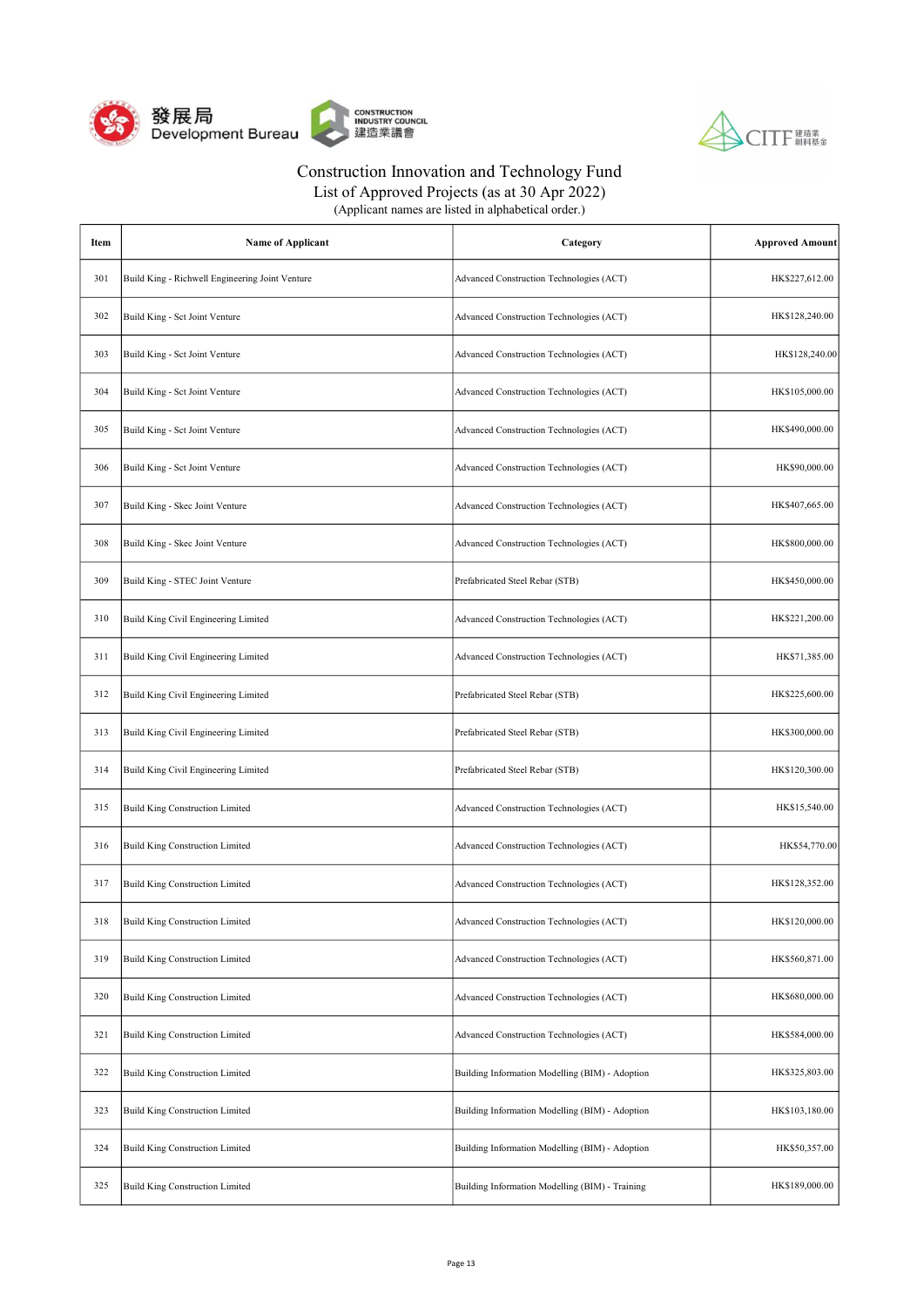



| Item | <b>Name of Applicant</b>                       | Category                                        | <b>Approved Amount</b> |
|------|------------------------------------------------|-------------------------------------------------|------------------------|
| 326  | <b>Build King Construction Limited</b>         | Prefabricated Steel Rebar (STB)                 | HK\$317,800.00         |
| 327  | <b>Build King Construction Limited</b>         | Prefabricated Steel Rebar (STB)                 | HK\$793,000.00         |
| 328  | <b>Build King Construction Limited</b>         | Prefabricated Steel Rebar (STB)                 | HK\$1,800,000.00       |
| 329  | <b>Build King Construction Limited</b>         | Prefabricated Steel Rebar (STB)                 | HK\$894,000.00         |
| 330  | Builderprise (Hong Kong) Company Limited       | Advanced Construction Technologies (ACT)        | HK\$315,000.00         |
| 331  | Building Information Technology Limited        | Building Information Modelling (BIM) - Adoption | HK\$79,800.00          |
| 332  | Building Information Technology Limited        | Building Information Modelling (BIM) - Adoption | HK\$34,999.00          |
| 333  | Building Information Technology Limited        | Building Information Modelling (BIM) - Adoption | HK\$4,830.00           |
| 334  | Buro Happold International (Hong Kong) Limited | Building Information Modelling (BIM) - Adoption | HK\$63,406.00          |
| 335  | Buro Happold International (Hong Kong) Limited | Building Information Modelling (BIM) - Training | HK\$9,000.00           |
| 336  | C Arch Design Consultant Limited               | Building Information Modelling (BIM) - Adoption | HK\$51,519.00          |
| 337  | C Arch Design Consultant Limited               | Building Information Modelling (BIM) - Adoption | HK\$19,957.00          |
| 338  | C Arch Design Consultant Limited               | Building Information Modelling (BIM) - Training | HK\$14,100.00          |
| 339  | C Arch Design Consultant Limited               | Building Information Modelling (BIM) - Training | HK\$4,700.00           |
| 340  | C Arch Design Consultant Limited               | Building Information Modelling (BIM) - Training | HK\$4,700.00           |
| 341  | C Arch Design Consultant Limited               | Building Information Modelling (BIM) - Training | HK\$4,700.00           |
| 342  | C K Lau Surveyors Limited                      | Advanced Construction Technologies (ACT)        | HK\$46,926.00          |
| 343  | C K Lau Surveyors Limited                      | Advanced Construction Technologies (ACT)        | HK\$93,853.00          |
| 344  | C M Wong & Associates Ltd                      | Advanced Construction Technologies (ACT)        | HK\$468,300.00         |
| 345  | C M Wong & Associates Ltd                      | Advanced Construction Technologies (ACT)        | HK\$7,372.00           |
| 346  | C M Wong & Associates Ltd                      | Building Information Modelling (BIM) - Adoption | HK\$127,366.00         |
| 347  | Carewin Engineering Limited                    | Building Information Modelling (BIM) - Adoption | HK\$205,346.00         |
| 348  | Carewin Engineering Limited                    | Building Information Modelling (BIM) - Training | HK\$5,000.00           |
| 349  | Carewin Engineering Limited                    | Building Information Modelling (BIM) - Training | HK\$2,500.00           |
| 350  | Carewin Engineering Limited                    | Building Information Modelling (BIM) - Training | HK\$7,500.00           |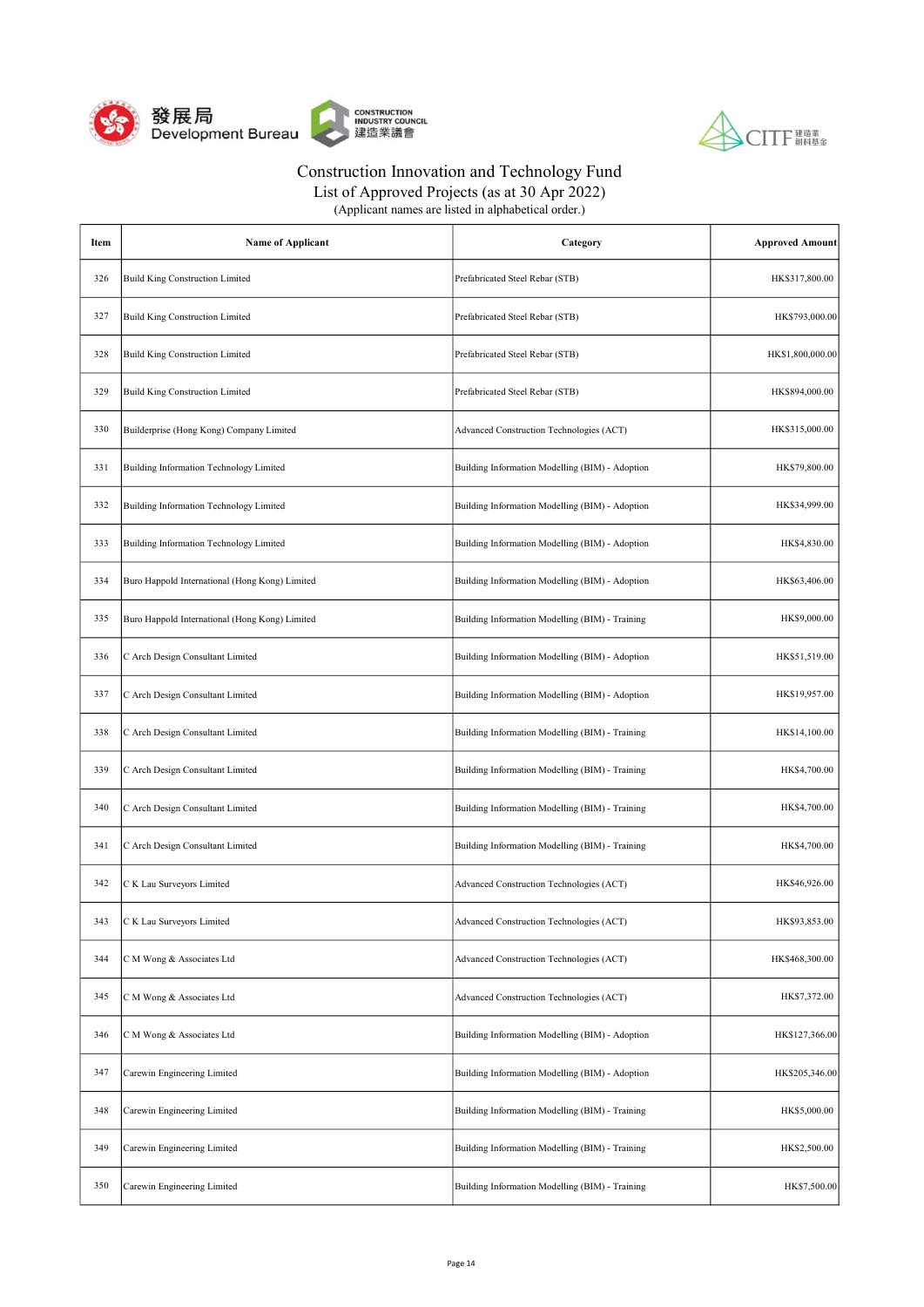



List of Approved Projects (as at 30 Apr 2022)

| Item | <b>Name of Applicant</b>                               | Category                                        | <b>Approved Amount</b> |
|------|--------------------------------------------------------|-------------------------------------------------|------------------------|
| 351  | <b>CBRE</b> Limited                                    | Building Information Modelling (BIM) - Adoption | HK\$36,330.00          |
| 352  | <b>CEEK</b> Limited                                    | Building Information Modelling (BIM) - Adoption | HK\$70,686.00          |
| 353  | <b>CEEK</b> Limited                                    | Building Information Modelling (BIM) - Adoption | HK\$72,800.00          |
| 354  | CEMAC (Hong Kong) Limited                              | Building Information Modelling (BIM) - Adoption | HK\$474,964.00         |
| 355  | CEMAC (Hong Kong) Limited                              | Building Information Modelling (BIM) - Training | HK\$180,000.00         |
| 356  | CEMAC (Hong Kong) Limited                              | Building Information Modelling (BIM) - Training | HK\$36,000.00          |
| 357  | Century Concrete Drill Cut Engineering Company Limited | Advanced Construction Technologies (ACT)        | HK\$630,000.00         |
| 358  | Ceratec (Hong Kong) Limited                            | Advanced Construction Technologies (ACT)        | HK\$119,637.00         |
| 359  | Chai Kee Engineering Company Limited                   | Advanced Construction Technologies (ACT)        | HK\$481,600.00         |
| 360  | Chai Kee Engineering Company Limited                   | Advanced Construction Technologies (ACT)        | HK\$196,000.00         |
| 361  | Challenge Engineering Company Limited                  | Advanced Construction Technologies (ACT)        | HK\$111,622.00         |
| 362  | Challenge Engineering Company Limited                  | Building Information Modelling (BIM) - Adoption | HK\$83,769.00          |
| 363  | Challenge Engineering Company Limited                  | Building Information Modelling (BIM) - Training | HK\$6,600.00           |
| 364  | Challenge Engineering Company Limited                  | Building Information Modelling (BIM) - Training | HK\$2,200.00           |
| 365  | Challenge Engineering Company Limited                  | Building Information Modelling (BIM) - Training | HK\$2,200.00           |
| 366  | Chan Shum Kee Sam Lee Construction Co Ltd              | Building Information Modelling (BIM) - Training | HK\$30,000.00          |
| 367  | Chan Sum Construction Co.                              | Building Information Modelling (BIM) - Adoption | HK\$65,302.00          |
| 368  | Chan Sum Construction Co.                              | Building Information Modelling (BIM) - Adoption | HK\$29,400.00          |
| 369  | Chatwin Engineering Limited                            | Advanced Construction Technologies (ACT)        | HK\$5,859.00           |
| 370  | Chatwin Engineering Limited                            | Building Information Modelling (BIM) - Adoption | HK\$164,779.00         |
| 371  | Chatwin Engineering Limited                            | Building Information Modelling (BIM) - Training | HK\$45,350.00          |
| 372  | Chatwin Engineering Limited                            | Building Information Modelling (BIM) - Training | HK\$21,200.00          |
| 373  | Chau Ku & Leung Architects & Engineers Limited         | Building Information Modelling (BIM) - Training | HK\$30,000.00          |
| 374  | Chau Ku & Leung Architects & Engineers Limited         | Building Information Modelling (BIM) - Training | HK\$44,800.00          |
| 375  | Che Luen Electrical Engineering Company Limited        | Building Information Modelling (BIM) - Adoption | HK\$92,036.00          |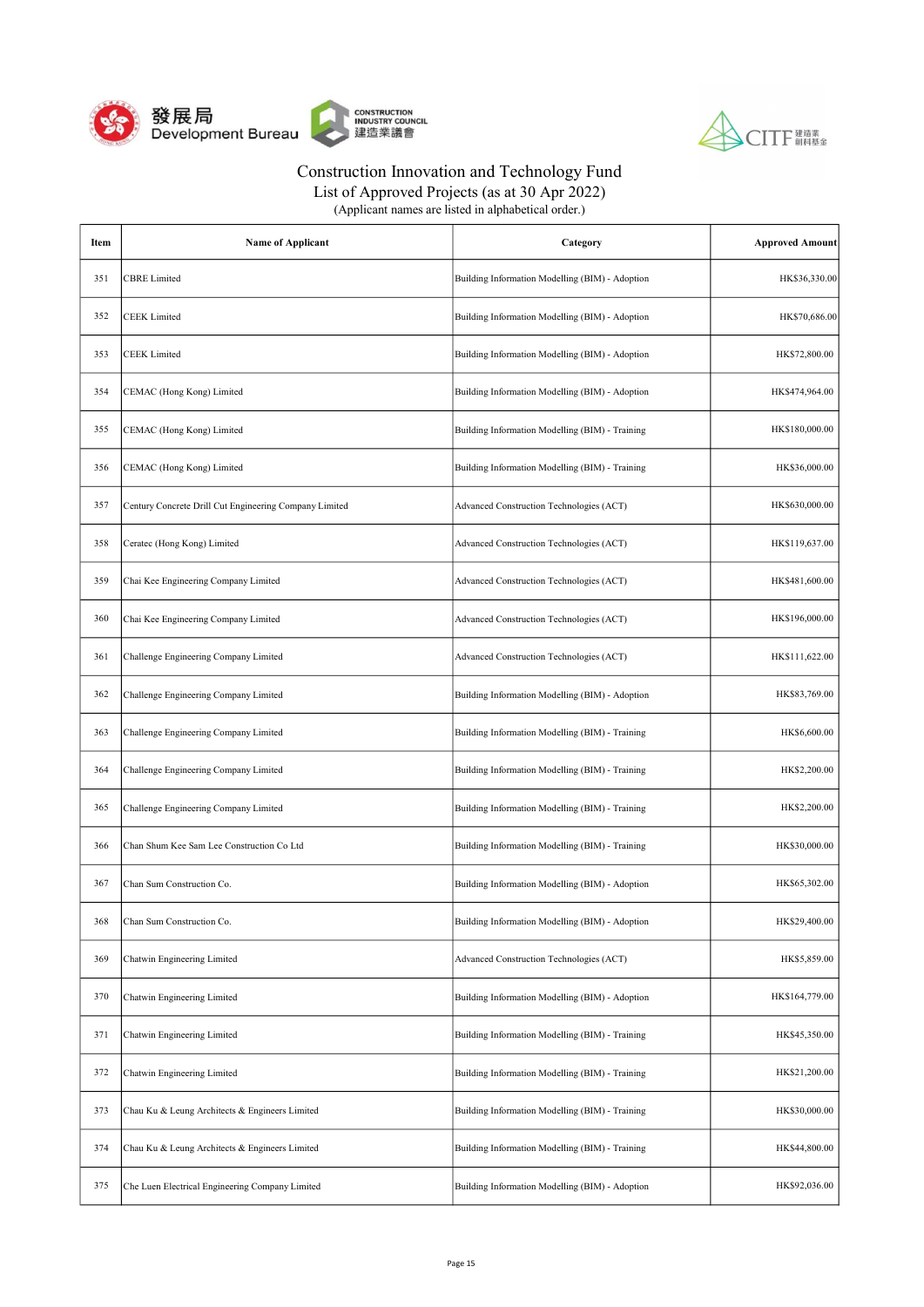



| Item | <b>Name of Applicant</b>                            | Category                                        | <b>Approved Amount</b> |
|------|-----------------------------------------------------|-------------------------------------------------|------------------------|
| 376  | Che Luen Electrical Engineering Company Limited     | Building Information Modelling (BIM) - Training | HK\$12,500.00          |
| 377  | Chee Cheung Hing & Company Limited                  | Building Information Modelling (BIM) - Training | HK\$8,800.00           |
| 378  | Chee Cheung Hing & Company Limited                  | Building Information Modelling (BIM) - Training | HK\$6,000.00           |
| 379  | Chee Cheung Hing & Company Limited                  | Building Information Modelling (BIM) - Training | HK\$8,800.00           |
| 380  | Chee Cheung Hing & Company Limited                  | Building Information Modelling (BIM) - Training | HK\$6,000.00           |
| 381  | Cheuk Fung Engineering Company Limited              | Advanced Construction Technologies (ACT)        | HK\$92,344.00          |
| 382  | Cheung Chun Delivery Service Limited                | Advanced Construction Technologies (ACT)        | HK\$800,000.00         |
| 383  | Cheung Hing E & M Ltd                               | Building Information Modelling (BIM) - Adoption | HK\$59,430.00          |
| 384  | Cheung Kee Engineering Co. Limited                  | Advanced Construction Technologies (ACT)        | HK\$1,479,000.00       |
| 385  | Cheung Kee Fung Cheung Construction Company Limited | Advanced Construction Technologies (ACT)        | HK\$486,815.00         |
| 386  | Cheung Kee Fung Cheung Construction Company Limited | Advanced Construction Technologies (ACT)        | HK\$173,960.00         |
| 387  | Cheung Kee Fung Cheung Construction Company Limited | Advanced Construction Technologies (ACT)        | HK\$61,047.00          |
| 388  | Cheung Kee Fung Cheung Construction Company Limited | Building Information Modelling (BIM) - Adoption | HK\$169,890.00         |
| 389  | Cheung Kee Fung Cheung Construction Company Limited | Building Information Modelling (BIM) - Adoption | HK\$16,800.00          |
| 390  | Cheung Kee Fung Cheung Construction Company Limited | Building Information Modelling (BIM) - Training | HK\$47,600.00          |
| 391  | Cheung Kee Fung Cheung Construction Company Limited | Building Information Modelling (BIM) - Training | HK\$24,000.00          |
| 392  | Cheung Kee Fung Cheung Construction Company Limited | Building Information Modelling (BIM) - Training | HK\$24,200.00          |
| 393  | Cheung Kee Fung Cheung Construction Company Limited | Building Information Modelling (BIM) - Training | HK\$15,000.00          |
| 394  | Cheung Kee Fung Cheung Construction Company Limited | Building Information Modelling (BIM) - Training | HK\$204,000.00         |
| 395  | Cheung Kee Fung Cheung Construction Company Limited | Prefabricated Steel Rebar (STB)                 | HK\$345,250.00         |
| 396  | Cheung Kee Fung Cheung Construction Company Limited | Prefabricated Steel Rebar (STB)                 | HK\$290,000.00         |
| 397  | Cheung Kee Fung Cheung Construction Company Limited | Prefabricated Steel Rebar (STB)                 | HK\$513,600.00         |
| 398  | Chevalier (Aluminium Engineering) Hong Kong Limited | Building Information Modelling (BIM) - Adoption | HK\$90,002.00          |
| 399  | Chevalier (Aluminium Engineering) Hong Kong Limited | Building Information Modelling (BIM) - Adoption | HK\$28,168.00          |
| 400  | Chevalier (Aluminium Engineering) Hong Kong Limited | Building Information Modelling (BIM) - Adoption | HK\$50,534.00          |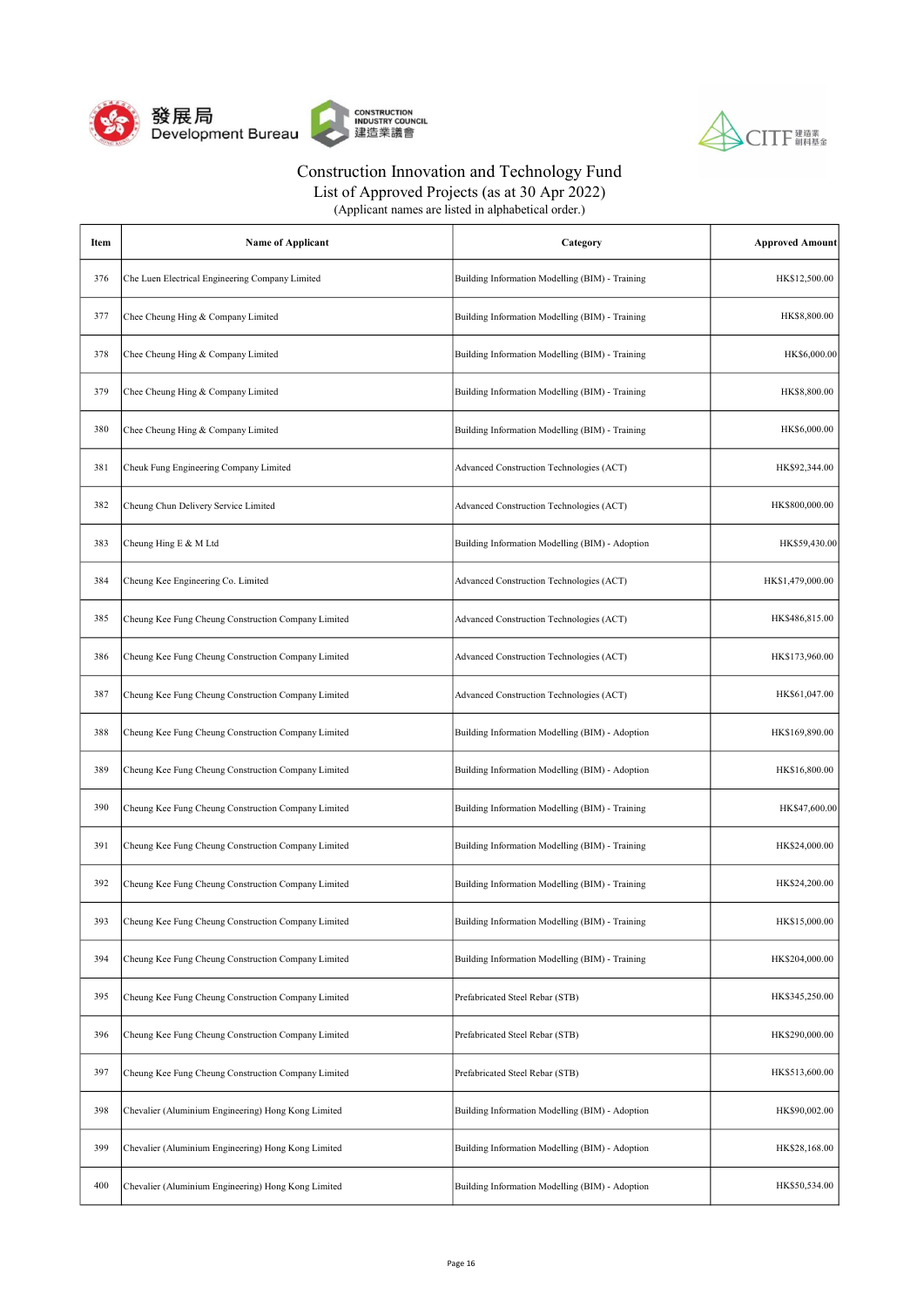



| Item | <b>Name of Applicant</b>                            | Category                                        | <b>Approved Amount</b> |
|------|-----------------------------------------------------|-------------------------------------------------|------------------------|
| 401  | Chevalier (Aluminium Engineering) Hong Kong Limited | Building Information Modelling (BIM) - Training | HK\$4,400.00           |
| 402  | Chevalier (Civil Engineering) Limited               | Advanced Construction Technologies (ACT)        | HK\$1,500,000.00       |
| 403  | Chevalier (Civil Engineering) Limited               | Building Information Modelling (BIM) - Adoption | HK\$600,000.00         |
| 404  | Chevalier (Civil Engineering) Limited               | Building Information Modelling (BIM) - Training | HK\$199,000.00         |
| 405  | Chevalier (Construction) Company Limited            | Advanced Construction Technologies (ACT)        | HK\$800,000.00         |
| 406  | Chevalier (Construction) Company Limited            | Building Information Modelling (BIM) - Adoption | HK\$600,000.00         |
| 407  | Chevalier (Construction) Company Limited            | Building Information Modelling (BIM) - Training | HK\$199,600.00         |
| 408  | Chevalier (Construction) Company Limited            | Modular Integrated Construction (MiC) - Module  | HK\$5,000,000.00       |
| 409  | Chevalier (Construction) Company Limited            | Modular Integrated Construction (MiC) - Plant   | HK\$619,267.00         |
| 410  | Chevalier (Envirotech) Limited                      | Building Information Modelling (BIM) - Training | HK\$8,800.00           |
| 411  | Chevalier (Hk) Ltd                                  | Building Information Modelling (BIM) - Adoption | HK\$604,345.00         |
| 412  | Chevalier (Hk) Ltd                                  | Building Information Modelling (BIM) - Training | HK\$165,500.00         |
| 413  | Chevalier-Cpc Joint Venture                         | Advanced Construction Technologies (ACT)        | HK\$108,334.00         |
| 414  | Chevalier-Cpc Joint Venture                         | Building Information Modelling (BIM) - Adoption | HK\$155,106.00         |
| 415  | Chevalier-Cpc Joint Venture                         | Prefabricated Steel Rebar (STB)                 | HK\$19,800.00          |
| 416  | Chi Shing Crane Transportation Company Limited      | Advanced Construction Technologies (ACT)        | HK\$800,000.00         |
| 417  | Chi Shing Engineering Co.                           | Building Information Modelling (BIM) - Adoption | HK\$283,304.00         |
| 418  | Chi Shing Engineering Co.                           | Building Information Modelling (BIM) - Training | HK\$201,000.00         |
| 419  | Chi Wo Contractors Limited                          | Advanced Construction Technologies (ACT)        | HK\$800,000.00         |
| 420  | China Arsc (Hk) Limited                             | Advanced Construction Technologies (ACT)        | HK\$665,000.00         |
| 421  | China Arsc (Hk) Limited                             | Building Information Modelling (BIM) - Adoption | HK\$106,400.00         |
| 422  | China Arsc (Hk) Limited                             | Building Information Modelling (BIM) - Training | HK\$135,000.00         |
| 423  | China Geo-Engineering Corporation                   | Advanced Construction Technologies (ACT)        | HK\$105,000.00         |
| 424  | China Geo-Engineering Corporation                   | Advanced Construction Technologies (ACT)        | HK\$61,236.00          |
| 425  | China Geo-Engineering Corporation                   | Advanced Construction Technologies (ACT)        | HK\$673,596.00         |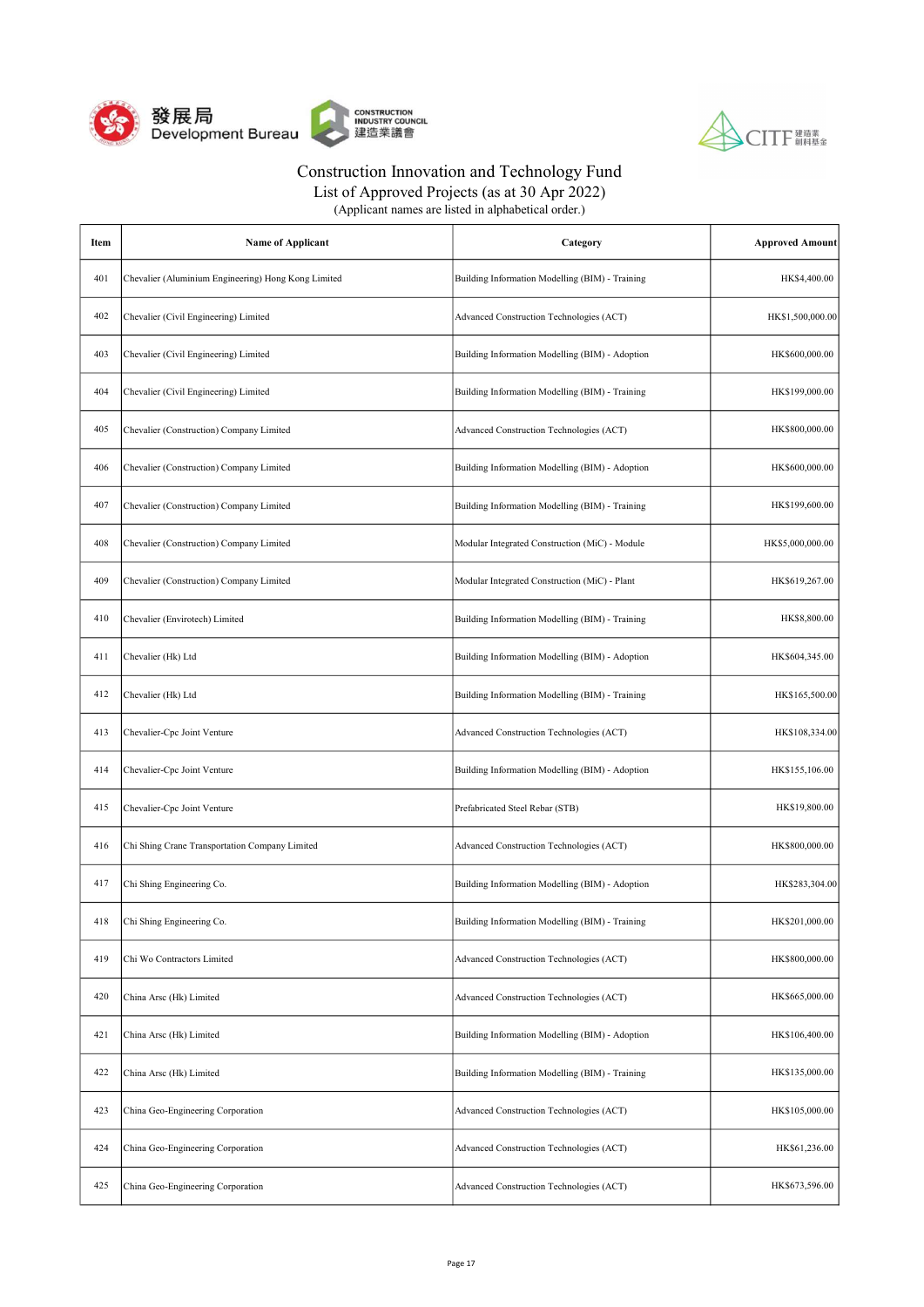



| Item | <b>Name of Applicant</b>                                                       | Category                                        | <b>Approved Amount</b> |
|------|--------------------------------------------------------------------------------|-------------------------------------------------|------------------------|
| 426  | China Harbour - Zhen Hua Joint Venture                                         | Modular Integrated Construction (MiC) - Module  | HK\$5,000,000.00       |
| 427  | China Harbour Engineering Company Limited                                      | Modular Integrated Construction (MiC) - Module  | HK\$5,000,000.00       |
| 428  | China Heavy Equipment & Automation (Hk) Ltd                                    | Building Information Modelling (BIM) - Training | HK\$6,600.00           |
| 429  | China International Water & Electric Corporation                               | Advanced Construction Technologies (ACT)        | HK\$172,109.00         |
| 430  | China International Water & Electric Corporation                               | Advanced Construction Technologies (ACT)        | HK\$119,164.00         |
| 431  | China International Water & Electric Corporation                               | Advanced Construction Technologies (ACT)        | HK\$24,948.00          |
| 432  | China Overseas Building Construction Limited                                   | Advanced Construction Technologies (ACT)        | HK\$280,000.00         |
| 433  | China Overseas Building Construction Limited                                   | Advanced Construction Technologies (ACT)        | HK\$800,000.00         |
| 434  | China Railway - China Railway First Group - Zhen Hua Engineering Joint Venture | Advanced Construction Technologies (ACT)        | HK\$68,040.00          |
| 435  | China Road And Bridge Corporation                                              | Advanced Construction Technologies (ACT)        | HK\$578,935.00         |
| 436  | China Road And Bridge Corporation                                              | Advanced Construction Technologies (ACT)        | HK\$299,950.00         |
| 437  | China Road and Bridge Corporation                                              | Advanced Construction Technologies (ACT)        | HK\$199,072.00         |
| 438  | China Road and Bridge Corporation                                              | Advanced Construction Technologies (ACT)        | HK\$300,978.00         |
| 439  | China Road and Bridge Corporation                                              | Advanced Construction Technologies (ACT)        | HK\$504,000.00         |
| 440  | China Road and Bridge Corporation                                              | Advanced Construction Technologies (ACT)        | HK\$54,638.00          |
| 441  | China Road and Bridge Corporation                                              | Advanced Construction Technologies (ACT)        | HK\$80,994.00          |
| 442  | China Road and Bridge Corporation                                              | Advanced Construction Technologies (ACT)        | HK\$50,400.00          |
| 443  | China Road and Bridge Corporation                                              | Advanced Construction Technologies (ACT)        | HK\$32,361.00          |
| 444  | China Road and Bridge Corporation                                              | Advanced Construction Technologies (ACT)        | HK\$31,200.00          |
| 445  | China Road and Bridge Corporation                                              | Advanced Construction Technologies (ACT)        | HK\$133,916.00         |
| 446  | China Road And Bridge Corporation                                              | Building Information Modelling (BIM) - Adoption | HK\$102,200.00         |
| 447  | China Road And Bridge Corporation                                              | Building Information Modelling (BIM) - Adoption | HK\$96,930.00          |
| 448  | China Road And Bridge Corporation                                              | Building Information Modelling (BIM) - Training | HK\$30,000.00          |
| 449  | China Road And Bridge Corporation                                              | Building Information Modelling (BIM) - Training | HK\$22,000.00          |
| 450  | China Road And Bridge Corporation                                              | Prefabricated Steel Rebar (STB)                 | HK\$180,897.00         |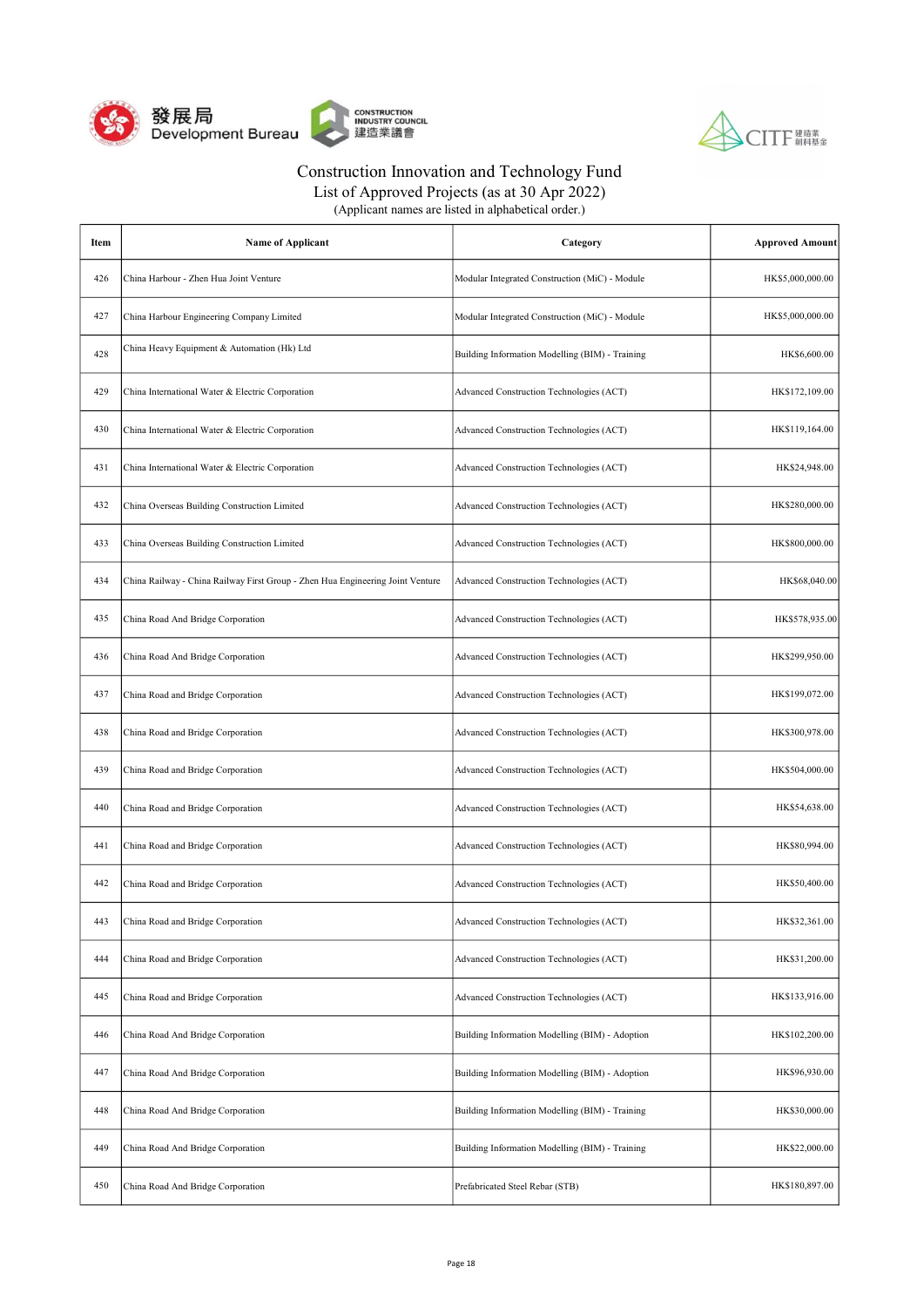



| Item | <b>Name of Applicant</b>                                 | Category                                        | <b>Approved Amount</b> |
|------|----------------------------------------------------------|-------------------------------------------------|------------------------|
| 451  | China Road and Bridge Corporation                        | Prefabricated Steel Rebar (STB)                 | HK\$196,327.00         |
| 452  | China State Construction Engineering (Hong Kong) Limited | Advanced Construction Technologies (ACT)        | HK\$361,830.00         |
| 453  | China State Construction Engineering (Hong Kong) Limited | Advanced Construction Technologies (ACT)        | HK\$105,000.00         |
| 454  | China State Construction Engineering (Hong Kong) Limited | Advanced Construction Technologies (ACT)        | HK\$485,184.00         |
| 455  | China State Construction Engineering (Hong Kong) Limited | Advanced Construction Technologies (ACT)        | HK\$229,285.00         |
| 456  | China State Construction Engineering (Hong Kong) Limited | Advanced Construction Technologies (ACT)        | HK\$800,000.00         |
| 457  | China State Construction Engineering (Hong Kong) Limited | Advanced Construction Technologies (ACT)        | HK\$34,650.00          |
| 458  | China State Construction Engineering (Hong Kong) Limited | Advanced Construction Technologies (ACT)        | HK\$121,866.00         |
| 459  | China State Construction Engineering (Hong Kong) Limited | Advanced Construction Technologies (ACT)        | HK\$1,500,000.00       |
| 460  | China State Construction Engineering (Hong Kong) Limited | Building Information Modelling (BIM) - Adoption | HK\$600,000.00         |
| 461  | China State Construction Engineering (Hong Kong) Limited | Building Information Modelling (BIM) - Training | HK\$194,400.00         |
| 462  | China State Construction Engineering (Hong Kong) Limited | Modular Integrated Construction (MiC) - Module  | HK\$5,000,000.00       |
| 463  | China State Construction Engineering (Hong Kong) Limited | Modular Integrated Construction (MiC) - Module  | HK\$5,000,000.00       |
| 464  | China State Construction Engineering (Hong Kong) Limited | Modular Integrated Construction (MiC) - Module  | HK\$5,000,000.00       |
| 465  | China State Construction Engineering (Hong Kong) Limited | Modular Integrated Construction (MiC) - Module  | HK\$5,000,000.00       |
| 466  | China State Construction Engineering (Hong Kong) Limited | Modular Integrated Construction (MiC) - Plant   | HK\$1,541,526.00       |
| 467  | China State Construction Engineering (Hong Kong) Limited | Modular Integrated Construction (MiC) - Plant   | HK\$2,097,900.00       |
| 468  | China State Construction Engineering (Hong Kong) Limited | Modular Integrated Construction (MiC) - Plant   | HK\$280,000.00         |
| 469  | China State Construction Engineering (Hong Kong) Limited | Modular Integrated Construction (MiC) - Plant   | HK\$630,000.00         |
| 470  | China State Construction Engineering (Hong Kong) Limited | Prefabricated Steel Rebar (STB)                 | HK\$540,000.00         |
| 471  | China State Construction Engineering (Hong Kong) Limited | Prefabricated Steel Rebar (STB)                 | HK\$600,000.00         |
| 472  | China State Construction Engineering (Hong Kong) Limited | Prefabricated Steel Rebar (STB)                 | HK\$687,000.00         |
| 473  | China State Construction Engineering (Hong Kong) Limited | Prefabricated Steel Rebar (STB)                 | HK\$408,000.00         |
| 474  | Ching Lee Engineering Limited                            | Advanced Construction Technologies (ACT)        | HK\$597,636.00         |
| 475  | Ching Lee Engineering Limited                            | Building Information Modelling (BIM) - Adoption | HK\$37,520.00          |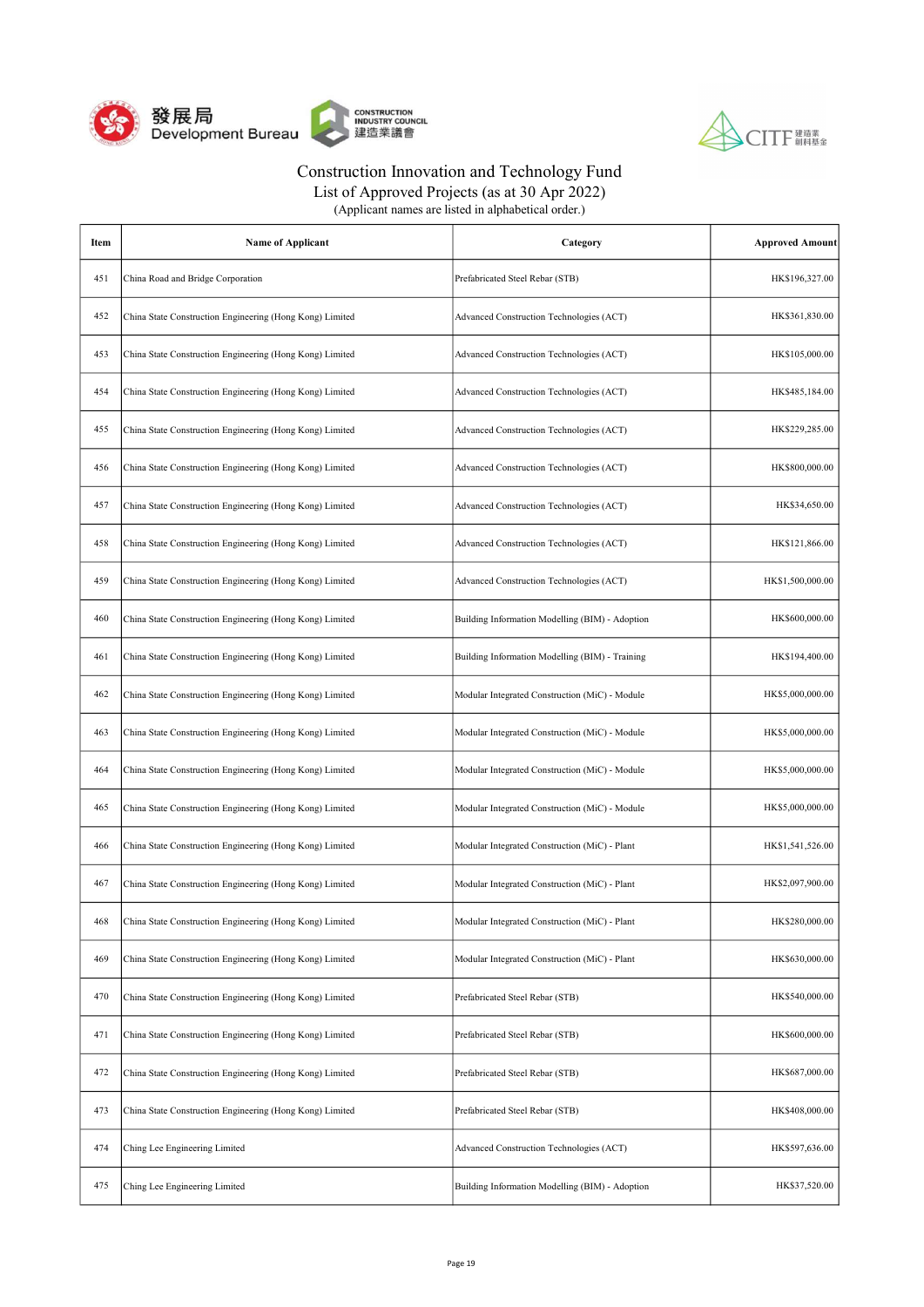



List of Approved Projects (as at 30 Apr 2022)

| Item | <b>Name of Applicant</b>                                | Category                                        | <b>Approved Amount</b> |
|------|---------------------------------------------------------|-------------------------------------------------|------------------------|
| 476  | Ching Lee Engineering Limited                           | Building Information Modelling (BIM) - Training | HK\$15,400.00          |
| 477  | Ching Lee Engineering Limited                           | Prefabricated Steel Rebar (STB)                 | HK\$154,000.00         |
| 478  | Ching Lee Engineering Limited                           | Prefabricated Steel Rebar (STB)                 | HK\$220,000.00         |
| 479  | Ching Lee Engineering Limited                           | Prefabricated Steel Rebar (STB)                 | HK\$240,000.00         |
| 480  | Ching Lee Engineering Limited                           | Prefabricated Steel Rebar (STB)                 | HK\$342,534.00         |
| 481  | Ching Lee Engineering Limited                           | Prefabricated Steel Rebar (STB)                 | HK\$232,188.00         |
| 482  | Ching Lee Engineering Limited                           | Prefabricated Steel Rebar (STB)                 | HK\$360,000.00         |
| 483  | Ching Lee Engineering Limited                           | Prefabricated Steel Rebar (STB)                 | HK\$283,500.00         |
| 484  | Ching Lee Engineering Limited                           | Prefabricated Steel Rebar (STB)                 | HK\$120,000.00         |
| 485  | Chinney Builders Company Limited                        | Advanced Construction Technologies (ACT)        | HK\$526,235.00         |
| 486  | Chinney Construction Co Ltd                             | Advanced Construction Technologies (ACT)        | HK\$53,340.00          |
| 487  | Chinney Construction Co Ltd                             | Advanced Construction Technologies (ACT)        | HK\$252,000.00         |
| 488  | Chinney Construction Co Ltd                             | Building Information Modelling (BIM) - Adoption | HK\$297,205.00         |
| 489  | Chinney Construction Co Ltd                             | Building Information Modelling (BIM) - Adoption | HK\$324,660.00         |
| 490  | Chinney Construction Co Ltd                             | Building Information Modelling (BIM) - Adoption | HK\$16,450.00          |
| 491  | Chinney Construction Co Ltd                             | Building Information Modelling (BIM) - Training | HK\$140,900.00         |
| 492  | Chiu & Lee Partners Construction Co Ltd                 | Advanced Construction Technologies (ACT)        | HK\$800,000.00         |
| 493  | Chiu & Lee Partners Construction Co Ltd                 | Prefabricated Steel Rebar (STB)                 | HK\$23,000.00          |
| 494  | Chiu Hing Construction & Transportation Company Limited | Advanced Construction Technologies (ACT)        | HK\$43,080.00          |
| 495  | Chiu Kee Steel Work Limited                             | Advanced Construction Technologies (ACT)        | HK\$1,378,752.00       |
| 496  | Chiu Kee Steel Work Limited                             | Advanced Construction Technologies (ACT)        | HK\$196,000.00         |
| 497  | Chiu Yiu Engineering Company Limited                    | Advanced Construction Technologies (ACT)        | HK\$800,000.00         |
| 498  | Choi Kee Engineering (H.K.) Co., Limited                | Advanced Construction Technologies (ACT)        | HK\$246,462.00         |
| 499  | Choi Sum Water Pipe Service Co. Limited                 | Advanced Construction Technologies (ACT)        | HK\$800,000.00         |
| 500  | Chong Kin Mechanical Engineering Limited                | Advanced Construction Technologies (ACT)        | HK\$800,000.00         |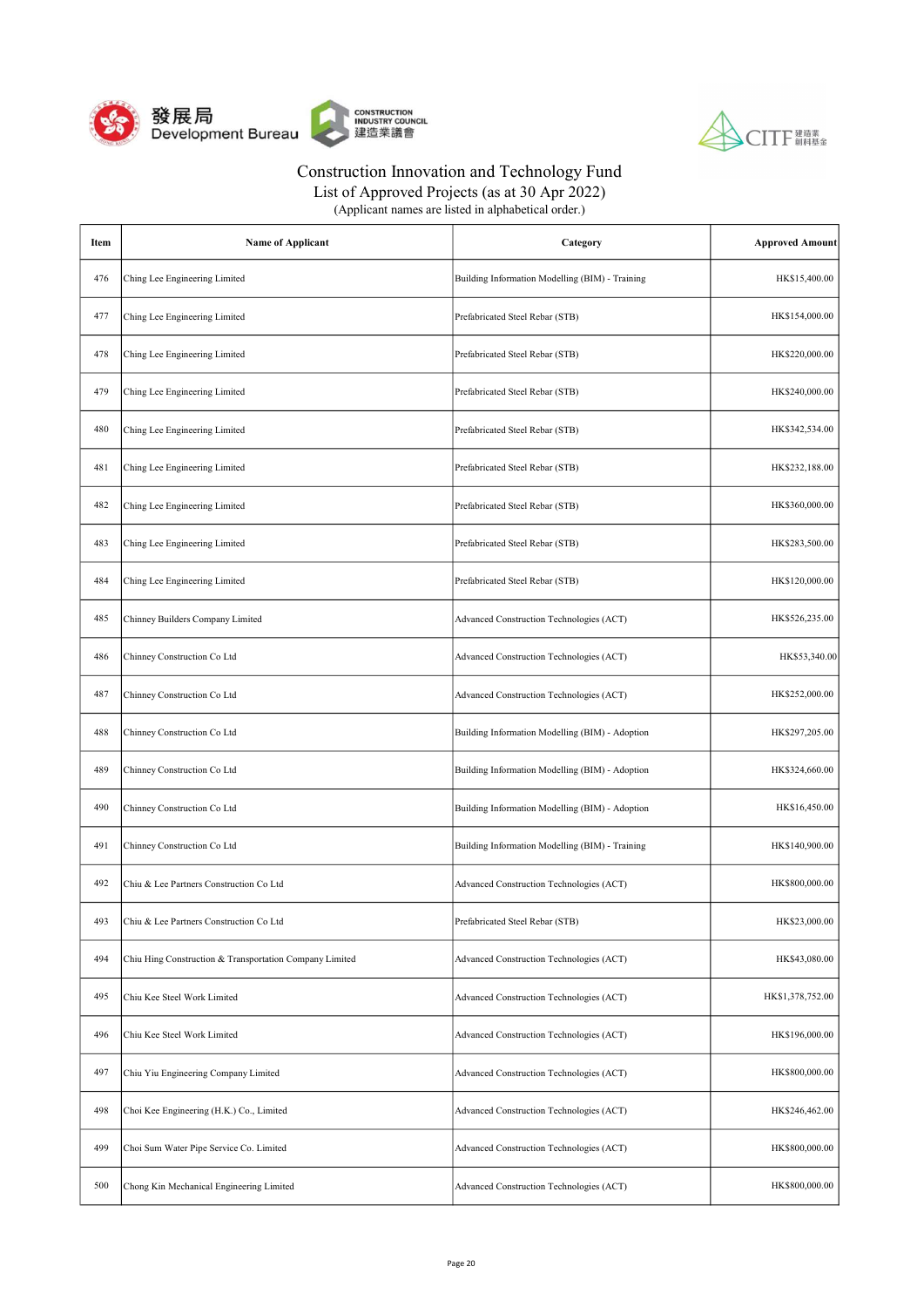



List of Approved Projects (as at 30 Apr 2022)

| Item | <b>Name of Applicant</b>                       | Category                                        | <b>Approved Amount</b> |
|------|------------------------------------------------|-------------------------------------------------|------------------------|
| 501  | Chong Yip Construction Limited                 | Advanced Construction Technologies (ACT)        | HK\$800,000.00         |
| 502  | Chong Yip Construction Limited                 | Advanced Construction Technologies (ACT)        | HK\$22,400.00          |
| 503  | Chow Leung Engieering Limited                  | Building Information Modelling (BIM) - Adoption | HK\$67,352.00          |
| 504  | <b>Chows Architects Limited</b>                | Building Information Modelling (BIM) - Adoption | HK\$45,696.00          |
| 505  | Chows Architects Limited                       | Building Information Modelling (BIM) - Adoption | HK\$27,580.00          |
| 506  | Chuen Kee Machinery & Engineering Limited      | Advanced Construction Technologies (ACT)        | HK\$77,000.00          |
| 507  | Chuen Lik Transportation & Engineering Limited | Advanced Construction Technologies (ACT)        | HK\$800,000.00         |
| 508  | Chun Chin Engineering Co., Limited             | Advanced Construction Technologies (ACT)        | HK\$481,600.00         |
| 509  | Chun Chin Engineering Co., Limited             | Advanced Construction Technologies (ACT)        | HK\$145,600.00         |
| 510  | Chun Chin Engineering Co., Limited             | Advanced Construction Technologies (ACT)        | HK\$131,600.00         |
| 511  | Chun Chin Engineering Co., Limited             | Advanced Construction Technologies (ACT)        | HK\$420,000.00         |
| 512  | Chun Chin Engineering Co., Limited             | Advanced Construction Technologies (ACT)        | HK\$318,400.00         |
| 513  | Chun Chin Engineering Co., Limited             | Advanced Construction Technologies (ACT)        | HK\$248,400.00         |
| 514  | Chun Fai Construction Company Limited          | Advanced Construction Technologies (ACT)        | HK\$380,690.00         |
| 515  | Chun Fai Construction Company Limited          | Advanced Construction Technologies (ACT)        | HK\$468,766.00         |
| 516  | Chun Fai Construction Company Limited          | Advanced Construction Technologies (ACT)        | HK\$77,244.00          |
| 517  | Chun Fai Construction Company Limited          | Advanced Construction Technologies (ACT)        | HK\$544,812.00         |
| 518  | Chun Fai Construction Company Limited          | Advanced Construction Technologies (ACT)        | HK\$189,011.00         |
| 519  | Chun Fai Construction Company Limited          | Prefabricated Steel Rebar (STB)                 | HK\$4,294,800.00       |
| 520  | Chun Lee Engineering Co Ltd                    | Building Information Modelling (BIM) - Adoption | HK\$17,843.00          |
| 521  | Chun Lee Engineering Co Ltd                    | Building Information Modelling (BIM) - Adoption | HK\$20,066.00          |
| 522  | Chun Lee Engineering Co Ltd                    | Building Information Modelling (BIM) - Adoption | HK\$20,066.00          |
| 523  | Chun Lee Engineering Co Ltd                    | Building Information Modelling (BIM) - Adoption | HK\$20,066.00          |
| 524  | Chun Lee Engineering Co Ltd                    | Building Information Modelling (BIM) - Adoption | HK\$20,580.00          |
| 525  | Chun Lee Engineering Co Ltd                    | Building Information Modelling (BIM) - Adoption | HK\$20,650.00          |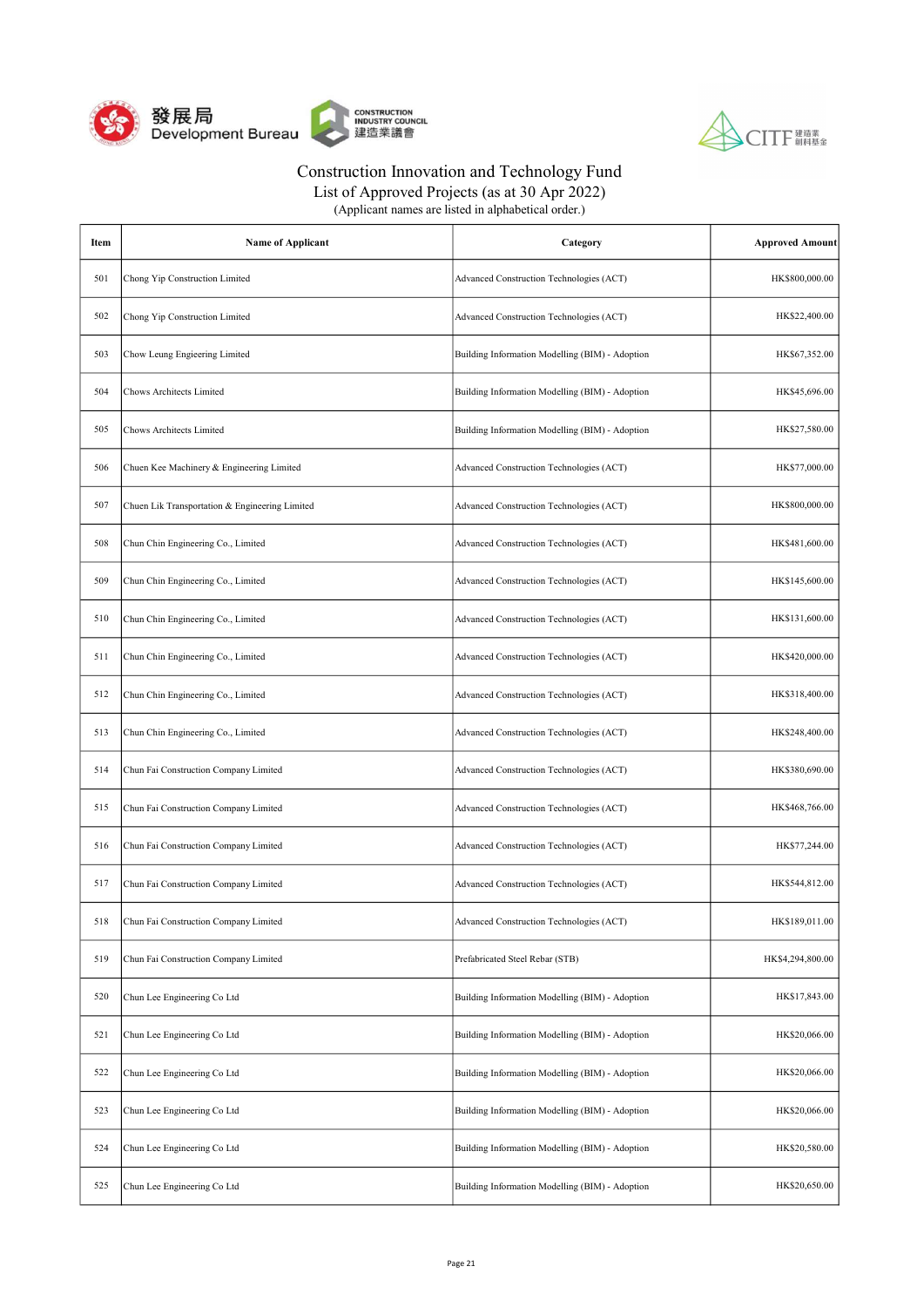



| (Applicant names are listed in alphabetical order.) |  |
|-----------------------------------------------------|--|
|-----------------------------------------------------|--|

| Item | <b>Name of Applicant</b>                             | Category                                        | <b>Approved Amount</b> |
|------|------------------------------------------------------|-------------------------------------------------|------------------------|
| 526  | Chun Lee Engineering Co Ltd                          | Building Information Modelling (BIM) - Adoption | HK\$14,910.00          |
| 527  | Chun Lee Engineering Co Ltd                          | Building Information Modelling (BIM) - Training | HK\$21,000.00          |
| 528  | Chun Lee Engineering Co Ltd                          | Building Information Modelling (BIM) - Training | HK\$6,600.00           |
| 529  | Chun Lee Engineering Co Ltd                          | Building Information Modelling (BIM) - Training | HK\$8,800.00           |
| 530  | Chun Lee Engineering Co Ltd                          | Building Information Modelling (BIM) - Training | HK\$10,000.00          |
| 531  | Chun Lee Machinery Company Limited                   | Advanced Construction Technologies (ACT)        | HK\$1,883,000.00       |
| 532  | Chun Sing Engineering Company Limited                | Advanced Construction Technologies (ACT)        | HK\$800,000.00         |
| 533  | Chun Sum Kee Construction Limited                    | Advanced Construction Technologies (ACT)        | HK\$455,000.00         |
| 534  | Chun Sum Kee Engineering Company Limited             | Advanced Construction Technologies (ACT)        | HK\$1,479,000.00       |
| 535  | Chun Sum Kee Engineering Company Limited             | Prefabricated Steel Rebar (STB)                 | HK\$3,360,533.00       |
| 536  | Chun Wo Construction And Engineering Company Limited | Advanced Construction Technologies (ACT)        | HK\$53,865.00          |
| 537  | Chun Wo Construction And Engineering Company Limited | Advanced Construction Technologies (ACT)        | HK\$252,000.00         |
| 538  | Chun Wo Construction And Engineering Company Limited | Advanced Construction Technologies (ACT)        | HK\$800,000.00         |
| 539  | Chun Wo Construction And Engineering Company Limited | Advanced Construction Technologies (ACT)        | HK\$148,215.00         |
| 540  | Chun Wo Construction And Engineering Company Limited | Building Information Modelling (BIM) - Adoption | HK\$226,531.00         |
| 541  | Chun Wo Construction And Engineering Company Limited | Building Information Modelling (BIM) - Adoption | HK\$54,600.00          |
| 542  | Chun Wo Construction And Engineering Company Limited | Building Information Modelling (BIM) - Training | HK\$72,000.00          |
| 543  | Chun Wo Construction And Engineering Company Limited | Building Information Modelling (BIM) - Training | HK\$9,400.00           |
| 544  | Chun Wo Construction And Engineering Company Limited | Prefabricated Steel Rebar (STB)                 | HK\$715,000.00         |
| 545  | Chun Wo Construction And Engineering Company Limited | Prefabricated Steel Rebar (STB)                 | HK\$2,092,200.00       |
| 546  | Chung Shing Construction Co Ltd                      | Building Information Modelling (BIM) - Adoption | HK\$36,505.00          |
| 547  | Chung Shing Construction Co Ltd                      | Building Information Modelling (BIM) - Adoption | HK\$13,440.00          |
| 548  | Chung Shing Construction Co Ltd                      | Building Information Modelling (BIM) - Training | HK\$3,000.00           |
| 549  | Chung Tai Roller Shutters Company Limited            | Advanced Construction Technologies (ACT)        | HK\$11,718.00          |
| 550  | Click Engineering (H.K.) Limited                     | Advanced Construction Technologies (ACT)        | HK\$863,030.00         |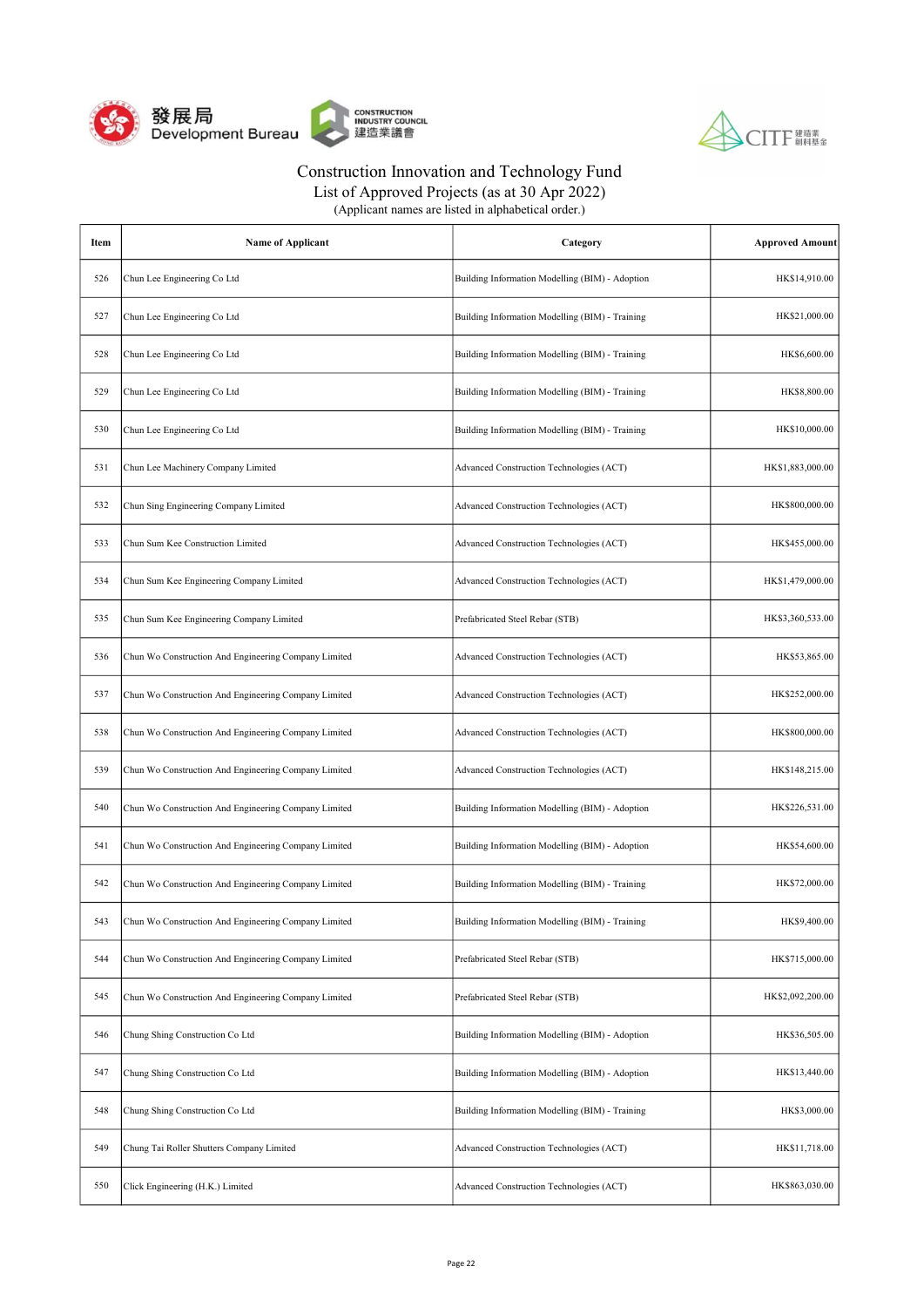



| (Applicant names are listed in alphabetical order.) |  |
|-----------------------------------------------------|--|
|-----------------------------------------------------|--|

| Item | Name of Applicant                                       | Category                                                                     | <b>Approved Amount</b> |
|------|---------------------------------------------------------|------------------------------------------------------------------------------|------------------------|
| 551  | Clydeman Engineering Limited                            | Advanced Construction Technologies (ACT)                                     | HK\$190,898.00         |
| 552  | Clydeman Engineering Limited                            | Advanced Construction Technologies (ACT)                                     | HK\$59,540.00          |
| 553  | Cocoon Architecture Limited                             | Building Information Modelling (BIM) - Adoption                              | HK\$26,663.00          |
| 554  | Cocoon Architecture Limited                             | Building Information Modelling (BIM) - Adoption                              | HK\$41,831.00          |
| 555  | Cocoon Architecture Limited                             | Building Information Modelling (BIM) - Adoption                              | HK\$22,933.00          |
| 556  | Co-Make (Hong Kong) Limited                             | Building Information Modelling (BIM) - Adoption                              | HK\$131,390.00         |
| 557  | <b>Concentric Construction Limited</b>                  | Advanced Construction Technologies (ACT)                                     | HK\$151,200.00         |
| 558  | Concentric Construction Limited                         | Advanced Construction Technologies (ACT)                                     | HK\$29,250.00          |
| 559  | Concentric Construction Limited                         | Building Information Modelling (BIM) - Adoption                              | HK\$12,866.00          |
| 560  | Concentric Construction Limited                         | Building Information Modelling (BIM) - Training                              | HK\$26,700.00          |
| 561  | Concentric Construction Limited                         | Building Information Modelling (BIM) - Training                              | HK\$19,100.00          |
| 562  | Concentric Construction Limited                         | Building Information Modelling (BIM) - Training                              | HK\$47,000.00          |
| 563  | Concordance Engineering & Surveying Service Company Ltd | Advanced Construction Technologies (ACT)                                     | HK\$451,164.00         |
| 564  | Conrad Tang & Associates Limited                        | Advanced Construction Technologies (ACT)                                     | HK\$83,507.00          |
| 565  | Conrad Tang & Associates Limited                        | Advanced Construction Technologies (ACT)                                     | HK\$33,600.00          |
| 566  | Conrad Tang & Associates Limited                        | Advanced Construction Technologies (ACT)                                     | HK\$672,000.00         |
| 567  | Conrad Tang & Associates Limited                        | Building Information Modelling (BIM) - Adoption                              | HK\$11,466.00          |
| 568  | Conrad Tang & Associates Limited                        | Building Information Modelling (BIM) - Adoption                              | HK\$8,260.00           |
| 569  | Conrad Tang & Associates Limited                        | Building Information Modelling (BIM) - Adoption                              | HK\$21,000.00          |
| 570  | Construction Industry Council                           | Manpower Development (MPD) -<br>Non-local training /visits for Practitioners | HK\$210,086.00         |
| 571  | <b>Construction Industry Council</b>                    | Manpower Development (MPD) -<br>Non-local training /visits for Practitioners | HK\$400,000.00         |
| 572  | Conte Construction Company Limited                      | Advanced Construction Technologies (ACT)                                     | HK\$231,000.00         |
| 573  | Core Vision Surveyors Limited                           | Building Information Modelling (BIM) - Adoption                              | HK\$44,840.00          |
| 574  | CPB Contractors Pty Limited                             | Building Information Modelling (BIM) - Adoption                              | HK\$40,923.00          |
| 575  | CR Construction Company Limited                         | Advanced Construction Technologies (ACT)                                     | HK\$492,450.00         |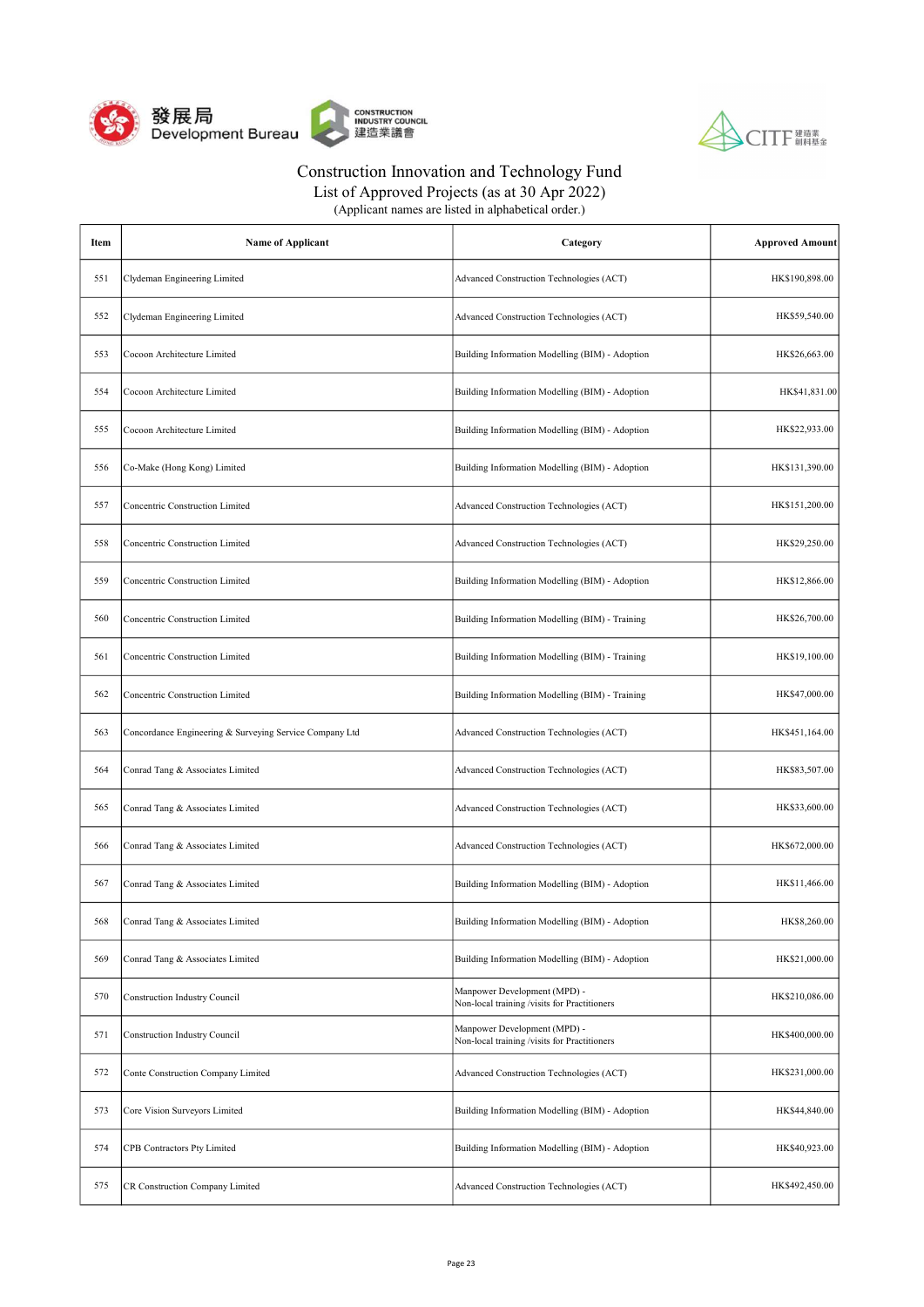



| (Applicant names are listed in alphabetical order.) |  |
|-----------------------------------------------------|--|
|-----------------------------------------------------|--|

| Item | Name of Applicant                             | Category                                        | <b>Approved Amount</b> |
|------|-----------------------------------------------|-------------------------------------------------|------------------------|
| 576  | CR Construction Company Limited               | Advanced Construction Technologies (ACT)        | HK\$800,000.00         |
| 577  | CR Construction Company Limited               | Advanced Construction Technologies (ACT)        | HK\$114,865.00         |
| 578  | CR Construction Company Limited               | Advanced Construction Technologies (ACT)        | HK\$678,433.00         |
| 579  | CR Construction Company Limited               | Advanced Construction Technologies (ACT)        | HK\$120,960.00         |
| 580  | CR Construction Company Limited               | Advanced Construction Technologies (ACT)        | HK\$91,942.00          |
| 581  | CR Construction Company Limited               | Building Information Modelling (BIM) - Adoption | HK\$179,480.00         |
| 582  | CR Construction Company Limited               | Building Information Modelling (BIM) - Adoption | HK\$54,054.00          |
| 583  | CR Construction Company Limited               | Building Information Modelling (BIM) - Adoption | HK\$77,280.00          |
| 584  | CR Construction Company Limited               | Building Information Modelling (BIM) - Adoption | HK\$54,600.00          |
| 585  | CR Construction Company Limited               | Building Information Modelling (BIM) - Adoption | HK\$53,760.00          |
| 586  | CR Construction Company Limited               | Building Information Modelling (BIM) - Training | HK\$80,000.00          |
| 587  | CR Construction Company Limited               | Building Information Modelling (BIM) - Training | HK\$30,000.00          |
| 588  | CR Construction Company Limited               | Building Information Modelling (BIM) - Training | HK\$5,000.00           |
| 589  | CR Construction Company Limited               | Building Information Modelling (BIM) - Training | HK\$40,000.00          |
| 590  | CR Construction Company Limited               | Building Information Modelling (BIM) - Training | HK\$33,000.00          |
| 591  | CR Construction Company Limited               | Building Information Modelling (BIM) - Training | HK\$39,000.00          |
| 592  | CR Construction Company Limited               | Building Information Modelling (BIM) - Training | HK\$6,000.00           |
| 593  | <b>CR Construction Company Limited</b>        | Building Information Modelling (BIM) - Training | HK\$12,000.00          |
| 594  | CR Construction Company Limited               | Prefabricated Steel Rebar (STB)                 | HK\$746,700.00         |
| 595  | Craft Facade Tech (Hong Kong) Company Limited | Building Information Modelling (BIM) - Adoption | HK\$27,148.00          |
| 596  | Craft Facade Tech (Hong Kong) Company Limited | Building Information Modelling (BIM) - Adoption | HK\$27,148.00          |
| 597  | Crowning Engineering Limited                  | Advanced Construction Technologies (ACT)        | HK\$27,720.00          |
| 598  | Cundall Hong Kong Limited                     | Advanced Construction Technologies (ACT)        | HK\$35,000.00          |
| 599  | Cundall Hong Kong Limited                     | Building Information Modelling (BIM) - Adoption | HK\$189,414.00         |
| 600  | Cundall Hong Kong Limited                     | Building Information Modelling (BIM) - Training | HK\$60,000.00          |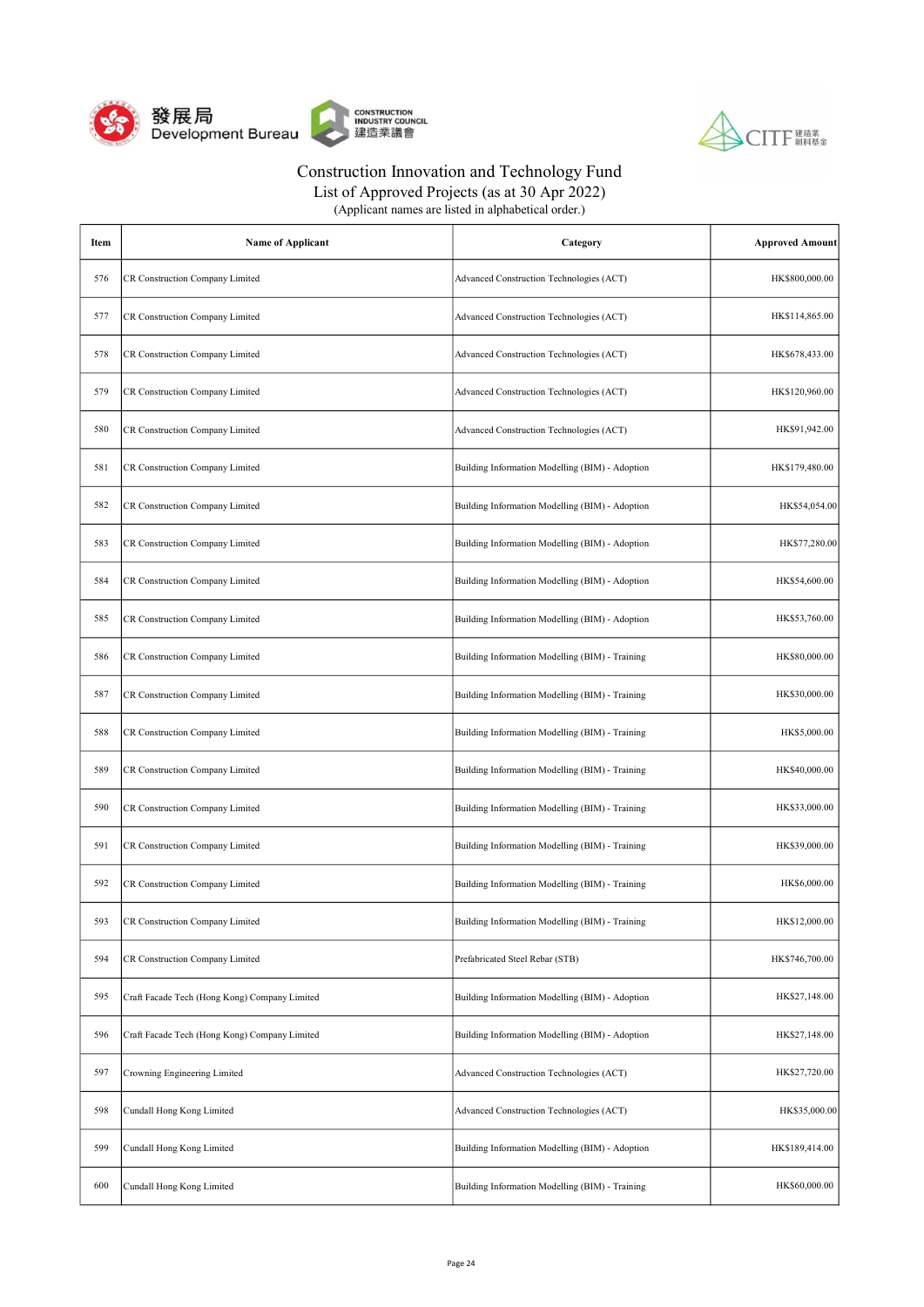



List of Approved Projects (as at 30 Apr 2022)

| Item | Name of Applicant                     | Category                                        | <b>Approved Amount</b> |
|------|---------------------------------------|-------------------------------------------------|------------------------|
| 601  | Currie & Brown (China) Limited        | Building Information Modelling (BIM) - Adoption | HK\$546,000.00         |
| 602  | Currie & Brown (China) Limited        | Building Information Modelling (BIM) - Training | HK\$200,000.00         |
| 603  | CWF Piling & Civil Engineering Co Ltd | Advanced Construction Technologies (ACT)        | HK\$22,680.00          |
| 604  | Dao Kee Construction Co Ltd           | Advanced Construction Technologies (ACT)        | HK\$182,007.00         |
| 605  | Dao Kee Construction Co Ltd           | Building Information Modelling (BIM) - Training | HK\$25,200.00          |
| 606  | Dao Kee Construction Co Ltd           | Building Information Modelling (BIM) - Training | HK\$60,000.00          |
| 607  | Dao Kee Construction Co Ltd           | Building Information Modelling (BIM) - Training | HK\$7,938.00           |
| 608  | Dao Kee Construction Co Ltd           | Prefabricated Steel Rebar (STB)                 | HK\$101,000.00         |
| 609  | Dao Kee Construction Co Ltd           | Prefabricated Steel Rebar (STB)                 | HK\$272,100.00         |
| 610  | Darwin Engineering Limited            | Advanced Construction Technologies (ACT)        | HK\$320,600.00         |
| 611  | Darwin Engineering Limited            | Building Information Modelling (BIM) - Adoption | HK\$36,400.00          |
| 612  | David S.K. Au And Associates Limited  | Advanced Construction Technologies (ACT)        | HK\$4,424.00           |
| 613  | David S.K. Au And Associates Limited  | Building Information Modelling (BIM) - Adoption | HK\$195,830.00         |
| 614  | David S.K. Au And Associates Limited  | Building Information Modelling (BIM) - Adoption | HK\$355,936.00         |
| 615  | David S.K. Au And Associates Limited  | Building Information Modelling (BIM) - Adoption | HK\$48,234.00          |
| 616  | David S.K. Au And Associates Limited  | Building Information Modelling (BIM) - Adoption | HK\$60,112.00          |
| 617  | David S.K. Au And Associates Limited  | Building Information Modelling (BIM) - Training | HK\$72,000.00          |
| 618  | David S.K. Au And Associates Limited  | Building Information Modelling (BIM) - Training | HK\$3,000.00           |
| 619  | David S.K. Au And Associates Limited  | Building Information Modelling (BIM) - Training | HK\$2,500.00           |
| 620  | DCK JV                                | Prefabricated Steel Rebar (STB)                 | HK\$1,323,900.00       |
| 621  | Deco Classic Limited                  | Advanced Construction Technologies (ACT)        | HK\$112,000.00         |
| 622  | Design 2 (HK) Limited                 | Building Information Modelling (BIM) - Adoption | HK\$19,950.00          |
| 623  | Design 2 (HK) Limited                 | Building Information Modelling (BIM) - Adoption | HK\$31,500.00          |
| 624  | Design 2 (HK) Limited                 | Building Information Modelling (BIM) - Adoption | HK\$66,500.00          |
| 625  | Design 2 (HK) Limited                 | Building Information Modelling (BIM) - Adoption | HK\$66,118.00          |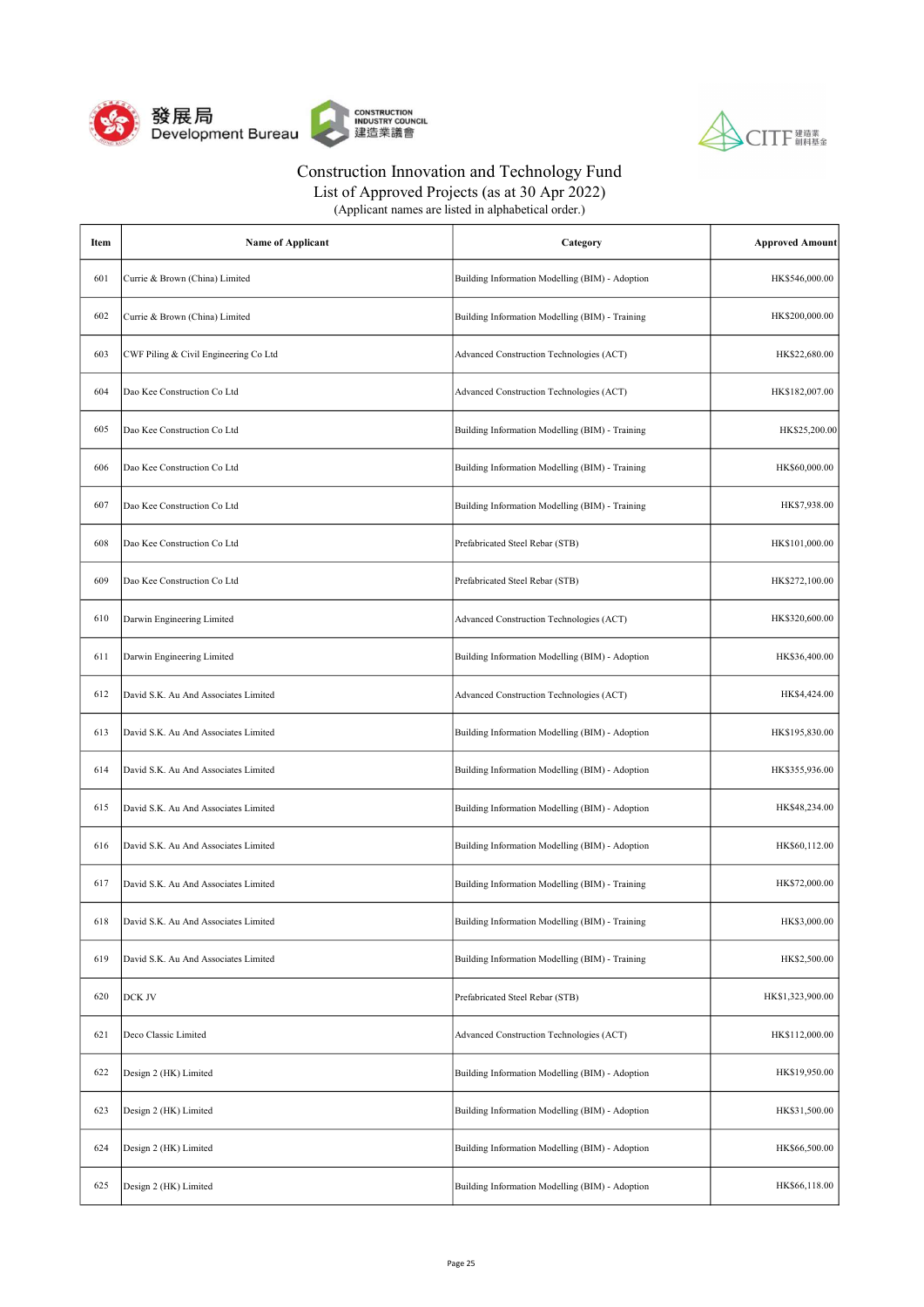



List of Approved Projects (as at 30 Apr 2022)

| Item | <b>Name of Applicant</b>                             | Category                                           | <b>Approved Amount</b> |
|------|------------------------------------------------------|----------------------------------------------------|------------------------|
| 626  | Design 2 (HK) Limited                                | Building Information Modelling (BIM) - Adoption    | HK\$34,860.00          |
| 627  | Design 2 (HK) Limited                                | Building Information Modelling (BIM) - Adoption    | HK\$34,440.00          |
| 628  | Design 2 (HK) Limited                                | Building Information Modelling (BIM) - Adoption    | HK\$34,440.00          |
| 629  | Design 2 (HK) Limited                                | Building Information Modelling (BIM) - Training    | HK\$3,000.00           |
| 630  | Design 2 (HK) Limited                                | Building Information Modelling (BIM) - Training    | HK\$7,500.00           |
| 631  | Design 2 (HK) Limited                                | Building Information Modelling (BIM) - Training    | HK\$5,000.00           |
| 632  | Design 2 (HK) Limited                                | Building Information Modelling (BIM) - Training    | HK\$6,600.00           |
| 633  | Design 2 (HK) Limited                                | Building Information Modelling (BIM) - Training    | HK\$5,000.00           |
| 634  | Design 2 (HK) Limited                                | Building Information Modelling (BIM) - Training    | HK\$6,600.00           |
| 635  | Design 2 (HK) Limited                                | Building Information Modelling (BIM) - Training    | HK\$10,000.00          |
| 636  | Design Consultants Limited                           | Building Information Modelling (BIM) - Adoption    | HK\$109,899.00         |
| 637  | Design Landscapes International (Hk) Company Limited | Advanced Construction Technologies (ACT)           | HK\$50,596.00          |
| 638  | Dixie Engineering Company Limited                    | Advanced Construction Technologies (ACT)           | HK\$378,000.00         |
| 639  | <b>DLN</b> Architects Limited                        | Building Information Modelling (BIM) - Adoption    | HK\$45,290.00          |
| 640  | <b>DLN</b> Architects Limited                        | Building Information Modelling (BIM) - Adoption    | HK\$116,900.00         |
| 641  | <b>DLN</b> Architects Limited                        | Building Information Modelling (BIM) - Adoption    | HK\$19,740.00          |
| 642  | <b>DLN</b> Architects Limited                        | Building Information Modelling (BIM) - Adoption    | HK\$140,795.00         |
| 643  | <b>DLN</b> Architects Limited                        | Building Information Modelling (BIM) - Adoption    | HK\$54,320.00          |
| 644  | <b>DLN</b> Architects Limited                        | Building Information Modelling (BIM) - Adoption    | HK\$162,800.00         |
| 645  | <b>DLN</b> Architects Limited                        | Building Information Modelling (BIM) - Adoption    | HK\$126,000.00         |
| 646  | <b>DLN</b> Architects Limited                        | Building Information Modelling (BIM) - Training    | HK\$24,000.00          |
| 647  | <b>DLN</b> Architects Limited                        | Modular Integrated Construction (MiC) - Consultant | HK\$1,382,500.00       |
| 648  | Double Gain Engineering Limited                      | Building Information Modelling (BIM) - Training    | HK\$2,200.00           |
| 649  | Dragages Hong Kong Limited                           | Advanced Construction Technologies (ACT)           | HK\$582,260.00         |
| 650  | Dragages Hong Kong Limited                           | Advanced Construction Technologies (ACT)           | HK\$514,857.00         |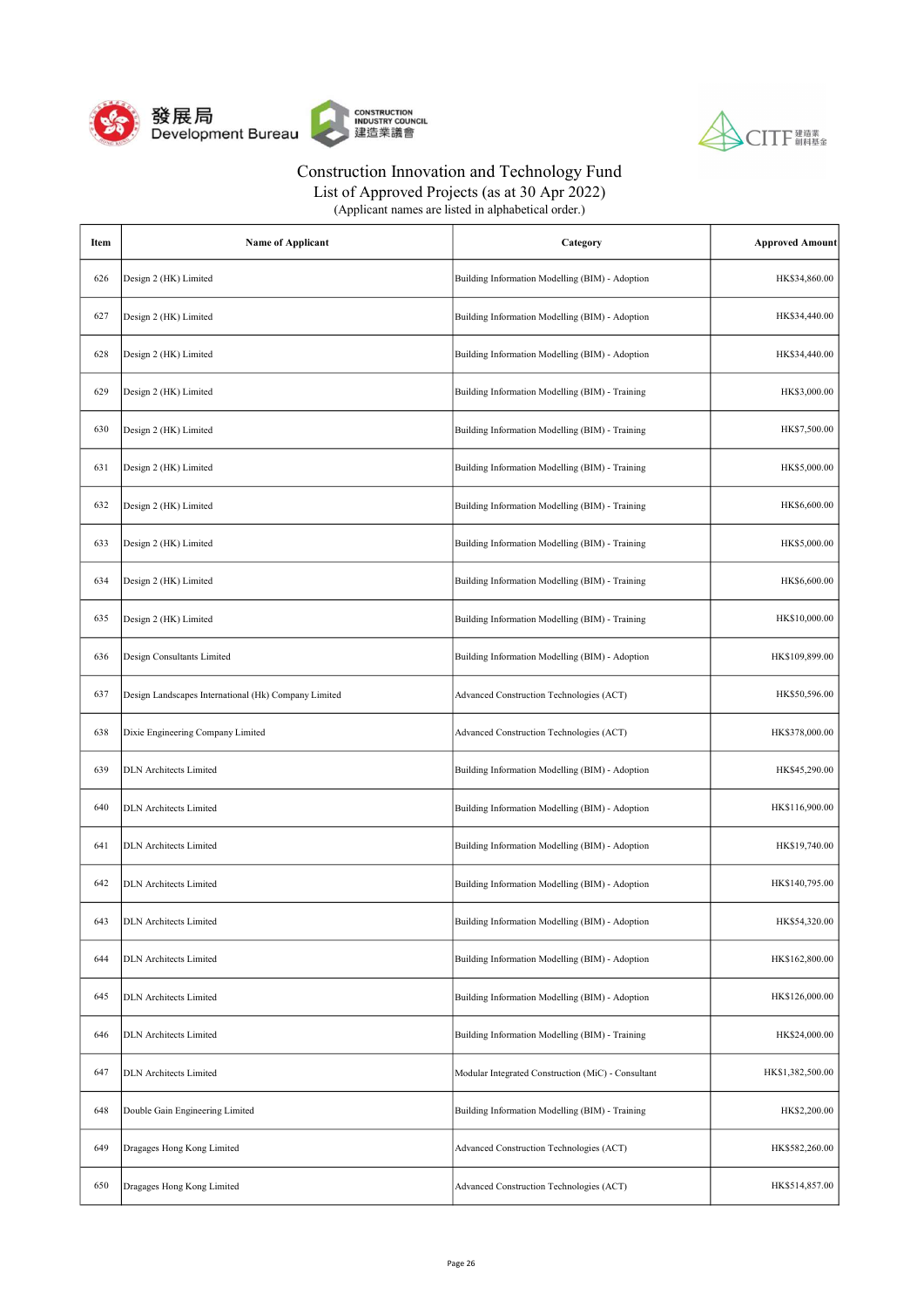



List of Approved Projects (as at 30 Apr 2022)

| Item | <b>Name of Applicant</b>                         | Category                                        | <b>Approved Amount</b> |
|------|--------------------------------------------------|-------------------------------------------------|------------------------|
| 651  | Dragages Hong Kong Limited                       | Advanced Construction Technologies (ACT)        | HK\$100,298.00         |
| 652  | Dragages Hong Kong Limited                       | Building Information Modelling (BIM) - Adoption | HK\$67,060.00          |
| 653  | Dragon Construction Limited                      | Advanced Construction Technologies (ACT)        | HK\$30,240.00          |
| 654  | D-Reality Consultancy Limited                    | Advanced Construction Technologies (ACT)        | HK\$70,000.00          |
| 655  | D-Reality Consultancy Limited                    | Advanced Construction Technologies (ACT)        | HK\$22,189.00          |
| 656  | D-Reality Consultancy Limited                    | Advanced Construction Technologies (ACT)        | HK\$178,652.00         |
| 657  | D-Reality Consultancy Limited                    | Building Information Modelling (BIM) - Adoption | HK\$12,740.00          |
| 658  | D-Reality Consultancy Limited                    | Building Information Modelling (BIM) - Adoption | HK\$37,450.00          |
| 659  | DrilTech Ground Engineering Limited              | Advanced Construction Technologies (ACT)        | HK\$234,613.00         |
| 660  | DrilTech Ground Engineering Limited              | Building Information Modelling (BIM) - Training | HK\$2,200.00           |
| 661  | Dunwell Engineering Company Limited              | Building Information Modelling (BIM) - Adoption | HK\$43,420.00          |
| 662  | E Man Construction Company Limited               | Building Information Modelling (BIM) - Adoption | HK\$529,874.00         |
| 663  | Earthasia Limited                                | Building Information Modelling (BIM) - Training | HK\$69,000.00          |
| 664  | Earthasia Limited                                | Building Information Modelling (BIM) - Training | HK\$13,200.00          |
| 665  | East Ocean Engineering (H.K.) Limited            | Advanced Construction Technologies (ACT)        | HK\$330,750.00         |
| 666  | East Ocean Engineering (H.K.) Limited            | Advanced Construction Technologies (ACT)        | HK\$30,373.00          |
| 667  | East Ocean Engineering (H.K.) Limited            | Prefabricated Steel Rebar (STB)                 | HK\$156,000.00         |
| 668  | <b>Eastview Engineer Company Limited</b>         | Building Information Modelling (BIM) - Training | HK\$3,000.00           |
| 669  | Easy Smart Engineering Limited                   | Advanced Construction Technologies (ACT)        | HK\$117,180.00         |
| 670  | ECCO Engineering Company Limited                 | Building Information Modelling (BIM) - Adoption | HK\$106,260.00         |
| 671  | <b>ECCO</b> Engineering Company Limited          | Building Information Modelling (BIM) - Training | HK\$2,200.00           |
| 672  | <b>EDM</b> Construction Limited                  | Advanced Construction Technologies (ACT)        | HK\$188,825.00         |
| 673  | Edwin Construction Company Limited               | Building Information Modelling (BIM) - Adoption | HK\$66,326.00          |
| 674  | Edwin Construction Company Limited               | Building Information Modelling (BIM) - Training | HK\$6,600.00           |
| 675  | Empire (Hk) Engineering & Facade Company Limited | Building Information Modelling (BIM) - Adoption | HK\$146,460.00         |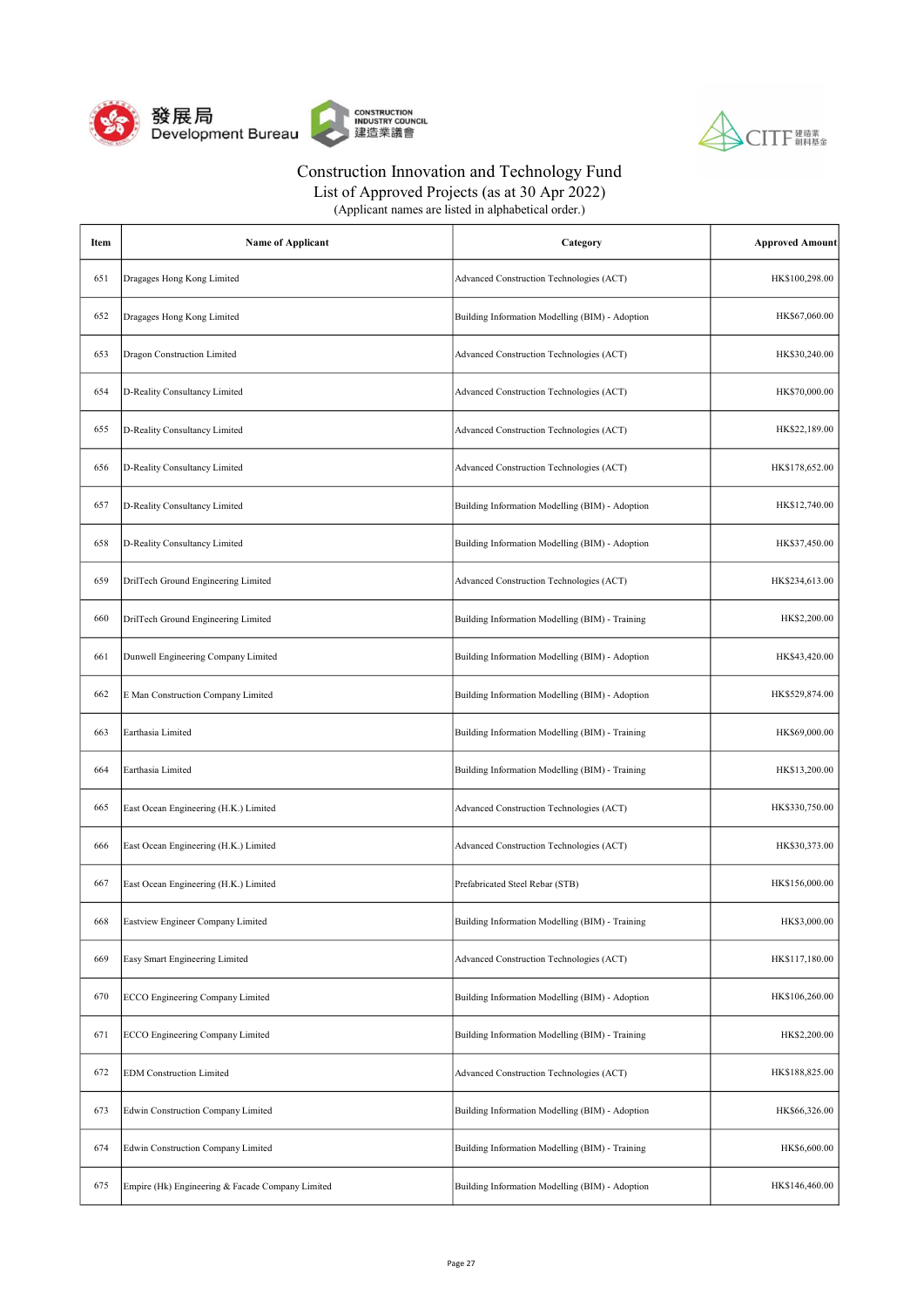



| Item | <b>Name of Applicant</b>                         | Category                                        | <b>Approved Amount</b> |
|------|--------------------------------------------------|-------------------------------------------------|------------------------|
| 676  | Empire (Hk) Engineering & Facade Company Limited | Building Information Modelling (BIM) - Adoption | HK\$17,549.00          |
| 677  | Empire (Hk) Engineering & Facade Company Limited | Building Information Modelling (BIM) - Adoption | HK\$9,450.00           |
| 678  | Energetic System Co., Limited                    | Advanced Construction Technologies (ACT)        | HK\$445,130.00         |
| 679  | <b>Engineering Surveys Limited</b>               | Advanced Construction Technologies (ACT)        | HK\$28,000.00          |
| 680  | <b>Engineering Surveys Limited</b>               | Advanced Construction Technologies (ACT)        | HK\$675,478.00         |
| 681  | <b>Engineering Surveys Limited</b>               | Building Information Modelling (BIM) - Adoption | HK\$39,619.00          |
| 682  | Envac Far East Limited                           | Building Information Modelling (BIM) - Adoption | HK\$109,900.00         |
| 683  | Equal Technology Hong Kong Limited               | Building Information Modelling (BIM) - Adoption | HK\$162,680.00         |
| 684  | Eric Tang & Associates Limited                   | Advanced Construction Technologies (ACT)        | HK\$115,526.00         |
| 685  | Eternal Change Engineering Limited               | Advanced Construction Technologies (ACT)        | HK\$46,172.00          |
| 686  | Eureka Limited                                   | Building Information Modelling (BIM) - Training | HK\$24,000.00          |
| 687  | Ever Bright Construction Company Limited         | Advanced Construction Technologies (ACT)        | HK\$497,840.00         |
| 688  | Ever Bright Construction Company Limited         | Advanced Construction Technologies (ACT)        | HK\$188,748.00         |
| 689  | Ever Gain Engineering Limited                    | Building Information Modelling (BIM) - Adoption | HK\$29,669.00          |
| 690  | Ever Grand Engineering Limited                   | Advanced Construction Technologies (ACT)        | HK\$1,843.00           |
| 691  | Ever Grand Engineering Limited                   | Advanced Construction Technologies (ACT)        | HK\$4,900.00           |
| 692  | Ever Grand Engineering Limited                   | Building Information Modelling (BIM) - Adoption | HK\$130,060.00         |
| 693  | Ever Grand Engineering Limited                   | Building Information Modelling (BIM) - Training | HK\$3,000.00           |
| 694  | Everbright International Engineering Ltd         | Advanced Construction Technologies (ACT)        | HK\$14,896.00          |
| 695  | Everbright International Engineering Ltd         | Building Information Modelling (BIM) - Adoption | HK\$27,090.00          |
| 696  | Everbright International Engineering Ltd         | Building Information Modelling (BIM) - Adoption | HK\$18,900.00          |
| 697  | Everbright International Engineering Ltd         | Building Information Modelling (BIM) - Training | HK\$24,000.00          |
| 698  | Everlight Engineering Company, Limited           | Building Information Modelling (BIM) - Adoption | HK\$116,880.00         |
| 699  | Everlight Engineering Company, Limited           | Building Information Modelling (BIM) - Adoption | HK\$37,800.00          |
| 700  | Everlight Engineering Company, Limited           | Building Information Modelling (BIM) - Training | HK\$185,000.00         |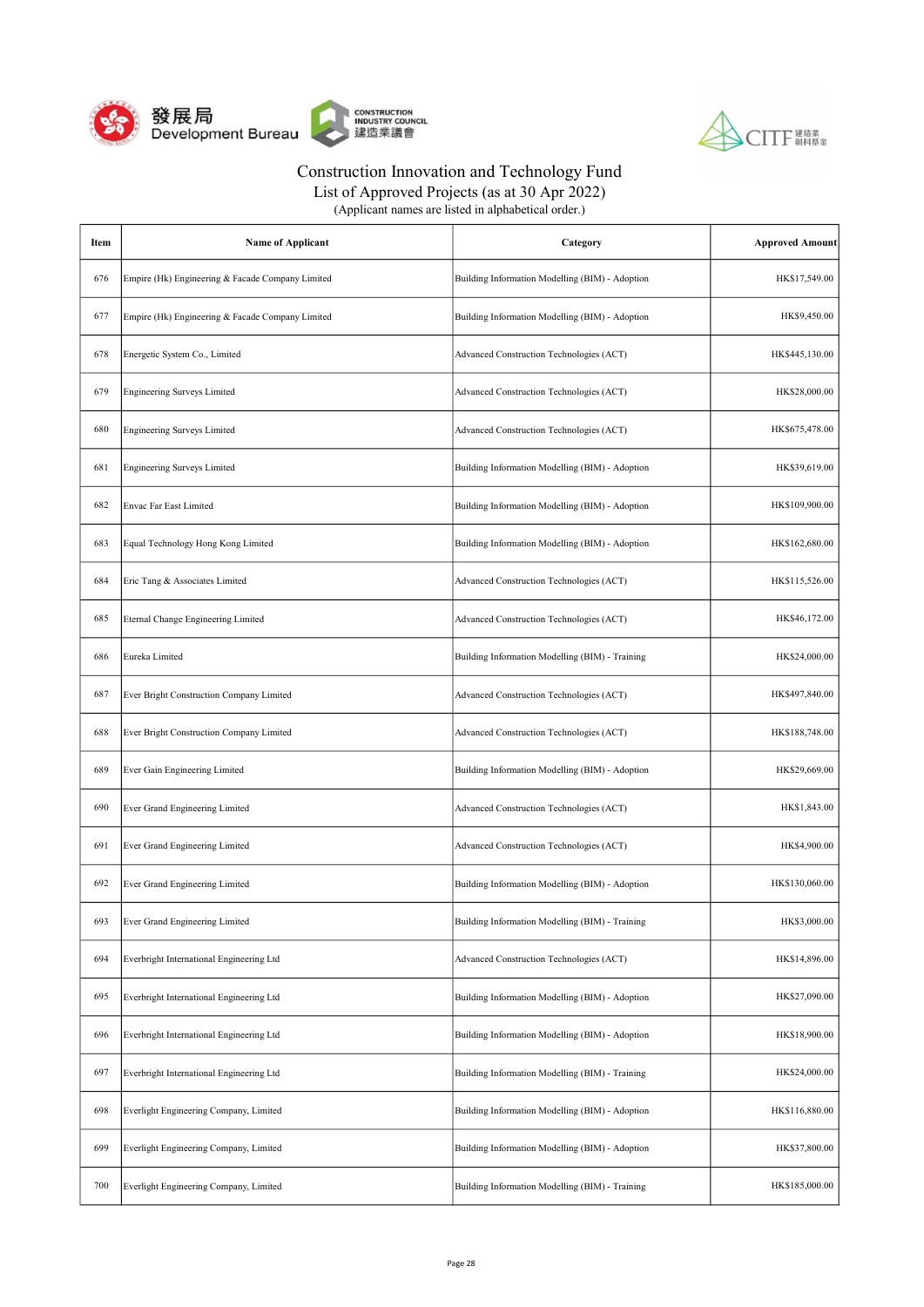



List of Approved Projects (as at 30 Apr 2022)

| Item | Name of Applicant                               | Category                                        | <b>Approved Amount</b> |
|------|-------------------------------------------------|-------------------------------------------------|------------------------|
| 701  | Everlight Engineering Company, Limited          | Building Information Modelling (BIM) - Training | HK\$2,500.00           |
| 702  | Excel Engineering Company Limited               | Building Information Modelling (BIM) - Adoption | HK\$107,240.00         |
| 703  | Excel Engineering Company Limited               | Building Information Modelling (BIM) - Training | HK\$177,000.00         |
| 704  | Fai Kee Engineering Company Limited             | Advanced Construction Technologies (ACT)        | HK\$419,895.00         |
| 705  | Fai Kee Engineering Company Limited             | Building Information Modelling (BIM) - Adoption | HK\$64,848.00          |
| 706  | Fai Kee Engineering Company Limited             | Building Information Modelling (BIM) - Adoption | HK\$29,932.00          |
| 707  | Fai Kee Engineering Company Limited             | Building Information Modelling (BIM) - Adoption | HK\$60,830.00          |
| 708  | Fai Kee Engineering Company Limited             | Building Information Modelling (BIM) - Training | HK\$24,000.00          |
| 709  | Fai Kee Engineering Company Limited             | Building Information Modelling (BIM) - Training | HK\$24,000.00          |
| 710  | Fai Tan Electrical & Mechanical Company Limited | Building Information Modelling (BIM) - Adoption | HK\$31,640.00          |
| 711  | Fai Tan Electrical & Mechanical Company Limited | Building Information Modelling (BIM) - Training | HK\$48,000.00          |
| 712  | Fai Wong Iron Work Construction Company Limited | Advanced Construction Technologies (ACT)        | HK\$481,600.00         |
| 713  | Fai Wong Iron Work Construction Company Limited | Advanced Construction Technologies (ACT)        | HK\$196,000.00         |
| 714  | Fai Wong Iron Work Construction Company Limited | Advanced Construction Technologies (ACT)        | HK\$680,300.00         |
| 715  | Far East Aluminium Works Company Limited        | Building Information Modelling (BIM) - Adoption | HK\$496,860.00         |
| 716  | Ferrier Chan & Partners Limited                 | Building Information Modelling (BIM) - Adoption | HK\$97,048.00          |
| 717  | Ferrier Chan & Partners Limited                 | Building Information Modelling (BIM) - Adoption | HK\$46,060.00          |
| 718  | Ferrier Chan & Partners Limited                 | Building Information Modelling (BIM) - Adoption | HK\$100,912.00         |
| 719  | Fine Bright Engineering Limited                 | Advanced Construction Technologies (ACT)        | HK\$315,000.00         |
| 720  | Fine Power Condtruction Engineering Limited     | Advanced Construction Technologies (ACT)        | HK\$15,400.00          |
| 721  | First Asia Engineering Limited                  | Advanced Construction Technologies (ACT)        | HK\$369,600.00         |
| 722  | Floating Stone Consultants Limited              | Building Information Modelling (BIM) - Adoption | HK\$127,750.00         |
| 723  | Fong Cheong Engineering Development Co., Ltd    | Advanced Construction Technologies (ACT)        | HK\$455,090.00         |
| 724  | Fong Cheong Engineering Development Co., Ltd    | Advanced Construction Technologies (ACT)        | HK\$330,750.00         |
| 725  | Fong On Construction Limited                    | Advanced Construction Technologies (ACT)        | HK\$17,300.00          |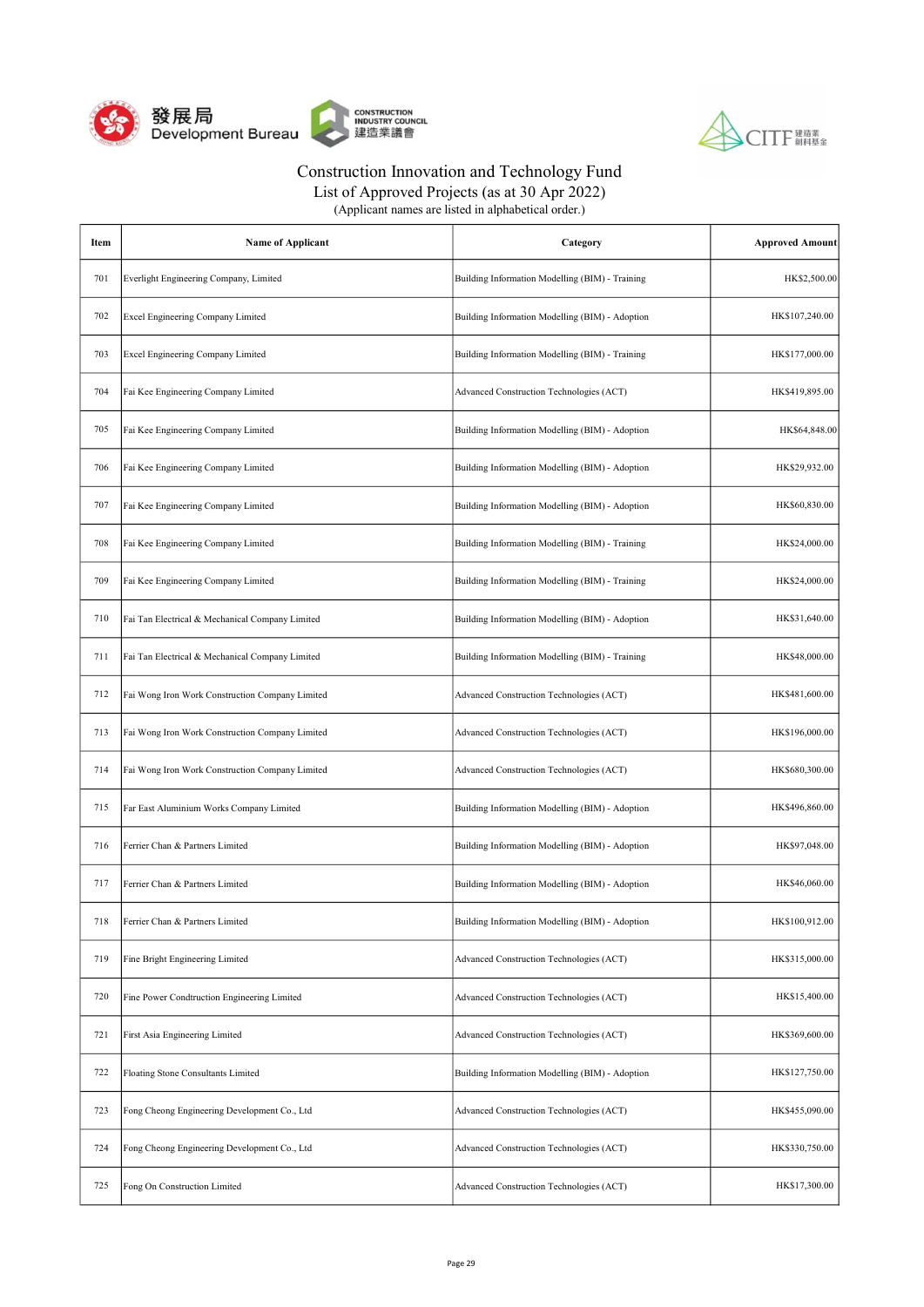



List of Approved Projects (as at 30 Apr 2022)

| Item | <b>Name of Applicant</b>                    | Category                                        | <b>Approved Amount</b> |
|------|---------------------------------------------|-------------------------------------------------|------------------------|
| 726  | Fong On Construction Limited                | Building Information Modelling (BIM) - Adoption | HK\$108,052.00         |
| 727  | Fong On Construction Limited                | Building Information Modelling (BIM) - Adoption | HK\$28,420.00          |
| 728  | Fong On Construction Limited                | Building Information Modelling (BIM) - Training | HK\$27,600.00          |
| 729  | Fong Wing Shing Construction Co., Ltd.      | Building Information Modelling (BIM) - Adoption | HK\$190,256.00         |
| 730  | Fong Wing Shing Construction Co., Ltd.      | Building Information Modelling (BIM) - Training | HK\$24,000.00          |
| 731  | Forerunner Specialist Limited               | Advanced Construction Technologies (ACT)        | HK\$1,062,480.00       |
| 732  | Forerunner Specialist Limited               | Building Information Modelling (BIM) - Training | HK\$18,000.00          |
| 733  | Forerunner Specialist Limited               | Building Information Modelling (BIM) - Training | HK\$18,000.00          |
| 734  | Forerunner Specialist Limited               | Building Information Modelling (BIM) - Training | HK\$9,000.00           |
| 735  | Forerunner Specialist Limited               | Building Information Modelling (BIM) - Training | HK\$9,000.00           |
| 736  | Forerunner Specialist Limited               | Building Information Modelling (BIM) - Training | HK\$103,320.00         |
| 737  | Forever Asia Engineering Limited            | Advanced Construction Technologies (ACT)        | HK\$1,220,000.00       |
| 738  | Fortune Links Hong Kong Limited             | Building Information Modelling (BIM) - Adoption | HK\$28,204.00          |
| 739  | Fortune Links Hong Kong Limited             | Building Information Modelling (BIM) - Training | HK\$61,500.00          |
| 740  | Fotama Engineering & Construction Limited   | Building Information Modelling (BIM) - Adoption | HK\$44,744.00          |
| 741  | Fraser Construction Company Limited         | Advanced Construction Technologies (ACT)        | HK\$15,120.00          |
| 742  | Freevision Limited                          | Building Information Modelling (BIM) - Adoption | HK\$105,840.00         |
| 743  | Freyssinet Hong Kong Ltd                    | Advanced Construction Technologies (ACT)        | HK\$190,898.00         |
| 744  | Fu Fung Engineering Co Ltd                  | Advanced Construction Technologies (ACT)        | HK\$59,540.00          |
| 745  | Fu Shing Engineering Transportation Limited | Advanced Construction Technologies (ACT)        | HK\$800,000.00         |
| 746  | Fugro (Hong Kong) Limited                   | Advanced Construction Technologies (ACT)        | HK\$44,800.00          |
| 747  | Fugro (Hong Kong) Limited                   | Advanced Construction Technologies (ACT)        | HK\$45,500.00          |
| 748  | Fugro (Hong Kong) Limited                   | Advanced Construction Technologies (ACT)        | HK\$419,790.00         |
| 749  | Fugro (Hong Kong) Limited                   | Advanced Construction Technologies (ACT)        | HK\$36,050.00          |
| 750  | Fugro (Hong Kong) Limited                   | Building Information Modelling (BIM) - Adoption | HK\$229,481.00         |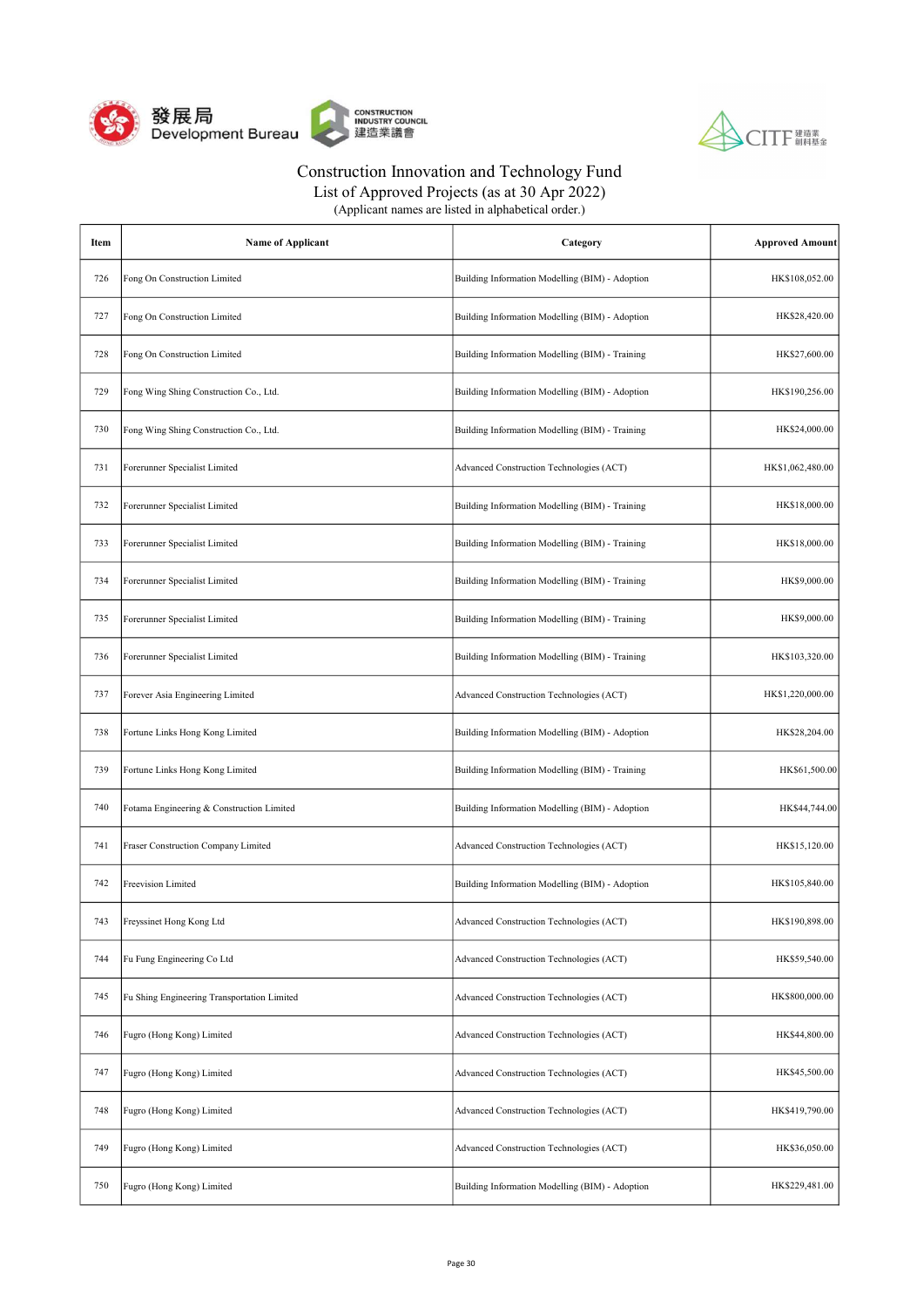



List of Approved Projects (as at 30 Apr 2022)

| Item | <b>Name of Applicant</b>                       | Category                                        | <b>Approved Amount</b> |
|------|------------------------------------------------|-------------------------------------------------|------------------------|
| 751  | Fugro (Hong Kong) Limited                      | Building Information Modelling (BIM) - Adoption | HK\$67,900.00          |
| 752  | Fugro (Hong Kong) Limited                      | Building Information Modelling (BIM) - Adoption | HK\$203,700.00         |
| 753  | Fugro (Hong Kong) Limited                      | Building Information Modelling (BIM) - Training | HK\$49,200.00          |
| 754  | Fugro Geotechnical Services Limited            | Advanced Construction Technologies (ACT)        | HK\$64,305.00          |
| 755  | Fugro Geotechnical Services Limited            | Advanced Construction Technologies (ACT)        | HK\$278,655.00         |
| 756  | Fugro Technical Services Limited               | Advanced Construction Technologies (ACT)        | HK\$70,000.00          |
| 757  | Fugro Technical Services Limited               | Advanced Construction Technologies (ACT)        | HK\$245,297.00         |
| 758  | Fugro Technical Services Limited               | Building Information Modelling (BIM) - Adoption | HK\$36,260.00          |
| 759  | Fugro Technical Services Limited               | Building Information Modelling (BIM) - Adoption | HK\$21,000.00          |
| 760  | Fugro Technical Services Limited               | Building Information Modelling (BIM) - Training | HK\$155,000.00         |
| 761  | Fujita Corporation                             | Advanced Construction Technologies (ACT)        | HK\$126,000.00         |
| 762  | Full Link Technology Co. Limited               | Advanced Construction Technologies (ACT)        | HK\$29,295.00          |
| 763  | Full Spirit Marble Factory Limited             | Building Information Modelling (BIM) - Training | HK\$120,000.00         |
| 764  | Fung Cheung Kee Construction Company Limited   | Advanced Construction Technologies (ACT)        | HK\$122,724.00         |
| 765  | Fung Cheung Kee Construction Company Limited   | Advanced Construction Technologies (ACT)        | HK\$119,000.00         |
| 766  | Fung Cheung Kee Construction Company Limited   | Advanced Construction Technologies (ACT)        | HK\$61,782.00          |
| 767  | Fung Cheung Kee Construction Company Limited   | Building Information Modelling (BIM) - Adoption | HK\$143,136.00         |
| 768  | Fung Cheung Kee Construction Company Limited   | Prefabricated Steel Rebar (STB)                 | HK\$201,087.00         |
| 769  | Fung Cheung Kee Construction Company Limited   | Prefabricated Steel Rebar (STB)                 | HK\$208,500.00         |
| 770  | G & M Engineering Company Limited              | Advanced Construction Technologies (ACT)        | HK\$166,880.00         |
| 771  | G & M Engineering Company Limited              | Advanced Construction Technologies (ACT)        | HK\$800,000.00         |
| 772  | G & M Engineering Company Limited              | Building Information Modelling (BIM) - Adoption | HK\$75,460.00          |
| 773  | G & M Engineering Company Limited              | Building Information Modelling (BIM) - Adoption | HK\$139,440.00         |
| 774  | G & M Engineering Company Limited              | Building Information Modelling (BIM) - Training | HK\$33,000.00          |
| 775  | Gaai Bo Decoration Engineering Company Limited | Advanced Construction Technologies (ACT)        | HK\$35,973.00          |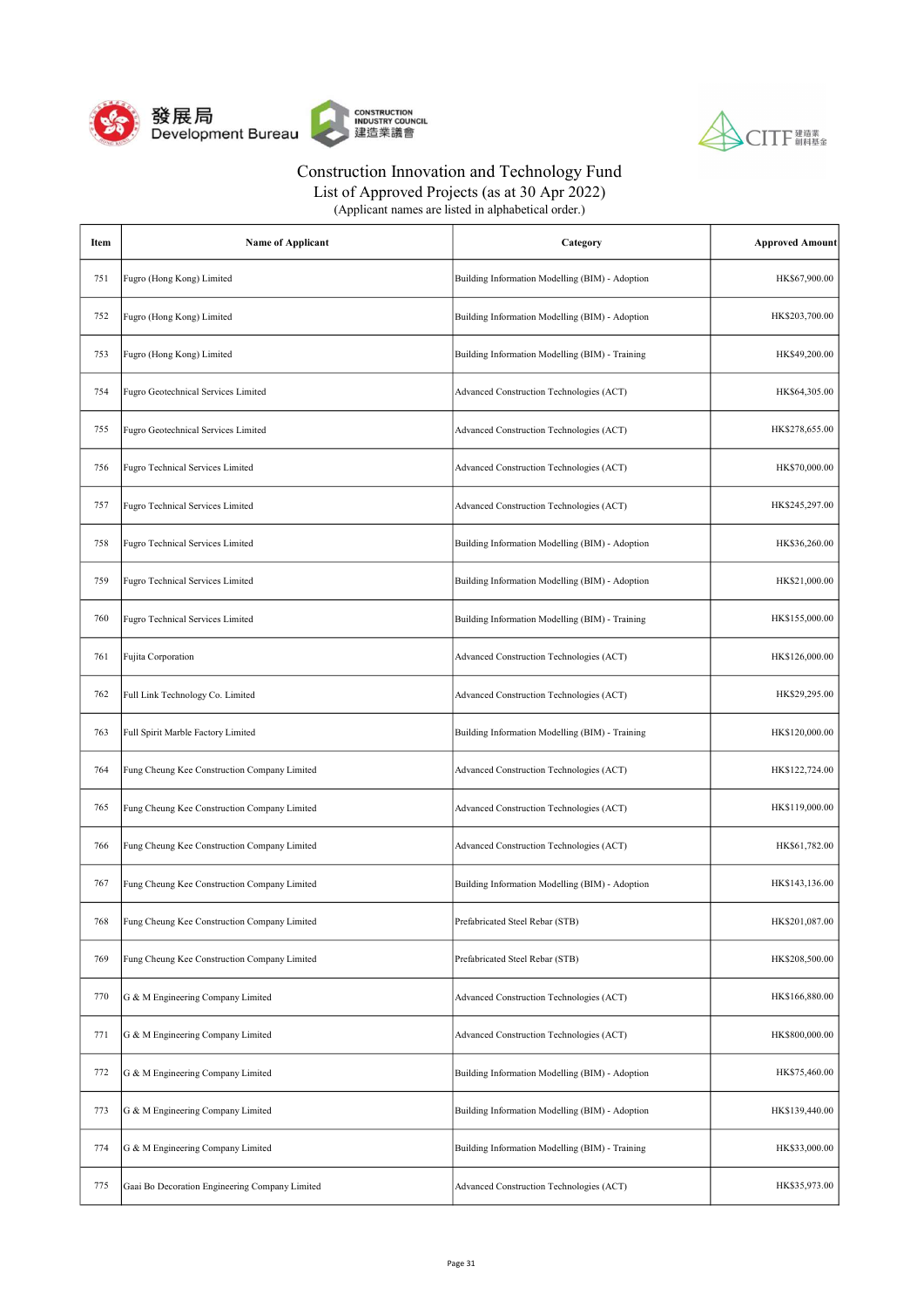



| (Applicant names are listed in alphabetical order.) |  |
|-----------------------------------------------------|--|
|-----------------------------------------------------|--|

| Item | <b>Name of Applicant</b>                          | Category                                        | <b>Approved Amount</b> |
|------|---------------------------------------------------|-------------------------------------------------|------------------------|
| 776  | Gainfine (E&M) Engineering Company Limited        | Advanced Construction Technologies (ACT)        | HK\$190,898.00         |
| 777  | Gammon Construction Limited                       | Advanced Construction Technologies (ACT)        | HK\$260,806.00         |
| 778  | Gammon Construction Limited                       | Advanced Construction Technologies (ACT)        | HK\$176,288.00         |
| 779  | <b>Gammon Construction Limited</b>                | Advanced Construction Technologies (ACT)        | HK\$107,870.00         |
| 780  | <b>Gammon Construction Limited</b>                | Advanced Construction Technologies (ACT)        | HK\$86,811.00          |
| 781  | <b>Gammon Construction Limited</b>                | Advanced Construction Technologies (ACT)        | HK\$30,590.00          |
| 782  | Gammon Construction Limited                       | Advanced Construction Technologies (ACT)        | HK\$291,900.00         |
| 783  | Gammon Construction Limited                       | Advanced Construction Technologies (ACT)        | HK\$164,916.00         |
| 784  | Gammon Construction Limited                       | Advanced Construction Technologies (ACT)        | HK\$142,726.00         |
| 785  | Gammon Construction Limited                       | Advanced Construction Technologies (ACT)        | HK\$96,000.00          |
| 786  | Gammon Construction Limited                       | Advanced Construction Technologies (ACT)        | HK\$704,000.00         |
| 787  | <b>Gammon Construction Limited</b>                | Advanced Construction Technologies (ACT)        | HK\$28,000.00          |
| 788  | <b>Gammon Construction Limited</b>                | Advanced Construction Technologies (ACT)        | HK\$79,500.00          |
| 789  | <b>Gammon Construction Limited</b>                | Advanced Construction Technologies (ACT)        | HK\$376,364.00         |
| 790  | Gammon Construction Limited                       | Building Information Modelling (BIM) - Adoption | HK\$177,681.00         |
| 791  | Gammon Construction Limited                       | Building Information Modelling (BIM) - Adoption | HK\$146,548.00         |
| 792  | Gammon Construction Limited                       | Building Information Modelling (BIM) - Training | HK\$65,000.00          |
| 793  | Gammon Construction Limited                       | Building Information Modelling (BIM) - Training | HK\$32,500.00          |
| 794  | Gammon Construction Limited                       | Building Information Modelling (BIM) - Training | HK\$32,500.00          |
| 795  | Gammon Construction Limited                       | Modular Integrated Construction (MiC) - Module  | HK\$5,000,000.00       |
| 796  | Gammon Construction Limited                       | Prefabricated Steel Rebar (STB)                 | HK\$600,000.00         |
| 797  | Gammon Engineering & Construction Company Limited | Advanced Construction Technologies (ACT)        | HK\$98,280.00          |
| 798  | GBA Tech Limited                                  | Advanced Construction Technologies (ACT)        | HK\$66,105.00          |
| 799  | Gear Up Materials Limited                         | Advanced Construction Technologies (ACT)        | HK\$168,000.00         |
| 800  | Genuine Treasure Access And Scaffolding Limited   | Advanced Construction Technologies (ACT)        | HK\$12,600.00          |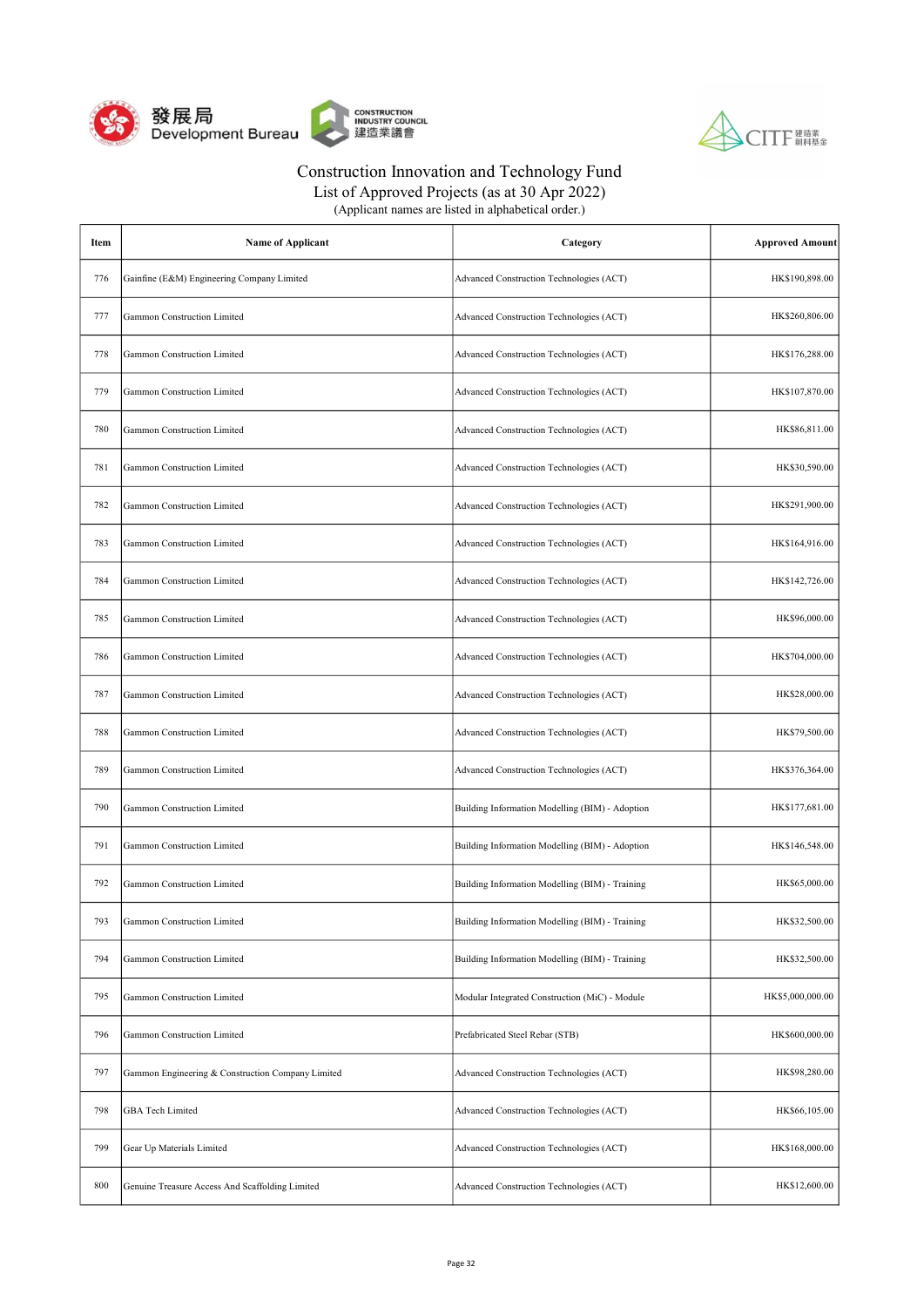



| Item | <b>Name of Applicant</b>                               | Category                                                           | <b>Approved Amount</b> |
|------|--------------------------------------------------------|--------------------------------------------------------------------|------------------------|
| 801  | Genuine Treasure Access And Scaffolding Limited        | Advanced Construction Technologies (ACT)                           | HK\$800,000.00         |
| 802  | Genuine Treasure Access And Scaffolding Limited        | Advanced Construction Technologies (ACT)                           | HK\$1,200,000.00       |
| 803  | Genuine Treasure Access And Scaffolding Limited        | Building Information Modelling (BIM) - Adoption                    | HK\$140,700.00         |
| 804  | Genuine Treasure Access And Scaffolding Limited        | Building Information Modelling (BIM) - Training                    | HK\$51,000.00          |
| 805  | Genuine Treasure Access And Scaffolding Limited        | Building Information Modelling (BIM) - Training                    | HK\$39,000.00          |
| 806  | Geotechnics & Concrete Engineering (Hong Kong) Limited | Advanced Construction Technologies (ACT)                           | HK\$63,000.00          |
| 807  | Geotechnics & Concrete Engineering (Hong Kong) Limited | Advanced Construction Technologies (ACT)                           | HK\$63,000.00          |
| 808  | Geotechnics & Concrete Engineering (Hong Kong) Limited | Advanced Construction Technologies (ACT)                           | HK\$92,344.00          |
| 809  | Geotechnics & Concrete Engineering (Hong Kong) Limited | Advanced Construction Technologies (ACT)                           | HK\$674,000.00         |
| 810  | Glamorous Building & Engineering Consultancy Limited   | Advanced Construction Technologies (ACT)                           | HK\$229,673.00         |
| 811  | Glamorous Building & Engineering Consultancy Limited   | Building Information Modelling (BIM) - Adoption                    | HK\$63,247.00          |
| 812  | Global Bim Centre Of Excellence                        | Manpower Development (MPD) -<br><b>Local Collaborative Courses</b> | HK\$214,527.64         |
| 813  | Gold Banner Construction and Development Limited       | Building Information Modelling (BIM) - Training                    | HK\$4,400.00           |
| 814  | Gold Ram Engineering & Development Limited             | Advanced Construction Technologies (ACT)                           | HK\$92,344.00          |
| 815  | Gold Shiny Engineering Limited                         | Prefabricated Steel Rebar (STB)                                    | HK\$100,000.00         |
| 816  | Golden City Maintenance Engineering Co Limited         | Advanced Construction Technologies (ACT)                           | HK\$68,600.00          |
| 817  | Golden Leaf International (Hong Kong) Limited          | Building Information Modelling (BIM) - Adoption                    | HK\$164,790.00         |
| 818  | Golden Leap Construction Co. Limited                   | Advanced Construction Technologies (ACT)                           | HK\$800,000.00         |
| 819  | Golden Resources Engineering Limited                   | Advanced Construction Technologies (ACT)                           | HK\$190,898.00         |
| 820  | Golden Resources Engineering Limited                   | Advanced Construction Technologies (ACT)                           | HK\$378,630.00         |
| 821  | Golden Resources Engineering Limited                   | Advanced Construction Technologies (ACT)                           | HK\$46,800.00          |
| 822  | Golden Resources Engineering Limited                   | Advanced Construction Technologies (ACT)                           | HK\$133,815.00         |
| 823  | Golden Resources Engineering Limited                   | Advanced Construction Technologies (ACT)                           | HK\$26,985.00          |
| 824  | Golden Resources Engineering Limited                   | Advanced Construction Technologies (ACT)                           | HK\$31,297.00          |
| 825  | Golden Union Construction Engineering Limited          | Advanced Construction Technologies (ACT)                           | HK\$330,750.00         |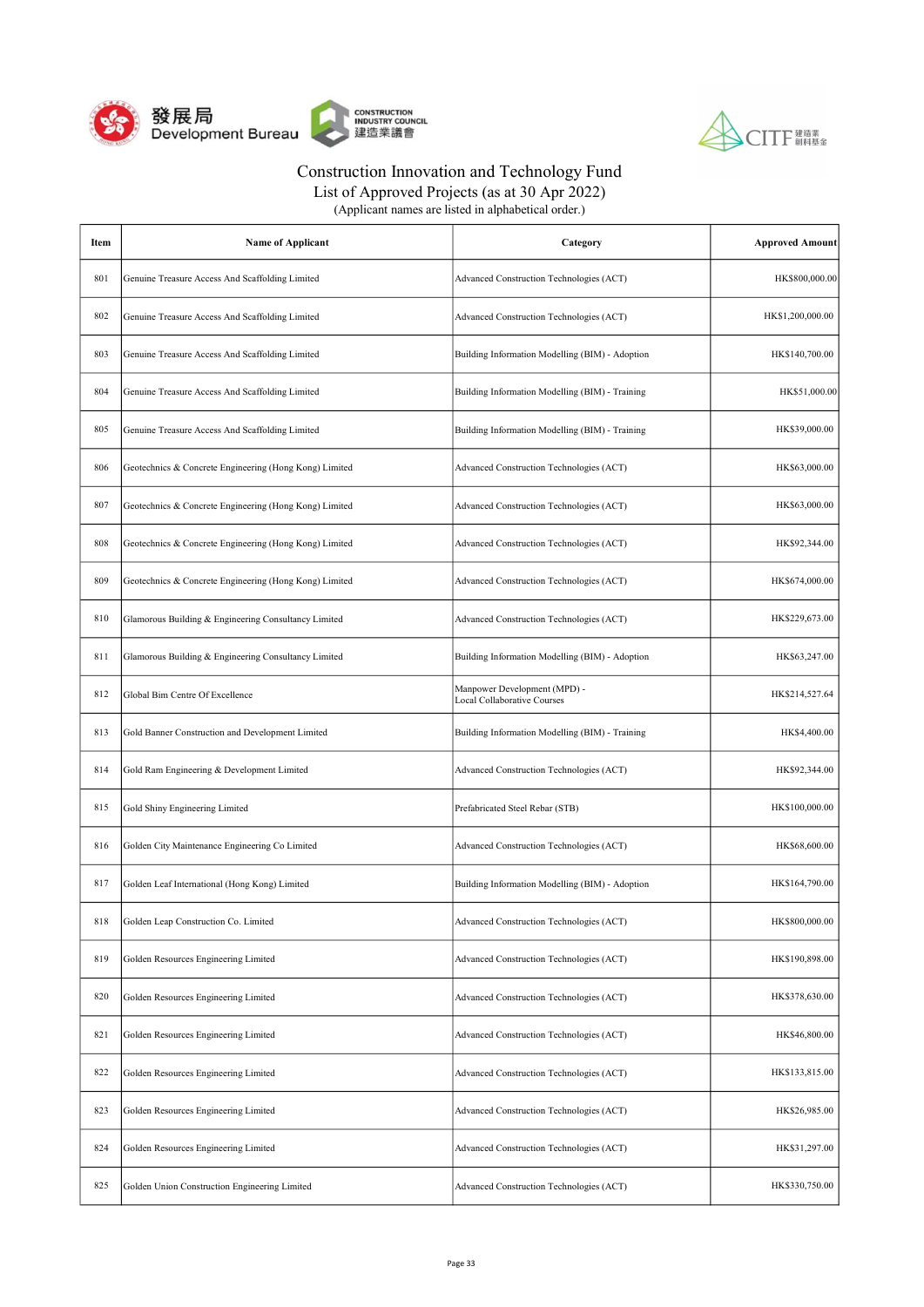



| (Applicant names are listed in alphabetical order.) |
|-----------------------------------------------------|
|-----------------------------------------------------|

| Item | <b>Name of Applicant</b>                         | Category                                        | <b>Approved Amount</b> |
|------|--------------------------------------------------|-------------------------------------------------|------------------------|
| 826  | Goldfield N&W Construction Company Limited       | Building Information Modelling (BIM) - Adoption | HK\$30,397.00          |
| 827  | Goldfield N&W Construction Company Limited       | Building Information Modelling (BIM) - Adoption | HK\$5,430.00           |
| 828  | Goldfield N&W Construction Company Limited       | Prefabricated Steel Rebar (STB)                 | HK\$12,000.00          |
| 829  | Goldfield N&W Construction Company Limited       | Prefabricated Steel Rebar (STB)                 | HK\$225,000.00         |
| 830  | Goldfield N&W Construction Company Limited       | Prefabricated Steel Rebar (STB)                 | HK\$9,300.00           |
| 831  | Goldfield N&W Construction Company Limited       | Prefabricated Steel Rebar (STB)                 | HK\$6,600.00           |
| 832  | Goldwave Steel Structure Engineering Limited     | Advanced Construction Technologies (ACT)        | HK\$584,000.00         |
| 833  | Golik Metal Manufacturing Co Limited             | Advanced Construction Technologies (ACT)        | HK\$273,000.00         |
| 834  | Golik Metal Manufacturing Co Limited             | Advanced Construction Technologies (ACT)        | HK\$273,000.00         |
| 835  | Golik Metal Manufacturing Co Limited             | Advanced Construction Technologies (ACT)        | HK\$323,400.00         |
| 836  | Golik Metal Manufacturing Co Limited             | Building Information Modelling (BIM) - Training | HK\$90,000.00          |
| 837  | Golik Steel (HK) Limited                         | Advanced Construction Technologies (ACT)        | HK\$769,579.00         |
| 838  | Golik Steel (HK) Limited                         | Building Information Modelling (BIM) - Adoption | HK\$33,645.00          |
| 839  | Good Mind Engineering Limited                    | Advanced Construction Technologies (ACT)        | HK\$383,600.00         |
| 840  | Good Mind Engineering Limited                    | Advanced Construction Technologies (ACT)        | HK\$35,337.00          |
| 841  | Good Mind Engineering Limited                    | Advanced Construction Technologies (ACT)        | HK\$416,400.00         |
| 842  | Good Mind Engineering Limited                    | Advanced Construction Technologies (ACT)        | HK\$77,000.00          |
| 843  | Gorgeous Consultant (HK) Limited                 | Advanced Construction Technologies (ACT)        | HK\$175,000.00         |
| 844  | Gotop Engineering (Hk) Limited                   | Advanced Construction Technologies (ACT)        | HK\$190,898.00         |
| 845  | Gradation Design & Engineering Company Limited   | Building Information Modelling (BIM) - Adoption | HK\$22,763.00          |
| 846  | Gradation Design & Engineering Company Limited   | Building Information Modelling (BIM) - Adoption | HK\$11,876.00          |
| 847  | Granbo Construction Company Ltd                  | Advanced Construction Technologies (ACT)        | HK\$800,000.00         |
| 848  | Grand Connection Consultants Engineering Limited | Advanced Construction Technologies (ACT)        | HK\$800,000.00         |
| 849  | Grand Fortune Civil Engineering Company Ltd      | Advanced Construction Technologies (ACT)        | HK\$56,000.00          |
| 850  | Grand Fortune Civil Engineering Company Ltd      | Building Information Modelling (BIM) - Adoption | HK\$54,880.00          |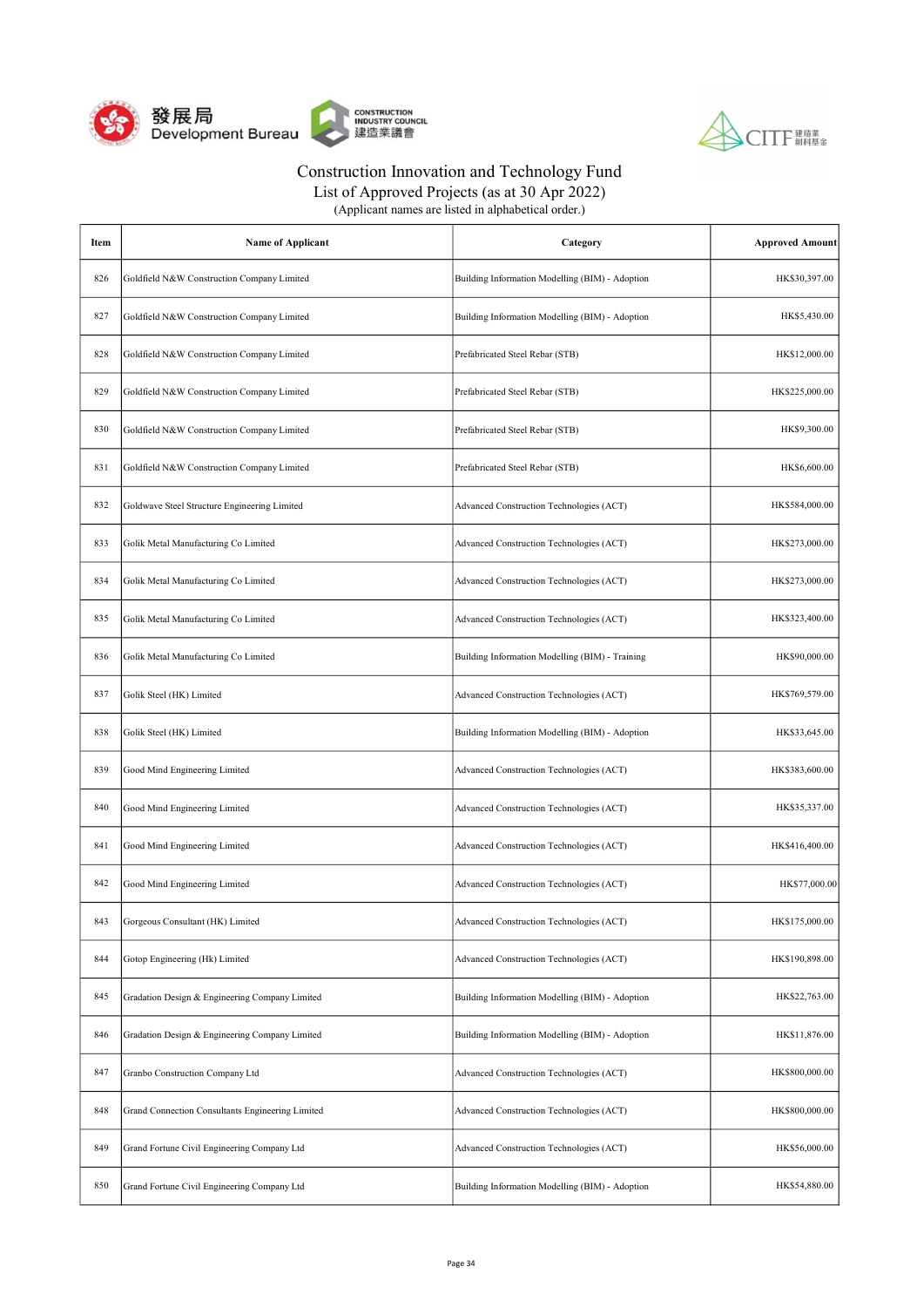



List of Approved Projects (as at 30 Apr 2022)

| Item | Name of Applicant                              | Category                                        | <b>Approved Amount</b> |
|------|------------------------------------------------|-------------------------------------------------|------------------------|
| 851  | Grand Fortune Civil Engineering Company Ltd    | Building Information Modelling (BIM) - Training | HK\$96,000.00          |
| 852  | Granter Woodwork Engineering Co. Ltd.          | Building Information Modelling (BIM) - Training | HK\$2,200.00           |
| 853  | Gravity Partnership Limited                    | Building Information Modelling (BIM) - Adoption | HK\$200,000.00         |
| 854  | Gravity Partnership Limited                    | Building Information Modelling (BIM) - Training | HK\$61,000.00          |
| 855  | Gravity Partnership Limited                    | Building Information Modelling (BIM) - Training | HK\$40,500.00          |
| 856  | Great Mega Design & Build Limited              | Building Information Modelling (BIM) - Adoption | HK\$177,952.00         |
| 857  | Greatway Construction Engineering Limited      | Advanced Construction Technologies (ACT)        | HK\$800,000.00         |
| 858  | Green Light Multiplex Co. Limited              | Building Information Modelling (BIM) - Adoption | HK\$53,130.00          |
| 859  | Green Light Multiplex Co. Limited              | Building Information Modelling (BIM) - Training | HK\$5,000.00           |
| 860  | Greg Wong & Associates Ltd.                    | Building Information Modelling (BIM) - Training | HK\$81,000.00          |
| 861  | Groundwork Architects & Associates Limited     | Building Information Modelling (BIM) - Adoption | HK\$90,160.00          |
| 862  | Groundwork Architects & Associates Limited     | Building Information Modelling (BIM) - Adoption | HK\$3,871.00           |
| 863  | Guardian Engineering Limited                   | Building Information Modelling (BIM) - Adoption | HK\$40,383.00          |
| 864  | Guardian Fire Engineers & Consultants, Limited | Building Information Modelling (BIM) - Adoption | HK\$169,980.00         |
| 865  | Guardian Fire Engineers & Consultants, Limited | Building Information Modelling (BIM) - Adoption | HK\$145,740.00         |
| 866  | Guardian Fire Engineers & Consultants, Limited | Building Information Modelling (BIM) - Adoption | HK\$105,700.00         |
| 867  | Guardian Fire Engineers & Consultants, Limited | Building Information Modelling (BIM) - Adoption | HK\$78,680.00          |
| 868  | H.K. Scafframe System Limited                  | Building Information Modelling (BIM) - Adoption | HK\$58,170.00          |
| 869  | H.K. Scafframe System Limited                  | Building Information Modelling (BIM) - Training | HK\$72,000.00          |
| 870  | Hacely Facade Engineering Limited              | Advanced Construction Technologies (ACT)        | HK\$59,258.00          |
| 871  | Hacely Façade Engineering Limited              | Advanced Construction Technologies (ACT)        | HK\$164,046.00         |
| 872  | Hacely Façade Engineering Limited              | Building Information Modelling (BIM) - Adoption | HK\$323,220.00         |
| 873  | Hacely Façade Engineering Limited              | Building Information Modelling (BIM) - Training | HK\$15,000.00          |
| 874  | Halcrow China Limited                          | Advanced Construction Technologies (ACT)        | HK\$283,465.00         |
| 875  | Halcrow China Limited                          | Building Information Modelling (BIM) - Training | HK\$59,200.00          |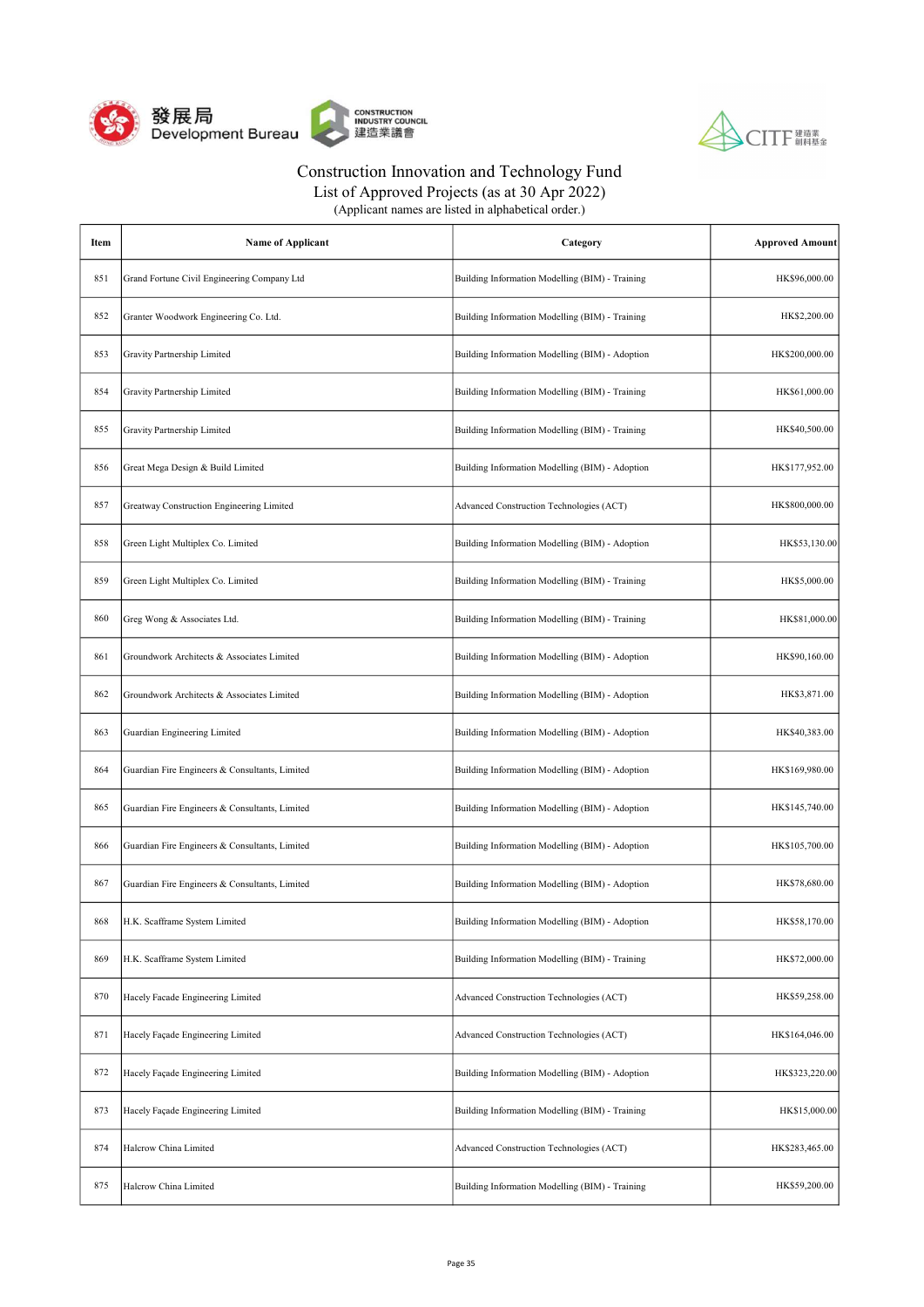



| (Applicant names are listed in alphabetical order.) |
|-----------------------------------------------------|
|-----------------------------------------------------|

| Item | <b>Name of Applicant</b>             | Category                                        | <b>Approved Amount</b> |
|------|--------------------------------------|-------------------------------------------------|------------------------|
| 876  | Hang Fu Engineering Co.              | Advanced Construction Technologies (ACT)        | HK\$448,000.00         |
| 877  | Hang Kee Crane Company Limited       | Advanced Construction Technologies (ACT)        | HK\$800,000.00         |
| 878  | Hang Kei Engineering Service Limited | Advanced Construction Technologies (ACT)        | HK\$445,130.00         |
| 879  | Hang Kei Engineering Service Limited | Advanced Construction Technologies (ACT)        | HK\$162,486.00         |
| 880  | Hanison Construction Company Limited | Advanced Construction Technologies (ACT)        | HK\$31,056.00          |
| 881  | Hanison Construction Company Limited | Advanced Construction Technologies (ACT)        | HK\$4,053.00           |
| 882  | Hanison Construction Company Limited | Advanced Construction Technologies (ACT)        | HK\$15,902.00          |
| 883  | Hanison Construction Company Limited | Advanced Construction Technologies (ACT)        | HK\$29,120.00          |
| 884  | Hanison Construction Company Limited | Advanced Construction Technologies (ACT)        | HK\$800,000.00         |
| 885  | Hanison Construction Company Limited | Advanced Construction Technologies (ACT)        | HK\$28,221.00          |
| 886  | Hanison Construction Company Limited | Advanced Construction Technologies (ACT)        | HK\$28,476.00          |
| 887  | Hanison Construction Company Limited | Advanced Construction Technologies (ACT)        | HK\$58,677.00          |
| 888  | Hanison Construction Company Limited | Advanced Construction Technologies (ACT)        | HK\$58,677.00          |
| 889  | Hanison Construction Company Limited | Advanced Construction Technologies (ACT)        | HK\$112,500.00         |
| 890  | Hanison Construction Company Limited | Advanced Construction Technologies (ACT)        | HK\$112,500.00         |
| 891  | Hanison Construction Company Limited | Advanced Construction Technologies (ACT)        | HK\$150,465.00         |
| 892  | Hanison Construction Company Limited | Building Information Modelling (BIM) - Adoption | HK\$54,600.00          |
| 893  | Hanison Construction Company Limited | Building Information Modelling (BIM) - Adoption | HK\$54,600.00          |
| 894  | Hanison Construction Company Limited | Building Information Modelling (BIM) - Adoption | HK\$25,172.00          |
| 895  | Hanison Construction Company Limited | Building Information Modelling (BIM) - Adoption | HK\$11,909.00          |
| 896  | Hanison Construction Company Limited | Building Information Modelling (BIM) - Adoption | HK\$42,000.00          |
| 897  | Hanison Construction Company Limited | Building Information Modelling (BIM) - Adoption | HK\$10,920.00          |
| 898  | Hanison Construction Company Limited | Building Information Modelling (BIM) - Adoption | HK\$133,392.00         |
| 899  | Hanison Construction Company Limited | Building Information Modelling (BIM) - Adoption | HK\$139,650.00         |
| 900  | Hanison Construction Company Limited | Building Information Modelling (BIM) - Adoption | HK\$54,600.00          |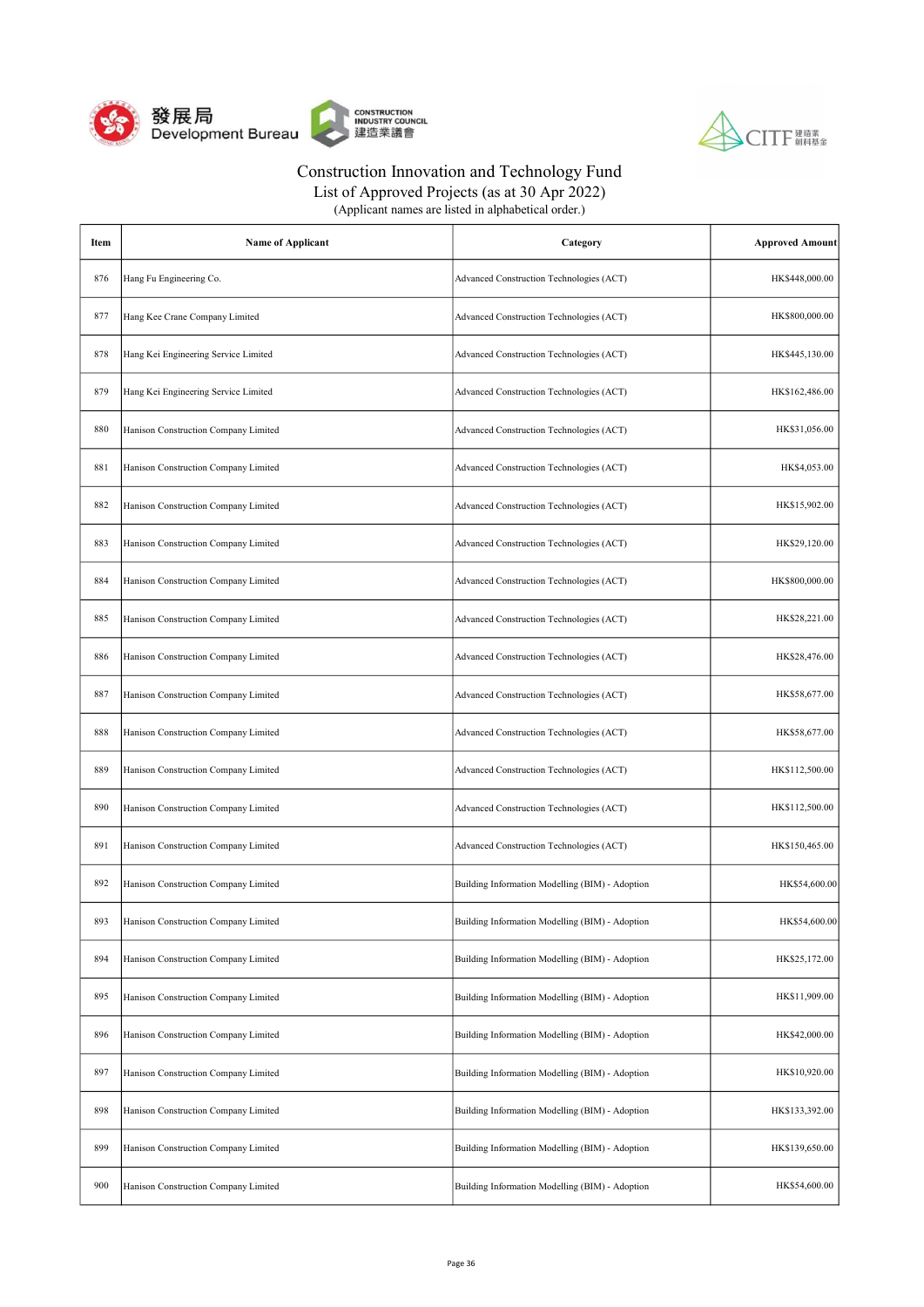



| (Applicant names are listed in alphabetical order.) |  |
|-----------------------------------------------------|--|
|-----------------------------------------------------|--|

| Item | <b>Name of Applicant</b>                           | Category                                        | <b>Approved Amount</b> |
|------|----------------------------------------------------|-------------------------------------------------|------------------------|
| 901  | Hanison Construction Company Limited               | Building Information Modelling (BIM) - Adoption | HK\$52,303.00          |
| 902  | Hanison Construction Company Limited               | Building Information Modelling (BIM) - Adoption | HK\$75,600.00          |
| 903  | Hanison Construction Company Limited               | Building Information Modelling (BIM) - Adoption | HK\$54,600.00          |
| 904  | Hanison Construction Company Limited               | Building Information Modelling (BIM) - Adoption | HK\$62,496.00          |
| 905  | Hanison Construction Company Limited               | Building Information Modelling (BIM) - Adoption | HK\$54,600.00          |
| 906  | Hanison Construction Company Limited               | Building Information Modelling (BIM) - Training | HK\$24,200.00          |
| 907  | Hanison Construction Company Limited               | Building Information Modelling (BIM) - Training | HK\$2,500.00           |
| 908  | Hanison Construction Company Limited               | Building Information Modelling (BIM) - Training | HK\$3,000.00           |
| 909  | Hanison Construction Company Limited               | Building Information Modelling (BIM) - Training | HK\$3,000.00           |
| 910  | Hanison Construction Company Limited               | Building Information Modelling (BIM) - Training | HK\$22,000.00          |
| 911  | Hanison Construction Company Limited               | Building Information Modelling (BIM) - Training | HK\$11,000.00          |
| 912  | Hanison Construction Company Limited               | Building Information Modelling (BIM) - Training | HK\$25,000.00          |
| 913  | Hanison Construction Company Limited               | Building Information Modelling (BIM) - Training | HK\$15,000.00          |
| 914  | Hanison Construction Company Limited               | Prefabricated Steel Rebar (STB)                 | HK\$536,400.00         |
| 915  | Hanison Interior & Renovation Limited              | Building Information Modelling (BIM) - Training | HK\$17,600.00          |
| 916  | Harvest Century Holdings (Hk) Limited              | Building Information Modelling (BIM) - Adoption | HK\$63,280.00          |
| 917  | Harvest Century Holdings (Hk) Limited              | Building Information Modelling (BIM) - Training | HK\$135,000.00         |
| 918  | Harvest Engineering Development Limited            | Advanced Construction Technologies (ACT)        | HK\$46,200.00          |
| 919  | Harvest Engineering Development Limited            | Advanced Construction Technologies (ACT)        | HK\$84,000.00          |
| 920  | Harvest Time Façade Limited                        | Building Information Modelling (BIM) - Training | HK\$3,000.00           |
| 921  | Hero Kit'S Engineering Consultants Company Limited | Advanced Construction Technologies (ACT)        | HK\$46,172.00          |
| 922  | Hin Kee Engineering Limited                        | Advanced Construction Technologies (ACT)        | HK\$192,500.00         |
| 923  | Hin Kee Engineering Limited                        | Advanced Construction Technologies (ACT)        | HK\$199,500.00         |
| 924  | Hin Kee Engineering Limited                        | Advanced Construction Technologies (ACT)        | HK\$504,350.00         |
| 925  | Hin Kee Engineering Limited                        | Advanced Construction Technologies (ACT)        | HK\$162,400.00         |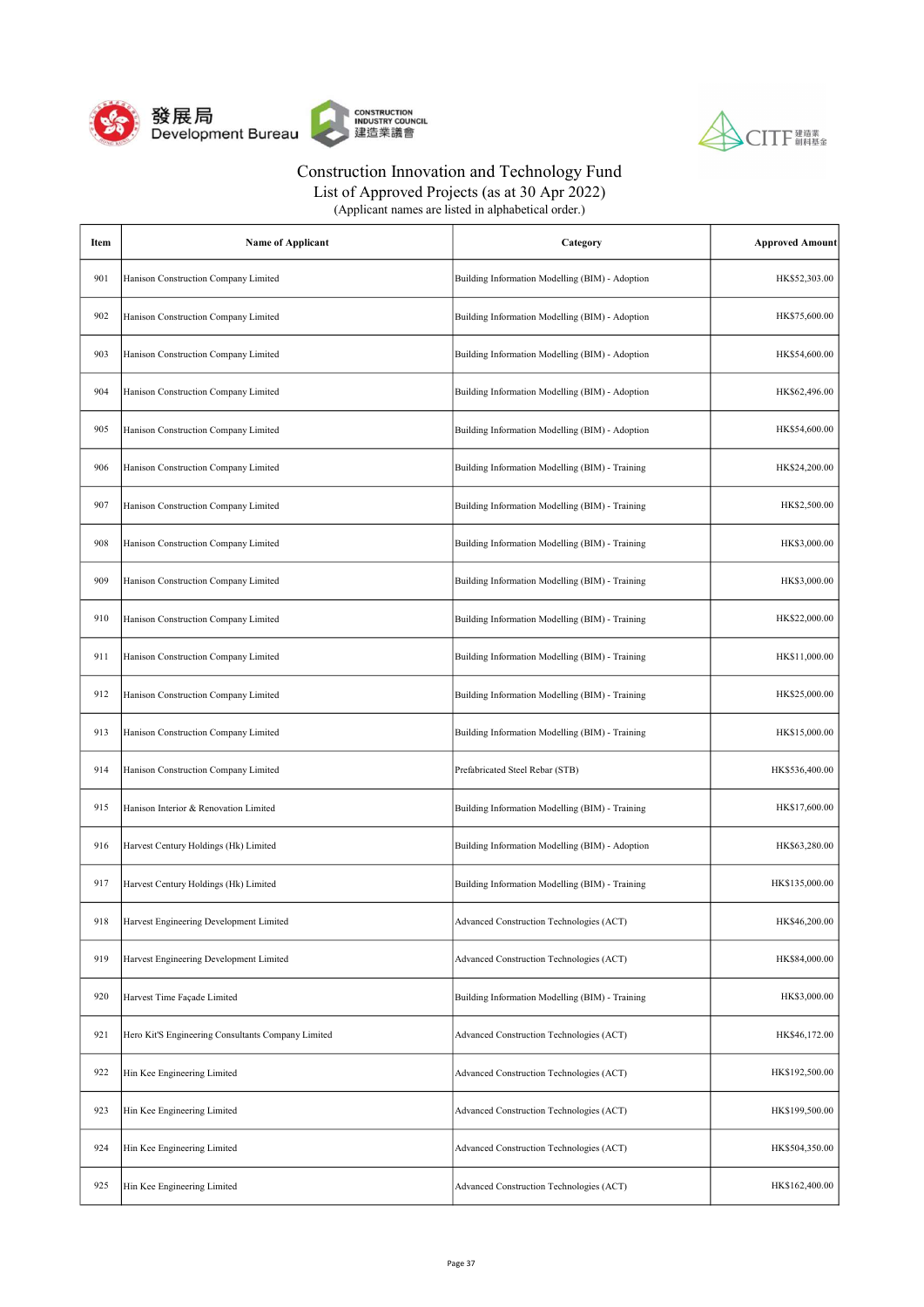



| (Applicant names are listed in alphabetical order.) |  |
|-----------------------------------------------------|--|
|-----------------------------------------------------|--|

| Item | <b>Name of Applicant</b>                    | Category                                        | <b>Approved Amount</b> |
|------|---------------------------------------------|-------------------------------------------------|------------------------|
| 926  | Hin Sum Construction Co Ltd                 | Advanced Construction Technologies (ACT)        | HK\$1,470,000.00       |
| 927  | Hin Sum Construction Company Limited        | Advanced Construction Technologies (ACT)        | HK\$800,000.00         |
| 928  | Hing Cheong Engineering (Hong Kong) Limited | Advanced Construction Technologies (ACT)        | HK\$5,937.00           |
| 929  | Hing Fat Crean Lorry Limited                | Advanced Construction Technologies (ACT)        | HK\$800,000.00         |
| 930  | Hing Fu Engineering Company Limited         | Advanced Construction Technologies (ACT)        | HK\$12,000.00          |
| 931  | Hing Fu Engineering Company Limited         | Prefabricated Steel Rebar (STB)                 | HK\$1,530,000.00       |
| 932  | Hip Hing Construction Company Limited       | Advanced Construction Technologies (ACT)        | HK\$800,000.00         |
| 933  | Hip Hing Construction Company Limited       | Building Information Modelling (BIM) - Adoption | HK\$163,800.00         |
| 934  | Hip Hing Construction Company Limited       | Building Information Modelling (BIM) - Training | HK\$8,400.00           |
| 935  | Hip Hing Engineering Company Limited        | Advanced Construction Technologies (ACT)        | HK\$109,200.00         |
| 936  | Hip Hing Engineering Company Limited        | Advanced Construction Technologies (ACT)        | HK\$154,000.00         |
| 937  | Hip Hing Engineering Company Limited        | Advanced Construction Technologies (ACT)        | HK\$42,479.00          |
| 938  | Hip Hing Engineering Company Limited        | Advanced Construction Technologies (ACT)        | HK\$756,000.00         |
| 939  | Hip Hing Engineering Company Limited        | Advanced Construction Technologies (ACT)        | HK\$35,910.00          |
| 940  | Hip Hing Engineering Company Limited        | Advanced Construction Technologies (ACT)        | HK\$56,415.00          |
| 941  | Hip Hing Engineering Company Limited        | Advanced Construction Technologies (ACT)        | HK\$368,634.00         |
| 942  | Hip Hing Engineering Company Limited        | Building Information Modelling (BIM) - Adoption | HK\$289,464.00         |
| 943  | Hip Hing Engineering Company Limited        | Modular Integrated Construction (MiC) - Module  | HK\$5,000,000.00       |
| 944  | Hip Hing Engineering Company Limited        | Modular Integrated Construction (MiC) - Module  | HK\$5,000,000.00       |
| 945  | Hip Hing Engineering Company Limited        | Modular Integrated Construction (MiC) - Module  | HK\$5,000,000.00       |
| 946  | Hip Hing Engineering Company Limited        | Modular Integrated Construction (MiC) - Plant   | HK\$2,500,000.00       |
| 947  | Hip Hing Engineering Company Limited        | Modular Integrated Construction (MiC) - Plant   | HK\$455,000.00         |
| 948  | Hip Hing Joint Venture (Vec)                | Prefabricated Steel Rebar (STB)                 | HK\$3,000,000.00       |
| 949  | Hip Seng Builders Limited                   | Advanced Construction Technologies (ACT)        | HK\$261,380.00         |
| 950  | Hip Seng Builders Limited                   | Advanced Construction Technologies (ACT)        | HK\$101,430.00         |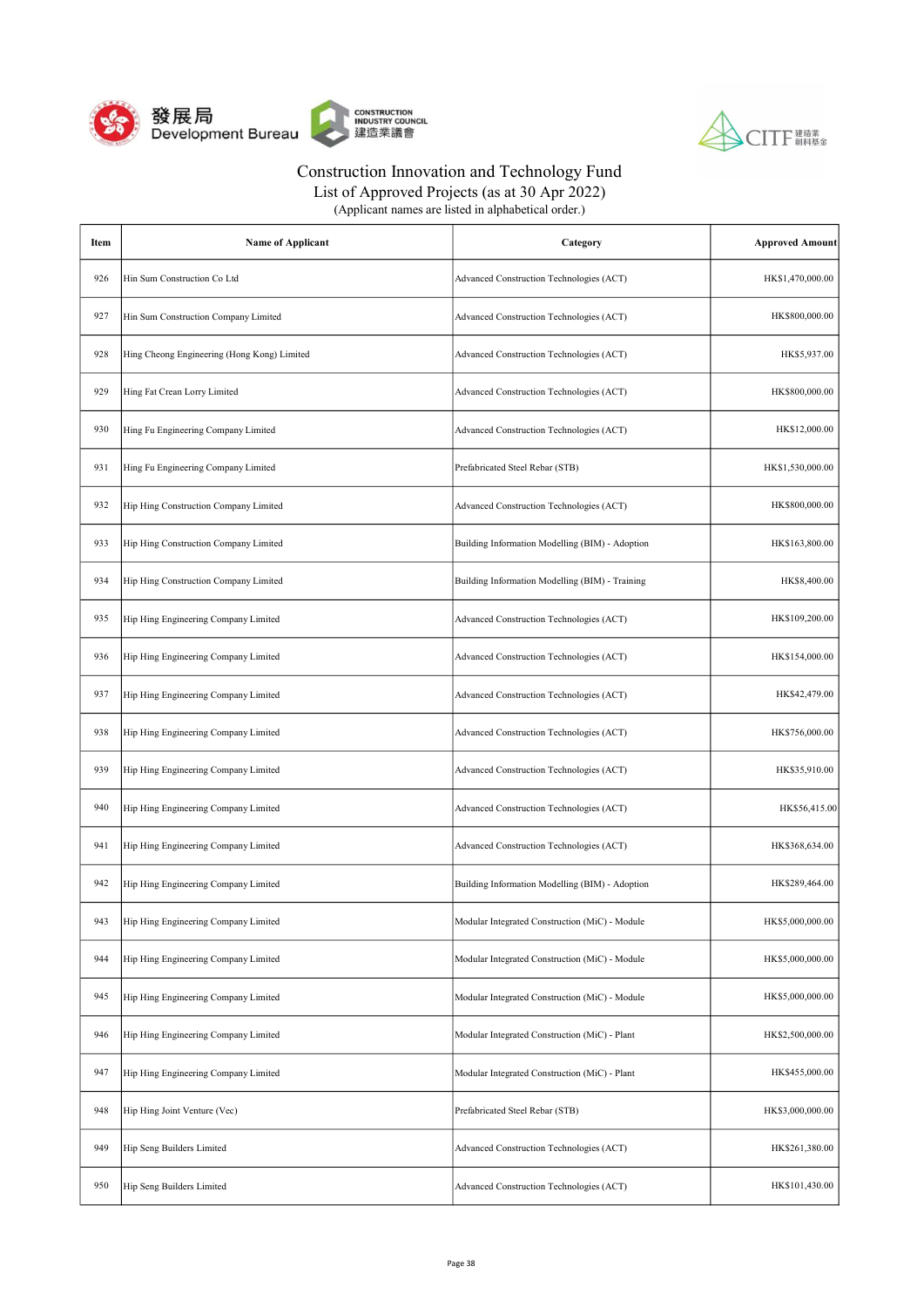



List of Approved Projects (as at 30 Apr 2022)

| Item | <b>Name of Applicant</b>                                                                      | Category                                        | <b>Approved Amount</b> |
|------|-----------------------------------------------------------------------------------------------|-------------------------------------------------|------------------------|
| 951  | Hip Seng Builders Limited                                                                     | Advanced Construction Technologies (ACT)        | HK\$72,800.00          |
| 952  | Hip Seng Builders Limited                                                                     | Advanced Construction Technologies (ACT)        | HK\$78,000.00          |
| 953  | Hip Seng Builders Limited                                                                     | Advanced Construction Technologies (ACT)        | HK\$78,000.00          |
| 954  | Hip Seng Construction Company Limited                                                         | Advanced Construction Technologies (ACT)        | HK\$465,625.00         |
| 955  | Hip Seng Construction Company Limited                                                         | Advanced Construction Technologies (ACT)        | HK\$336,060.00         |
| 956  | Hip Seng Construction Company Limited                                                         | Advanced Construction Technologies (ACT)        | HK\$126,000.00         |
| 957  | Hip Seng Facade Engineering Company Limited (New World Facade Engineering<br>Company Limited) | Building Information Modelling (BIM) - Adoption | HK\$369,594.00         |
| 958  | Ho & Partners Architects Engineers & Development Consultants Ltd                              | Advanced Construction Technologies (ACT)        | HK\$3,500.00           |
| 959  | Ho & Partners Architects Engineers & Development Consultants Ltd                              | Advanced Construction Technologies (ACT)        | HK\$91,036.00          |
| 960  | Ho & Partners Architects Engineers & Development Consultants Ltd                              | Advanced Construction Technologies (ACT)        | HK\$3,500.00           |
| 961  | Ho & Partners Architects Engineers & Development Consultants Ltd                              | Advanced Construction Technologies (ACT)        | HK\$9,380.00           |
| 962  | Ho & Partners Architects Engineers & Development Consultants Ltd                              | Building Information Modelling (BIM) - Adoption | HK\$143,780.00         |
| 963  | Ho & Partners Architects Engineers & Development Consultants Ltd                              | Building Information Modelling (BIM) - Adoption | HK\$64,050.00          |
| 964  | Ho & Partners Architects Engineers & Development Consultants Ltd                              | Building Information Modelling (BIM) - Adoption | HK\$372,680.00         |
| 965  | Ho Chau & Sons (Hk) Engineering Limited                                                       | Advanced Construction Technologies (ACT)        | HK\$481,600.00         |
| 966  | Ho Chau & Sons (Hk) Engineering Limited                                                       | Prefabricated Steel Rebar (STB)                 | HK\$2,265,322.00       |
| 967  | Ho Chau & Sons (Hk) Engineering Limited                                                       | Prefabricated Steel Rebar (STB)                 | HK\$734,678.00         |
| 968  | Ho Chau Construction Company Limited                                                          | Advanced Construction Technologies (ACT)        | HK\$175,000.00         |
| 969  | Ho Chau Construction Company Limited                                                          | Prefabricated Steel Rebar (STB)                 | HK\$3,084,602.00       |
| 970  | Ho Chau Construction Company Limited                                                          | Prefabricated Steel Rebar (STB)                 | HK\$373,812.00         |
| 971  | Ho Chau Construction Company Limited                                                          | Prefabricated Steel Rebar (STB)                 | HK\$660,000.00         |
| 972  | Ho Hi Mong Investment Company Limited                                                         | Advanced Construction Technologies (ACT)        | HK\$800,000.00         |
| 973  | Ho Hi Mong Investment Company Limited                                                         | Building Information Modelling (BIM) - Training | HK\$114,000.00         |
| 974  | Ho Hi Mong Investment Company Limited                                                         | Building Information Modelling (BIM) - Training | HK\$366,000.00         |
| 975  | Ho Tin & Associates Consulting Engineers Limited                                              | Advanced Construction Technologies (ACT)        | HK\$9,552.00           |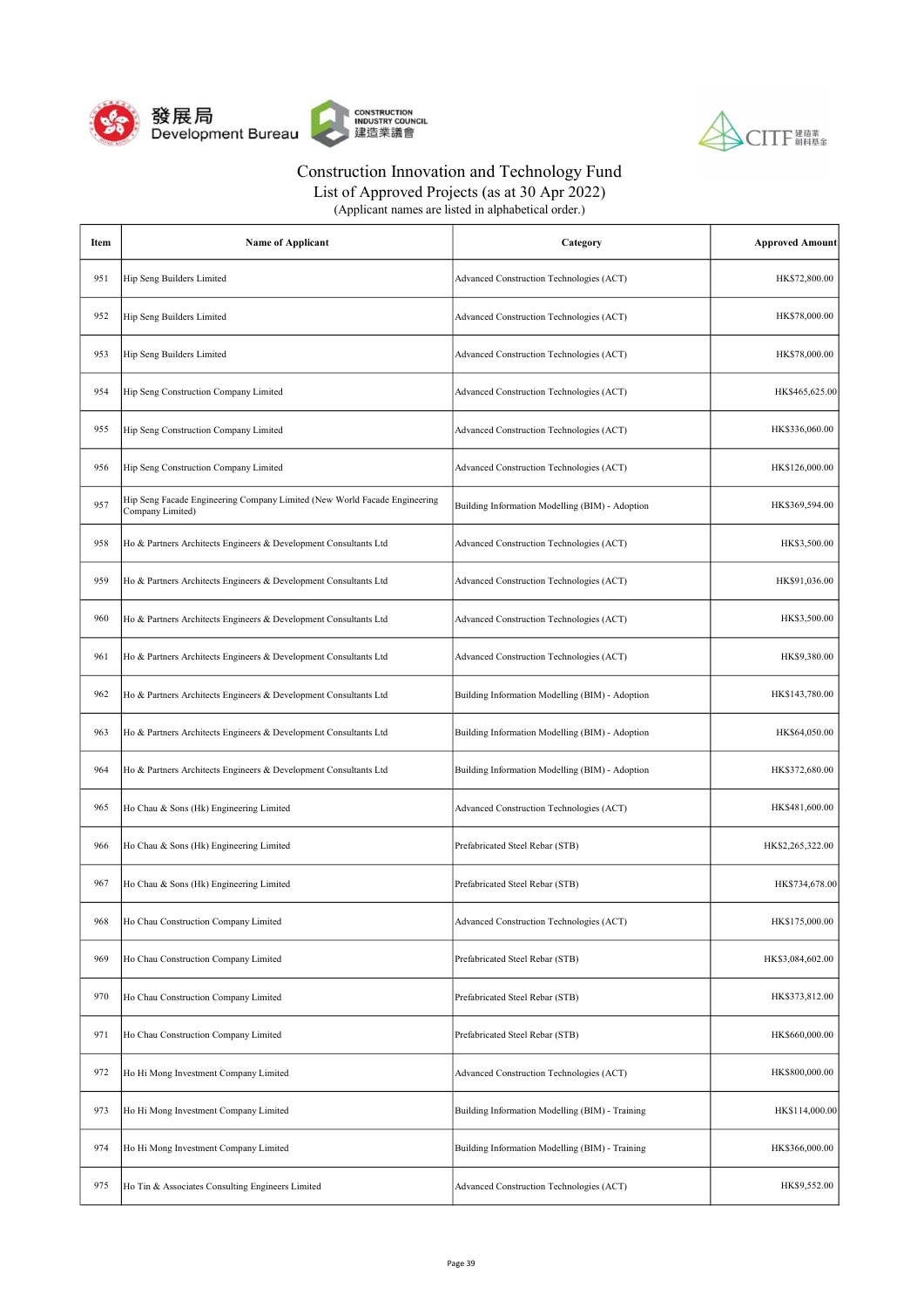



List of Approved Projects (as at 30 Apr 2022) (Applicant names are listed in alphabetical order.)

| Item | <b>Name of Applicant</b>                             | Category                                                                     | <b>Approved Amount</b> |
|------|------------------------------------------------------|------------------------------------------------------------------------------|------------------------|
| 976  | Ho Tin & Associates Consulting Engineers Limited     | Advanced Construction Technologies (ACT)                                     | HK\$11,262.00          |
| 977  | Ho Tin & Associates Consulting Engineers Limited     | Building Information Modelling (BIM) - Adoption                              | HK\$27,020.00          |
| 978  | Ho Tin & Associates Consulting Engineers Limited     | Building Information Modelling (BIM) - Adoption                              | HK\$58,296.00          |
| 979  | Ho Tin & Associates Consulting Engineers Limited     | Building Information Modelling (BIM) - Adoption                              | HK\$13,510.00          |
| 980  | Ho Tin & Associates Consulting Engineers Limited     | Building Information Modelling (BIM) - Adoption                              | HK\$69,052.00          |
| 981  | Ho Tin & Associates Consulting Engineers Limited     | Building Information Modelling (BIM) - Adoption                              | HK\$56,616.00          |
| 982  | Ho Tin & Associates Consulting Engineers Limited     | Building Information Modelling (BIM) - Adoption                              | HK\$56,616.00          |
| 983  | Ho Tin & Associates Consulting Engineers Limited     | Building Information Modelling (BIM) - Training                              | HK\$36,400.00          |
| 984  | Ho Wan Heavy Haulage Limited                         | Advanced Construction Technologies (ACT)                                     | HK\$800,000.00         |
| 985  | Ho Wang Spb Limited                                  | Advanced Construction Technologies (ACT)                                     | HK\$77,518.00          |
| 986  | Hoi Ko Engineering (Hong Kong) Company Limited       | Advanced Construction Technologies (ACT)                                     | HK\$35,154.00          |
| 987  | Hoi Luen Engineering Company Limited                 | Advanced Construction Technologies (ACT)                                     | HK\$70,308.00          |
| 988  | Hoi Luen Engineering Company Limited                 | Advanced Construction Technologies (ACT)                                     | HK\$188,742.00         |
| 989  | Holdwin Engineering Company Limited                  | Building Information Modelling (BIM) - Adoption                              | HK\$152,366.00         |
| 990  | Hon Fung Engineering Limited                         | Advanced Construction Technologies (ACT)                                     | HK\$59,371.00          |
| 991  | Hong Da Contractors Company Limited                  | Advanced Construction Technologies (ACT)                                     | HK\$58,121.00          |
| 992  | Hong Kong Green Building Council Limited             | Manpower Development (MPD) -<br>Non-local Enrichment courses for Students    | HK\$812,700.00         |
| 993  | Hong Kong Institution Of Highways And Transportation | Manpower Development (MPD) -<br>Non-local training /visits for Practitioners | HK\$86,127.00          |
| 994  | Hong Kong Underground Utility Detection Centre       | Advanced Construction Technologies (ACT)                                     | HK\$32,450.00          |
| 995  | Hong Kong Underground Utility Detection Centre       | Advanced Construction Technologies (ACT)                                     | HK\$278,600.00         |
| 996  | Hontrade Engineering Limited                         | Advanced Construction Technologies (ACT)                                     | HK\$1,118,400.00       |
| 997  | Hop Fat Construction Company Limited                 | Building Information Modelling (BIM) - Adoption                              | HK\$29,926.00          |
| 998  | Hop Hing Iron Works & Constructions Company Limited  | Building Information Modelling (BIM) - Training                              | HK\$10,800.00          |
| 999  | Hop Kwan Construction Engineering Limited            | Advanced Construction Technologies (ACT)                                     | HK\$30,373.00          |
| 1000 | Hop Lee Builders Company Limited                     | Advanced Construction Technologies (ACT)                                     | HK\$20,966.00          |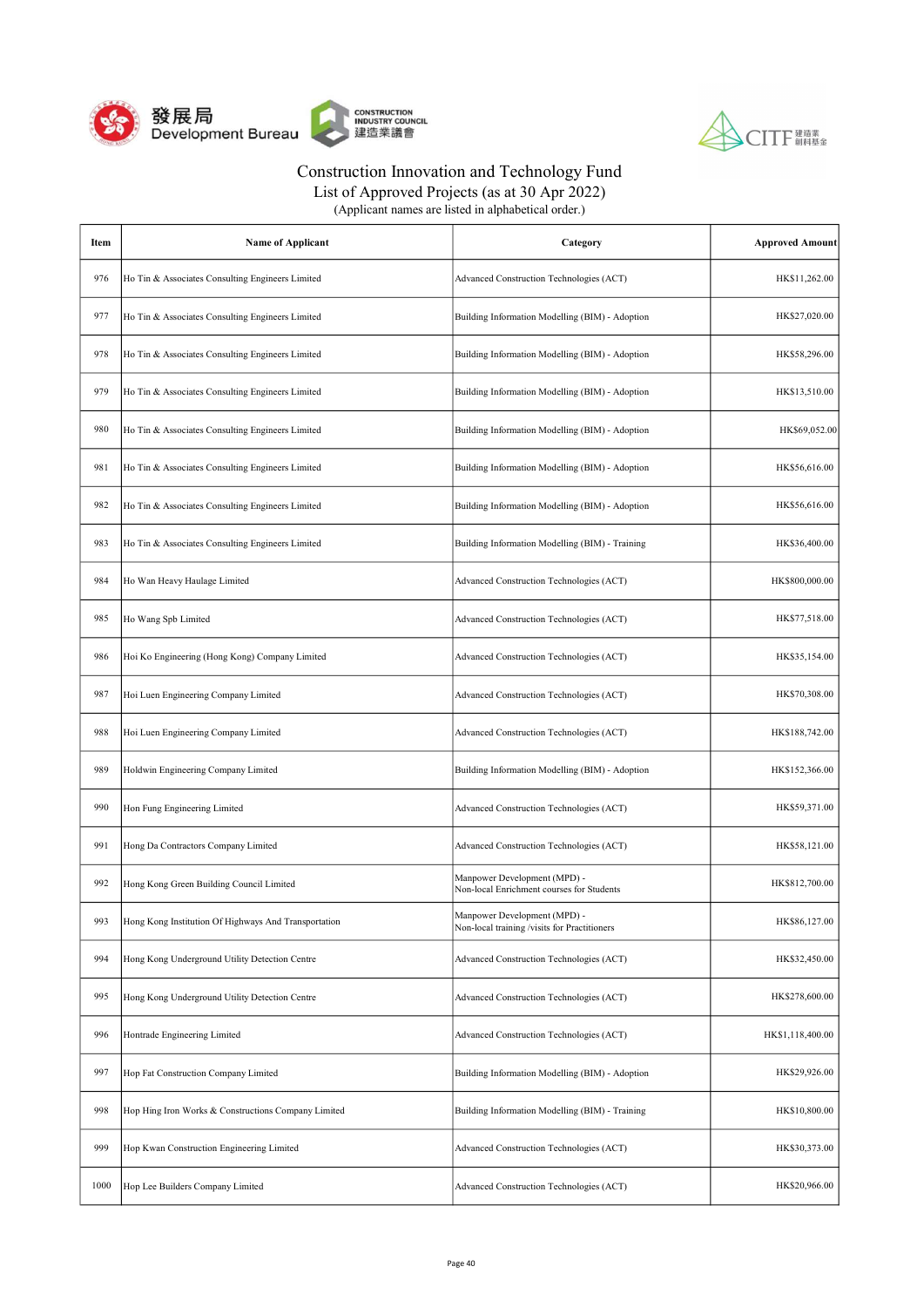



| Item | <b>Name of Applicant</b>                  | Category                                        | <b>Approved Amount</b> |
|------|-------------------------------------------|-------------------------------------------------|------------------------|
| 1001 | Hop Lee Builders Company Limited          | Advanced Construction Technologies (ACT)        | HK\$119,700.00         |
| 1002 | Hop Lee Builders Company Limited          | Building Information Modelling (BIM) - Adoption | HK\$25,760.00          |
| 1003 | Hop Lee Builders Company Limited          | Building Information Modelling (BIM) - Adoption | HK\$61,593.00          |
| 1004 | Hop Lee Builders Company Limited          | Building Information Modelling (BIM) - Training | HK\$11,000.00          |
| 1005 | Hop Lee Engineering Company Limited       | Advanced Construction Technologies (ACT)        | HK\$112,140.00         |
| 1006 | Hop Yick Machinery Eng Co                 | Advanced Construction Technologies (ACT)        | HK\$453,600.00         |
| 1007 | Hop Yick Machinery Eng Co                 | Advanced Construction Technologies (ACT)        | HK\$46,200.00          |
| 1008 | Huge Success Engineering Limited          | Building Information Modelling (BIM) - Adoption | HK\$99,874.00          |
| 1009 | Hung Cheong (Yin Kee) Engineering Limited | Advanced Construction Technologies (ACT)        | HK\$29,295.00          |
| 1010 | Hung Shing Transportation Company Limited | Advanced Construction Technologies (ACT)        | HK\$800,000.00         |
| 1011 | Hung Wai Project Company Limited          | Advanced Construction Technologies (ACT)        | HK\$481,600.00         |
| 1012 | Hung Wai Project Company Limited          | Advanced Construction Technologies (ACT)        | HK\$481,600.00         |
| 1013 | Hung Yip - Geotech Joint Venture          | Building Information Modelling (BIM) - Training | HK\$420,000.00         |
| 1014 | <b>IBI</b> Limited                        | Building Information Modelling (BIM) - Adoption | HK\$50,380.00          |
| 1015 | ICGL Technical Works (HK) Limited         | Building Information Modelling (BIM) - Adoption | HK\$256,466.00         |
| 1016 | ICGL Technical Works (HK) Limited         | Building Information Modelling (BIM) - Training | HK\$13,200.00          |
| 1017 | ICGL Technical Works (HK) Limited         | Building Information Modelling (BIM) - Training | HK\$7,920.00           |
| 1018 | ICGL Technical Works (HK) Limited         | Building Information Modelling (BIM) - Training | HK\$6,600.00           |
| 1019 | ICGL Technical Works (HK) Limited         | Building Information Modelling (BIM) - Training | HK\$2,500.00           |
| 1020 | Ie Siu & Chung Architects Limited         | Building Information Modelling (BIM) - Adoption | HK\$125,265.00         |
| 1021 | Ie Siu & Chung Architects Limited         | Building Information Modelling (BIM) - Training | HK\$72,000.00          |
| 1022 | In Construction Limited                   | Advanced Construction Technologies (ACT)        | HK\$237,000.00         |
| 1023 | Infinite Geo-Spatial Model (Hk) Limited   | Advanced Construction Technologies (ACT)        | HK\$691,219.00         |
| 1024 | Infinite Geo-Spatial Model (Hk) Limited   | Building Information Modelling (BIM) - Adoption | HK\$119,228.00         |
| 1025 | Infinite Geo-Spatial Model (Hk) Limited   | Building Information Modelling (BIM) - Training | HK\$4,400.00           |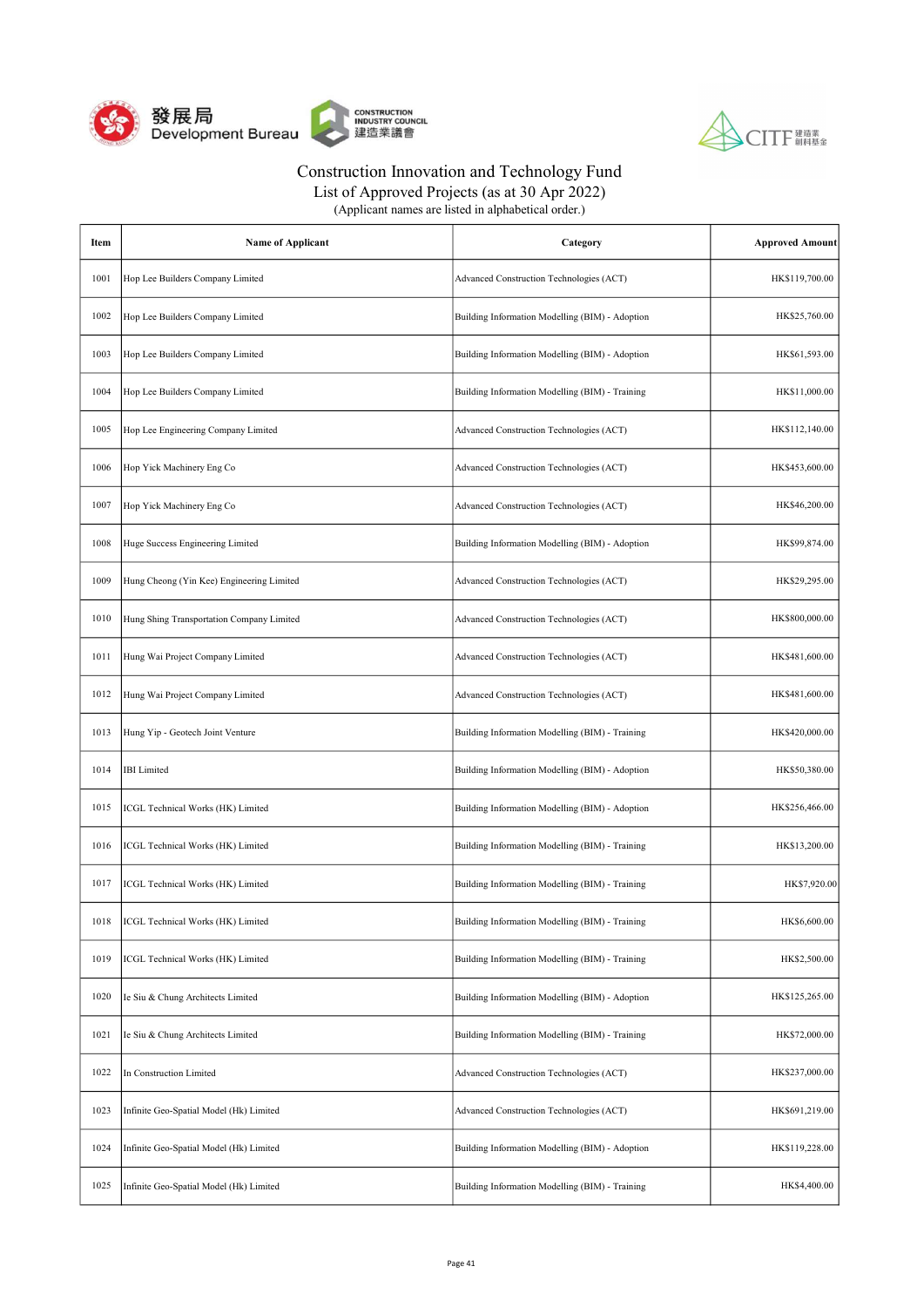



List of Approved Projects (as at 30 Apr 2022)

| Item | <b>Name of Applicant</b>                                                                      | Category                                                                     | <b>Approved Amount</b> |
|------|-----------------------------------------------------------------------------------------------|------------------------------------------------------------------------------|------------------------|
| 1026 | Infinite Geo-Spatial Model (Hk) Limited                                                       | Building Information Modelling (BIM) - Training                              | HK\$3,000.00           |
| 1027 | InnoTec Engineering Limited                                                                   | Building Information Modelling (BIM) - Training                              | HK\$37,500.00          |
| 1028 | InnoTec Engineering Limited                                                                   | Building Information Modelling (BIM) - Training                              | HK\$37,500.00          |
| 1029 | Institution Of Civil Engineers Hong Kong Association of The Institution of Civil<br>Engineers | Manpower Development (MPD) -<br><b>Local Collaborative Courses</b>           | HK\$300,000.00         |
| 1030 | Institution Of Civil Engineers Hong Kong Association of The Institution of Civil<br>Engineers | Manpower Development (MPD) -<br>Non-local training /visits for Practitioners | HK\$39,000.00          |
| 1031 | Intrafor Hong Kong Limited                                                                    | Advanced Construction Technologies (ACT)                                     | HK\$490,000.00         |
| 1032 | Intrafor Hong Kong Limited                                                                    | Building Information Modelling (BIM) - Adoption                              | HK\$10,745.00          |
| 1033 | ISG Asia (Hong Kong) Limited                                                                  | Building Information Modelling (BIM) - Adoption                              | HK\$404,880.00         |
| 1034 | ISG Asia (Hong Kong) Limited                                                                  | Building Information Modelling (BIM) - Adoption                              | HK\$30,240.00          |
| 1035 | <b>ISPL Consulting Limited</b>                                                                | Building Information Modelling (BIM) - Adoption                              | HK\$24,053.00          |
| 1036 | <b>ISPL Consulting Limited</b>                                                                | Building Information Modelling (BIM) - Training                              | HK\$30,650.00          |
| 1037 | Ivanho Architect Limited                                                                      | Building Information Modelling (BIM) - Adoption                              | HK\$163,590.00         |
| 1038 | J. Roger Preston Limited                                                                      | Building Information Modelling (BIM) - Adoption                              | HK\$126,167.00         |
| 1039 | J. Roger Preston Limited                                                                      | Building Information Modelling (BIM) - Adoption                              | HK\$183,556.00         |
| 1040 | J. Roger Preston Limited                                                                      | Building Information Modelling (BIM) - Adoption                              | HK\$49,604.00          |
| 1041 | J. Roger Preston Limited                                                                      | Building Information Modelling (BIM) - Adoption                              | HK\$76,563.00          |
| 1042 | J. Roger Preston Limited                                                                      | Building Information Modelling (BIM) - Adoption                              | HK\$74,340.00          |
| 1043 | J. Roger Preston Limited                                                                      | Building Information Modelling (BIM) - Adoption                              | HK\$80,535.00          |
| 1044 | J. Roger Preston Limited                                                                      | Building Information Modelling (BIM) - Adoption                              | HK\$55,755.00          |
| 1045 | J. Roger Preston Limited                                                                      | Building Information Modelling (BIM) - Adoption                              | HK\$55,755.00          |
| 1046 | J. Roger Preston Limited                                                                      | Building Information Modelling (BIM) - Adoption                              | HK\$55,755.00          |
| 1047 | J. Roger Preston Limited                                                                      | Building Information Modelling (BIM) - Training                              | HK\$27,500.00          |
| 1048 | Jacobs China Limited                                                                          | Building Information Modelling (BIM) - Training                              | HK\$63,700.00          |
| 1049 | James Law Cybertecture International Holdings Limited                                         | Building Information Modelling (BIM) - Adoption                              | HK\$45,990.00          |
| 1050 | James Law Cybertecture International Holdings Limited                                         | Building Information Modelling (BIM) - Training                              | HK\$13,500.00          |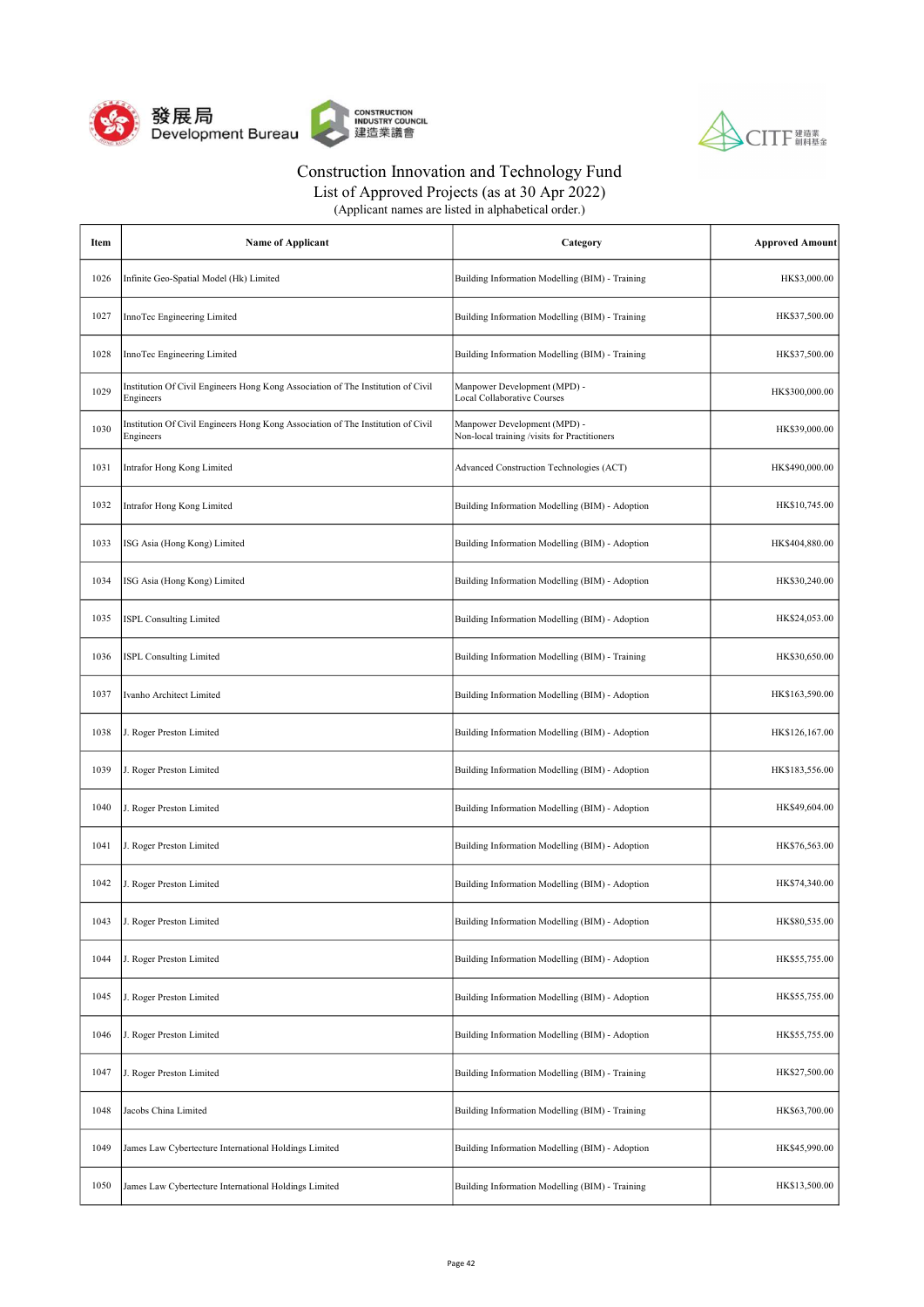



List of Approved Projects (as at 30 Apr 2022)

| Item | <b>Name of Applicant</b>                              | Category                                        | <b>Approved Amount</b> |
|------|-------------------------------------------------------|-------------------------------------------------|------------------------|
| 1051 | James Law Cybertecture International Holdings Limited | Building Information Modelling (BIM) - Training | HK\$2,500.00           |
| 1052 | JB Architects & Designers Limited                     | Advanced Construction Technologies (ACT)        | HK\$23,100.00          |
| 1053 | JB Architects & Designers Limited                     | Building Information Modelling (BIM) - Adoption | HK\$66,219.00          |
| 1054 | JB Architects & Designers Limited                     | Building Information Modelling (BIM) - Training | HK\$20,800.00          |
| 1055 | JC (HK) Engineering Limited                           | Advanced Construction Technologies (ACT)        | HK\$34,580.00          |
| 1056 | Jellyfish Technology Hk Limited                       | Building Information Modelling (BIM) - Adoption | HK\$19,432.00          |
| 1057 | Jetsco Engineering Limited                            | Advanced Construction Technologies (ACT)        | HK\$800,000.00         |
| 1058 | Jinyi Engineering Company Limited                     | Advanced Construction Technologies (ACT)        | HK\$661,500.00         |
| 1059 | Jiu Ji Construction Limited                           | Advanced Construction Technologies (ACT)        | HK\$323,400.00         |
| 1060 | Jiu Ji Construction Limited                           | Advanced Construction Technologies (ACT)        | HK\$721,770.00         |
| 1061 | Jiu Ji Construction Limited                           | Advanced Construction Technologies (ACT)        | HK\$78,230.00          |
| 1062 | Jiu Ji Construction Limited                           | Prefabricated Steel Rebar (STB)                 | HK\$2,000,000.00       |
| 1063 | JL Precision Consultants Limited                      | Building Information Modelling (BIM) - Adoption | HK\$55,020.00          |
| 1064 | JM & Associates Limited                               | Building Information Modelling (BIM) - Training | HK\$11,000.00          |
| 1065 | <b>JMK</b> Consulting Engineers Limited               | Building Information Modelling (BIM) - Adoption | HK\$153,930.00         |
| 1066 | <b>JMK</b> Consulting Engineers Limited               | Building Information Modelling (BIM) - Training | HK\$2,200.00           |
| 1067 | <b>JMK</b> Consulting Engineers Limited               | Building Information Modelling (BIM) - Training | HK\$2,200.00           |
| 1068 | Joint Effort Engineering (Asia) Limited               | Building Information Modelling (BIM) - Adoption | HK\$74,704.00          |
| 1069 | Joint Wisdom Engineering Limited                      | Advanced Construction Technologies (ACT)        | HK\$155,036.00         |
| 1070 | Jointex Engineering Limited                           | Building Information Modelling (BIM) - Training | HK\$2,200.00           |
| 1071 | JS Aluminium Window Group Limited                     | Advanced Construction Technologies (ACT)        | HK\$387,234.00         |
| 1072 | Jumbo Orient Contracting Limited                      | Building Information Modelling (BIM) - Adoption | HK\$278,110.00         |
| 1073 | Jumbo Orient Contracting Limited                      | Building Information Modelling (BIM) - Training | HK\$354,000.00         |
| 1074 | Jumbo Orient Contracting Limited                      | Building Information Modelling (BIM) - Training | HK\$30,000.00          |
| 1075 | Jun Yat Construction Co., Limited                     | Advanced Construction Technologies (ACT)        | HK\$800,000.00         |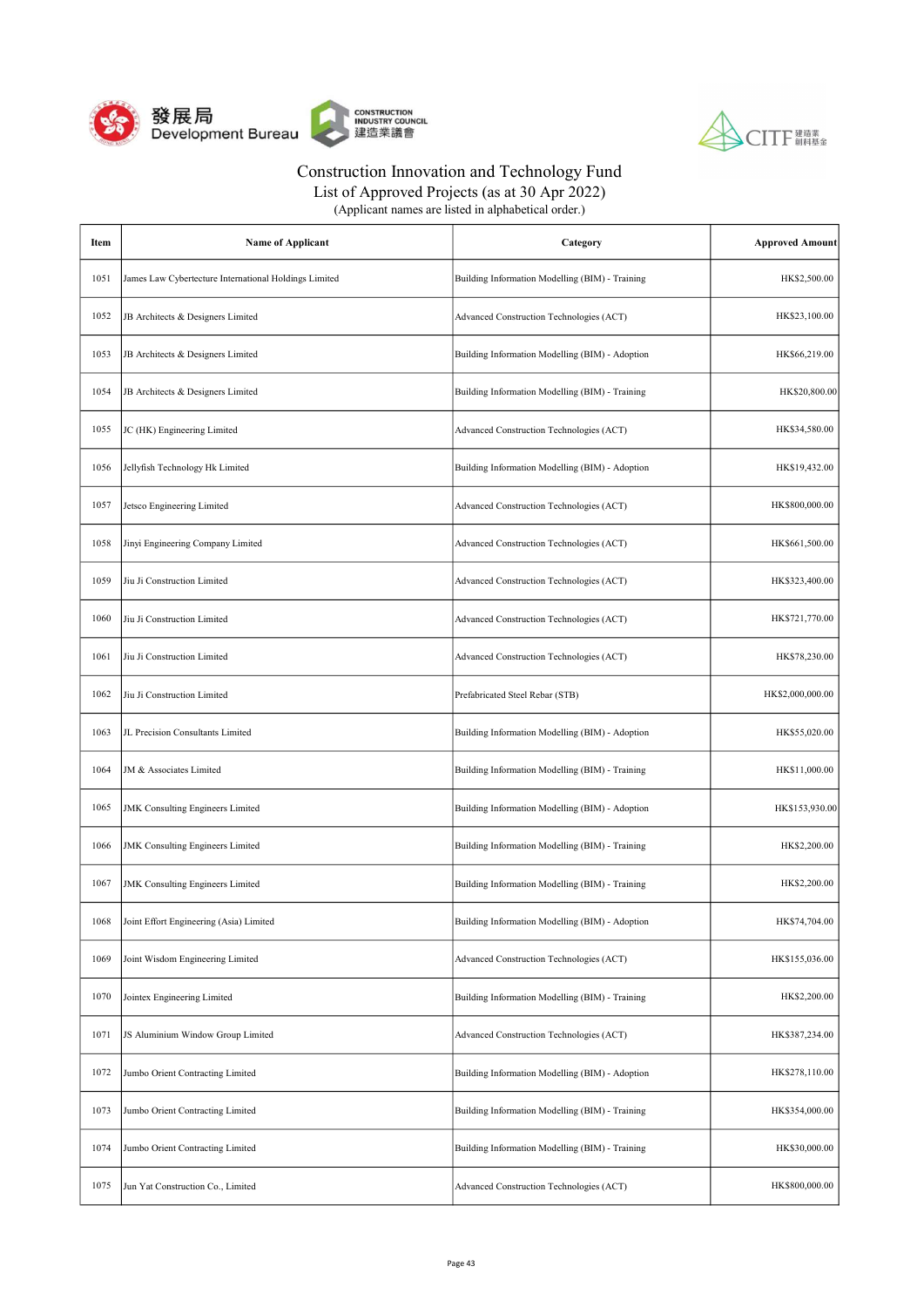



List of Approved Projects (as at 30 Apr 2022)

| Item | <b>Name of Applicant</b>                   | Category                                        | <b>Approved Amount</b> |
|------|--------------------------------------------|-------------------------------------------------|------------------------|
| 1076 | Jun Yat Construction Co., Limited          | Advanced Construction Technologies (ACT)        | HK\$800,000.00         |
| 1077 | Junefair Engineering Co Ltd                | Advanced Construction Technologies (ACT)        | HK\$29,295.00          |
| 1078 | Junefair Engineering Co Ltd                | Building Information Modelling (BIM) - Adoption | HK\$165,081.00         |
| 1079 | Junefair Engineering Co Ltd                | Building Information Modelling (BIM) - Training | HK\$18,000.00          |
| 1080 | K&W Architects Limited                     | Building Information Modelling (BIM) - Adoption | HK\$139,328.00         |
| 1081 | K&W Architects Limited                     | Building Information Modelling (BIM) - Adoption | HK\$60,672.00          |
| 1082 | K&W Architects Limited                     | Building Information Modelling (BIM) - Adoption | HK\$81,480.00          |
| 1083 | K&W Architects Limited                     | Building Information Modelling (BIM) - Adoption | HK\$81,200.00          |
| 1084 | K&W Architects Limited                     | Building Information Modelling (BIM) - Training | HK\$2,200.00           |
| 1085 | K&W Architects Limited                     | Building Information Modelling (BIM) - Training | HK\$2,500.00           |
| 1086 | K&W Architects Limited                     | Building Information Modelling (BIM) - Training | HK\$2,200.00           |
| 1087 | K. H. Foundations Limited                  | Advanced Construction Technologies (ACT)        | HK\$532,000.00         |
| 1088 | K. H. Foundations Limited                  | Building Information Modelling (BIM) - Adoption | HK\$265,405.00         |
| 1089 | K. H. Foundations Limited                  | Building Information Modelling (BIM) - Training | HK\$198,000.00         |
| 1090 | K. Wah Construction Products Limited       | Advanced Construction Technologies (ACT)        | HK\$29,250.00          |
| 1091 | Ka Fai Construction & Engineering Limited  | Advanced Construction Technologies (ACT)        | HK\$742,000.00         |
| 1092 | Ka Fai Construction & Engineering Limited  | Advanced Construction Technologies (ACT)        | HK\$593,600.00         |
| 1093 | Ka Shun Civil Engineering Company Limited  | Advanced Construction Technologies (ACT)        | HK\$46,172.00          |
| 1094 | Kam Hung Engineering Co., Limited          | Building Information Modelling (BIM) - Adoption | HK\$87,724.00          |
| 1095 | Kam Hung Engineering Co., Limited          | Building Information Modelling (BIM) - Adoption | HK\$45,766.00          |
| 1096 | Kam Kee Steel'S Works Limited              | Advanced Construction Technologies (ACT)        | HK\$52,731.00          |
| 1097 | Kam Tai Construction Company Limited       | Building Information Modelling (BIM) - Adoption | HK\$34,579.00          |
| 1098 | Kam Tai Construction Company Limited       | Building Information Modelling (BIM) - Adoption | HK\$23,282.00          |
| 1099 | Kam Tai Construction Company Limited       | Building Information Modelling (BIM) - Adoption | HK\$34,020.00          |
| 1100 | Kamway Project Engineering Company Limited | Advanced Construction Technologies (ACT)        | HK\$481,600.00         |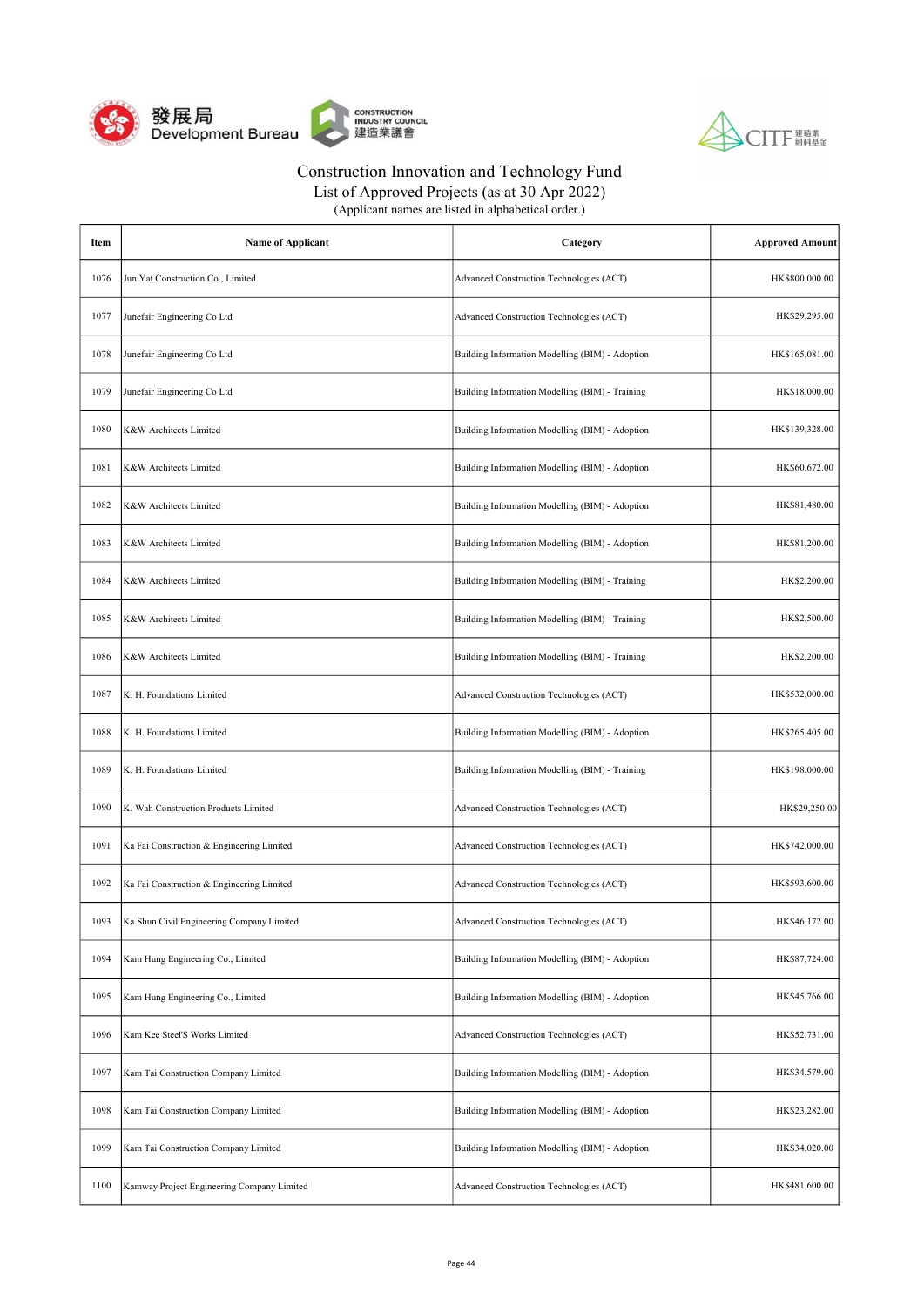



List of Approved Projects (as at 30 Apr 2022)

| Item | <b>Name of Applicant</b>                     | Category                                        | <b>Approved Amount</b> |
|------|----------------------------------------------|-------------------------------------------------|------------------------|
| 1101 | Kamway Project Engineering Company Limited   | Advanced Construction Technologies (ACT)        | HK\$420,000.00         |
| 1102 | KC Surveyors Limited                         | Building Information Modelling (BIM) - Adoption | HK\$53,897.00          |
| 1103 | <b>KC Surveyors Limited</b>                  | Building Information Modelling (BIM) - Training | HK\$57,000.00          |
| 1104 | KCI Management Consultancy Limited           | Building Information Modelling (BIM) - Adoption | HK\$92,546.00          |
| 1105 | KCI Management Consultancy Limited           | Building Information Modelling (BIM) - Adoption | HK\$37,072.00          |
| 1106 | KCI Management Consultancy Limited           | Building Information Modelling (BIM) - Adoption | HK\$49,791.00          |
| 1107 | KCI Management Consultancy Limited           | Building Information Modelling (BIM) - Adoption | HK\$67,651.00          |
| 1108 | KCI Management Consultancy Limited           | Building Information Modelling (BIM) - Adoption | HK\$24,283.00          |
| 1109 | KCI Management Consultancy Limited           | Building Information Modelling (BIM) - Training | HK\$17,200.00          |
| 1110 | KCI Management Consultancy Limited           | Building Information Modelling (BIM) - Training | HK\$48,200.00          |
| 1111 | Kei Ip Asia Engineering Limited              | Building Information Modelling (BIM) - Adoption | HK\$155,234.00         |
| 1112 | Kei Ip Engineering Limited                   | Advanced Construction Technologies (ACT)        | HK\$312,228.00         |
| 1113 | KELand Surveying, Planning & GIS Co. Limited | Advanced Construction Technologies (ACT)        | HK\$30,859.00          |
| 1114 | KELand Surveying, Planning & GIS Co. Limited | Advanced Construction Technologies (ACT)        | HK\$342,918.00         |
| 1115 | Ken Shing Construction Company Limited       | Advanced Construction Technologies (ACT)        | HK\$46,200.00          |
| 1116 | Ken Shing Construction Company Limited       | Advanced Construction Technologies (ACT)        | HK\$154,000.00         |
| 1117 | Ken Shing Construction Company Limited       | Advanced Construction Technologies (ACT)        | HK\$280,000.00         |
| 1118 | Kent Ho Engineering Works Limited            | Advanced Construction Technologies (ACT)        | HK\$445,130.00         |
| 1119 | Kent Ho Engineering Works Limited            | Advanced Construction Technologies (ACT)        | HK\$604,100.00         |
| 1120 | Kent Ho Engineering Works Limited            | Building Information Modelling (BIM) - Adoption | HK\$20,186.00          |
| 1121 | Kent Ho Engineering Works Limited            | Building Information Modelling (BIM) - Adoption | HK\$99,472.00          |
| 1122 | Kent Ho Engineering Works Limited            | Building Information Modelling (BIM) - Training | HK\$9,000.00           |
| 1123 | Kent Ho Engineering Works Limited            | Building Information Modelling (BIM) - Training | HK\$72,000.00          |
| 1124 | Kenworth Engineering Limited                 | Building Information Modelling (BIM) - Adoption | HK\$149,598.00         |
| 1125 | Kenworth Engineering Limited                 | Building Information Modelling (BIM) - Training | HK\$48,000.00          |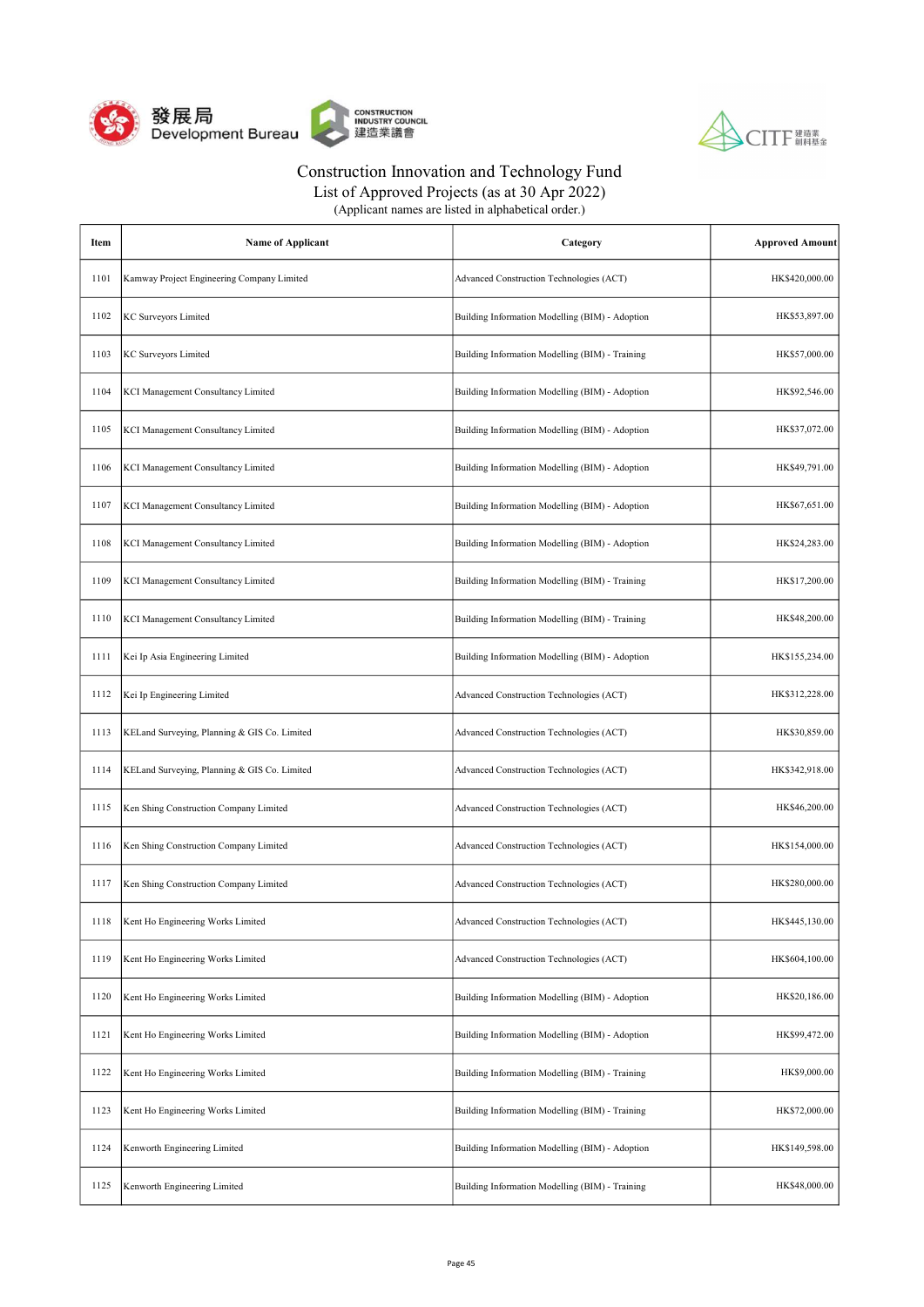



List of Approved Projects (as at 30 Apr 2022) (Applicant names are listed in alphabetical order.)

| Item | <b>Name of Applicant</b>                           | Category                                        | <b>Approved Amount</b> |
|------|----------------------------------------------------|-------------------------------------------------|------------------------|
| 1126 | Kewisk Engineering & Consulting Co. Ltd            | Building Information Modelling (BIM) - Adoption | HK\$163,870.00         |
| 1127 | Kewisk Engineering & Consulting Co. Ltd            | Building Information Modelling (BIM) - Adoption | HK\$81,573.00          |
| 1128 | Kewisk Engineering & Consulting Co. Ltd            | Building Information Modelling (BIM) - Training | HK\$165,000.00         |
| 1129 | Kim Hung Construction & Engineering Co Ltd         | Advanced Construction Technologies (ACT)        | HK\$96.00              |
| 1130 | Kim Hung Construction & Engineering Co Ltd         | Building Information Modelling (BIM) - Training | HK\$13,200.00          |
| 1131 | Kin Chiu - China Railway First Group Joint Venture | Advanced Construction Technologies (ACT)        | HK\$175,000.00         |
| 1132 | Kin Chiu - Geotech Joint Venture                   | Advanced Construction Technologies (ACT)        | HK\$49,860.00          |
| 1133 | Kin Chiu - Geotech Joint Venture                   | Prefabricated Steel Rebar (STB)                 | HK\$212,700.00         |
| 1134 | Kin Chiu Engineering Limited                       | Advanced Construction Technologies (ACT)        | HK\$507,115.00         |
| 1135 | Kin Kay Machinery & Engineering Co. Limited        | Advanced Construction Technologies (ACT)        | HK\$180,994.00         |
| 1136 | Kin On (Mould) Construction Engineering Limited    | Advanced Construction Technologies (ACT)        | HK\$7,567.00           |
| 1137 | Kin Shing (Cheung's) Engineering Limited           | Advanced Construction Technologies (ACT)        | HK\$315,000.00         |
| 1138 | Kin Shing (Cheung's) Engineering Limited           | Advanced Construction Technologies (ACT)        | HK\$315,000.00         |
| 1139 | Kin Wah Engineering Surveying Company              | Advanced Construction Technologies (ACT)        | HK\$180,600.00         |
| 1140 | Kin Wing E & M Engineering Limited                 | Advanced Construction Technologies (ACT)        | HK\$11,718.00          |
| 1141 | Kin Wing Engineering Company Limited               | Advanced Construction Technologies (ACT)        | HK\$30,800.00          |
| 1142 | Kin Wing Engineering Company Limited               | Advanced Construction Technologies (ACT)        | HK\$22,400.00          |
| 1143 | Kin Wing Engineering Company Limited               | Advanced Construction Technologies (ACT)        | HK\$75,600.00          |
| 1144 | Kin Wing Engineering Company Limited               | Building Information Modelling (BIM) - Training | HK\$33,000.00          |
| 1145 | Kin Wing Engineering Company Limited               | Building Information Modelling (BIM) - Training | HK\$6,000.00           |
| 1146 | Kin Wing Engineering Company Limited               | Building Information Modelling (BIM) - Training | HK\$6,600.00           |
| 1147 | Kin Wing Engineering Company Limited               | Building Information Modelling (BIM) - Training | HK\$6,000.00           |
| 1148 | Kin Wing Engineering Company Limited               | Building Information Modelling (BIM) - Training | HK\$25,000.00          |
| 1149 | Kin Wing Engineering Company Limited               | Building Information Modelling (BIM) - Training | HK\$8,800.00           |
| 1150 | Kin Yu Engineering Hk Company Limited              | Building Information Modelling (BIM) - Adoption | HK\$136,828.00         |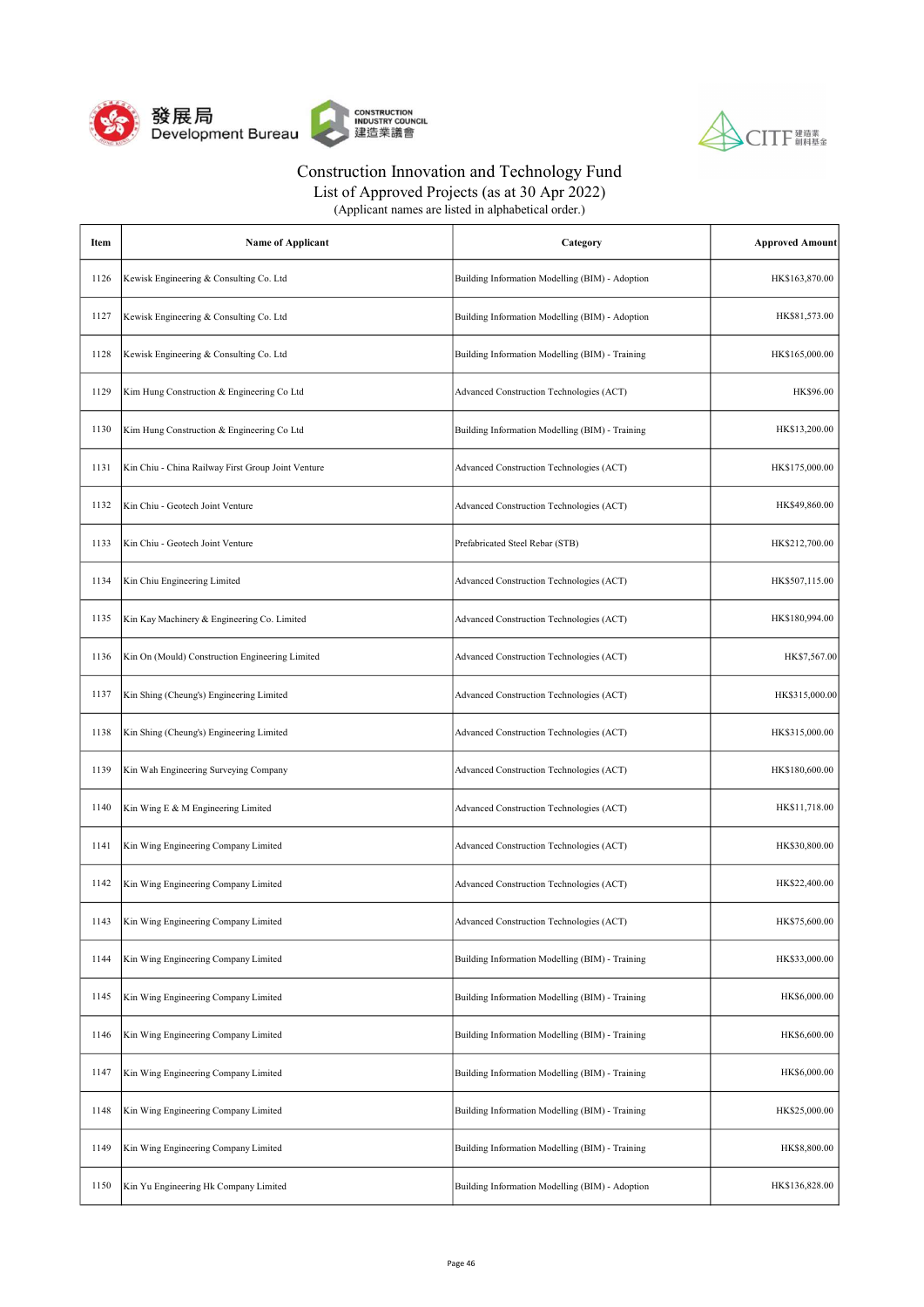



List of Approved Projects (as at 30 Apr 2022)

| Item | Name of Applicant                     | Category                                        | <b>Approved Amount</b> |
|------|---------------------------------------|-------------------------------------------------|------------------------|
| 1151 | Kinetics Noise Control (Asia) Limited | Building Information Modelling (BIM) - Adoption | HK\$214,906.00         |
| 1152 | Kinetics Noise Control (Asia) Limited | Building Information Modelling (BIM) - Training | HK\$150,000.00         |
| 1153 | Kinetics Noise Control (Asia) Limited | Building Information Modelling (BIM) - Training | HK\$21,000.00          |
| 1154 | King City Engineering Company Limited | Advanced Construction Technologies (ACT)        | HK\$17,577.00          |
| 1155 | King Yip Engineering Company Limited  | Building Information Modelling (BIM) - Adoption | HK\$92,526.00          |
| 1156 | Kingland (Sino) Company Limited       | Advanced Construction Technologies (ACT)        | HK\$800,000.00         |
| 1157 | Kingland (Sino) Company Limited       | Advanced Construction Technologies (ACT)        | HK\$800,000.00         |
| 1158 | Kinsway Construction Company Limited  | Advanced Construction Technologies (ACT)        | HK\$226,500.00         |
| 1159 | Kinsway Construction Company Limited  | Building Information Modelling (BIM) - Adoption | HK\$39,670.00          |
| 1160 | Kinsway Construction Company Limited  | Building Information Modelling (BIM) - Adoption | HK\$115,290.00         |
| 1161 | Kinsway Construction Company Limited  | Building Information Modelling (BIM) - Training | HK\$9,000.00           |
| 1162 | Kinsway Construction Company Limited  | Building Information Modelling (BIM) - Training | HK\$126,000.00         |
| 1163 | Kintat Engineerings Company Limited   | Building Information Modelling (BIM) - Adoption | HK\$97,146.00          |
| 1164 | Kintat Engineerings Company Limited   | Building Information Modelling (BIM) - Training | HK\$11,000.00          |
| 1165 | Kintone Engineering Limited           | Advanced Construction Technologies (ACT)        | HK\$511,056.00         |
| 1166 | Kintone Engineering Limited           | Building Information Modelling (BIM) - Adoption | HK\$101,160.00         |
| 1167 | Kintone Engineering Limited           | Building Information Modelling (BIM) - Adoption | HK\$326,546.00         |
| 1168 | Kit Kee Engineering Limited           | Advanced Construction Technologies (ACT)        | HK\$800,000.00         |
| 1169 | Kitchen (Pro) Limited                 | Building Information Modelling (BIM) - Training | HK\$4,400.00           |
| 1170 | KL Partnership Limited                | Building Information Modelling (BIM) - Adoption | HK\$171,896.00         |
| 1171 | KL Partnership Limited                | Building Information Modelling (BIM) - Training | HK\$3,000.00           |
| 1172 | KL-CW JV                              | Advanced Construction Technologies (ACT)        | HK\$148,500.00         |
| 1173 | KL-CW JV                              | Prefabricated Steel Rebar (STB)                 | HK\$3,089,400.00       |
| 1174 | KL-CW JV                              | Prefabricated Steel Rebar (STB)                 | HK\$3,657,600.00       |
| 1175 | Klensil Engineering Limited           | Building Information Modelling (BIM) - Adoption | HK\$73,274.00          |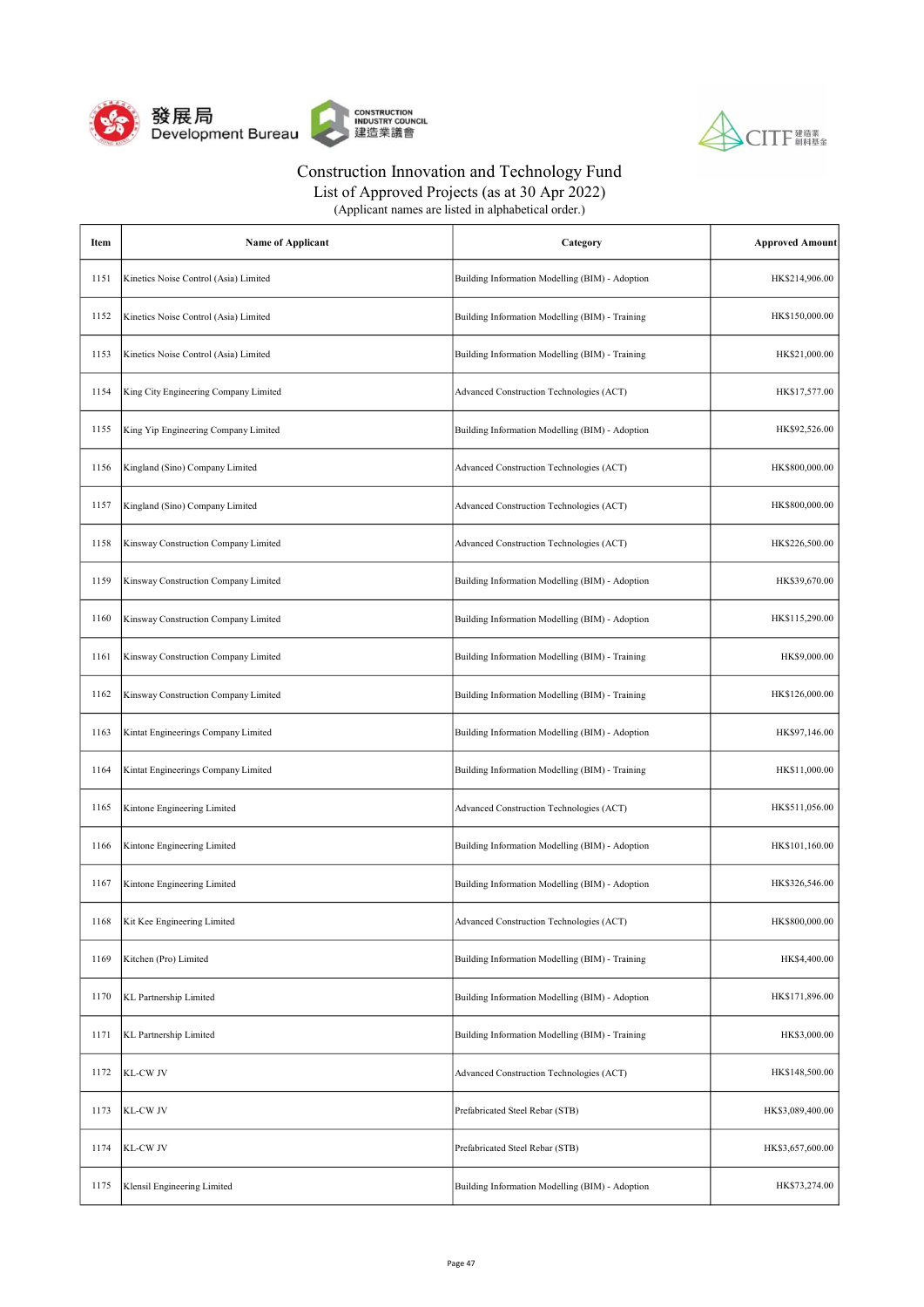



List of Approved Projects (as at 30 Apr 2022)

| Item | <b>Name of Applicant</b>                | Category                                        | <b>Approved Amount</b> |
|------|-----------------------------------------|-------------------------------------------------|------------------------|
| 1176 | Klensil Engineering Limited             | Building Information Modelling (BIM) - Adoption | HK\$125,265.00         |
| 1177 | <b>KML</b> Engineering Limited          | Building Information Modelling (BIM) - Adoption | HK\$190,120.00         |
| 1178 | <b>KML</b> Engineering Limited          | Building Information Modelling (BIM) - Training | HK\$19,800.00          |
| 1179 | KML Engineering Limited                 | Building Information Modelling (BIM) - Training | HK\$72,000.00          |
| 1180 | Kone Elevator (Hk) Ltd                  | Building Information Modelling (BIM) - Training | HK\$6,000.00           |
| 1181 | Konwo Modular House Limited             | Advanced Construction Technologies (ACT)        | HK\$29,295.00          |
| 1182 | Konwo Modular House Limited             | Advanced Construction Technologies (ACT)        | HK\$117,000.00         |
| 1183 | Kowloon Development Engineering Limited | Advanced Construction Technologies (ACT)        | HK\$55,843.00          |
| 1184 | Kowloon Development Engineering Limited | Advanced Construction Technologies (ACT)        | HK\$76,469.00          |
| 1185 | Kowloon Development Engineering Limited | Advanced Construction Technologies (ACT)        | HK\$459,900.00         |
| 1186 | KPa Enginieering Limited                | Building Information Modelling (BIM) - Adoption | HK\$145,005.00         |
| 1187 | K-Peak Co. Ltd.                         | Prefabricated Steel Rebar (STB)                 | HK\$11,600.00          |
| 1188 | K-Peak Co. Ltd.                         | Prefabricated Steel Rebar (STB)                 | HK\$30,800.00          |
| 1189 | K-Peak Co. Ltd.                         | Prefabricated Steel Rebar (STB)                 | HK\$15,000.00          |
| 1190 | K-Peak Co. Ltd.                         | Prefabricated Steel Rebar (STB)                 | HK\$400.00             |
| 1191 | Krueger Engineering (Asia) Ltd          | Building Information Modelling (BIM) - Adoption | HK\$169,008.00         |
| 1192 | Krueger Engineering (Asia) Ltd          | Building Information Modelling (BIM) - Adoption | HK\$260,127.00         |
| 1193 | Krueger Engineering (Asia) Ltd          | Building Information Modelling (BIM) - Training | HK\$161,625.00         |
| 1194 | K-Thorn Engineering Company Limited     | Building Information Modelling (BIM) - Adoption | HK\$160,664.00         |
| 1195 | K-Thorn Engineering Company Limited     | Building Information Modelling (BIM) - Training | HK\$144,000.00         |
| 1196 | Kudos Construction Limited              | Building Information Modelling (BIM) - Adoption | HK\$332,012.00         |
| 1197 | Kudos Construction Limited              | Building Information Modelling (BIM) - Training | HK\$444,000.00         |
| 1198 | Kuly Construction & Engineering Co Ltd  | Advanced Construction Technologies (ACT)        | HK\$548,687.00         |
| 1199 | Kuly Construction & Engineering Co Ltd  | Advanced Construction Technologies (ACT)        | HK\$45,440.00          |
| 1200 | Kuly Construction & Engineering Co Ltd  | Advanced Construction Technologies (ACT)        | HK\$4,338.00           |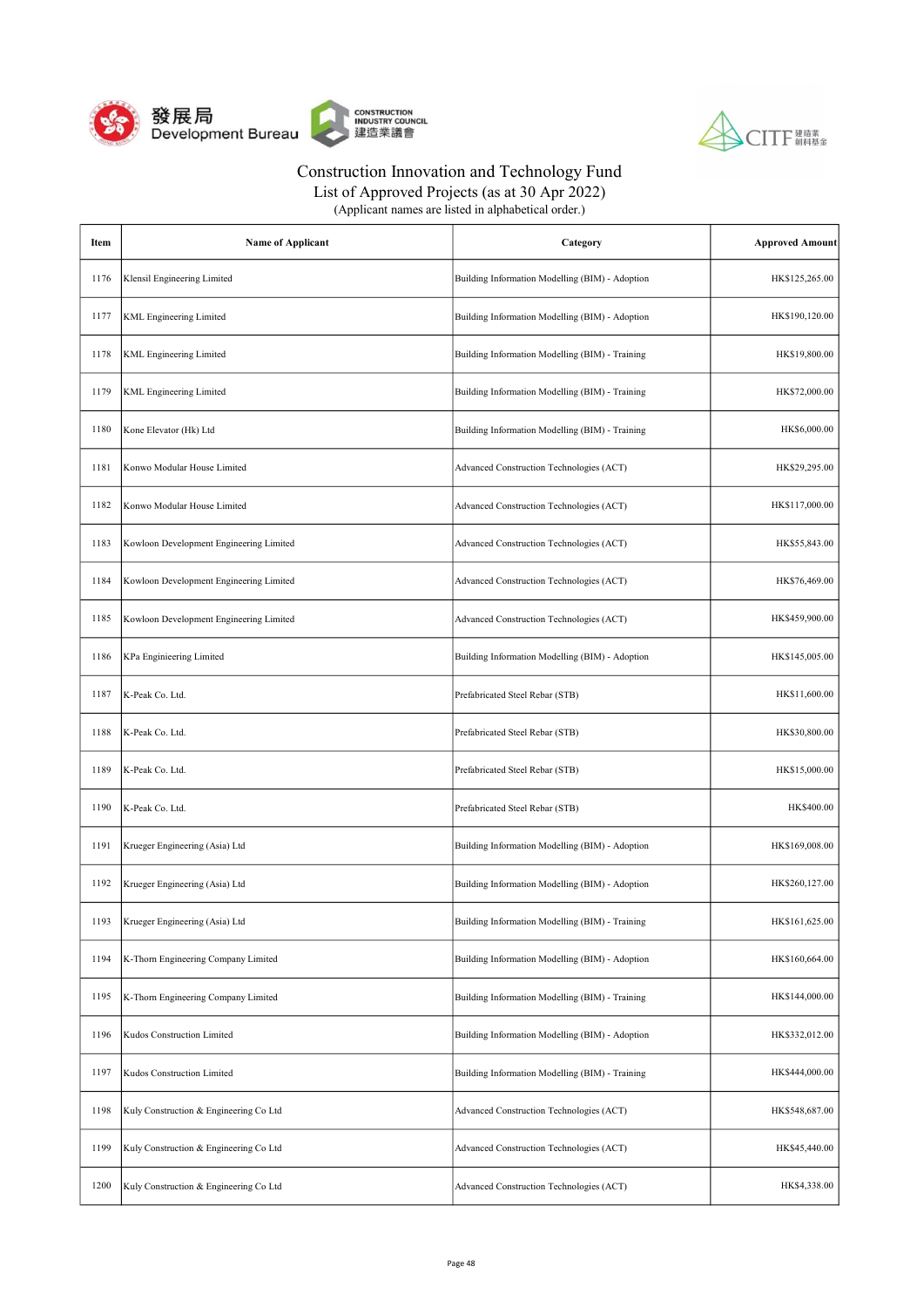



List of Approved Projects (as at 30 Apr 2022) (Applicant names are listed in alphabetical order.)

| Item | <b>Name of Applicant</b>               | Category                                        | <b>Approved Amount</b> |
|------|----------------------------------------|-------------------------------------------------|------------------------|
| 1201 | Kuly Construction & Engineering Co Ltd | Advanced Construction Technologies (ACT)        | HK\$261,772.00         |
| 1202 | Kuly Construction & Engineering Co Ltd | Advanced Construction Technologies (ACT)        | HK\$175,454.00         |
| 1203 | Kuly Construction & Engineering Co Ltd | Advanced Construction Technologies (ACT)        | HK\$217,000.00         |
| 1204 | Kuly Construction & Engineering Co Ltd | Advanced Construction Technologies (ACT)        | HK\$214,900.00         |
| 1205 | Kuly Construction & Engineering Co Ltd | Building Information Modelling (BIM) - Adoption | HK\$201,915.00         |
| 1206 | Kuly Construction & Engineering Co Ltd | Prefabricated Steel Rebar (STB)                 | HK\$171,000.00         |
| 1207 | Kum Shing (K F) Construction Co Ltd    | Advanced Construction Technologies (ACT)        | HK\$190,898.00         |
| 1208 | Kum Shing (K F) Construction Co Ltd    | Advanced Construction Technologies (ACT)        | HK\$560,000.00         |
| 1209 | Kum Shing (K F) Construction Co Ltd    | Advanced Construction Technologies (ACT)        | HK\$46,172.00          |
| 1210 | Kum Shing (K F) Construction Co Ltd    | Building Information Modelling (BIM) - Adoption | HK\$201,684.00         |
| 1211 | Kum Shing (K F) Construction Co Ltd    | Building Information Modelling (BIM) - Adoption | HK\$10,420.00          |
| 1212 | Kum Shing (K F) Construction Co Ltd    | Building Information Modelling (BIM) - Training | HK\$72,500.00          |
| 1213 | Kum Shing (K F) Construction Co Ltd    | Building Information Modelling (BIM) - Training | HK\$90,000.00          |
| 1214 | Kum Shing (K F) Construction Co Ltd    | Prefabricated Steel Rebar (STB)                 | HK\$1,600.00           |
| 1215 | Kum Shing (K F) Construction Co Ltd    | Prefabricated Steel Rebar (STB)                 | HK\$3,429.00           |
| 1216 | Kum Shing E & M Limited                | Advanced Construction Technologies (ACT)        | HK\$77,531.00          |
| 1217 | Kum Shing E & M Limited                | Advanced Construction Technologies (ACT)        | HK\$800,000.00         |
| 1218 | Kum Shing Engineering Company Limited  | Building Information Modelling (BIM) - Adoption | HK\$45,213.00          |
| 1219 | Kum Shing Engineering Company Limited  | Building Information Modelling (BIM) - Training | HK\$28,600.00          |
| 1220 | Kw Engineering (Hong Kong) Limited     | Building Information Modelling (BIM) - Adoption | HK\$82,092.00          |
| 1221 | Kwai Hung Construction Co Ltd          | Prefabricated Steel Rebar (STB)                 | HK\$240,000.00         |
| 1222 | Kwan Ho Ceiling Company                | Advanced Construction Technologies (ACT)        | HK\$58,590.00          |
| 1223 | Kwan Lee Holding Limited               | Advanced Construction Technologies (ACT)        | HK\$406,560.00         |
| 1224 | Kwan Lee Holding Limited               | Advanced Construction Technologies (ACT)        | HK\$133,500.00         |
| 1225 | Kwan Lee Holding Limited               | Advanced Construction Technologies (ACT)        | HK\$666,159.00         |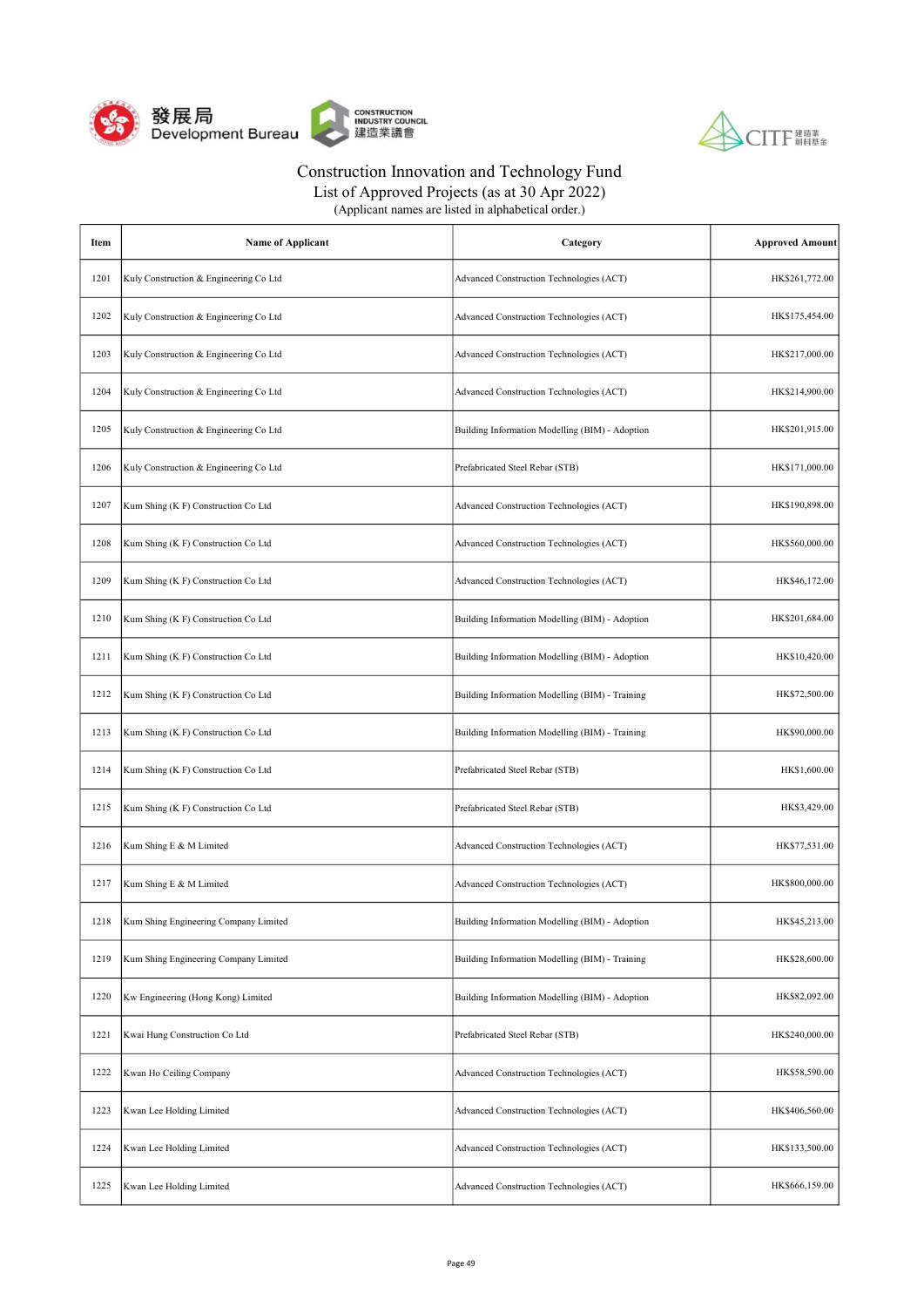



List of Approved Projects (as at 30 Apr 2022)

| Item | <b>Name of Applicant</b>                  | Category                                        | <b>Approved Amount</b> |
|------|-------------------------------------------|-------------------------------------------------|------------------------|
| 1226 | Kwan Lee Holding Limited                  | Advanced Construction Technologies (ACT)        | HK\$259,940.00         |
| 1227 | Kwan Lee Holding Limited                  | Advanced Construction Technologies (ACT)        | HK\$224,000.00         |
| 1228 | Kwan On Construction Company Limited      | Building Information Modelling (BIM) - Training | HK\$21,000.00          |
| 1229 | Kwan Shing Construction Limited           | Building Information Modelling (BIM) - Adoption | HK\$130,907.00         |
| 1230 | Kwan Shing Construction Limited           | Building Information Modelling (BIM) - Training | HK\$96,000.00          |
| 1231 | Kwok Po Cheng'S Engineering Limitted      | Advanced Construction Technologies (ACT)        | HK\$800,000.00         |
| 1232 | Kwok Wing Lorry Transportation Limited    | Advanced Construction Technologies (ACT)        | HK\$800,000.00         |
| 1233 | Kwong Luen Engineering Limited            | Advanced Construction Technologies (ACT)        | HK\$61,600.00          |
| 1234 | Kwong Luen Engineering Limited            | Advanced Construction Technologies (ACT)        | HK\$291,200.00         |
| 1235 | Kwong Luen Engineering Limited            | Advanced Construction Technologies (ACT)        | HK\$52,500.00          |
| 1236 | Kwong Luen Engineering Limited            | Building Information Modelling (BIM) - Training | HK\$11,000.00          |
| 1237 | Kwong Yin Wing Koo Timber Company Limited | Building Information Modelling (BIM) - Training | HK\$8,800.00           |
| 1238 | Kwun Tung Machinery Engineering Limited   | Advanced Construction Technologies (ACT)        | HK\$800,000.00         |
| 1239 | Land Marker (1980) HK Co., Limited        | Advanced Construction Technologies (ACT)        | HK\$46,172.00          |
| 1240 | Lanon Development Limited                 | Building Information Modelling (BIM) - Adoption | HK\$20,066.00          |
| 1241 | Lanon Development Limited                 | Building Information Modelling (BIM) - Adoption | HK\$13,160.00          |
| 1242 | Lap Kai Engineering Company Limited       | Building Information Modelling (BIM) - Adoption | HK\$323,820.00         |
| 1243 | Lap Kei Engineering Company Limited       | Advanced Construction Technologies (ACT)        | HK\$55,290.00          |
| 1244 | Lap Kei Engineering Company Limited       | Building Information Modelling (BIM) - Adoption | HK\$330,890.00         |
| 1245 | Lap Kei Engineering Company Limited       | Building Information Modelling (BIM) - Training | HK\$192,000.00         |
| 1246 | Lap Kei Leader Engineering Co. Limited    | Advanced Construction Technologies (ACT)        | HK\$29,295.00          |
| 1247 | Lap Kei Leader Engineering Co. Limited    | Advanced Construction Technologies (ACT)        | HK\$81,842.00          |
| 1248 | Lap Kei Leader Engineering Co. Limited    | Advanced Construction Technologies (ACT)        | HK\$547,500.00         |
| 1249 | Large Harvest Construction Limited        | Advanced Construction Technologies (ACT)        | HK\$800,000.00         |
| 1250 | Lau Ming Transportation Co Ltd            | Advanced Construction Technologies (ACT)        | HK\$800,000.00         |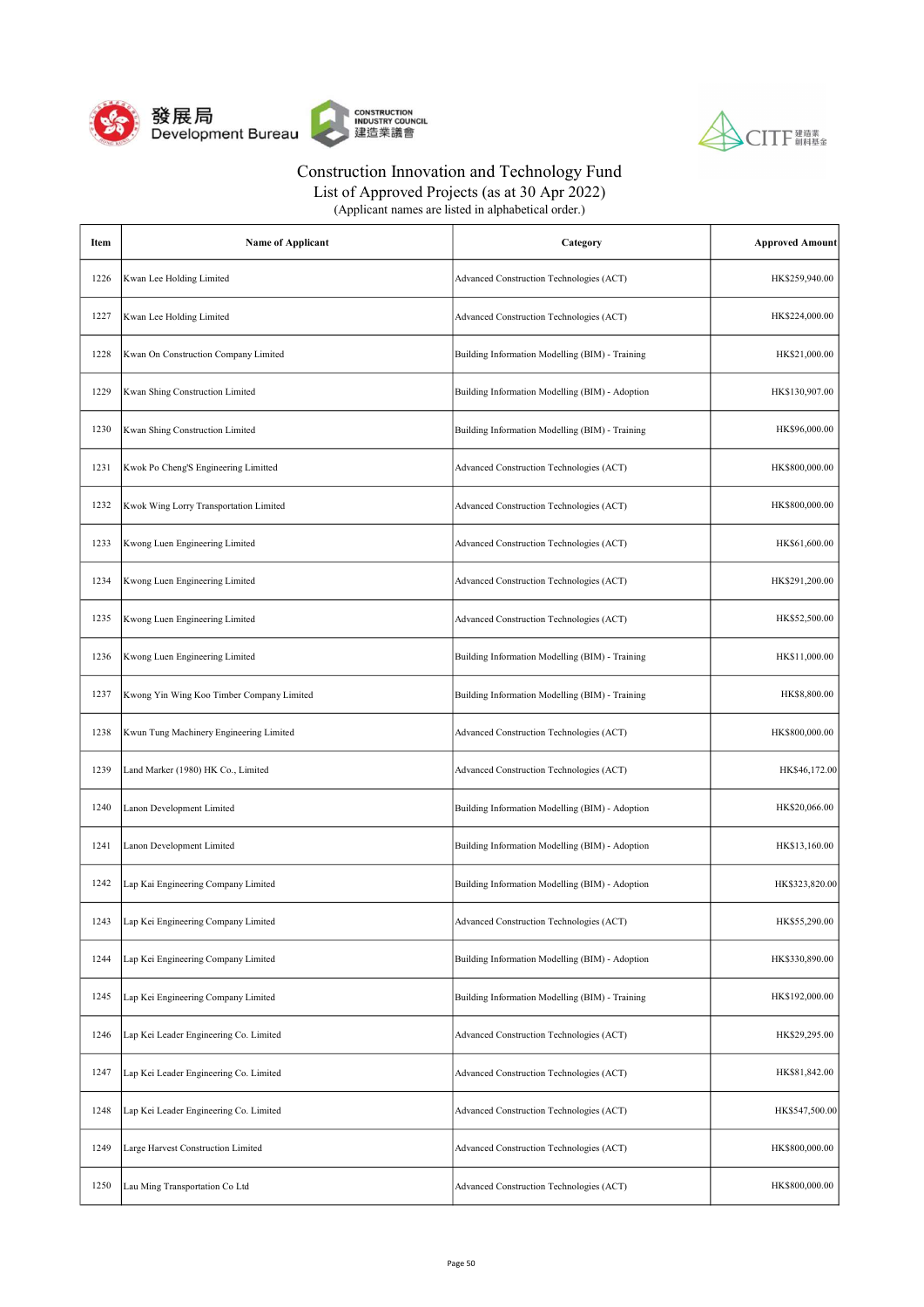



List of Approved Projects (as at 30 Apr 2022)

| Item | <b>Name of Applicant</b>                   | Category                                           | <b>Approved Amount</b> |
|------|--------------------------------------------|----------------------------------------------------|------------------------|
| 1251 | <b>LCY Design Limited</b>                  | Building Information Modelling (BIM) - Adoption    | HK\$118,160.00         |
| 1252 | Leading Consulting Engineers Ltd           | Advanced Construction Technologies (ACT)           | HK\$12,600.00          |
| 1253 | Leading Consulting Engineers Ltd           | Building Information Modelling (BIM) - Adoption    | HK\$486,354.00         |
| 1254 | Leading Consulting Engineers Ltd           | Building Information Modelling (BIM) - Training    | HK\$123,300.00         |
| 1255 | Lee Kau Kee Transportation Company Limited | Advanced Construction Technologies (ACT)           | HK\$800,000.00         |
| 1256 | Leigh & Orange Limited                     | Building Information Modelling (BIM) - Adoption    | HK\$403,480.00         |
| 1257 | Leigh & Orange Limited                     | Building Information Modelling (BIM) - Adoption    | HK\$196,520.00         |
| 1258 | Leigh & Orange Limited                     | Building Information Modelling (BIM) - Adoption    | HK\$135,443.00         |
| 1259 | Leigh & Orange Limited                     | Modular Integrated Construction (MiC) - Consultant | HK\$650,006.00         |
| 1260 | Leighton Contractors (Asia) Ltd            | Advanced Construction Technologies (ACT)           | HK\$115,500.00         |
| 1261 | Leighton Contractors (Asia) Ltd            | Advanced Construction Technologies (ACT)           | HK\$128,994.00         |
| 1262 | Leighton Contractors (Asia) Ltd            | Building Information Modelling (BIM) - Adoption    | HK\$54,600.00          |
| 1263 | Leighton Contractors (Asia) Ltd            | Building Information Modelling (BIM) - Adoption    | HK\$54,600.00          |
| 1264 | Leighton Contractors (Asia) Ltd            | Building Information Modelling (BIM) - Adoption    | HK\$118,902.00         |
| 1265 | Leighton Contractors (Asia) Ltd            | Building Information Modelling (BIM) - Adoption    | HK\$54,600.00          |
| 1266 | Leighton Contractors (Asia) Ltd            | Building Information Modelling (BIM) - Adoption    | HK\$187,331.00         |
| 1267 | Leighton Contractors (Asia) Ltd            | Building Information Modelling (BIM) - Adoption    | HK\$54,600.00          |
| 1268 | Leighton Contractors (Asia) Ltd            | Building Information Modelling (BIM) - Adoption    | HK\$13,160.00          |
| 1269 | Leighton Contractors (Asia) Ltd            | Building Information Modelling (BIM) - Adoption    | HK\$40,923.00          |
| 1270 | Leighton Contractors (Asia) Ltd            | Building Information Modelling (BIM) - Adoption    | HK\$13,160.00          |
| 1271 | Leighton Contractors (Asia) Ltd            | Building Information Modelling (BIM) - Adoption    | HK\$54,600.00          |
| 1272 | Leighton Contractors (Asia) Ltd            | Building Information Modelling (BIM) - Adoption    | HK\$40,923.00          |
| 1273 | Leighton Contractors (Asia) Ltd            | Building Information Modelling (BIM) - Adoption    | HK\$13,160.00          |
| 1274 | Leighton Contractors (Asia) Ltd            | Building Information Modelling (BIM) - Training    | HK\$13,500.00          |
| 1275 | Leighton Contractors (Asia) Ltd            | Building Information Modelling (BIM) - Training    | HK\$2,200.00           |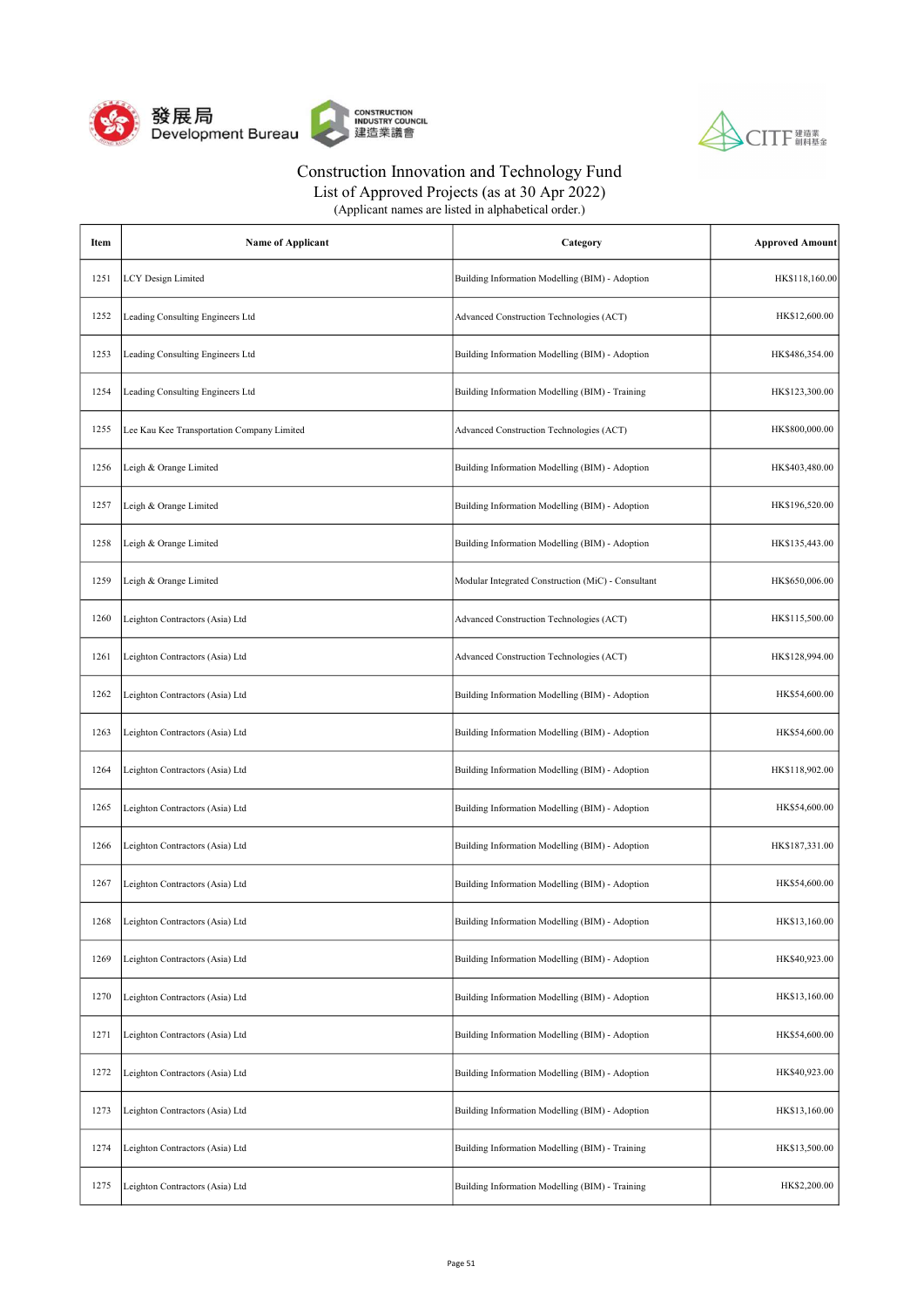



List of Approved Projects (as at 30 Apr 2022)

| Item | <b>Name of Applicant</b>                       | Category                                        | <b>Approved Amount</b> |
|------|------------------------------------------------|-------------------------------------------------|------------------------|
| 1276 | Leighton Contractors (Asia) Ltd                | Building Information Modelling (BIM) - Training | HK\$3,000.00           |
| 1277 | Leighton Contractors (Asia) Ltd                | Building Information Modelling (BIM) - Training | HK\$3,000.00           |
| 1278 | Leighton Contractors (Asia) Ltd                | Building Information Modelling (BIM) - Training | HK\$3,000.00           |
| 1279 | Leighton Contractors (Asia) Ltd                | Building Information Modelling (BIM) - Training | HK\$3,000.00           |
| 1280 | Leighton Contractors (Asia) Ltd                | Prefabricated Steel Rebar (STB)                 | HK\$600,000.00         |
| 1281 | LESK Solutions Co. Limited                     | Building Information Modelling (BIM) - Training | HK\$1,200.00           |
| 1282 | Leung Kai Engineering Company Limited          | Advanced Construction Technologies (ACT)        | HK\$17,056.00          |
| 1283 | Leung Kai Engineering Company Limited          | Advanced Construction Technologies (ACT)        | HK\$800,000.00         |
| 1284 | Leung Kai Engineering Company Limited          | Advanced Construction Technologies (ACT)        | HK\$175,000.00         |
| 1285 | Leung Kee Mechanical Engineering Limited       | Advanced Construction Technologies (ACT)        | HK\$30,800.00          |
| 1286 | Leung Pui Form Mould & Engineering Co. Limited | Building Information Modelling (BIM) - Adoption | HK\$57,996.00          |
| 1287 | Leung Pui Form Mould & Engineering Co. Limited | Building Information Modelling (BIM) - Training | HK\$12,000.00          |
| 1288 | Li Ling Decoration Engineering Company Limited | Building Information Modelling (BIM) - Adoption | HK\$288,908.00         |
| 1289 | Lik Kai Engineering Co Ltd                     | Advanced Construction Technologies (ACT)        | HK\$770,000.00         |
| 1290 | Lik Kai Engineering Co Ltd                     | Building Information Modelling (BIM) - Adoption | HK\$600,000.00         |
| 1291 | Lik Kai Engineering Co Ltd                     | Building Information Modelling (BIM) - Training | HK\$49,500.00          |
| 1292 | Lik Kai Engineering Co Ltd                     | Building Information Modelling (BIM) - Training | HK\$15,000.00          |
| 1293 | Lik Kai Engineering Co Ltd                     | Building Information Modelling (BIM) - Training | HK\$57,000.00          |
| 1294 | Lik Kai Engineering Co Ltd                     | Building Information Modelling (BIM) - Training | HK\$9,000.00           |
| 1295 | Lik Shing Engineering Company Limited          | Advanced Construction Technologies (ACT)        | HK\$800,000.00         |
| 1296 | Ling Lap Engineering Ltd                       | Building Information Modelling (BIM) - Adoption | HK\$27,816.00          |
| 1297 | Link The Best Company Limited                  | Building Information Modelling (BIM) - Adoption | HK\$39,619.00          |
| 1298 | LLM Engineering Consultants Limited            | Building Information Modelling (BIM) - Adoption | HK\$130,820.00         |
| 1299 | Lodco Engineering Service Company Limited      | Advanced Construction Technologies (ACT)        | HK\$420,000.00         |
| 1300 | Lodco Engineering Service Company Limited      | Advanced Construction Technologies (ACT)        | HK\$292,961.00         |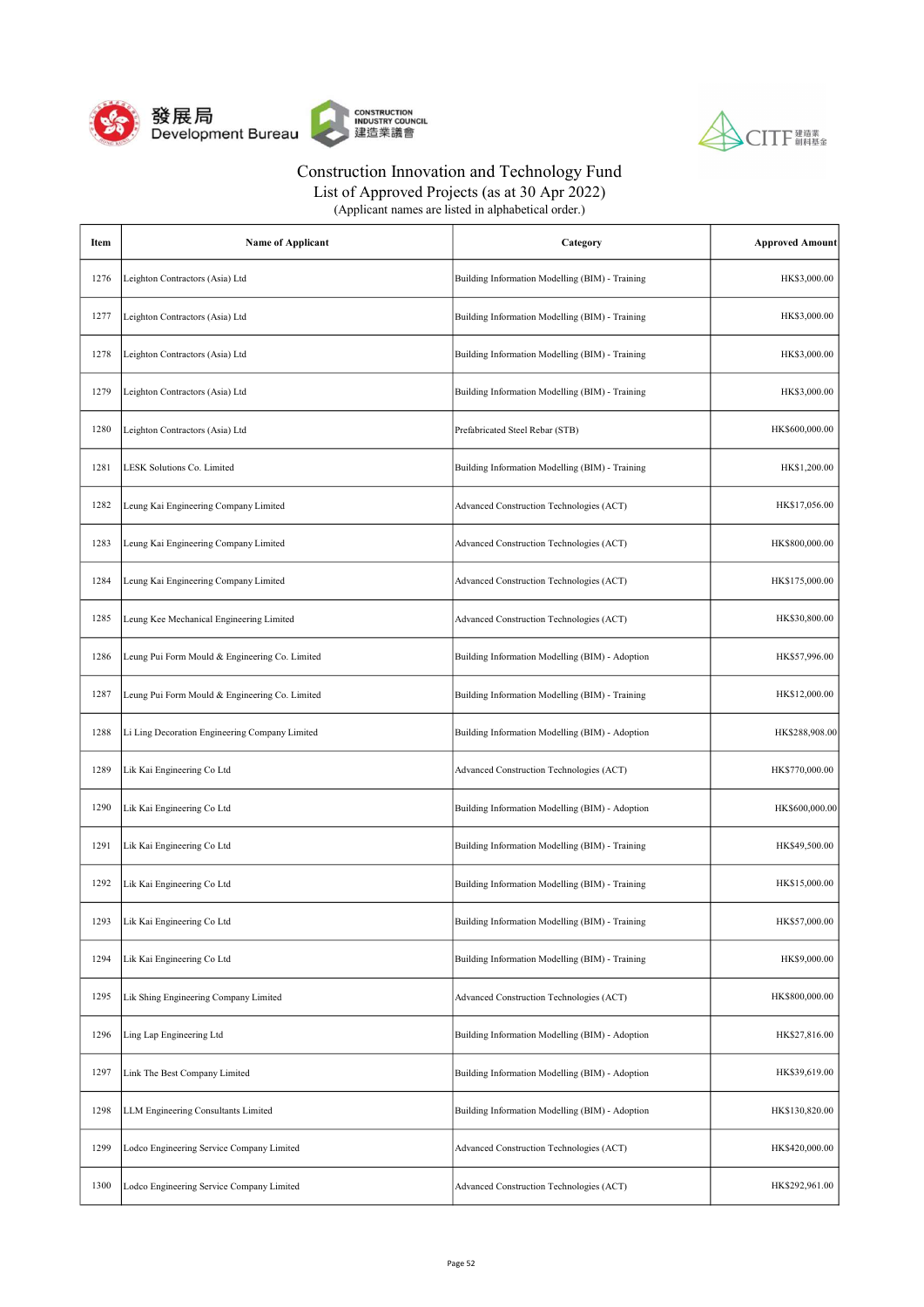



| (Applicant names are listed in alphabetical order.) |  |
|-----------------------------------------------------|--|
|-----------------------------------------------------|--|

| Item | <b>Name of Applicant</b>                                 | Category                                        | <b>Approved Amount</b> |
|------|----------------------------------------------------------|-------------------------------------------------|------------------------|
| 1301 | Lodco Engineering Service Company Limited                | Advanced Construction Technologies (ACT)        | HK\$455,000.00         |
| 1302 | Lodco Engineering Service Company Limited                | Building Information Modelling (BIM) - Adoption | HK\$24,381.00          |
| 1303 | Lofty Engineering Company Limited                        | Advanced Construction Technologies (ACT)        | HK\$28,219.00          |
| 1304 | Long Engineering Limited                                 | Advanced Construction Technologies (ACT)        | HK\$680,828.00         |
| 1305 | Long Engineering Limited                                 | Advanced Construction Technologies (ACT)        | HK\$535,500.00         |
| 1306 | Long Engineering Limited                                 | Building Information Modelling (BIM) - Adoption | HK\$151,450.00         |
| 1307 | Long Fai Engineering Limited                             | Advanced Construction Technologies (ACT)        | HK\$430,115.00         |
| 1308 | Long Faith Engineering Limited                           | Advanced Construction Technologies (ACT)        | HK\$1,500,000.00       |
| 1309 | Long Faith Engineering Limited                           | Building Information Modelling (BIM) - Adoption | HK\$298,550.00         |
| 1310 | Long Faith Engineering Limited                           | Building Information Modelling (BIM) - Adoption | HK\$142,520.00         |
| 1311 | Long Yue (Asia) Advisory Limited                         | Advanced Construction Technologies (ACT)        | HK\$547,500.00         |
| 1312 | Lucky Engineering Company Limited                        | Building Information Modelling (BIM) - Adoption | HK\$97,300.00          |
| 1313 | Lucky Engineering Company Limited                        | Building Information Modelling (BIM) - Training | HK\$37,600.00          |
| 1314 | Luen Hop Metal And Aluminium Engineering Company Limited | Advanced Construction Technologies (ACT)        | HK\$6,027.00           |
| 1315 | Luen Hop Metal And Aluminium Engineering Company Limited | Advanced Construction Technologies (ACT)        | HK\$190,898.00         |
| 1316 | Luen Hop Metal And Aluminium Engineering Company Limited | Advanced Construction Technologies (ACT)        | HK\$12,180.00          |
| 1317 | Luen Hop Metal And Aluminium Engineering Company Limited | Building Information Modelling (BIM) - Adoption | HK\$535,500.00         |
| 1318 | Luen Ming E&M Engineering Limited                        | Building Information Modelling (BIM) - Adoption | HK\$57,996.00          |
| 1319 | Luen Ming E&M Engineering Limited                        | Building Information Modelling (BIM) - Training | HK\$36,000.00          |
| 1320 | Luen Yau Construction Company Limited                    | Advanced Construction Technologies (ACT)        | HK\$800,000.00         |
| 1321 | Luen Yau Construction Company Limited                    | Advanced Construction Technologies (ACT)        | HK\$800,000.00         |
| 1322 | Lung Hing Engineering Limited                            | Advanced Construction Technologies (ACT)        | HK\$393,750.00         |
| 1323 | LWK & Partners (HK) Limited                              | Building Information Modelling (BIM) - Adoption | HK\$62,756.00          |
| 1324 | LWK & Partners (HK) Limited                              | Building Information Modelling (BIM) - Training | HK\$120,000.00         |
| 1325 | LWK & Partners (HK) Limited                              | Building Information Modelling (BIM) - Training | HK\$36,000.00          |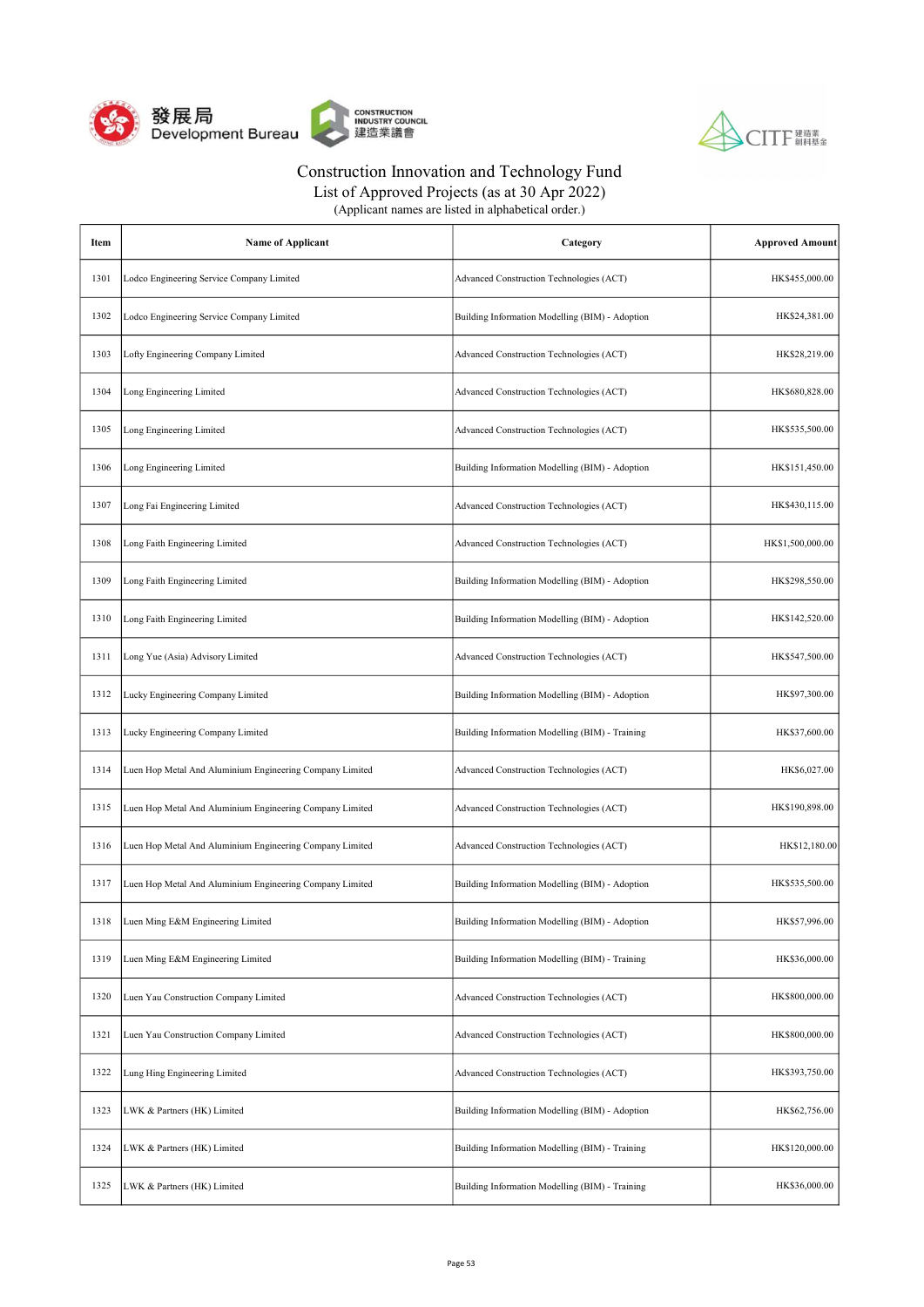



List of Approved Projects (as at 30 Apr 2022)

| Item | <b>Name of Applicant</b>                         | Category                                        | <b>Approved Amount</b> |
|------|--------------------------------------------------|-------------------------------------------------|------------------------|
| 1326 | LWK & Partners (HK) Limited                      | Building Information Modelling (BIM) - Training | HK\$66,000.00          |
| 1327 | LWK & Partners (HK) Limited                      | Building Information Modelling (BIM) - Training | HK\$60,000.00          |
| 1328 | M & V Engineering (E&M) Limited                  | Building Information Modelling (BIM) - Adoption | HK\$182,175.00         |
| 1329 | Majestic Engineering Company Limited             | Building Information Modelling (BIM) - Adoption | HK\$181,412.00         |
| 1330 | Majestic Engineering Company Limited             | Building Information Modelling (BIM) - Training | HK\$92,500.00          |
| 1331 | Majestic Engineering Company Limited             | Building Information Modelling (BIM) - Training | HK\$37,000.00          |
| 1332 | Mak Hang Kei (Hong Kong) Construction Limited    | Advanced Construction Technologies (ACT)        | HK\$418,600.00         |
| 1333 | Malva Horticulture Limited                       | Advanced Construction Technologies (ACT)        | HK\$177,156.00         |
| 1334 | Man Ho Construction Engineering Limited          | Advanced Construction Technologies (ACT)        | HK\$29,295.00          |
| 1335 | Man Ho Construction Engineering Limited          | Advanced Construction Technologies (ACT)        | HK\$1,043,000.00       |
| 1336 | Man Kee Construction Engineering Company Limited | Advanced Construction Technologies (ACT)        | HK\$481,600.00         |
| 1337 | Mandelec Engineering Company Limited             | Building Information Modelling (BIM) - Adoption | HK\$52,535.00          |
| 1338 | Mandelec Engineering Company Limited             | Building Information Modelling (BIM) - Training | HK\$6,000.00           |
| 1339 | Mandelec Engineering Company Limited             | Building Information Modelling (BIM) - Training | HK\$2,500.00           |
| 1340 | Mandelec Engineering Company Limited             | Building Information Modelling (BIM) - Training | HK\$3,000.00           |
| 1341 | Mannings (Asia) Consultants Limited              | Building Information Modelling (BIM) - Adoption | HK\$600,000.00         |
| 1342 | Manta Construction Limited                       | Advanced Construction Technologies (ACT)        | HK\$800,000.00         |
| 1343 | Markbox Limited                                  | Advanced Construction Technologies (ACT)        | HK\$12,600.00          |
| 1344 | Martin Construction Company Limited              | Advanced Construction Technologies (ACT)        | HK\$246,462.00         |
| 1345 | Martin Construction Company Limited              | Prefabricated Steel Rebar (STB)                 | HK\$140,295.00         |
| 1346 | Mass Shing Engineering Company Limited           | Advanced Construction Technologies (ACT)        | HK\$29,687.00          |
| 1347 | Matter Limited                                   | Building Information Modelling (BIM) - Adoption | HK\$130,942.00         |
| 1348 | Max Engineering Investments Limited              | Advanced Construction Technologies (ACT)        | HK\$315,000.00         |
| 1349 | Max Engineering Investments Limited              | Advanced Construction Technologies (ACT)        | HK\$29,400.00          |
| 1350 | Maxna Limited                                    | Building Information Modelling (BIM) - Adoption | HK\$125,537.00         |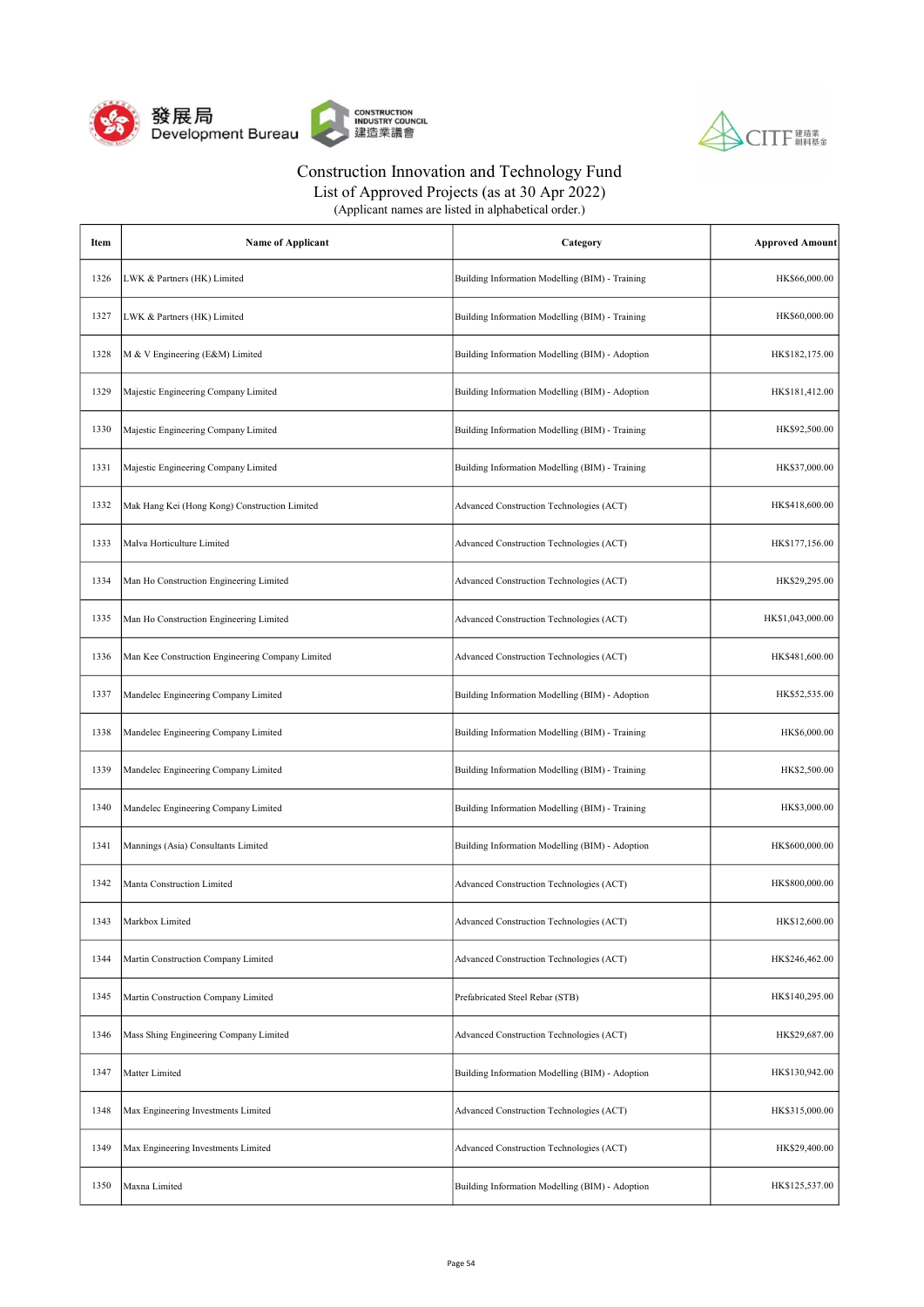



List of Approved Projects (as at 30 Apr 2022)

| Item | <b>Name of Applicant</b>                         | Category                                        | <b>Approved Amount</b> |
|------|--------------------------------------------------|-------------------------------------------------|------------------------|
| 1351 | MDM Group Inc. Limited                           | Building Information Modelling (BIM) - Adoption | HK\$73,360.00          |
| 1352 | MDM Group Inc. Limited                           | Building Information Modelling (BIM) - Adoption | HK\$184,800.00         |
| 1353 | Meiden Pacific (China) Limited                   | Building Information Modelling (BIM) - Adoption | HK\$60,240.00          |
| 1354 | Meiden Pacific (China) Limited                   | Building Information Modelling (BIM) - Training | HK\$30,000.00          |
| 1355 | Meinhardt (C&S) Limited                          | Advanced Construction Technologies (ACT)        | HK\$9,985.00           |
| 1356 | Meinhardt (C&S) Limited                          | Building Information Modelling (BIM) - Adoption | HK\$143,326.00         |
| 1357 | Meinhardt (C&S) Limited                          | Building Information Modelling (BIM) - Adoption | HK\$17,976.00          |
| 1358 | Meinhardt (C&S) Limited                          | Building Information Modelling (BIM) - Adoption | HK\$16,660.00          |
| 1359 | Meinhardt (C&S) Limited                          | Building Information Modelling (BIM) - Adoption | HK\$26,600.00          |
| 1360 | Meinhardt (C&S) Limited                          | Building Information Modelling (BIM) - Adoption | HK\$36,336.00          |
| 1361 | Meinhardt (C&S) Limited                          | Building Information Modelling (BIM) - Training | HK\$25,300.00          |
| 1362 | Meinhardt (C&S) Limited                          | Building Information Modelling (BIM) - Training | HK\$15,000.00          |
| 1363 | Meinhardt (C&S) Limited                          | Building Information Modelling (BIM) - Training | HK\$10,000.00          |
| 1364 | Meinhardt (C&S) Limited                          | Building Information Modelling (BIM) - Training | HK\$24,000.00          |
| 1365 | Meinhardt (M&E) Limited                          | Building Information Modelling (BIM) - Adoption | HK\$14,979.00          |
| 1366 | Meinhardt (M&E) Limited                          | Building Information Modelling (BIM) - Adoption | HK\$214,990.00         |
| 1367 | Meinhardt (M&E) Limited                          | Building Information Modelling (BIM) - Training | HK\$59,900.00          |
| 1368 | Meinhardt (M&E) Limited                          | Building Information Modelling (BIM) - Training | HK\$5,250.00           |
| 1369 | Meinhardt Infrastructure And Environment Limited | Advanced Construction Technologies (ACT)        | HK\$427,000.00         |
| 1370 | Meinhardt Infrastructure And Environment Limited | Building Information Modelling (BIM) - Adoption | HK\$111,783.00         |
| 1371 | Meinhardt Infrastructure And Environment Limited | Building Information Modelling (BIM) - Adoption | HK\$21,000.00          |
| 1372 | Meinhardt Infrastructure And Environment Limited | Building Information Modelling (BIM) - Training | HK\$56,900.00          |
| 1373 | Merry China Asia Limited                         | Building Information Modelling (BIM) - Adoption | HK\$259,056.00         |
| 1374 | Mew Fook Kee Air Conditioning Engineering Co Ltd | Advanced Construction Technologies (ACT)        | HK\$58,588.00          |
| 1375 | MGI (Far East) Limited                           | Building Information Modelling (BIM) - Adoption | HK\$95,984.00          |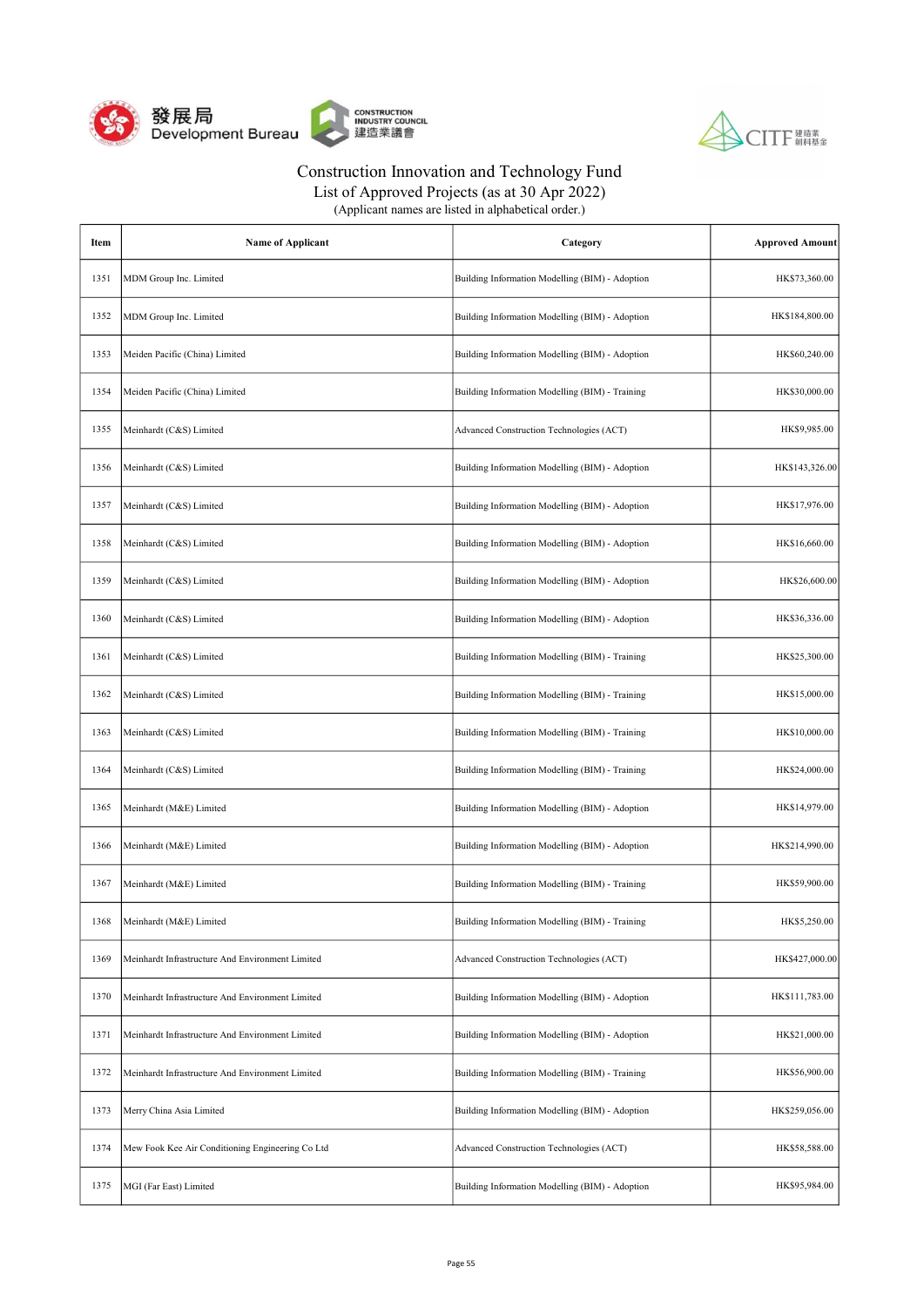



List of Approved Projects (as at 30 Apr 2022)

| Item | <b>Name of Applicant</b>                                | Category                                        | <b>Approved Amount</b> |
|------|---------------------------------------------------------|-------------------------------------------------|------------------------|
| 1376 | Million Hope Industries Limited                         | Advanced Construction Technologies (ACT)        | HK\$46,121.00          |
| 1377 | Million Hope Industries Limited                         | Advanced Construction Technologies (ACT)        | HK\$158,326.00         |
| 1378 | Million Hope Industries Limited                         | Building Information Modelling (BIM) - Adoption | HK\$91,308.00          |
| 1379 | Million Power Engineering (International) Limited       | Advanced Construction Technologies (ACT)        | HK\$157,514.00         |
| 1380 | Million Power Engineering (International) Limited       | Advanced Construction Technologies (ACT)        | HK\$61,628.00          |
| 1381 | Million Stream Ltd                                      | Building Information Modelling (BIM) - Training | HK\$2,200.00           |
| 1382 | Ming Cheung Construction Limited                        | Building Information Modelling (BIM) - Adoption | HK\$68,181.00          |
| 1383 | Ming Hing Waterworks Engineering Co Ltd                 | Advanced Construction Technologies (ACT)        | HK\$14,560.00          |
| 1384 | Ming Hing Waterworks Engineering Co Ltd                 | Advanced Construction Technologies (ACT)        | HK\$43,680.00          |
| 1385 | Ming Hing Waterworks Engineering Co Ltd                 | Advanced Construction Technologies (ACT)        | HK\$154,387.00         |
| 1386 | Ming Hing Waterworks Engineering Co Ltd                 | Advanced Construction Technologies (ACT)        | HK\$100,240.00         |
| 1387 | Ming Hing Waterworks Engineering Co Ltd                 | Advanced Construction Technologies (ACT)        | HK\$75,600.00          |
| 1388 | Ming Hing Waterworks Engineering Co Ltd                 | Advanced Construction Technologies (ACT)        | HK\$69,650.00          |
| 1389 | Ming Hing Waterworks Engineering Co Ltd                 | Advanced Construction Technologies (ACT)        | HK\$203,946.00         |
| 1390 | Ming Kee Company Limited                                | Advanced Construction Technologies (ACT)        | HK\$266,000.00         |
| 1391 | Ming Kee Company Limited                                | Advanced Construction Technologies (ACT)        | HK\$534,000.00         |
| 1392 | Ming Lee Foundation Company Limited                     | Building Information Modelling (BIM) - Adoption | HK\$91,356.00          |
| 1393 | Ming Tai Construction Engineering Company Limited       | Building Information Modelling (BIM) - Adoption | HK\$39,670.00          |
| 1394 | Ming Tai Construction Engineering Company Limited       | Building Information Modelling (BIM) - Training | HK\$3,000.00           |
| 1395 | Ming Tai Construction Engineering Company Limited       | Building Information Modelling (BIM) - Training | HK\$3,000.00           |
| 1396 | Minimiles Design Workshop Limited                       | Building Information Modelling (BIM) - Adoption | HK\$68,621.00          |
| 1397 | Minmetals Condo (Hong Kong) Engineering Company Limited | Building Information Modelling (BIM) - Adoption | HK\$14,333.00          |
| 1398 | Minmetals Condo (Hong Kong) Engineering Company Limited | Building Information Modelling (BIM) - Adoption | HK\$108,150.00         |
| 1399 | Minmetals Condo (Hong Kong) Engineering Company Limited | Building Information Modelling (BIM) - Adoption | HK\$33,726.00          |
| 1400 | Mitsubishi Electric (Hong Kong) Limited                 | Building Information Modelling (BIM) - Adoption | HK\$40,132.00          |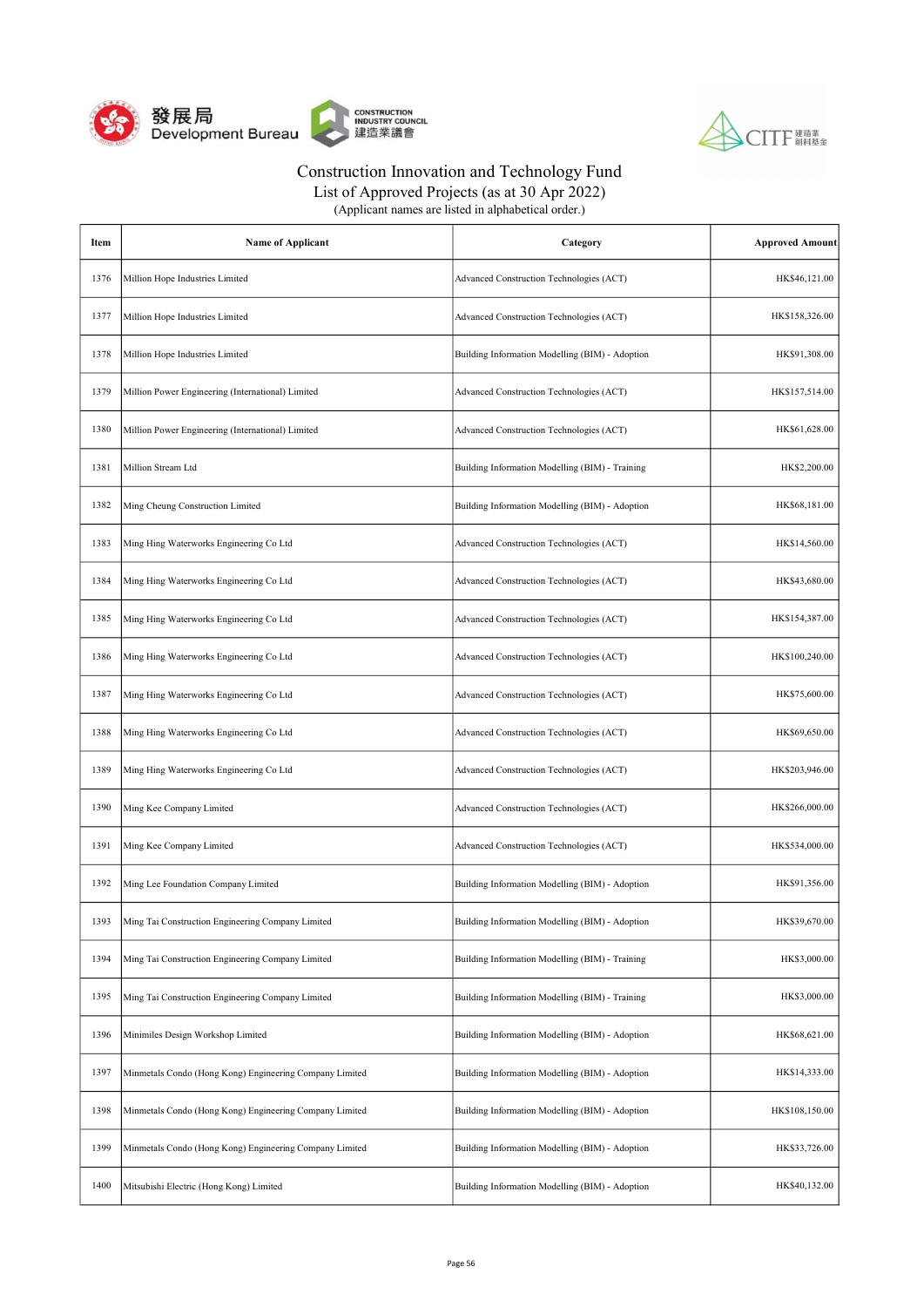



List of Approved Projects (as at 30 Apr 2022)

| Item | <b>Name of Applicant</b>                     | Category                                        | <b>Approved Amount</b> |
|------|----------------------------------------------|-------------------------------------------------|------------------------|
| 1401 | Mitsubishi Electric (Hong Kong) Limited      | Building Information Modelling (BIM) - Adoption | HK\$18,550.00          |
| 1402 | MLA Architects (H.K.) Limited                | Building Information Modelling (BIM) - Adoption | HK\$50,092.00          |
| 1403 | MLA Architects (H.K.) Limited                | Building Information Modelling (BIM) - Training | HK\$45,800.00          |
| 1404 | Modern Concrete Drill Cut Co., Limited       | Advanced Construction Technologies (ACT)        | HK\$586,530.00         |
| 1405 | Modern Concrete Drill Cut Co., Limited       | Advanced Construction Technologies (ACT)        | HK\$330,750.00         |
| 1406 | Mott Macdonald Hong Kong Limited             | Building Information Modelling (BIM) - Training | HK\$198,000.00         |
| 1407 | New Concepts Engineering Development Limited | Building Information Modelling (BIM) - Adoption | HK\$108,500.00         |
| 1408 | New Concepts Foundation Limited              | Advanced Construction Technologies (ACT)        | HK\$196,600.00         |
| 1409 | New Concepts Foundation Limited              | Advanced Construction Technologies (ACT)        | HK\$234,315.00         |
| 1410 | New Concepts Foundation Limited              | Building Information Modelling (BIM) - Adoption | HK\$108,500.00         |
| 1411 | New Concepts Foundation Limited              | Building Information Modelling (BIM) - Training | HK\$6,000.00           |
| 1412 | New Concepts Foundation Limited              | Building Information Modelling (BIM) - Training | HK\$4,400.00           |
| 1413 | New Concepts Foundation Limited              | Building Information Modelling (BIM) - Training | HK\$6,600.00           |
| 1414 | New Concepts Foundation Limited              | Prefabricated Steel Rebar (STB)                 | HK\$98,400.00          |
| 1415 | New Hon Fai Limited                          | Advanced Construction Technologies (ACT)        | HK\$68,600.00          |
| 1416 | New House Construction Company Limited       | Building Information Modelling (BIM) - Adoption | HK\$76,098.00          |
| 1417 | New House Construction Company Limited       | Building Information Modelling (BIM) - Adoption | HK\$83,440.00          |
| 1418 | New House Construction Company Limited       | Building Information Modelling (BIM) - Training | HK\$2,200.00           |
| 1419 | New House Construction Company Limited       | Building Information Modelling (BIM) - Training | HK\$3,000.00           |
| 1420 | New House Construction Company Limited       | Building Information Modelling (BIM) - Training | HK\$21,000.00          |
| 1421 | New House Construction Company Limited       | Building Information Modelling (BIM) - Training | HK\$9,000.00           |
| 1422 | New House Construction Company Limited       | Prefabricated Steel Rebar (STB)                 | HK\$28,800.00          |
| 1423 | New House Construction Company Limited       | Prefabricated Steel Rebar (STB)                 | HK\$421,000.00         |
| 1424 | New House Construction Company Limited       | Prefabricated Steel Rebar (STB)                 | HK\$184,400.00         |
| 1425 | New House Construction Company Limited       | Prefabricated Steel Rebar (STB)                 | HK\$402,600.00         |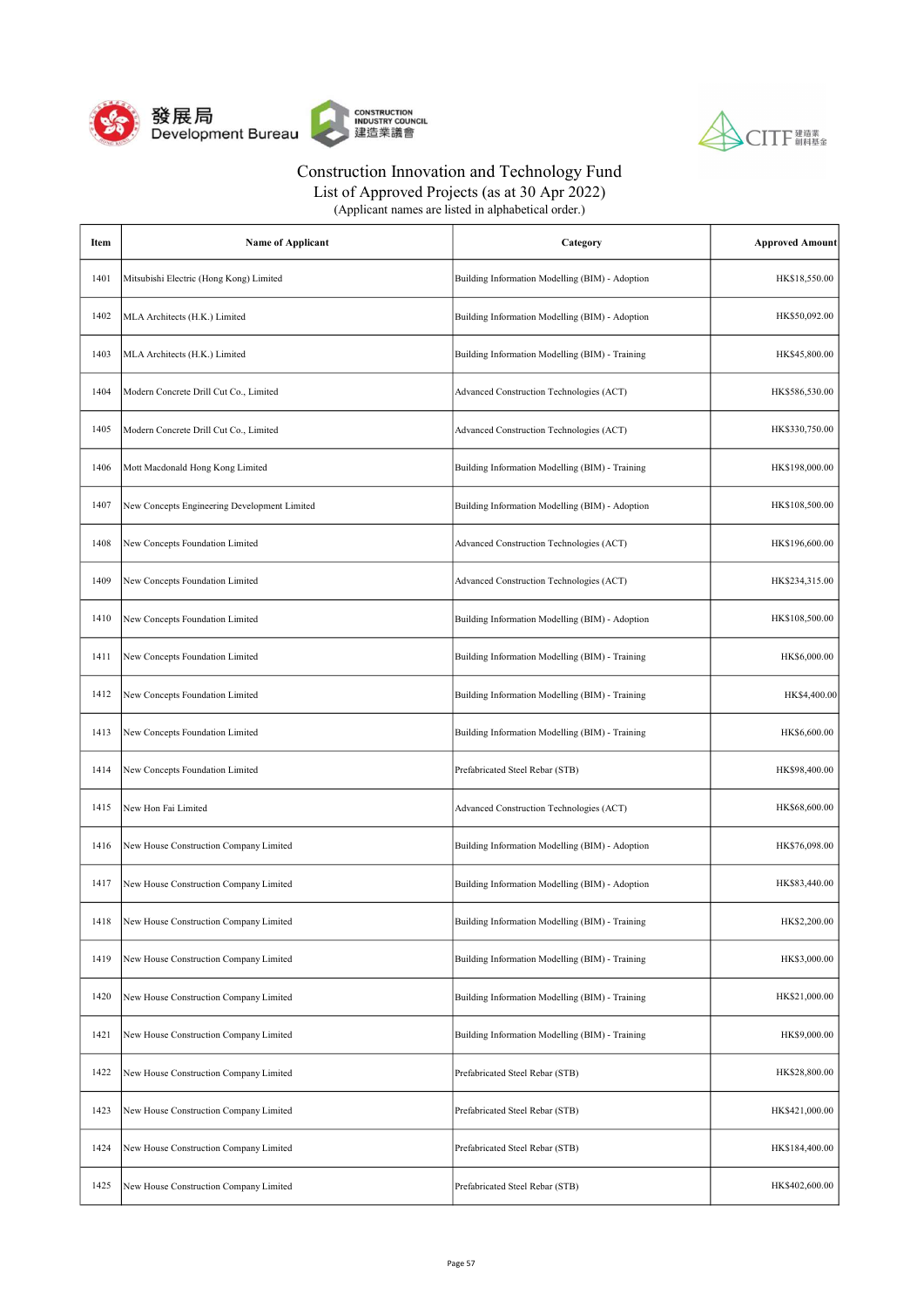



| (Applicant names are listed in alphabetical order.) |  |
|-----------------------------------------------------|--|
|-----------------------------------------------------|--|

| Item | <b>Name of Applicant</b>                    | Category                                        | <b>Approved Amount</b> |
|------|---------------------------------------------|-------------------------------------------------|------------------------|
| 1426 | New House Construction Company Limited      | Prefabricated Steel Rebar (STB)                 | HK\$125,100.00         |
| 1427 | New House Construction Company Limited      | Prefabricated Steel Rebar (STB)                 | HK\$364,200.00         |
| 1428 | New World Construction Company Limited      | Advanced Construction Technologies (ACT)        | HK\$140,700.00         |
| 1429 | New World Construction Company Limited      | Advanced Construction Technologies (ACT)        | HK\$101,430.00         |
| 1430 | New World Construction Company Limited      | Advanced Construction Technologies (ACT)        | HK\$376,461.00         |
| 1431 | Newland Engineering Ltd                     | Building Information Modelling (BIM) - Adoption | HK\$180,592.00         |
| 1432 | Newland Engineering Ltd                     | Building Information Modelling (BIM) - Training | HK\$60,000.00          |
| 1433 | Nishida Kikai Co. Limited                   | Advanced Construction Technologies (ACT)        | HK\$2,000,000.00       |
| 1434 | Nishimatsu Construction Co., Ltd            | Advanced Construction Technologies (ACT)        | HK\$284,515.00         |
| 1435 | Nishimatsu Construction Co., Ltd            | Building Information Modelling (BIM) - Adoption | HK\$208,292.00         |
| 1436 | Nishimatsu Construction Co., Ltd            | Building Information Modelling (BIM) - Training | HK\$2,500.00           |
| 1437 | Nishimatsu Construction Co., Ltd            | Prefabricated Steel Rebar (STB)                 | HK\$20,478.00          |
| 1438 | Nixon Technology Company Limited            | Building Information Modelling (BIM) - Adoption | HK\$34,091.00          |
| 1439 | Noble Engineering Limited                   | Advanced Construction Technologies (ACT)        | HK\$620,858.00         |
| 1440 | North Ocean Engineering (Hong Kong) Limited | Advanced Construction Technologies (ACT)        | HK\$656,009.00         |
| 1441 | North Ocean Engineering (Hong Kong) Limited | Advanced Construction Technologies (ACT)        | HK\$143,991.00         |
| 1442 | Northcroft Hong Kong Limited                | Building Information Modelling (BIM) - Adoption | HK\$159,744.00         |
| 1443 | Northcroft Hong Kong Limited                | Building Information Modelling (BIM) - Adoption | HK\$34,152.00          |
| 1444 | Northcroft Hong Kong Limited                | Building Information Modelling (BIM) - Training | HK\$4,400.00           |
| 1445 | Northcroft Hong Kong Limited                | Building Information Modelling (BIM) - Training | HK\$9,000.00           |
| 1446 | Northcroft Hong Kong Limited                | Building Information Modelling (BIM) - Training | HK\$2,200.00           |
| 1447 | NV5 Limited                                 | Building Information Modelling (BIM) - Adoption | HK\$130,340.00         |
| 1448 | NV5 Limited                                 | Building Information Modelling (BIM) - Training | HK\$11,000.00          |
| 1449 | Ocean Famous Technology Limited             | Advanced Construction Technologies (ACT)        | HK\$59,374.00          |
| 1450 | Oiyn Limited                                | Building Information Modelling (BIM) - Adoption | HK\$34,789.00          |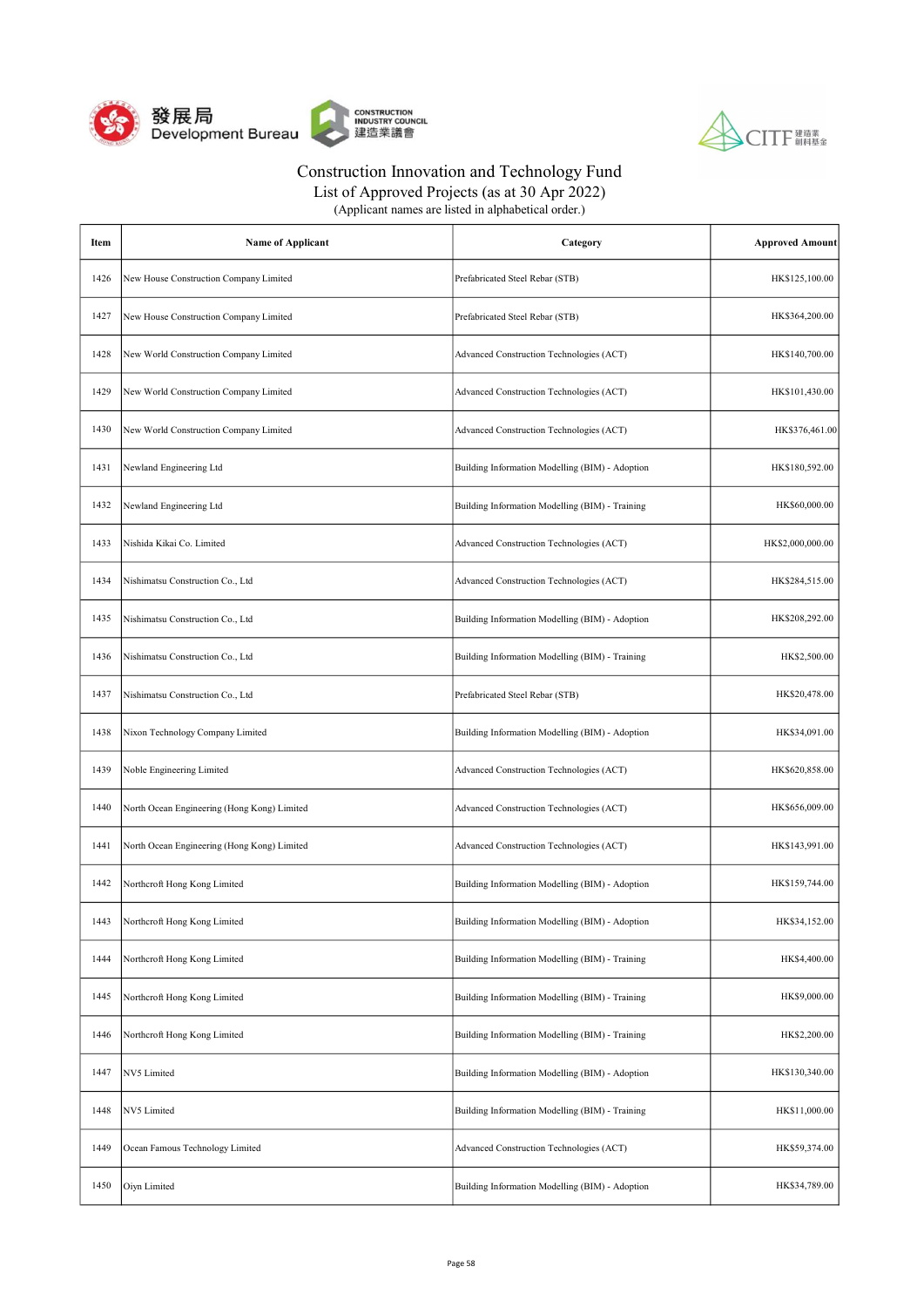



List of Approved Projects (as at 30 Apr 2022)

| Item | <b>Name of Applicant</b>                 | Category                                           | <b>Approved Amount</b> |
|------|------------------------------------------|----------------------------------------------------|------------------------|
| 1451 | Oiyn Limited                             | Building Information Modelling (BIM) - Adoption    | HK\$64,534.00          |
| 1452 | Oiyn Limited                             | Building Information Modelling (BIM) - Adoption    | HK\$94,479.00          |
| 1453 | Oiyn Limited                             | Building Information Modelling (BIM) - Adoption    | HK\$111,972.00         |
| 1454 | Oiyn Limited                             | Building Information Modelling (BIM) - Training    | HK\$27,000.00          |
| 1455 | On Shing Transportation Limited          | Advanced Construction Technologies (ACT)           | HK\$770,000.00         |
| 1456 | On Time Construction Engineering Limited | Advanced Construction Technologies (ACT)           | HK\$77,000.00          |
| 1457 | One Bite Design Studio Limited           | Building Information Modelling (BIM) - Adoption    | HK\$31,150.00          |
| 1458 | One Bite Design Studio Limited           | Building Information Modelling (BIM) - Training    | HK\$24,000.00          |
| 1459 | Opus Engineering Limited                 | Advanced Construction Technologies (ACT)           | HK\$161,972.00         |
| 1460 | Oriental Boring & Engineering Limited    | Advanced Construction Technologies (ACT)           | HK\$784,000.00         |
| 1461 | Oriental Foundation Development Limited  | Building Information Modelling (BIM) - Adoption    | HK\$404,040.00         |
| 1462 | Oriental Foundation Development Limited  | Building Information Modelling (BIM) - Training    | HK\$36,000.00          |
| 1463 | Orientfunds Precast Limited              | Building Information Modelling (BIM) - Adoption    | HK\$130,941.00         |
| 1464 | Orientfunds Precast Limited              | Building Information Modelling (BIM) - Training    | HK\$18,400.00          |
| 1465 | Original Vision Limited                  | Building Information Modelling (BIM) - Adoption    | HK\$15,024.00          |
| 1466 | Otherland Limited                        | Advanced Construction Technologies (ACT)           | HK\$45,031.00          |
| 1467 | Otherland Limited                        | Building Information Modelling (BIM) - Adoption    | HK\$102,949.00         |
| 1468 | Ove Arup & Partners Hong Kong Ltd        | Advanced Construction Technologies (ACT)           | HK\$477,015.00         |
| 1469 | Ove Arup & Partners Hong Kong Ltd        | Building Information Modelling (BIM) - Training    | HK\$120,000.00         |
| 1470 | Ove Arup & Partners Hong Kong Ltd        | Building Information Modelling (BIM) - Training    | HK\$196,560.00         |
| 1471 | P&A Engineering Limited                  | Building Information Modelling (BIM) - Adoption    | HK\$30,800.00          |
| 1472 | P&T (M&E) Limited                        | Building Information Modelling (BIM) - Training    | HK\$101,300.00         |
| 1473 | P&T Architects and Engineers Limited     | Building Information Modelling (BIM) - Adoption    | HK\$552,814.00         |
| 1474 | P&T Architects and Engineers Limited     | Building Information Modelling (BIM) - Adoption    | HK\$134,826.00         |
| 1475 | P&T Architects and Engineers Limited     | Modular Integrated Construction (MiC) - Consultant | HK\$1,596,000.00       |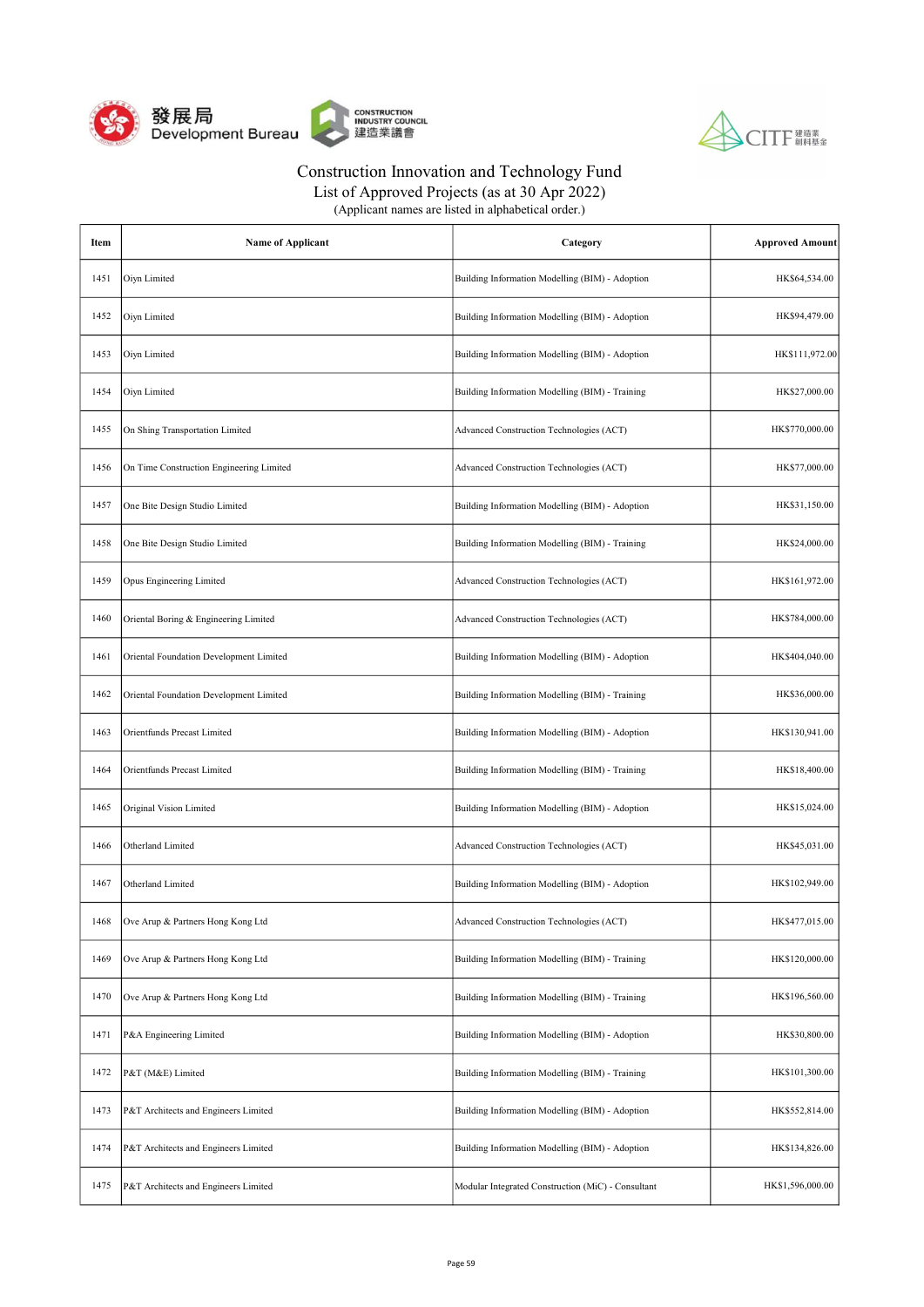



List of Approved Projects (as at 30 Apr 2022)

| Item | <b>Name of Applicant</b>                       | Category                                                       | <b>Approved Amount</b> |
|------|------------------------------------------------|----------------------------------------------------------------|------------------------|
| 1476 | P&T Architects and Engineers Limited           | Modular Integrated Construction (MiC) - Systems to BD IPA List | HK\$1,000,000.00       |
| 1477 | Pacific Construction Limited                   | Building Information Modelling (BIM) - Adoption                | HK\$123,130.00         |
| 1478 | Pacific Construction Limited                   | Building Information Modelling (BIM) - Adoption                | HK\$391,300.00         |
| 1479 | Pacific Construction Limited                   | Building Information Modelling (BIM) - Training                | HK\$18,000.00          |
| 1480 | Pacific Extend Limited                         | Building Information Modelling (BIM) - Training                | HK\$33,000.00          |
| 1481 | Pacific Extend Limited                         | Building Information Modelling (BIM) - Training                | HK\$11,000.00          |
| 1482 | Pacific Extend Limited                         | Building Information Modelling (BIM) - Training                | HK\$35,000.00          |
| 1483 | Pacific Sense Enterprises Limited              | Building Information Modelling (BIM) - Adoption                | HK\$190,260.00         |
| 1484 | Pacific Sense Enterprises Limited              | Building Information Modelling (BIM) - Adoption                | HK\$99,792.00          |
| 1485 | Pak Chung Construction Company Limited         | Advanced Construction Technologies (ACT)                       | HK\$46,172.00          |
| 1486 | Pak Shing Plumbing & Engineering Limited       | Advanced Construction Technologies (ACT)                       | HK\$82,330.00          |
| 1487 | Parkfield Engineering Limited                  | Building Information Modelling (BIM) - Adoption                | HK\$112,865.00         |
| 1488 | Pat Davie Limited                              | Advanced Construction Technologies (ACT)                       | HK\$148,500.00         |
| 1489 | Patrick Yuen Land Surveyor Company Limited     | Advanced Construction Technologies (ACT)                       | HK\$491,705.00         |
| 1490 | Patwin Engineering Co Limited                  | Building Information Modelling (BIM) - Adoption                | HK\$39,398.00          |
| 1491 | Patwin Engineering Co Limited                  | Building Information Modelling (BIM) - Adoption                | HK\$79,800.00          |
| 1492 | Paul Y. Builders Limited                       | Advanced Construction Technologies (ACT)                       | HK\$177,289.00         |
| 1493 | Paul Y. Builders Limited                       | Advanced Construction Technologies (ACT)                       | HK\$800,000.00         |
| 1494 | Paul Y. Builders Limited                       | Building Information Modelling (BIM) - Training                | HK\$255,000.00         |
| 1495 | Paul Y. Builders Limited                       | Building Information Modelling (BIM) - Training                | HK\$115,000.00         |
| 1496 | Paul Y. Construction & Engineering Co. Limited | Advanced Construction Technologies (ACT)                       | HK\$264,625.00         |
| 1497 | Paul Y. Construction & Engineering Co. Limited | Advanced Construction Technologies (ACT)                       | HK\$800,000.00         |
| 1498 | Paul Y. Construction & Engineering Co. Limited | Advanced Construction Technologies (ACT)                       | HK\$800,000.00         |
| 1499 | Paul Y. Construction & Engineering Co. Limited | Advanced Construction Technologies (ACT)                       | HK\$800,000.00         |
| 1500 | Paul Y. Construction & Engineering Co. Limited | Building Information Modelling (BIM) - Adoption                | HK\$33,600.00          |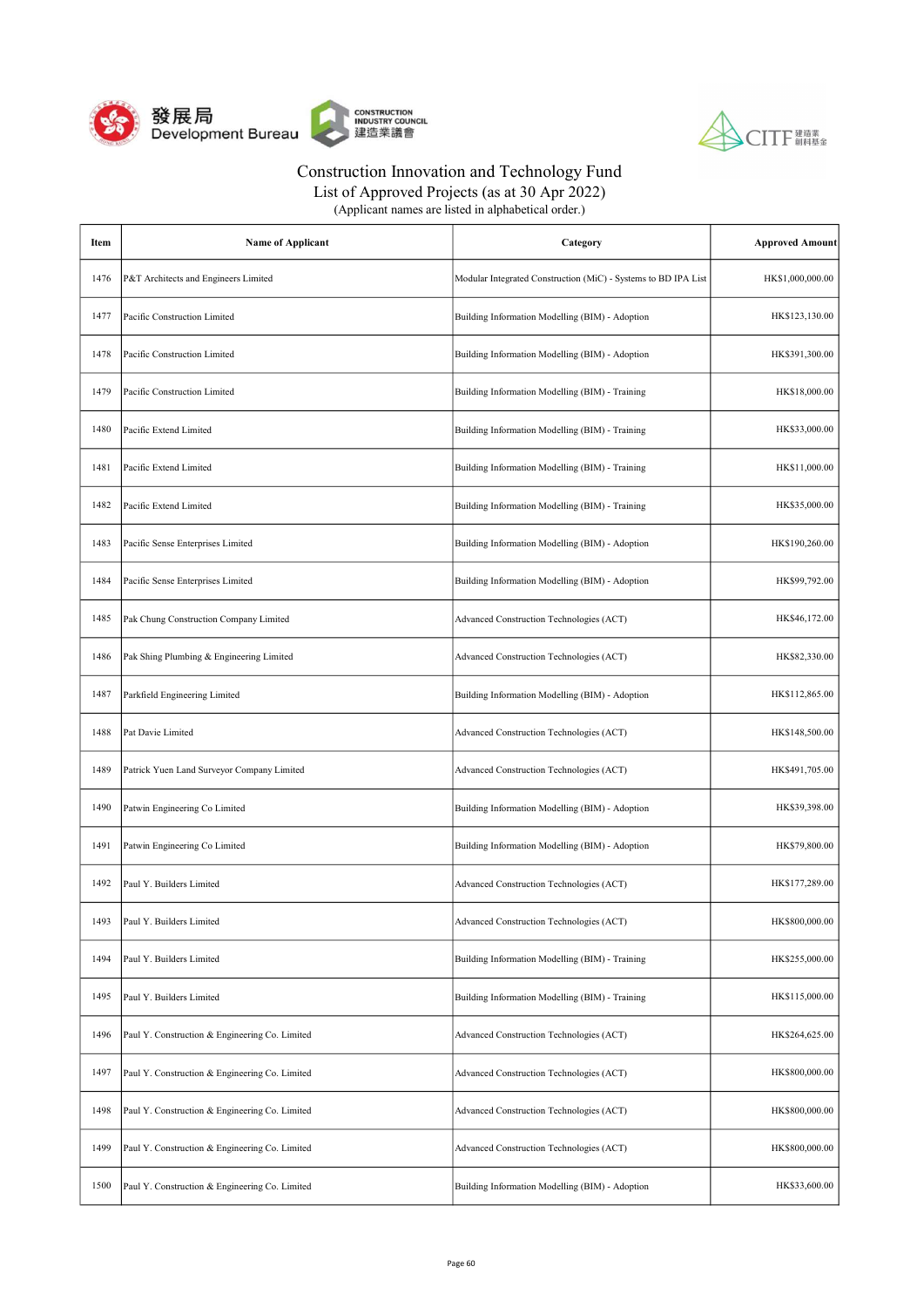



List of Approved Projects (as at 30 Apr 2022) (Applicant names are listed in alphabetical order.)

| Item | <b>Name of Applicant</b>              | Category                                        | <b>Approved Amount</b> |
|------|---------------------------------------|-------------------------------------------------|------------------------|
| 1501 | Paul Y. Construction Company, Limited | Advanced Construction Technologies (ACT)        | HK\$800,000.00         |
| 1502 | Paul Y. Construction Company, Limited | Advanced Construction Technologies (ACT)        | HK\$800,000.00         |
| 1503 | Paul Y. Construction Company, Limited | Advanced Construction Technologies (ACT)        | HK\$83,326.00          |
| 1504 | Paul Y. Construction Company, Limited | Advanced Construction Technologies (ACT)        | HK\$206,640.00         |
| 1505 | Paul Y. Construction Company, Limited | Advanced Construction Technologies (ACT)        | HK\$695,070.00         |
| 1506 | Paul Y. Construction Company, Limited | Building Information Modelling (BIM) - Adoption | HK\$62,978.00          |
| 1507 | Paul Y. Construction Company, Limited | Building Information Modelling (BIM) - Adoption | HK\$231,986.00         |
| 1508 | Paul Y. Construction Company, Limited | Building Information Modelling (BIM) - Training | HK\$120,000.00         |
| 1509 | Paul Y. Construction Company, Limited | Modular Integrated Construction (MiC) - Module  | HK\$5,000,000.00       |
| 1510 | Paul Y. Construction Company, Limited | Modular Integrated Construction (MiC) - Module  | HK\$5,000,000.00       |
| 1511 | Paul Y. Construction Company, Limited | Modular Integrated Construction (MiC) - Plant   | HK\$616,000.00         |
| 1512 | Paul Y. Construction Company, Limited | Modular Integrated Construction (MiC) - Plant   | HK\$2,500,000.00       |
| 1513 | Paul Y. Foundation Limited            | Advanced Construction Technologies (ACT)        | HK\$287,000.00         |
| 1514 | Paul Y. General Contractors Limited   | Advanced Construction Technologies (ACT)        | HK\$495,474.00         |
| 1515 | Paul Y. General Contractors Limited   | Advanced Construction Technologies (ACT)        | HK\$800,000.00         |
| 1516 | Paul Y. General Contractors Limited   | Advanced Construction Technologies (ACT)        | HK\$800,000.00         |
| 1517 | Paul Y. General Contractors Limited   | Advanced Construction Technologies (ACT)        | HK\$800,000.00         |
| 1518 | Paul Y. General Contractors Limited   | Building Information Modelling (BIM) - Training | HK\$104,496.00         |
| 1519 | PB Control Limited                    | Building Information Modelling (BIM) - Adoption | HK\$36,190.00          |
| 1520 | PB Control Limited                    | Building Information Modelling (BIM) - Training | HK\$21,000.00          |
| 1521 | Peako Engineering Co. Limited         | Advanced Construction Technologies (ACT)        | HK\$507,115.00         |
| 1522 | Peako Engineering Co. Limited         | Building Information Modelling (BIM) - Adoption | HK\$14,035.00          |
| 1523 | Peako Engineering Co. Limited         | Building Information Modelling (BIM) - Adoption | HK\$21,770.00          |
| 1524 | Peako Engineering Co., Limited        | Advanced Construction Technologies (ACT)        | HK\$160,496.00         |
| 1525 | Peako Engineering Co., Limited        | Building Information Modelling (BIM) - Adoption | HK\$25,606.00          |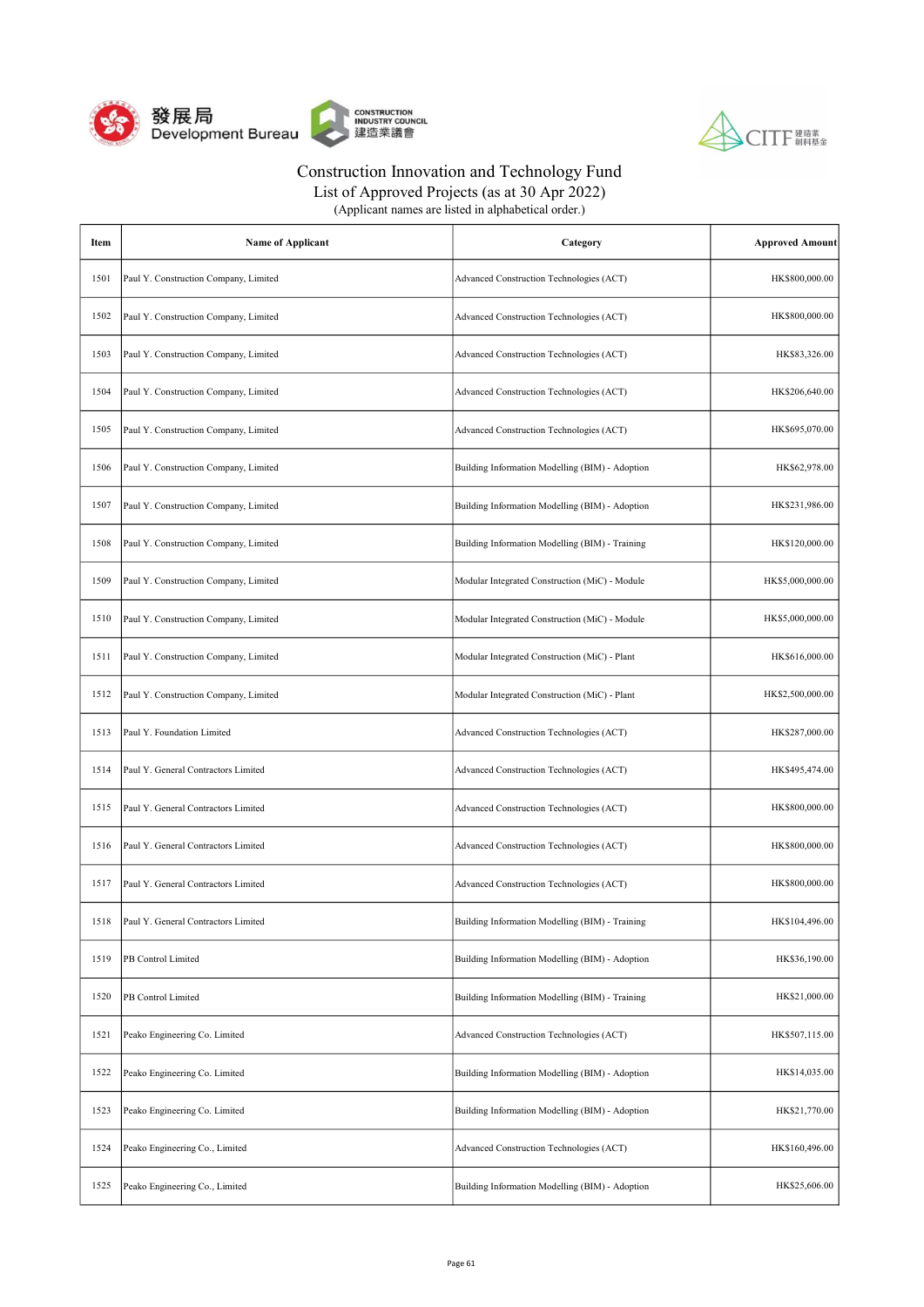



List of Approved Projects (as at 30 Apr 2022) (Applicant names are listed in alphabetical order.)

| Item | <b>Name of Applicant</b>                             | Category                                        | <b>Approved Amount</b> |
|------|------------------------------------------------------|-------------------------------------------------|------------------------|
| 1526 | Penta-Ocean - Concentric Joint Venture               | Advanced Construction Technologies (ACT)        | HK\$2,380.00           |
| 1527 | Penta-Ocean Construction Co., Ltd.                   | Advanced Construction Technologies (ACT)        | HK\$52,845.00          |
| 1528 | Penta-Ocean Construction Co., Ltd.                   | Advanced Construction Technologies (ACT)        | HK\$284,310.00         |
| 1529 | Penta-Ocean Construction Co., Ltd.                   | Advanced Construction Technologies (ACT)        | HK\$515,690.00         |
| 1530 | Penta-Ocean Construction Co., Ltd.                   | Advanced Construction Technologies (ACT)        | HK\$148,500.00         |
| 1531 | Penta-Ocean Construction Co., Ltd.                   | Building Information Modelling (BIM) - Training | HK\$14,000.00          |
| 1532 | Penta-Ocean Construction Co., Ltd.                   | Prefabricated Steel Rebar (STB)                 | HK\$829,000.00         |
| 1533 | Penta-Ocean Construction Co., Ltd.                   | Prefabricated Steel Rebar (STB)                 | HK\$1,207,050.00       |
| 1534 | Perfect Centerline Company Limited                   | Advanced Construction Technologies (ACT)        | HK\$46,172.00          |
| 1535 | Perfect City Engineering Limited                     | Advanced Construction Technologies (ACT)        | HK\$35,154.00          |
| 1536 | Perfect City Engineering Limited                     | Building Information Modelling (BIM) - Adoption | HK\$105,000.00         |
| 1537 | Perfect City Engineering Limited                     | Building Information Modelling (BIM) - Adoption | HK\$125,685.00         |
| 1538 | Perfect City Engineering Limited                     | Building Information Modelling (BIM) - Training | HK\$6,600.00           |
| 1539 | Perfect Marble Co Ltd                                | Advanced Construction Technologies (ACT)        | HK\$16,179.00          |
| 1540 | Pinebridge Consulting Limited                        | Building Information Modelling (BIM) - Adoption | HK\$197,540.00         |
| 1541 | Pinebridge Consulting Limited                        | Building Information Modelling (BIM) - Adoption | HK\$70,000.00          |
| 1542 | Pinebridge Consulting Limited                        | Building Information Modelling (BIM) - Training | HK\$195,000.00         |
| 1543 | Ply Union Limited                                    | Building Information Modelling (BIM) - Adoption | HK\$137,662.00         |
| 1544 | Po Tak Construction Co. Limited                      | Building Information Modelling (BIM) - Adoption | HK\$86,807.00          |
| 1545 | Po Tak Construction Co. Limited                      | Building Information Modelling (BIM) - Training | HK\$96,000.00          |
| 1546 | Po Wing H P Drainpipe & Construction Company Limited | Building Information Modelling (BIM) - Adoption | HK\$715,117.00         |
| 1547 | Polytek Engineering Co Ltd                           | Building Information Modelling (BIM) - Training | HK\$6,600.00           |
| 1548 | Power Steel Metal Company Limited                    | Advanced Construction Technologies (ACT)        | HK\$536,230.00         |
| 1549 | Power Steel Metal Company Limited                    | Advanced Construction Technologies (ACT)        | HK\$185,481.00         |
| 1550 | Power Steel Metal Company Limited                    | Advanced Construction Technologies (ACT)        | HK\$180,000.00         |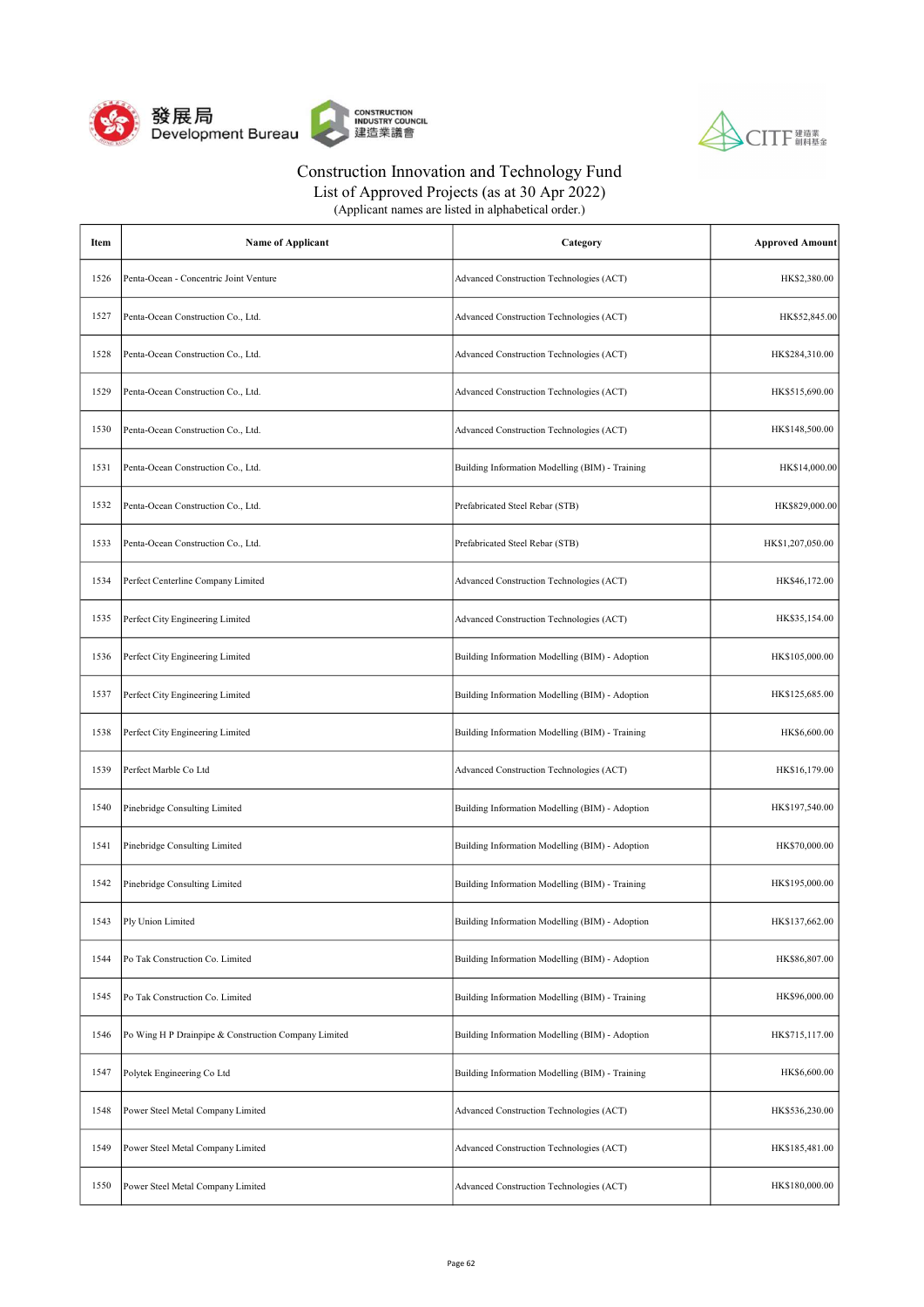



| (Applicant names are listed in alphabetical order.) |  |
|-----------------------------------------------------|--|
|-----------------------------------------------------|--|

| Item | <b>Name of Applicant</b>                                                                      | Category                                        | <b>Approved Amount</b> |
|------|-----------------------------------------------------------------------------------------------|-------------------------------------------------|------------------------|
| 1551 | Power Steel Metal Company Limited                                                             | Advanced Construction Technologies (ACT)        | HK\$78,289.00          |
| 1552 | Power Steel Metal Company Limited                                                             | Advanced Construction Technologies (ACT)        | HK\$30,373.00          |
| 1553 | Power Steel Metal Company Limited                                                             | Building Information Modelling (BIM) - Training | HK\$4,400.00           |
| 1554 | Prairie (Asia) Limited                                                                        | Building Information Modelling (BIM) - Adoption | HK\$191,892.00         |
| 1555 | Prairie (Asia) Limited                                                                        | Building Information Modelling (BIM) - Training | HK\$3,000.00           |
| 1556 | Pretterior Works & Consultants Co. Limited                                                    | Advanced Construction Technologies (ACT)        | HK\$455,000.00         |
| 1557 | Pretterior Works & Consultants Co. Limited                                                    | Advanced Construction Technologies (ACT)        | HK\$47,707.00          |
| 1558 | Pretterior Works & Consultants Co. Limited                                                    | Building Information Modelling (BIM) - Adoption | HK\$137,592.00         |
| 1559 | Pretterior Works & Consultants Co. Limited                                                    | Building Information Modelling (BIM) - Training | HK\$114,000.00         |
| 1560 | Prisdom Limited                                                                               | Building Information Modelling (BIM) - Training | HK\$4,700.00           |
| 1561 | Profit Mark Consultants Limited                                                               | Advanced Construction Technologies (ACT)        | HK\$68,600.00          |
| 1562 | Profit Smart Construction Engineering Limited                                                 | Advanced Construction Technologies (ACT)        | HK\$1,351,000.00       |
| 1563 | Program Contractors Limited                                                                   | Advanced Construction Technologies (ACT)        | HK\$798,000.00         |
| 1564 | Program Contractors Limited                                                                   | Building Information Modelling (BIM) - Adoption | HK\$46,753.00          |
| 1565 | Program Contractors Limited                                                                   | Building Information Modelling (BIM) - Adoption | HK\$108,325.00         |
| 1566 | Program Contractors Limited                                                                   | Building Information Modelling (BIM) - Adoption | HK\$54,583.00          |
| 1567 | Program Contractors Limited                                                                   | Building Information Modelling (BIM) - Training | HK\$51,000.00          |
| 1568 | Program Contractors Limited                                                                   | Building Information Modelling (BIM) - Training | HK\$4,700.00           |
| 1569 | Progressive Building & Foundation Company Limited (Progressive Foundation<br>Company Limited) | Advanced Construction Technologies (ACT)        | HK\$800,000.00         |
| 1570 | Progressive Building & Foundation Company Limited (Progressive Foundation<br>Company Limited) | Prefabricated Steel Rebar (STB)                 | HK\$89,400.00          |
| 1571 | Prominent Environmental Limited                                                               | Building Information Modelling (BIM) - Training | HK\$21,000.00          |
| 1572 | Prudence Engineering Limited                                                                  | Advanced Construction Technologies (ACT)        | HK\$798,000.00         |
| 1573 | Prudential Surveyors International Ltd                                                        | Building Information Modelling (BIM) - Adoption | HK\$185,640.00         |
| 1574 | Pwl Surveyors Limited                                                                         | Advanced Construction Technologies (ACT)        | HK\$19,600.00          |
| 1575 | Pwl Surveyors Limited                                                                         | Building Information Modelling (BIM) - Adoption | HK\$51,659.00          |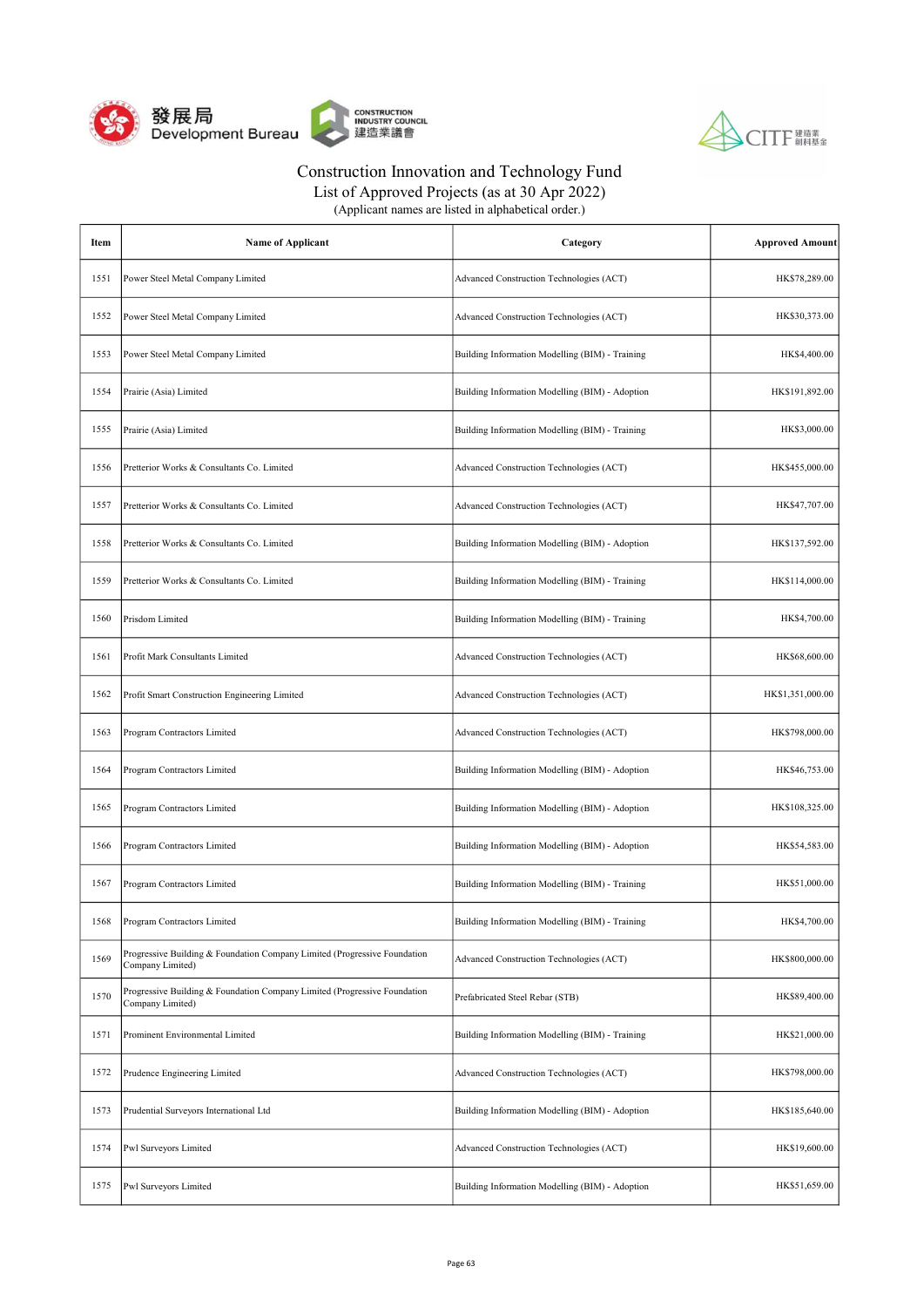



List of Approved Projects (as at 30 Apr 2022)

| Item | <b>Name of Applicant</b>                 | Category                                        | <b>Approved Amount</b> |
|------|------------------------------------------|-------------------------------------------------|------------------------|
| 1576 | Pwl Surveyors Limited                    | Building Information Modelling (BIM) - Training | HK\$30,000.00          |
| 1577 | Pypun Engineering Consultants Limited    | Building Information Modelling (BIM) - Adoption | HK\$149,940.00         |
| 1578 | Pypun Engineering Consultants Limited    | Building Information Modelling (BIM) - Adoption | HK\$60,925.00          |
| 1579 | Pypun Engineering Consultants Limited    | Building Information Modelling (BIM) - Adoption | HK\$60,340.00          |
| 1580 | Pypun Engineering Consultants Limited    | Building Information Modelling (BIM) - Training | HK\$2,500.00           |
| 1581 | Raft (E&M) Engineering Limited           | Building Information Modelling (BIM) - Adoption | HK\$75,289.00          |
| 1582 | Raft (E&M) Engineering Limited           | Building Information Modelling (BIM) - Training | HK\$36,000.00          |
| 1583 | Ramboll Hong Kong Limited                | Building Information Modelling (BIM) - Training | HK\$35,020.00          |
| 1584 | Ramboll Hong Kong Limited                | Building Information Modelling (BIM) - Training | HK\$18,000.00          |
| 1585 | Ray On Construction Company Limited      | Building Information Modelling (BIM) - Adoption | HK\$11,130.00          |
| 1586 | Ray On Construction Company Limited      | Building Information Modelling (BIM) - Adoption | HK\$40,721.00          |
| 1587 | Ray On Construction Company Limited      | Building Information Modelling (BIM) - Adoption | HK\$55,650.00          |
| 1588 | Ray On Construction Company Limited      | Building Information Modelling (BIM) - Training | HK\$32,300.00          |
| 1589 | Ray On Construction Company Limited      | Building Information Modelling (BIM) - Training | HK\$135,000.00         |
| 1590 | Ray On Construction Company Limited      | Building Information Modelling (BIM) - Training | HK\$14,100.00          |
| 1591 | Ray On Construction Company Limited      | Building Information Modelling (BIM) - Training | HK\$9,660.00           |
| 1592 | Ray On Construction Company Limited      | Prefabricated Steel Rebar (STB)                 | HK\$489,000.00         |
| 1593 | Ray On Construction Company Limited      | Prefabricated Steel Rebar (STB)                 | HK\$14,100.00          |
| 1594 | Rayhill Engineering Company Limited      | Building Information Modelling (BIM) - Adoption | HK\$50,505.00          |
| 1595 | Rayhill Engineering Company Limited      | Building Information Modelling (BIM) - Training | HK\$48,000.00          |
| 1596 | Rayhill Engineering Company Limited      | Building Information Modelling (BIM) - Training | HK\$9,000.00           |
| 1597 | Ready Survey Company Limited             | Advanced Construction Technologies (ACT)        | HK\$32,340.00          |
| 1598 | Ready System Engineering                 | Advanced Construction Technologies (ACT)        | HK\$476,000.00         |
| 1599 | Realty Cheng & Partners Construction Ltd | Advanced Construction Technologies (ACT)        | HK\$310,373.00         |
| 1600 | Realty Cheng & Partners Construction Ltd | Building Information Modelling (BIM) - Adoption | HK\$157,983.00         |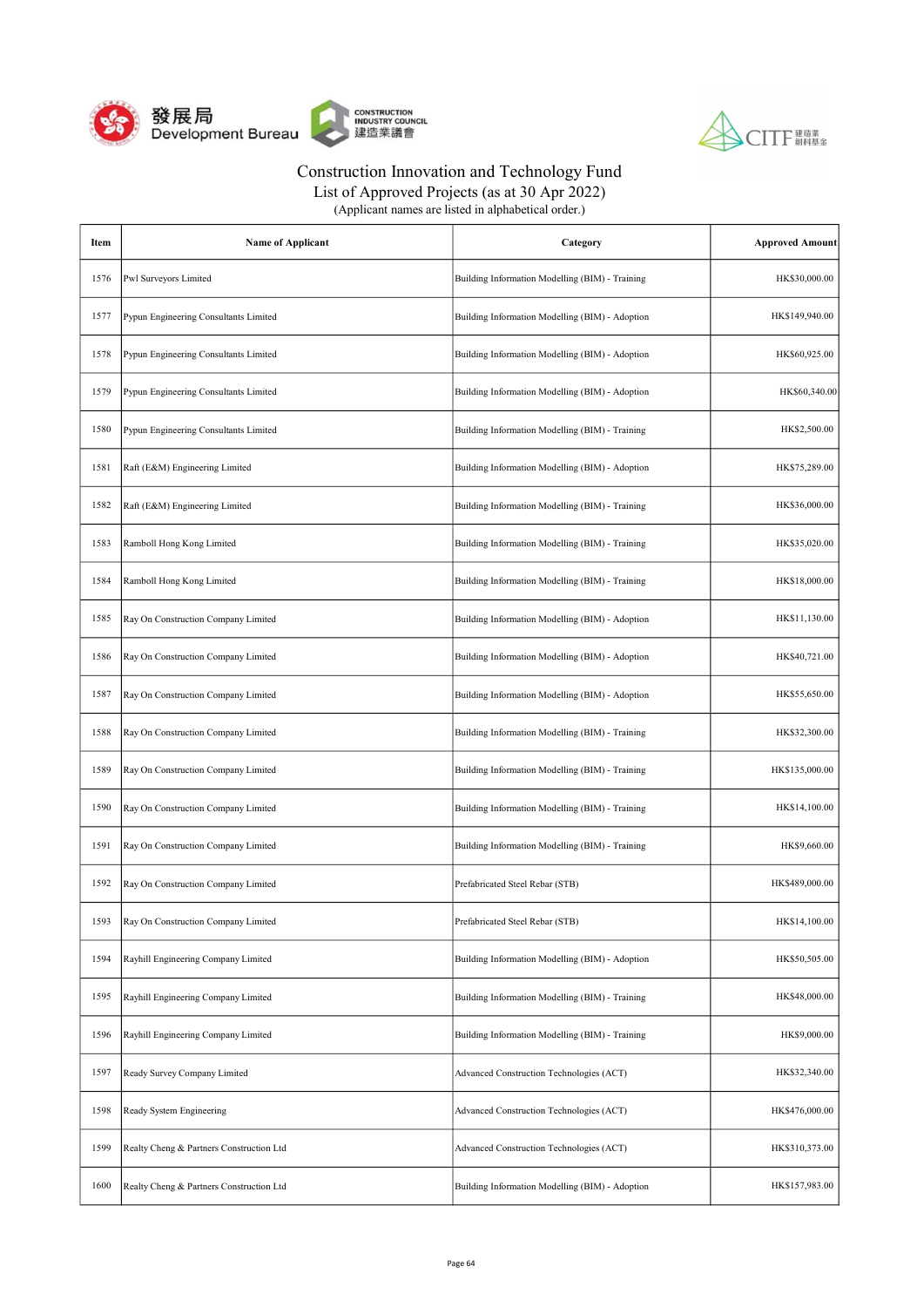



List of Approved Projects (as at 30 Apr 2022)

| Item | <b>Name of Applicant</b>                 | Category                                        | <b>Approved Amount</b> |
|------|------------------------------------------|-------------------------------------------------|------------------------|
| 1601 | Realty Cheng & Partners Construction Ltd | Building Information Modelling (BIM) - Adoption | HK\$35,490.00          |
| 1602 | Realty Cheng & Partners Construction Ltd | Building Information Modelling (BIM) - Training | HK\$22,000.00          |
| 1603 | Realty Cheng & Partners Construction Ltd | Building Information Modelling (BIM) - Training | HK\$24,000.00          |
| 1604 | Realty Cheng & Partners Construction Ltd | Building Information Modelling (BIM) - Training | HK\$18,000.00          |
| 1605 | Rec Engineering Company Limited          | Advanced Construction Technologies (ACT)        | HK\$105,000.00         |
| 1606 | Rec Engineering Company Limited          | Advanced Construction Technologies (ACT)        | HK\$520,240.00         |
| 1607 | Rec Engineering Company Limited          | Advanced Construction Technologies (ACT)        | HK\$600,600.00         |
| 1608 | REC Engineering Company Limited          | Advanced Construction Technologies (ACT)        | HK\$430,115.00         |
| 1609 | Rec Engineering Company Limited          | Building Information Modelling (BIM) - Adoption | HK\$180,698.00         |
| 1610 | Rec Engineering Company Limited          | Building Information Modelling (BIM) - Adoption | HK\$14,280.00          |
| 1611 | Rec Engineering Company Limited          | Building Information Modelling (BIM) - Adoption | HK\$25,838.00          |
| 1612 | Rec Engineering Company Limited          | Building Information Modelling (BIM) - Adoption | HK\$25,838.00          |
| 1613 | Rec Engineering Company Limited          | Building Information Modelling (BIM) - Adoption | HK\$25,838.00          |
| 1614 | Rec Engineering Company Limited          | Building Information Modelling (BIM) - Adoption | HK\$25,838.00          |
| 1615 | Rec Engineering Company Limited          | Building Information Modelling (BIM) - Adoption | HK\$39,670.00          |
| 1616 | Rec Engineering Company Limited          | Building Information Modelling (BIM) - Adoption | HK\$39,670.00          |
| 1617 | Rec Engineering Company Limited          | Building Information Modelling (BIM) - Training | HK\$30,000.00          |
| 1618 | Rec Engineering Company Limited          | Building Information Modelling (BIM) - Training | HK\$44,000.00          |
| 1619 | Rec Engineering Company Limited          | Building Information Modelling (BIM) - Training | HK\$8,800.00           |
| 1620 | Rec Engineering Company Limited          | Building Information Modelling (BIM) - Training | HK\$44,000.00          |
| 1621 | Rec Engineering Company Limited          | Building Information Modelling (BIM) - Training | HK\$72,600.00          |
| 1622 | Regal Machinery Limited                  | Advanced Construction Technologies (ACT)        | HK\$47,707.00          |
| 1623 | Regal Machinery Limited                  | Building Information Modelling (BIM) - Adoption | HK\$130,515.00         |
| 1624 | Regal Machinery Limited                  | Building Information Modelling (BIM) - Adoption | HK\$12,740.00          |
| 1625 | Regal Machinery Limited                  | Building Information Modelling (BIM) - Adoption | HK\$53,760.00          |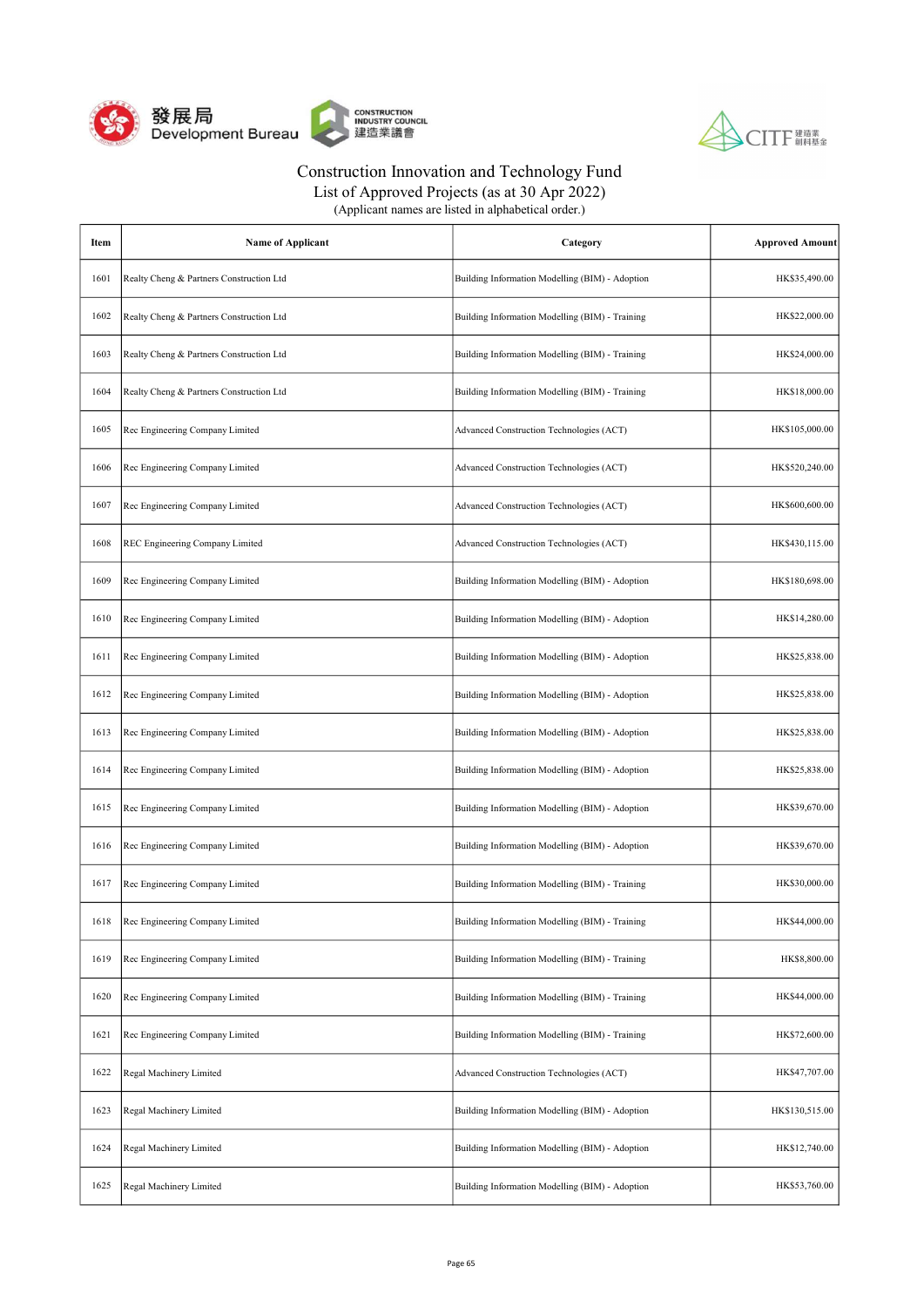



List of Approved Projects (as at 30 Apr 2022)

| Item | <b>Name of Applicant</b>              | Category                                        | <b>Approved Amount</b> |
|------|---------------------------------------|-------------------------------------------------|------------------------|
| 1626 | Regal Machinery Limited               | Building Information Modelling (BIM) - Training | HK\$33,000.00          |
| 1627 | Regent Engineering (HK) Limited       | Advanced Construction Technologies (ACT)        | HK\$35,152.00          |
| 1628 | Regent Engineering (HK) Limited       | Advanced Construction Technologies (ACT)        | HK\$121,334.00         |
| 1629 | Regent Engineering (HK) Limited       | Advanced Construction Technologies (ACT)        | HK\$135,334.00         |
| 1630 | Renopipe Construction Company Limited | Advanced Construction Technologies (ACT)        | HK\$140,000.00         |
| 1631 | Rex Engineering Limited               | Advanced Construction Technologies (ACT)        | HK\$58,590.00          |
| 1632 | Rex Link (Hong Kong) Limited          | Building Information Modelling (BIM) - Adoption | HK\$57,295.00          |
| 1633 | Rex Link (Hong Kong) Limited          | Building Information Modelling (BIM) - Adoption | HK\$408,128.00         |
| 1634 | Richison Consultants Limited          | Building Information Modelling (BIM) - Adoption | HK\$148,716.00         |
| 1635 | Richwell Civil Engineering Limited    | Building Information Modelling (BIM) - Adoption | HK\$253,330.00         |
| 1636 | Richwell Civil Engineering Limited    | Building Information Modelling (BIM) - Training | HK\$198,000.00         |
| 1637 | Rider Levett Bucknall Limited         | Advanced Construction Technologies (ACT)        | HK\$1,677.00           |
| 1638 | Rider Levett Bucknall Limited         | Building Information Modelling (BIM) - Adoption | HK\$179,900.00         |
| 1639 | Rider Levett Bucknall Limited         | Building Information Modelling (BIM) - Adoption | HK\$406,528.00         |
| 1640 | Rider Levett Bucknall Limited         | Building Information Modelling (BIM) - Training | HK\$170,000.00         |
| 1641 | Ridgid Plumbing Limited               | Building Information Modelling (BIM) - Adoption | HK\$67,070.00          |
| 1642 | Ridgid Plumbing Limited               | Building Information Modelling (BIM) - Adoption | HK\$36,846.00          |
| 1643 | Ridgid Plumbing Limited               | Building Information Modelling (BIM) - Adoption | HK\$5,474.00           |
| 1644 | Ridgid Plumbing Limited               | Building Information Modelling (BIM) - Training | HK\$18,800.00          |
| 1645 | Ridgid Plumbing Limited               | Building Information Modelling (BIM) - Training | HK\$18,800.00          |
| 1646 | Ridgid Plumbing Limited               | Building Information Modelling (BIM) - Training | HK\$23,500.00          |
| 1647 | Ridgid Plumbing Limited               | Building Information Modelling (BIM) - Training | HK\$14,000.00          |
| 1648 | Ridgid Plumbing Limited               | Building Information Modelling (BIM) - Training | HK\$65,800.00          |
| 1649 | Ridgid Plumbing Limited               | Building Information Modelling (BIM) - Training | HK\$36,000.00          |
| 1650 | Riseship Construction Company Limited | Advanced Construction Technologies (ACT)        | HK\$36,960.00          |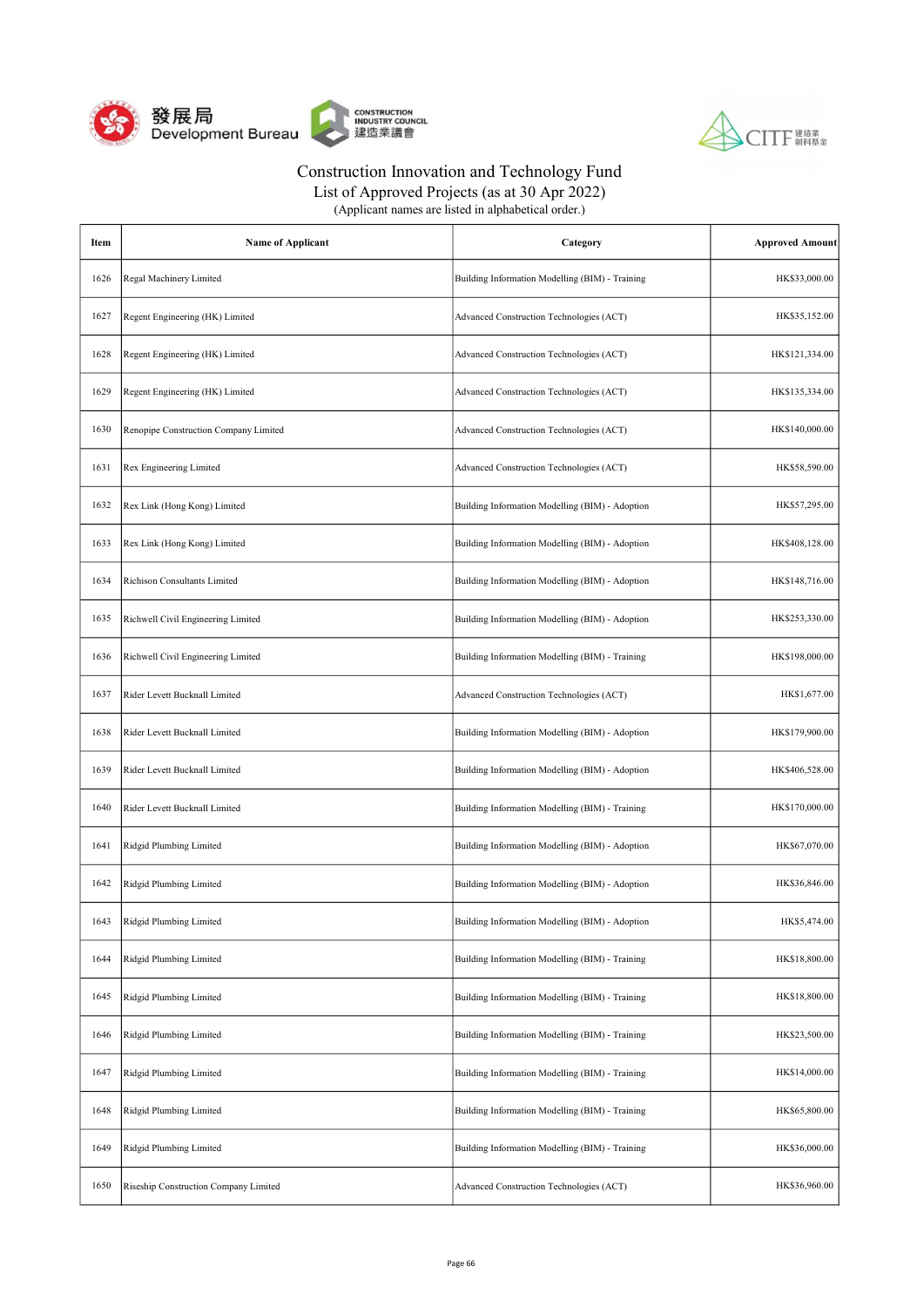



List of Approved Projects (as at 30 Apr 2022)

| Item | <b>Name of Applicant</b>                 | Category                                        | <b>Approved Amount</b> |
|------|------------------------------------------|-------------------------------------------------|------------------------|
| 1651 | Ritter Engineering Limited               | Building Information Modelling (BIM) - Training | HK\$6,000.00           |
| 1652 | RNB Engineering Hong Kong Limited        | Building Information Modelling (BIM) - Adoption | HK\$89,778.00          |
| 1653 | RNB Engineering Hong Kong Limited        | Building Information Modelling (BIM) - Adoption | HK\$89,778.00          |
| 1654 | Rocco Design Architects Limited          | Advanced Construction Technologies (ACT)        | HK\$23,363.00          |
| 1655 | Rocco Design Architects Limited          | Building Information Modelling (BIM) - Adoption | HK\$21,000.00          |
| 1656 | Rocco Design Architects Limited          | Building Information Modelling (BIM) - Training | HK\$24,000.00          |
| 1657 | Roger Sze & Associates Limited           | Building Information Modelling (BIM) - Adoption | HK\$12,600.00          |
| 1658 | Roger Sze & Associates Limited           | Building Information Modelling (BIM) - Training | HK\$4,400.00           |
| 1659 | Ronald Lu & Partners (Hong Kong) Limited | Building Information Modelling (BIM) - Adoption | HK\$205,660.00         |
| 1660 | Ronald Lu & Partners (Hong Kong) Limited | Building Information Modelling (BIM) - Adoption | HK\$204,150.00         |
| 1661 | Ronald Lu & Partners (Hong Kong) Limited | Building Information Modelling (BIM) - Adoption | HK\$190,190.00         |
| 1662 | Ronald Lu & Partners (Hong Kong) Limited | Building Information Modelling (BIM) - Training | HK\$158,100.00         |
| 1663 | Ronald Lu & Partners (Hong Kong) Limited | Building Information Modelling (BIM) - Training | HK\$39,000.00          |
| 1664 | Roxas (Far East) Limited                 | Advanced Construction Technologies (ACT)        | HK\$58,590.00          |
| 1665 | Royal Rising International Limited       | Advanced Construction Technologies (ACT)        | HK\$11,718.00          |
| 1666 | Rubicon Engineering Co., Ltd             | Building Information Modelling (BIM) - Training | HK\$18,000.00          |
| 1667 | Ryder (Asia) Limited                     | Advanced Construction Technologies (ACT)        | HK\$1,843.00           |
| 1668 | Ryder (Asia) Limited                     | Advanced Construction Technologies (ACT)        | HK\$3,710.00           |
| 1669 | Ryder (Asia) Limited                     | Building Information Modelling (BIM) - Adoption | HK\$13,734.00          |
| 1670 | Ryder (Asia) Limited                     | Building Information Modelling (BIM) - Adoption | HK\$19,697.00          |
| 1671 | Ryder (Asia) Limited                     | Building Information Modelling (BIM) - Adoption | HK\$22,274.00          |
| 1672 | Ryder (Asia) Limited                     | Building Information Modelling (BIM) - Adoption | HK\$224,658.00         |
| 1673 | Ryder (Asia) Limited                     | Building Information Modelling (BIM) - Adoption | HK\$52,661.00          |
| 1674 | Ryder (Asia) Limited                     | Building Information Modelling (BIM) - Training | HK\$25,000.00          |
| 1675 | Ryowo (Holding) Company Limited          | Building Information Modelling (BIM) - Adoption | HK\$51,870.00          |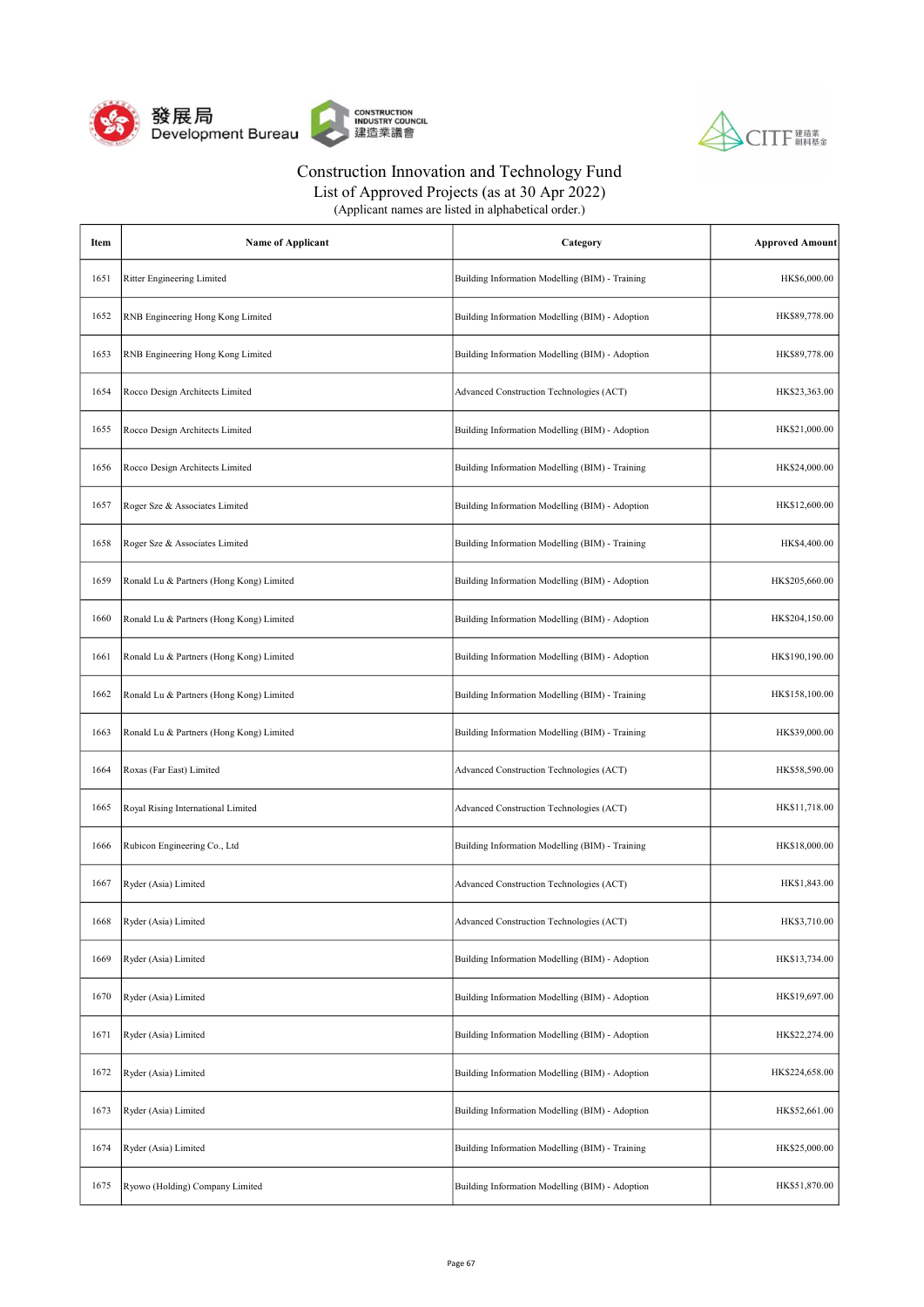



List of Approved Projects (as at 30 Apr 2022)

| Item | <b>Name of Applicant</b>                        | Category                                        | <b>Approved Amount</b> |
|------|-------------------------------------------------|-------------------------------------------------|------------------------|
| 1676 | Ryowo (Holding) Company Limited                 | Building Information Modelling (BIM) - Training | HK\$120,000.00         |
| 1677 | S&Y (Hong Kong) Engineering Company Limited     | Advanced Construction Technologies (ACT)        | HK\$47,632.00          |
| 1678 | S&Y (Hong Kong) Engineering Company Limited     | Building Information Modelling (BIM) - Adoption | HK\$92,288.00          |
| 1679 | Sam Ho Engineering Limited                      | Advanced Construction Technologies (ACT)        | HK\$10,710.00          |
| 1680 | Sammyyu Masonry H.K. Ltd.                       | Building Information Modelling (BIM) - Training | HK\$11,000.00          |
| 1681 | San Po Metal Engineering Limited                | Advanced Construction Technologies (ACT)        | HK\$800,000.00         |
| 1682 | San Tin Engineering Limited                     | Advanced Construction Technologies (ACT)        | HK\$539,000.00         |
| 1683 | Sanfield Building Contractors Limited           | Advanced Construction Technologies (ACT)        | HK\$12,025.00          |
| 1684 | Sanfield Building Contractors Limited           | Advanced Construction Technologies (ACT)        | HK\$55,843.00          |
| 1685 | Sanfield Building Contractors Limited           | Advanced Construction Technologies (ACT)        | HK\$3,898.00           |
| 1686 | Sanfield Building Contractors Limited           | Building Information Modelling (BIM) - Adoption | HK\$57,120.00          |
| 1687 | Sanfield Building Contractors Limited           | Building Information Modelling (BIM) - Adoption | HK\$34,692.00          |
| 1688 | Sanfield Building Contractors Limited           | Prefabricated Steel Rebar (STB)                 | HK\$3,000,000.00       |
| 1689 | Sanfield Engineering Construction Limited       | Advanced Construction Technologies (ACT)        | HK\$17,100.00          |
| 1690 | Sanfield Engineering Construction Limited       | Advanced Construction Technologies (ACT)        | HK\$32,158.00          |
| 1691 | Sanfield Engineering Construction Limited       | Advanced Construction Technologies (ACT)        | HK\$255,188.00         |
| 1692 | Sanfield Engineering Construction Limited       | Advanced Construction Technologies (ACT)        | HK\$35,980.00          |
| 1693 | Sanfield Engineering Construction Limited       | Advanced Construction Technologies (ACT)        | HK\$55,843.00          |
| 1694 | Sanfield Engineering Construction Limited       | Advanced Construction Technologies (ACT)        | HK\$2,831.00           |
| 1695 | Sanfield Engineering Construction Limited       | Building Information Modelling (BIM) - Adoption | HK\$74,200.00          |
| 1696 | Sanfield Engineering Construction Limited       | Prefabricated Steel Rebar (STB)                 | HK\$3,000,000.00       |
| 1697 | Sanfield Engineering Construction Limited       | Prefabricated Steel Rebar (STB)                 | HK\$521,700.00         |
| 1698 | Sanfield Engineering Construction Limited       | Prefabricated Steel Rebar (STB)                 | HK\$583,200.00         |
| 1699 | Sanfield-Gammon Construction Jv Company Limited | Advanced Construction Technologies (ACT)        | HK\$41,521.00          |
| 1700 | Sang Hing - Kuly Joint Venture                  | Advanced Construction Technologies (ACT)        | HK\$175,454.00         |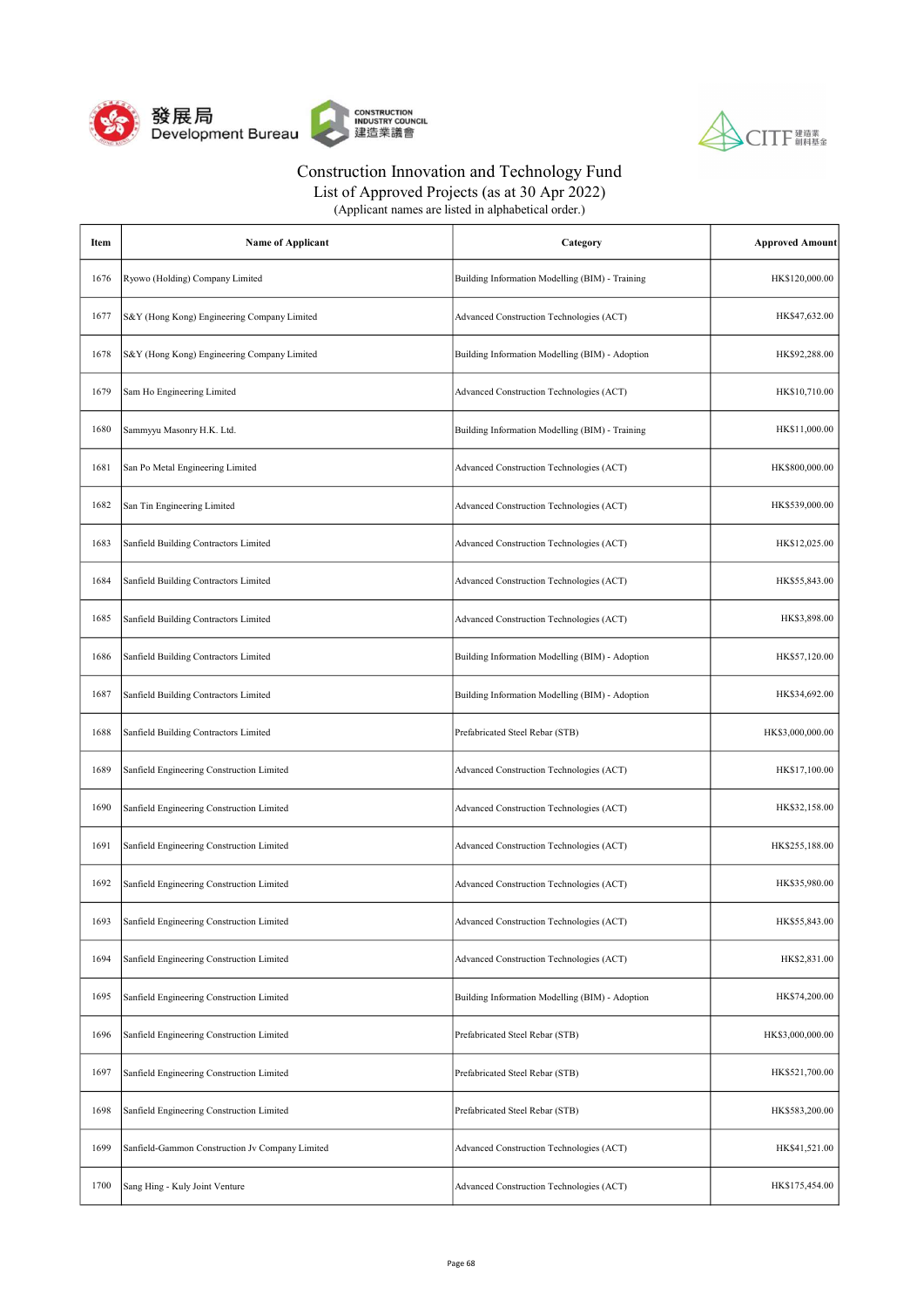



| (Applicant names are listed in alphabetical order.) |  |
|-----------------------------------------------------|--|
|-----------------------------------------------------|--|

| Item | <b>Name of Applicant</b>                           | Category                                        | <b>Approved Amount</b> |
|------|----------------------------------------------------|-------------------------------------------------|------------------------|
| 1701 | Sang Hing - Kuly Joint Venture                     | Prefabricated Steel Rebar (STB)                 | HK\$174,000.00         |
| 1702 | Sang Hing Construction Company Limited             | Building Information Modelling (BIM) - Training | HK\$2,200.00           |
| 1703 | Schindler Lifts (Hong Kong) Limited                | Advanced Construction Technologies (ACT)        | HK\$262,586.00         |
| 1704 | Seba Machine Engineering Company Limited           | Advanced Construction Technologies (ACT)        | HK\$23,436.00          |
| 1705 | Seniorman Design Ltd                               | Building Information Modelling (BIM) - Adoption | HK\$89,880.00          |
| 1706 | Seniorman Design Ltd                               | Building Information Modelling (BIM) - Adoption | HK\$11,183.00          |
| 1707 | Seniorman Design Ltd                               | Building Information Modelling (BIM) - Training | HK\$4,400.00           |
| 1708 | Seniorman Design Ltd                               | Building Information Modelling (BIM) - Training | HK\$4,400.00           |
| 1709 | Seniorman Design Ltd                               | Building Information Modelling (BIM) - Training | HK\$2,200.00           |
| 1710 | Set Win Machinery Limited                          | Advanced Construction Technologies (ACT)        | HK\$800,000.00         |
| 1711 | Shanghai Construction Overseas Engineering Limited | Advanced Construction Technologies (ACT)        | HK\$173,937.00         |
| 1712 | Shanghai Construction Overseas Engineering Limited | Building Information Modelling (BIM) - Adoption | HK\$29,400.00          |
| 1713 | Shanghai Construction Overseas Engineering Limited | Building Information Modelling (BIM) - Adoption | HK\$26,320.00          |
| 1714 | Shanghai Construction Overseas Engineering Limited | Prefabricated Steel Rebar (STB)                 | HK\$154,200.00         |
| 1715 | Shanghai Tunnel Engineering Co.Ltd.                | Advanced Construction Technologies (ACT)        | HK\$800,000.00         |
| 1716 | Sharp Fung Engineering Company Limited             | Advanced Construction Technologies (ACT)        | HK\$58,590.00          |
| 1717 | Sheen King Curtain Wall Engineering Ltd            | Building Information Modelling (BIM) - Adoption | HK\$169,090.00         |
| 1718 | Sheen King Curtain Wall Engineering Ltd            | Building Information Modelling (BIM) - Training | HK\$43,200.00          |
| 1719 | Sheng Li Engineering Company Limited               | Advanced Construction Technologies (ACT)        | HK\$800,000.00         |
| 1720 | Shing Hing Construction Company Limited            | Building Information Modelling (BIM) - Adoption | HK\$102,480.00         |
| 1721 | Shing Hing Construction Company Limited            | Building Information Modelling (BIM) - Adoption | HK\$46,760.00          |
| 1722 | Shing Hing Construction Company Limited            | Prefabricated Steel Rebar (STB)                 | HK\$16,600.00          |
| 1723 | Shinryo (Hong Kong) Limited                        | Building Information Modelling (BIM) - Adoption | HK\$128,994.00         |
| 1724 | Shinryo (Hong Kong) Limited                        | Building Information Modelling (BIM) - Adoption | HK\$51,562.00          |
| 1725 | Shui Cheung Construction Company Limited           | Advanced Construction Technologies (ACT)        | HK\$149,022.00         |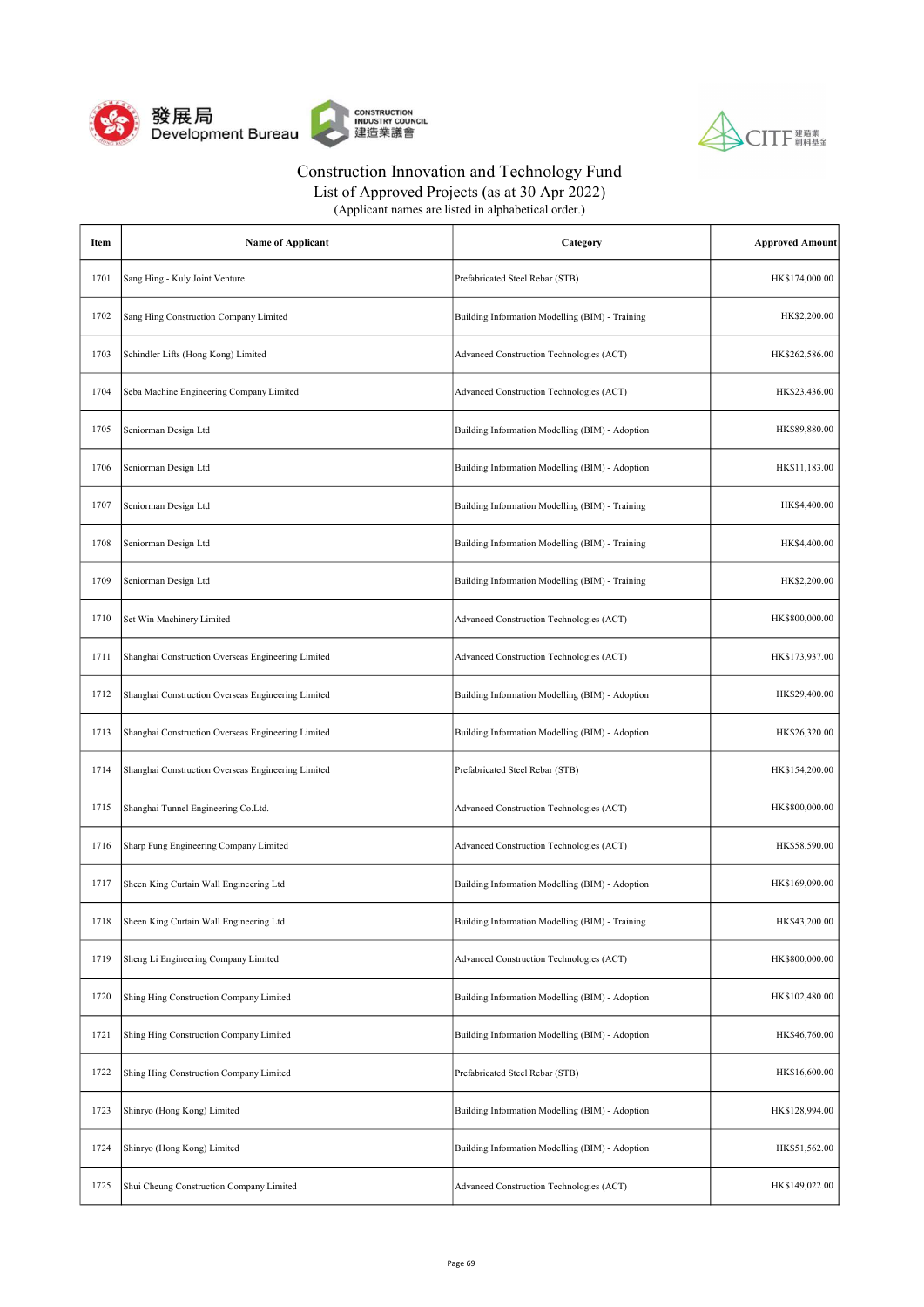



| (Applicant names are listed in alphabetical order.) |  |
|-----------------------------------------------------|--|
|-----------------------------------------------------|--|

| Item | Name of Applicant                        | Category                                        | <b>Approved Amount</b> |
|------|------------------------------------------|-------------------------------------------------|------------------------|
| 1726 | Shui Cheung Construction Company Limited | Advanced Construction Technologies (ACT)        | HK\$192,608.00         |
| 1727 | Shui Cheung Construction Company Limited | Advanced Construction Technologies (ACT)        | HK\$490,000.00         |
| 1728 | Shui Cheung Construction Company Limited | Advanced Construction Technologies (ACT)        | HK\$800,000.00         |
| 1729 | Shui Cheung Construction Company Limited | Advanced Construction Technologies (ACT)        | HK\$29,400.00          |
| 1730 | Shui Cheung Construction Company Limited | Advanced Construction Technologies (ACT)        | HK\$16,128.00          |
| 1731 | Shui Cheung Construction Company Limited | Advanced Construction Technologies (ACT)        | HK\$346,500.00         |
| 1732 | Shui Cheung Construction Company Limited | Building Information Modelling (BIM) - Adoption | HK\$107,100.00         |
| 1733 | Shui Cheung Construction Company Limited | Building Information Modelling (BIM) - Adoption | HK\$46,830.00          |
| 1734 | Shui Cheung Construction Company Limited | Building Information Modelling (BIM) - Adoption | HK\$52,500.00          |
| 1735 | Shui Cheung Construction Company Limited | Building Information Modelling (BIM) - Adoption | HK\$224,000.00         |
| 1736 | Shui On Building Contractors Ltd         | Advanced Construction Technologies (ACT)        | HK\$143,550.00         |
| 1737 | Shui On Building Contractors Ltd         | Advanced Construction Technologies (ACT)        | HK\$800,000.00         |
| 1738 | Shui On Building Contractors Ltd         | Building Information Modelling (BIM) - Training | HK\$43,400.00          |
| 1739 | Shui On Building Contractors Ltd         | Building Information Modelling (BIM) - Training | HK\$15,000.00          |
| 1740 | Shui On Building Contractors Ltd         | Building Information Modelling (BIM) - Training | HK\$3,000.00           |
| 1741 | Shui On Building Contractors Ltd         | Building Information Modelling (BIM) - Training | HK\$3,000.00           |
| 1742 | Shui On Building Contractors Ltd         | Building Information Modelling (BIM) - Training | HK\$13,200.00          |
| 1743 | Shui On Building Contractors Ltd         | Building Information Modelling (BIM) - Training | HK\$13,200.00          |
| 1744 | Shui On Construction Co Ltd              | Building Information Modelling (BIM) - Adoption | HK\$600,000.00         |
| 1745 | Shui On Construction Co Ltd              | Building Information Modelling (BIM) - Training | HK\$45,600.00          |
| 1746 | Shui On Construction Co Ltd              | Building Information Modelling (BIM) - Training | HK\$15,000.00          |
| 1747 | Shui On Construction Co Ltd              | Building Information Modelling (BIM) - Training | HK\$22,000.00          |
| 1748 | Shui On Construction Co Ltd              | Building Information Modelling (BIM) - Training | HK\$11,000.00          |
| 1749 | Shui On Construction Co Ltd              | Building Information Modelling (BIM) - Training | HK\$9,600.00           |
| 1750 | Shui On Joint Venture                    | Advanced Construction Technologies (ACT)        | HK\$128,994.00         |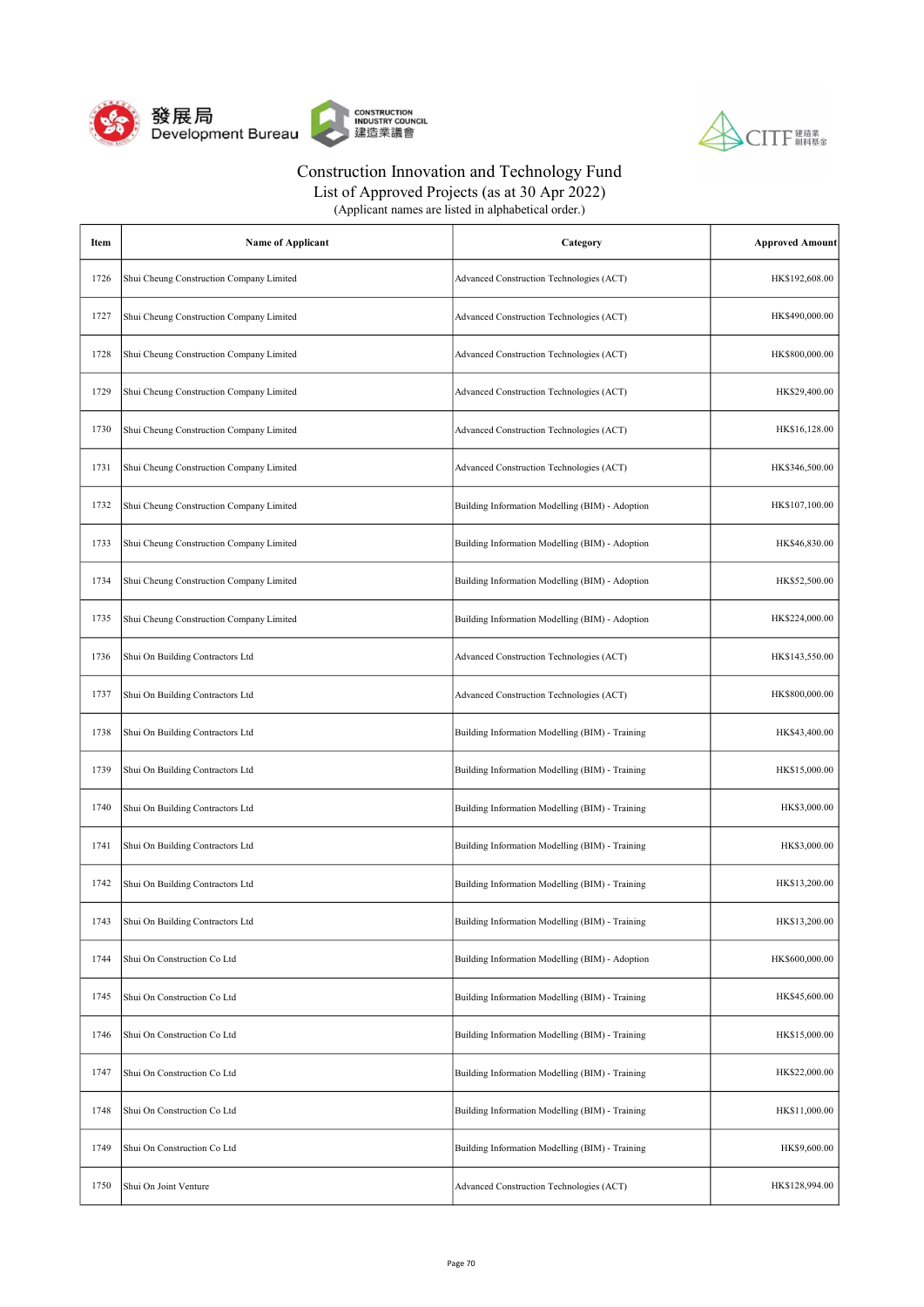



List of Approved Projects (as at 30 Apr 2022) (Applicant names are listed in alphabetical order.)

| Item | <b>Name of Applicant</b>                           | Category                                        | <b>Approved Amount</b> |
|------|----------------------------------------------------|-------------------------------------------------|------------------------|
| 1751 | Shui On Joint Venture                              | Advanced Construction Technologies (ACT)        | HK\$350,663.00         |
| 1752 | Shui On Joint Venture                              | Advanced Construction Technologies (ACT)        | HK\$444,202.00         |
| 1753 | Shui On Joint Venture                              | Advanced Construction Technologies (ACT)        | HK\$117,562.00         |
| 1754 | Shui On Joint Venture                              | Advanced Construction Technologies (ACT)        | HK\$71,006.00          |
| 1755 | Shui On Joint Venture                              | Advanced Construction Technologies (ACT)        | HK\$207,000.00         |
| 1756 | Shui On Joint Venture                              | Advanced Construction Technologies (ACT)        | HK\$69,300.00          |
| 1757 | Shui On Joint Venture                              | Modular Integrated Construction (MiC) - Module  | HK\$5,000,000.00       |
| 1758 | Shui On Joint Venture                              | Modular Integrated Construction (MiC) - Plant   | HK\$2,500,000.00       |
| 1759 | Shui On Joint Venture                              | Prefabricated Steel Rebar (STB)                 | HK\$300,600.00         |
| 1760 | Shui On Joint Venture                              | Prefabricated Steel Rebar (STB)                 | HK\$4,699,400.00       |
| 1761 | Shui On Joint Venture                              | Prefabricated Steel Rebar (STB)                 | HK\$300,000.00         |
| 1762 | Shui Wing Engineering Company Limited              | Advanced Construction Technologies (ACT)        | HK\$800,000.00         |
| 1763 | Shun Cheong Electrical Engineering Company Limited | Advanced Construction Technologies (ACT)        | HK\$142,204.00         |
| 1764 | Shun Cheung Engineering Limited                    | Advanced Construction Technologies (ACT)        | HK\$420,000.00         |
| 1765 | Shun Hing E&M Engineering Limited                  | Building Information Modelling (BIM) - Adoption | HK\$271,453.00         |
| 1766 | Shun Hing E&M Engineering Limited                  | Building Information Modelling (BIM) - Adoption | HK\$211,400.00         |
| 1767 | Shun Hing E&M Engineering Limited                  | Building Information Modelling (BIM) - Adoption | HK\$42,000.00          |
| 1768 | Shun Hing E&M Engineering Limited                  | Building Information Modelling (BIM) - Training | HK\$51,800.00          |
| 1769 | Shun Hing Engineering Contracting Company Limited  | Building Information Modelling (BIM) - Adoption | HK\$137,802.00         |
| 1770 | Shun Hing Engineering Contracting Company Limited  | Building Information Modelling (BIM) - Training | HK\$6,600.00           |
| 1771 | Shun Hing Engineering Contracting Company Limited  | Building Information Modelling (BIM) - Training | HK\$36,000.00          |
| 1772 | Shun Hing Engineering Contracting Company Limited  | Building Information Modelling (BIM) - Training | HK\$42,000.00          |
| 1773 | Shun Hing Engineering Contracting Company Limited  | Building Information Modelling (BIM) - Training | HK\$36,000.00          |
| 1774 | Shun Hing Engineering Contracting Company Limited  | Building Information Modelling (BIM) - Training | HK\$2,400.00           |
| 1775 | Shun Lee Transportation Engineering Co. Limited    | Advanced Construction Technologies (ACT)        | HK\$800,000.00         |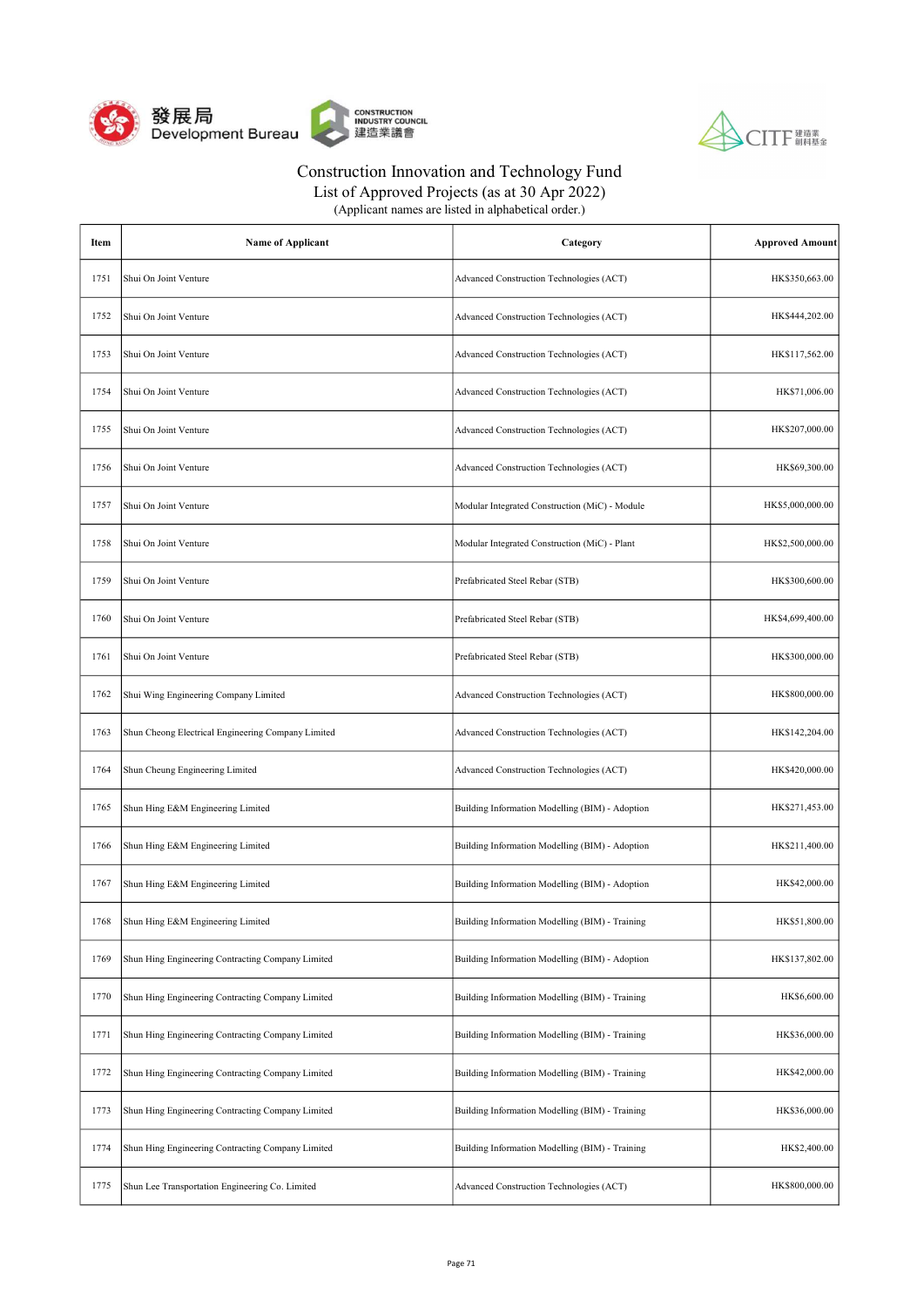



List of Approved Projects (as at 30 Apr 2022)

| Item | <b>Name of Applicant</b>                     | Category                                        | <b>Approved Amount</b> |
|------|----------------------------------------------|-------------------------------------------------|------------------------|
| 1776 | Shun Ling Engineering Co. Ltd.               | Building Information Modelling (BIM) - Adoption | HK\$20,818.00          |
| 1777 | Shun Ling Engineering Co. Ltd.               | Building Information Modelling (BIM) - Adoption | HK\$36,310.00          |
| 1778 | Shun Ling Engineering Co. Ltd.               | Building Information Modelling (BIM) - Training | HK\$13,200.00          |
| 1779 | Shun Shing Building Engineering Limited      | Advanced Construction Technologies (ACT)        | HK\$641,200.00         |
| 1780 | Shun Tai Steel Works Limited                 | Advanced Construction Technologies (ACT)        | HK\$58,590.00          |
| 1781 | Shun Yip Construction Co Ltd                 | Prefabricated Steel Rebar (STB)                 | HK\$89,814.00          |
| 1782 | Siemens Energy Limited                       | Advanced Construction Technologies (ACT)        | HK\$1,500,000.00       |
| 1783 | Siemens Mobility Limited                     | Building Information Modelling (BIM) - Training | HK\$189,000.00         |
| 1784 | Silvertech E & M Engineering Company Limited | Building Information Modelling (BIM) - Adoption | HK\$103,266.00         |
| 1785 | Silvertech E & M Engineering Company Limited | Building Information Modelling (BIM) - Training | HK\$10,000.00          |
| 1786 | Simon Kwan & Associates Limited              | Building Information Modelling (BIM) - Adoption | HK\$307,535.00         |
| 1787 | Simon Kwan & Associates Limited              | Building Information Modelling (BIM) - Adoption | HK\$257,815.00         |
| 1788 | Simon Kwan & Associates Limited              | Building Information Modelling (BIM) - Training | HK\$70,500.00          |
| 1789 | Sinfarr Trading Company Limited              | Advanced Construction Technologies (ACT)        | HK\$35,154.00          |
| 1790 | Sing Fung China Limited                      | Building Information Modelling (BIM) - Training | HK\$2,200.00           |
| 1791 | Singular Studio Limited                      | Building Information Modelling (BIM) - Adoption | HK\$104,182.00         |
| 1792 | Singular Studio Limited                      | Building Information Modelling (BIM) - Adoption | HK\$4,550.00           |
| 1793 | Singular Studio Limited                      | Building Information Modelling (BIM) - Adoption | HK\$11,260.00          |
| 1794 | Singular Studio Limited                      | Building Information Modelling (BIM) - Adoption | HK\$67,270.00          |
| 1795 | Singular Studio Limited                      | Building Information Modelling (BIM) - Training | HK\$6,600.00           |
| 1796 | Siu Yin Wai & Associates Limited             | Building Information Modelling (BIM) - Adoption | HK\$136,521.00         |
| 1797 | Siu Yin Wai & Associates Limited             | Building Information Modelling (BIM) - Adoption | HK\$233,170.00         |
| 1798 | Siu Yin Wai & Associates Limited             | Building Information Modelling (BIM) - Training | HK\$25,000.00          |
| 1799 | Sixense Limited                              | Advanced Construction Technologies (ACT)        | HK\$36,400.00          |
| 1800 | Sky Construction Engineering Limited         | Advanced Construction Technologies (ACT)        | HK\$15,400.00          |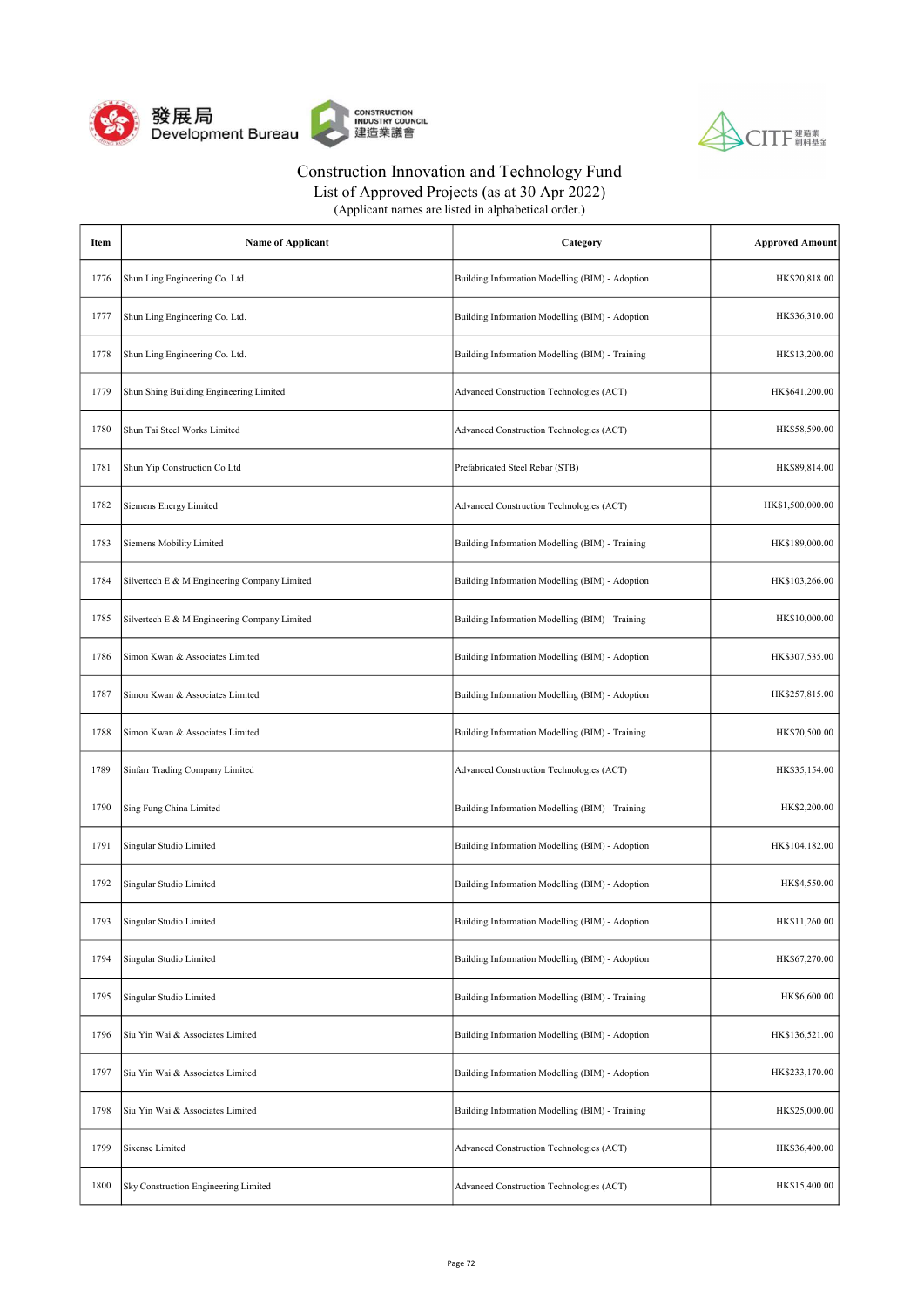



| (Applicant names are listed in alphabetical order.) |  |
|-----------------------------------------------------|--|
|-----------------------------------------------------|--|

| Item | <b>Name of Applicant</b>                   | Category                                        | <b>Approved Amount</b> |
|------|--------------------------------------------|-------------------------------------------------|------------------------|
| 1801 | Sky Earth Engineering Company Limited      | Advanced Construction Technologies (ACT)        | HK\$35,973.00          |
| 1802 | Sky Earth Engineering Company Limited      | Advanced Construction Technologies (ACT)        | HK\$71,946.00          |
| 1803 | Sky Earth Engineering Company Limited      | Advanced Construction Technologies (ACT)        | HK\$54,600.00          |
| 1804 | Sky Eng. Co.                               | Advanced Construction Technologies (ACT)        | HK\$15,400.00          |
| 1805 | Sky Trend Construction Engineering Limited | Advanced Construction Technologies (ACT)        | HK\$22,400.00          |
| 1806 | Skyforce Engineering Limited               | Building Information Modelling (BIM) - Adoption | HK\$312,830.00         |
| 1807 | Smart Contracting Company Limited          | Advanced Construction Technologies (ACT)        | HK\$29,400.00          |
| 1808 | Smart World Engineering Limited            | Advanced Construction Technologies (ACT)        | HK\$29,685.00          |
| 1809 | <b>Smooth Contracting Limited</b>          | Advanced Construction Technologies (ACT)        | HK\$250,600.00         |
| 1810 | Smooth Contracting Limited                 | Advanced Construction Technologies (ACT)        | HK\$320,600.00         |
| 1811 | Smooth Contracting Limited                 | Advanced Construction Technologies (ACT)        | HK\$800,000.00         |
| 1812 | Soar Engineering Strategy Company Limited  | Advanced Construction Technologies (ACT)        | HK\$627,046.00         |
| 1813 | Southa Technical Limited                   | Advanced Construction Technologies (ACT)        | HK\$4,480.00           |
| 1814 | Southa Technical Limited                   | Advanced Construction Technologies (ACT)        | HK\$68,600.00          |
| 1815 | Southa Technical Limited                   | Advanced Construction Technologies (ACT)        | HK\$68,600.00          |
| 1816 | Southa Technical Limited                   | Building Information Modelling (BIM) - Adoption | HK\$127,517.00         |
| 1817 | Southa Technical Limited                   | Building Information Modelling (BIM) - Adoption | HK\$338,520.00         |
| 1818 | Southa Technical Limited                   | Building Information Modelling (BIM) - Adoption | HK\$37,352.00          |
| 1819 | Southa Technical Limited                   | Building Information Modelling (BIM) - Adoption | HK\$32,864.00          |
| 1820 | Southa Technical Limited                   | Building Information Modelling (BIM) - Adoption | HK\$71,407.00          |
| 1821 | Southa Technical Limited                   | Building Information Modelling (BIM) - Training | HK\$60,000.00          |
| 1822 | Southa Technical Limited                   | Building Information Modelling (BIM) - Training | HK\$60,000.00          |
| 1823 | Southa Technical Limited                   | Building Information Modelling (BIM) - Training | HK\$12,340.00          |
| 1824 | Spence Robinson Limited                    | Building Information Modelling (BIM) - Training | HK\$3,000.00           |
| 1825 | Spiral Architectural Design Limited        | Building Information Modelling (BIM) - Adoption | HK\$204,564.00         |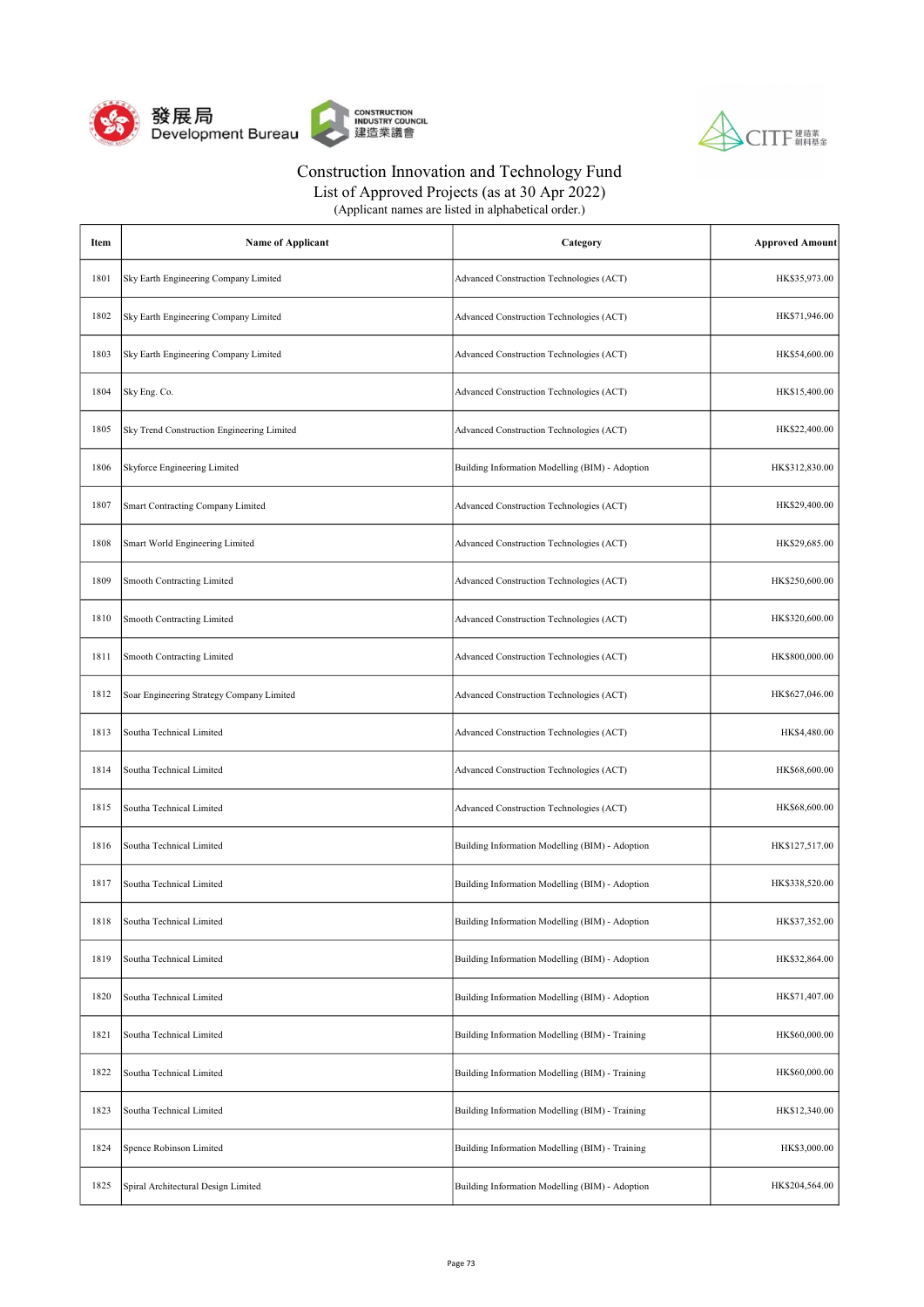



List of Approved Projects (as at 30 Apr 2022)

| Item | <b>Name of Applicant</b>                         | Category                                        | <b>Approved Amount</b> |
|------|--------------------------------------------------|-------------------------------------------------|------------------------|
| 1826 | Spiral Architectural Design Limited              | Building Information Modelling (BIM) - Adoption | HK\$98,938.00          |
| 1827 | Spiral Architectural Design Limited              | Building Information Modelling (BIM) - Training | HK\$78,000.00          |
| 1828 | Spiral Architectural Design Limited              | Building Information Modelling (BIM) - Training | HK\$51,000.00          |
| 1829 | Spiral Architectural Design Limited              | Building Information Modelling (BIM) - Training | HK\$60,000.00          |
| 1830 | SPS Building Consultants Limited                 | Building Information Modelling (BIM) - Adoption | HK\$138,215.00         |
| 1831 | SPS Building Consultants Limited                 | Building Information Modelling (BIM) - Training | HK\$15,400.00          |
| 1832 | Square Construction Company Limited              | Prefabricated Steel Rebar (STB)                 | HK\$216,000.00         |
| 1833 | <b>Stand Ease Limited</b>                        | Advanced Construction Technologies (ACT)        | HK\$1,479,000.00       |
| 1834 | Standard Waterproofing Engineers Company Limited | Advanced Construction Technologies (ACT)        | HK\$21,617.00          |
| 1835 | Standard Waterproofing Engineers Company Limited | Advanced Construction Technologies (ACT)        | HK\$22,848.00          |
| 1836 | <b>Star Power Engineering Limited</b>            | Advanced Construction Technologies (ACT)        | HK\$1,211,000.00       |
| 1837 | Star Power Engineering Limited                   | Prefabricated Steel Rebar (STB)                 | HK\$1,022,100.00       |
| 1838 | Star Works Company Limited                       | Advanced Construction Technologies (ACT)        | HK\$448,000.00         |
| 1839 | Star Works Company Limited                       | Advanced Construction Technologies (ACT)        | HK\$224,000.00         |
| 1840 | Star Works Company Limited                       | Prefabricated Steel Rebar (STB)                 | HK\$178,000.00         |
| 1841 | Steady Construction Engineering Limited          | Advanced Construction Technologies (ACT)        | HK\$481,600.00         |
| 1842 | Stress (Far East) Limited                        | Building Information Modelling (BIM) - Adoption | HK\$48,860.00          |
| 1843 | Stress (Far East) Limited                        | Building Information Modelling (BIM) - Training | HK\$21,000.00          |
| 1844 | <b>Strong Best Limited</b>                       | Building Information Modelling (BIM) - Adoption | HK\$259,855.00         |
| 1845 | <b>Strong Best Limited</b>                       | Building Information Modelling (BIM) - Adoption | HK\$147,399.00         |
| 1846 | <b>Strong Best Limited</b>                       | Building Information Modelling (BIM) - Adoption | HK\$3,109.00           |
| 1847 | <b>Strong Best Limited</b>                       | Building Information Modelling (BIM) - Training | HK\$162,000.00         |
| 1848 | <b>Strong Best Limited</b>                       | Building Information Modelling (BIM) - Training | HK\$7,560.00           |
| 1849 | Strongly International Limited                   | Advanced Construction Technologies (ACT)        | HK\$23,750.00          |
| 1850 | Success Base Engineering Limited                 | Advanced Construction Technologies (ACT)        | HK\$182,750.00         |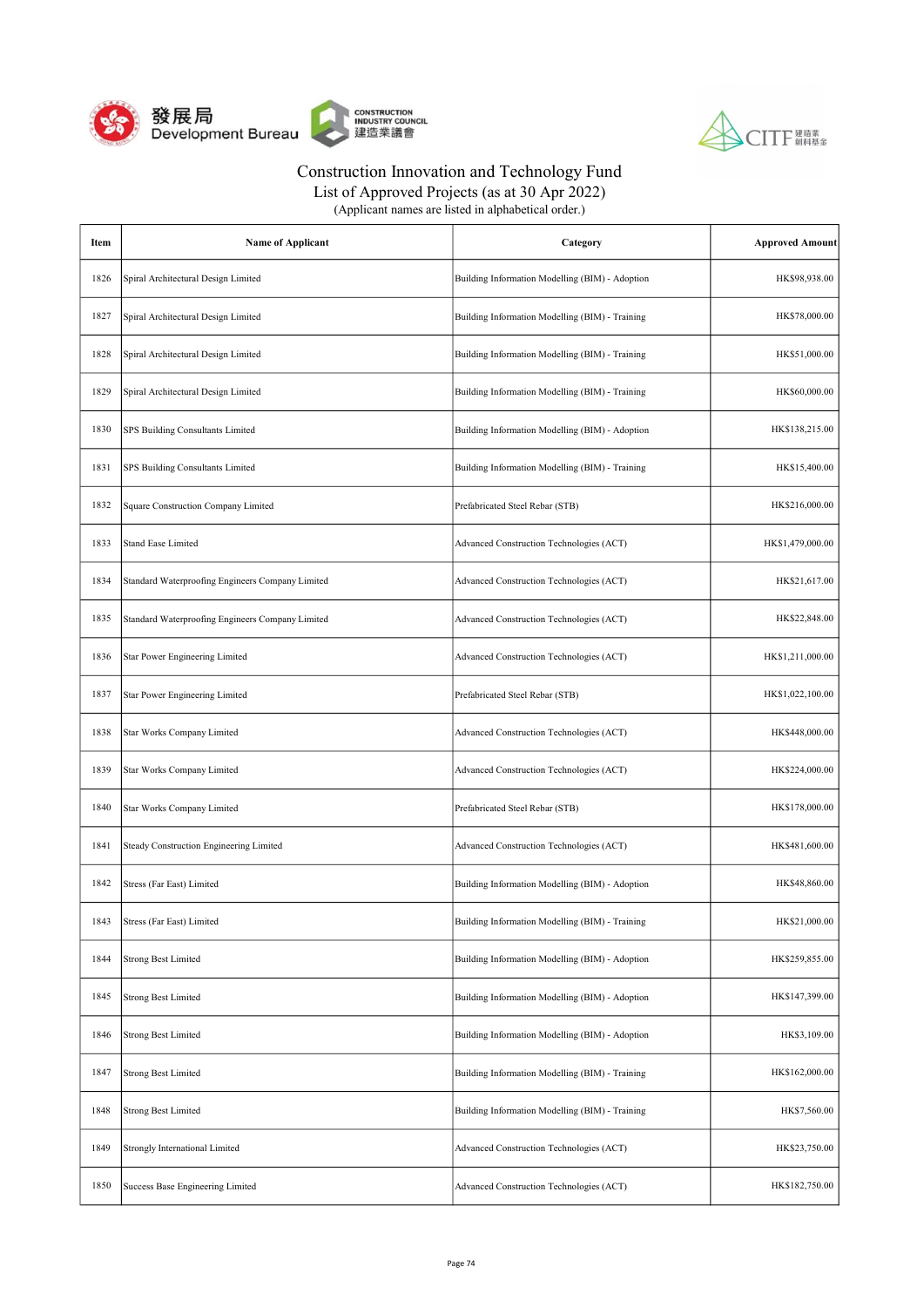



List of Approved Projects (as at 30 Apr 2022)

| Item | <b>Name of Applicant</b>           | Category                                        | <b>Approved Amount</b> |
|------|------------------------------------|-------------------------------------------------|------------------------|
| 1851 | Suen Tat Metal Machine Fty Ltd.    | Building Information Modelling (BIM) - Adoption | HK\$72,800.00          |
| 1852 | Suen Tat Metal Machine Fty Ltd.    | Building Information Modelling (BIM) - Adoption | HK\$88,039.00          |
| 1853 | Suen Tat Metal Machine Fty Ltd.    | Building Information Modelling (BIM) - Adoption | HK\$210,700.00         |
| 1854 | Suen Tat Metal Machine Fty Ltd.    | Building Information Modelling (BIM) - Adoption | HK\$157,150.00         |
| 1855 | Suen Tat Metal Machine Fty Ltd.    | Building Information Modelling (BIM) - Training | HK\$9,000.00           |
| 1856 | Suen Tat Metal Machine Fty Ltd.    | Building Information Modelling (BIM) - Training | HK\$5,000.00           |
| 1857 | Suen Tat Metal Machine Fty Ltd.    | Building Information Modelling (BIM) - Training | HK\$10,000.00          |
| 1858 | Sum Kee Construction Limited       | Building Information Modelling (BIM) - Adoption | HK\$29,400.00          |
| 1859 | Sum Kee Construction Limited       | Building Information Modelling (BIM) - Training | HK\$198,000.00         |
| 1860 | Sun Fook Kong (Civil) Limited      | Advanced Construction Technologies (ACT)        | HK\$440,755.00         |
| 1861 | Sun Fook Kong (Civil) Limited      | Advanced Construction Technologies (ACT)        | HK\$227,500.00         |
| 1862 | Sun Fook Kong (Civil) Limited      | Building Information Modelling (BIM) - Adoption | HK\$158,900.00         |
| 1863 | Sun Fook Kong (Civil) Limited      | Building Information Modelling (BIM) - Adoption | HK\$51,099.00          |
| 1864 | Sun Fook Kong (Civil) Limited      | Building Information Modelling (BIM) - Adoption | HK\$109,200.00         |
| 1865 | Sun Fook Kong (Civil) Limited      | Building Information Modelling (BIM) - Training | HK\$216,000.00         |
| 1866 | Sun Fook Kong Construction Limited | Advanced Construction Technologies (ACT)        | HK\$767,240.00         |
| 1867 | Sun Fook Kong Construction Limited | Advanced Construction Technologies (ACT)        | HK\$656,600.00         |
| 1868 | Sun Fook Kong Construction Limited | Building Information Modelling (BIM) - Adoption | HK\$21,000.00          |
| 1869 | Sun Fook Kong Construction Limited | Building Information Modelling (BIM) - Adoption | HK\$42,980.00          |
| 1870 | Sun Fook Kong Construction Limited | Building Information Modelling (BIM) - Adoption | HK\$30,100.00          |
| 1871 | Sun Fook Kong Construction Limited | Building Information Modelling (BIM) - Adoption | HK\$222,055.00         |
| 1872 | Sun Fook Kong Construction Limited | Building Information Modelling (BIM) - Adoption | HK\$124,320.00         |
| 1873 | Sun Fook Kong Construction Limited | Building Information Modelling (BIM) - Training | HK\$3,000.00           |
| 1874 | Sun Fook Kong Construction Limited | Building Information Modelling (BIM) - Training | HK\$216,000.00         |
| 1875 | Sun Fung Group Limited             | Building Information Modelling (BIM) - Adoption | HK\$45,318.00          |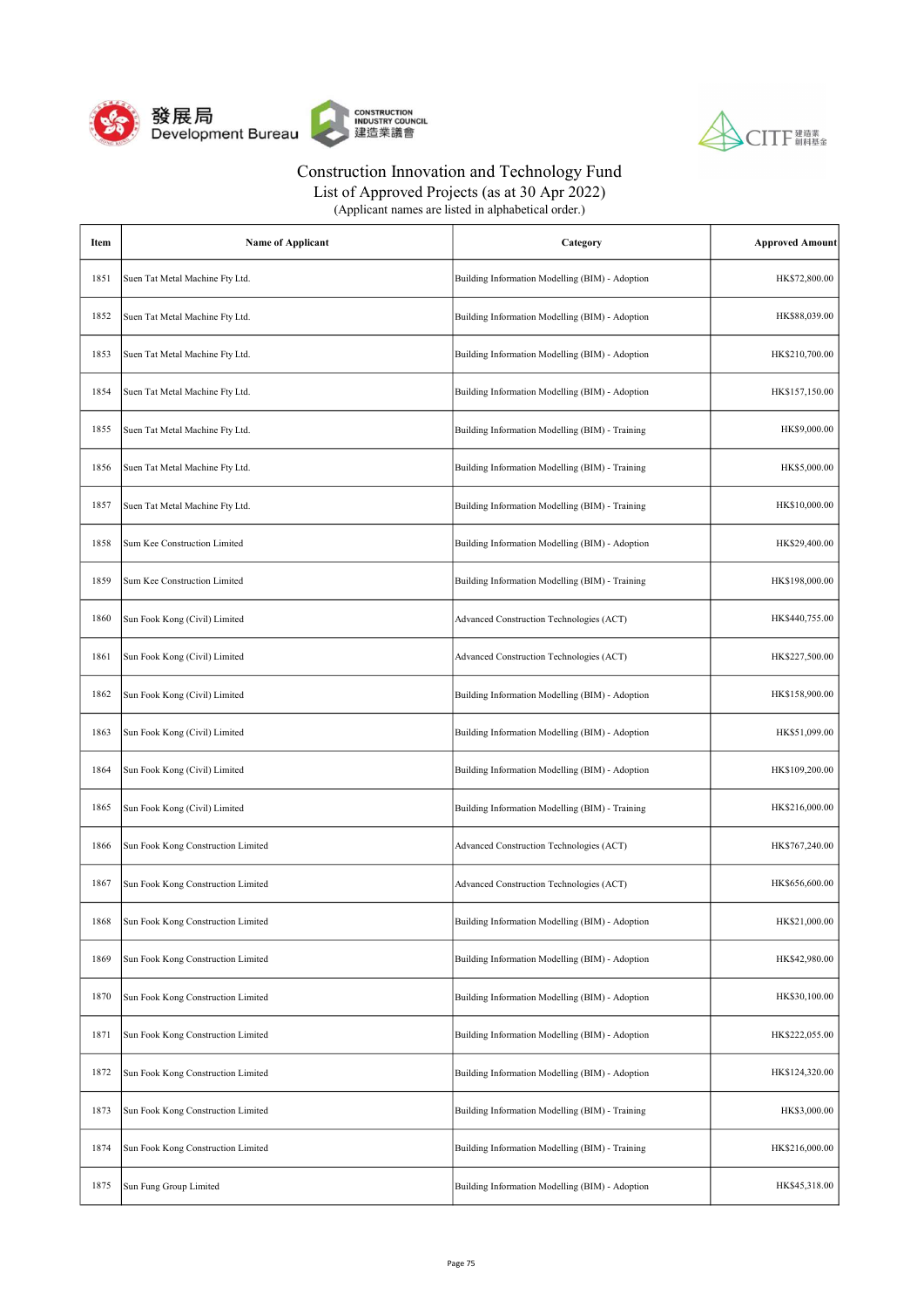



| (Applicant names are listed in alphabetical order.) |  |
|-----------------------------------------------------|--|
|-----------------------------------------------------|--|

| Item | <b>Name of Applicant</b>                          | Category                                        | <b>Approved Amount</b> |
|------|---------------------------------------------------|-------------------------------------------------|------------------------|
| 1876 | Sun Ho Drill Cut Engineering Company Limited      | Advanced Construction Technologies (ACT)        | HK\$315,000.00         |
| 1877 | Sun Lung Decoration Co Ltd                        | Advanced Construction Technologies (ACT)        | HK\$185,123.00         |
| 1878 | Sun Lung Decoration Co Ltd                        | Building Information Modelling (BIM) - Adoption | HK\$265,150.00         |
| 1879 | Sun Yu Chau Engineering Company Limited           | Building Information Modelling (BIM) - Adoption | HK\$63,729.00          |
| 1880 | Sun Yu Chau Engineering Company Limited           | Building Information Modelling (BIM) - Adoption | HK\$95,319.00          |
| 1881 | Sun Yu Chau Engineering Company Limited           | Building Information Modelling (BIM) - Adoption | HK\$139,581.00         |
| 1882 | Sun Yu Chau Engineering Company Limited           | Building Information Modelling (BIM) - Adoption | HK\$150,177.00         |
| 1883 | Sun Yu Chau Engineering Company Limited           | Building Information Modelling (BIM) - Training | HK\$9,000.00           |
| 1884 | Sun Yu Chau Engineering Company Limited           | Building Information Modelling (BIM) - Training | HK\$13,440.00          |
| 1885 | Sun Yu Chau Engineering Company Limited           | Building Information Modelling (BIM) - Training | HK\$9,000.00           |
| 1886 | Sun Yu Chau Engineering Company Limited           | Building Information Modelling (BIM) - Training | HK\$27,440.00          |
| 1887 | Sundart Timber Products Company Limited           | Advanced Construction Technologies (ACT)        | HK\$447,923.00         |
| 1888 | Sundart Timber Products Company Limited           | Building Information Modelling (BIM) - Adoption | HK\$544,331.00         |
| 1889 | Sundart Timber Products Company Limited           | Building Information Modelling (BIM) - Training | HK\$67,200.00          |
| 1890 | Sunley Engineering & Construction Company Limited | Building Information Modelling (BIM) - Adoption | HK\$21,000.00          |
| 1891 | Sunley Engineering & Construction Company Limited | Building Information Modelling (BIM) - Adoption | HK\$36,960.00          |
| 1892 | Sunley Engineering & Construction Company Limited | Building Information Modelling (BIM) - Training | HK\$3,000.00           |
| 1893 | Sunley Engineering & Construction Company Limited | Building Information Modelling (BIM) - Training | HK\$3,000.00           |
| 1894 | Sunley Engineering & Construction Company Limited | Building Information Modelling (BIM) - Training | HK\$2,200.00           |
| 1895 | Sunley Engineering & Construction Company Limited | Building Information Modelling (BIM) - Training | HK\$2,200.00           |
| 1896 | Sunley Engineering & Construction Company Limited | Building Information Modelling (BIM) - Training | HK\$2,500.00           |
| 1897 | Sunley Engineering & Construction Company Limited | Building Information Modelling (BIM) - Training | HK\$6,000.00           |
| 1898 | Sunnic Engineering Limited                        | Advanced Construction Technologies (ACT)        | HK\$800,000.00         |
| 1899 | Sunnic Engineering Limited                        | Building Information Modelling (BIM) - Training | HK\$39,000.00          |
| 1900 | Super Win Transportation Company Limited          | Advanced Construction Technologies (ACT)        | HK\$15,400.00          |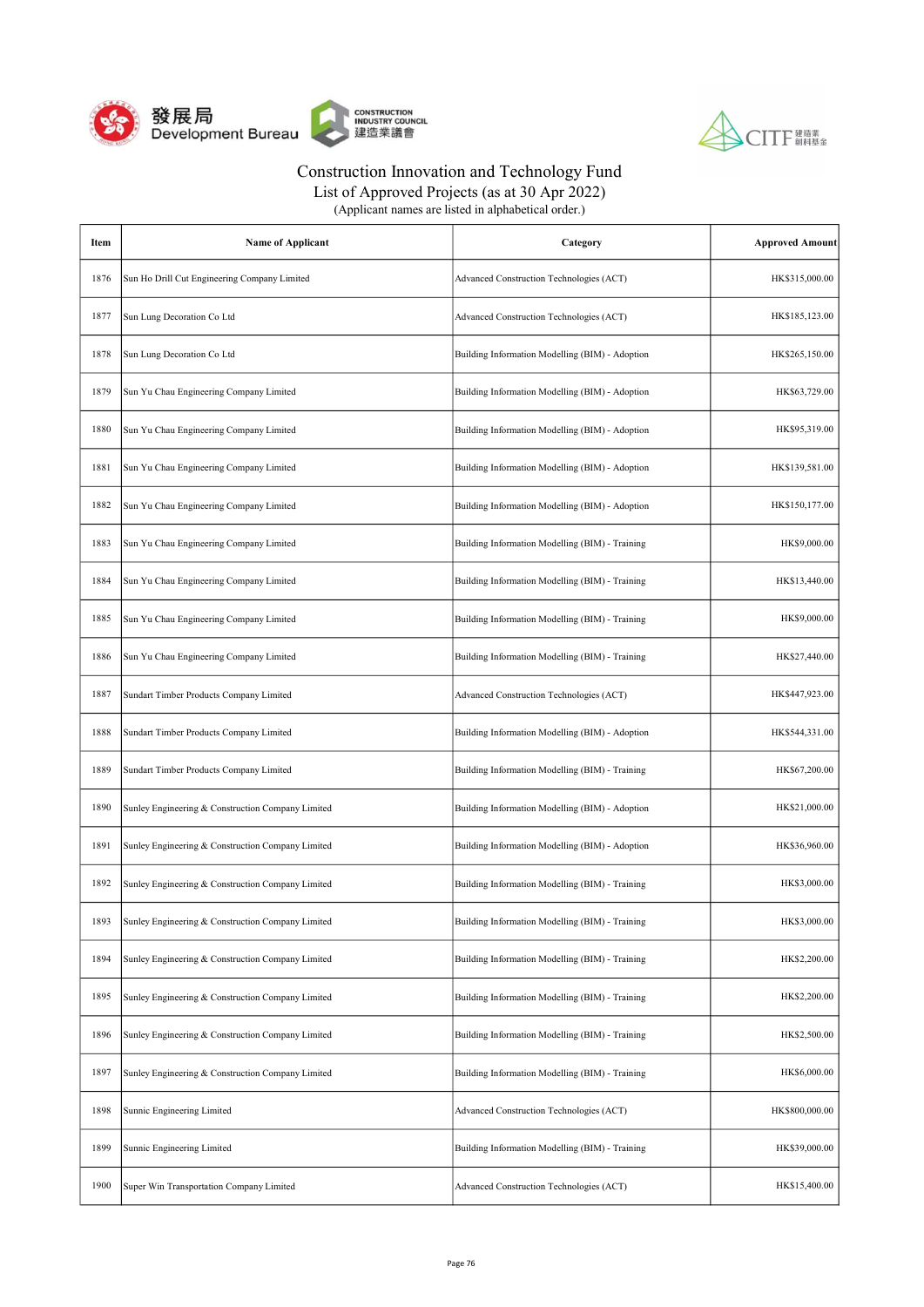



List of Approved Projects (as at 30 Apr 2022)

| Item | <b>Name of Applicant</b>                        | Category                                        | <b>Approved Amount</b> |
|------|-------------------------------------------------|-------------------------------------------------|------------------------|
| 1901 | <b>SW Construction Limited</b>                  | Advanced Construction Technologies (ACT)        | HK\$800,000.00         |
| 1902 | SW Construction Limited                         | Advanced Construction Technologies (ACT)        | HK\$800,000.00         |
| 1903 | SW Engineering Consultant Limited               | Building Information Modelling (BIM) - Adoption | HK\$167,309.00         |
| 1904 | SW Engineering Consultant Limited               | Building Information Modelling (BIM) - Training | HK\$8,800.00           |
| 1905 | SW Engineering Consultant Limited               | Building Information Modelling (BIM) - Training | HK\$2,500.00           |
| 1906 | S'Wah Engineering Company Limited               | Building Information Modelling (BIM) - Adoption | HK\$37,078.00          |
| 1907 | S'Wah Engineering Company Limited               | Building Information Modelling (BIM) - Adoption | HK\$45,920.00          |
| 1908 | S'Wah Engineering Company Limited               | Building Information Modelling (BIM) - Adoption | HK\$36,750.00          |
| 1909 | S'Wah Engineering Company Limited               | Building Information Modelling (BIM) - Adoption | HK\$304,791.00         |
| 1910 | Sze Wai Transportation Company Limited          | Advanced Construction Technologies (ACT)        | HK\$800,000.00         |
| 1911 | T.K. Tsui & Associates Limited                  | Building Information Modelling (BIM) - Adoption | HK\$200,000.00         |
| 1912 | T.O.P Contracting Limited                       | Building Information Modelling (BIM) - Adoption | HK\$162,540.00         |
| 1913 | T.O.P Contracting Limited                       | Building Information Modelling (BIM) - Training | HK\$12,000.00          |
| 1914 | Tactful Building Company Limited                | Building Information Modelling (BIM) - Adoption | HK\$54,670.00          |
| 1915 | Tactful Building Company Limited                | Building Information Modelling (BIM) - Adoption | HK\$54,277.00          |
| 1916 | Tactful Building Company Limited                | Building Information Modelling (BIM) - Adoption | HK\$55,930.00          |
| 1917 | Tactful Building Company Limited                | Building Information Modelling (BIM) - Training | HK\$93,000.00          |
| 1918 | Tactful Building Company Limited                | Building Information Modelling (BIM) - Training | HK\$42,000.00          |
| 1919 | Tactful Building Company Limited                | Building Information Modelling (BIM) - Training | HK\$3,000.00           |
| 1920 | Tactful Building Company Limited                | Prefabricated Steel Rebar (STB)                 | HK\$749,100.00         |
| 1921 | Tactful Construction & Engineering (Hk) Limited | Advanced Construction Technologies (ACT)        | HK\$800,000.00         |
| 1922 | Tactful Construction & Engineering (Hk) Limited | Advanced Construction Technologies (ACT)        | HK\$150,500.00         |
| 1923 | Tai sun cranes leasing limited                  | Advanced Construction Technologies (ACT)        | HK\$2,000,000.00       |
| 1924 | Tak Lee Machinery Company Limited               | Advanced Construction Technologies (ACT)        | HK\$800,000.00         |
| 1925 | Tak Sing Engineering (Hong Kong) Limited        | Modular Integrated Construction (MiC) - Module  | HK\$5,000,000.00       |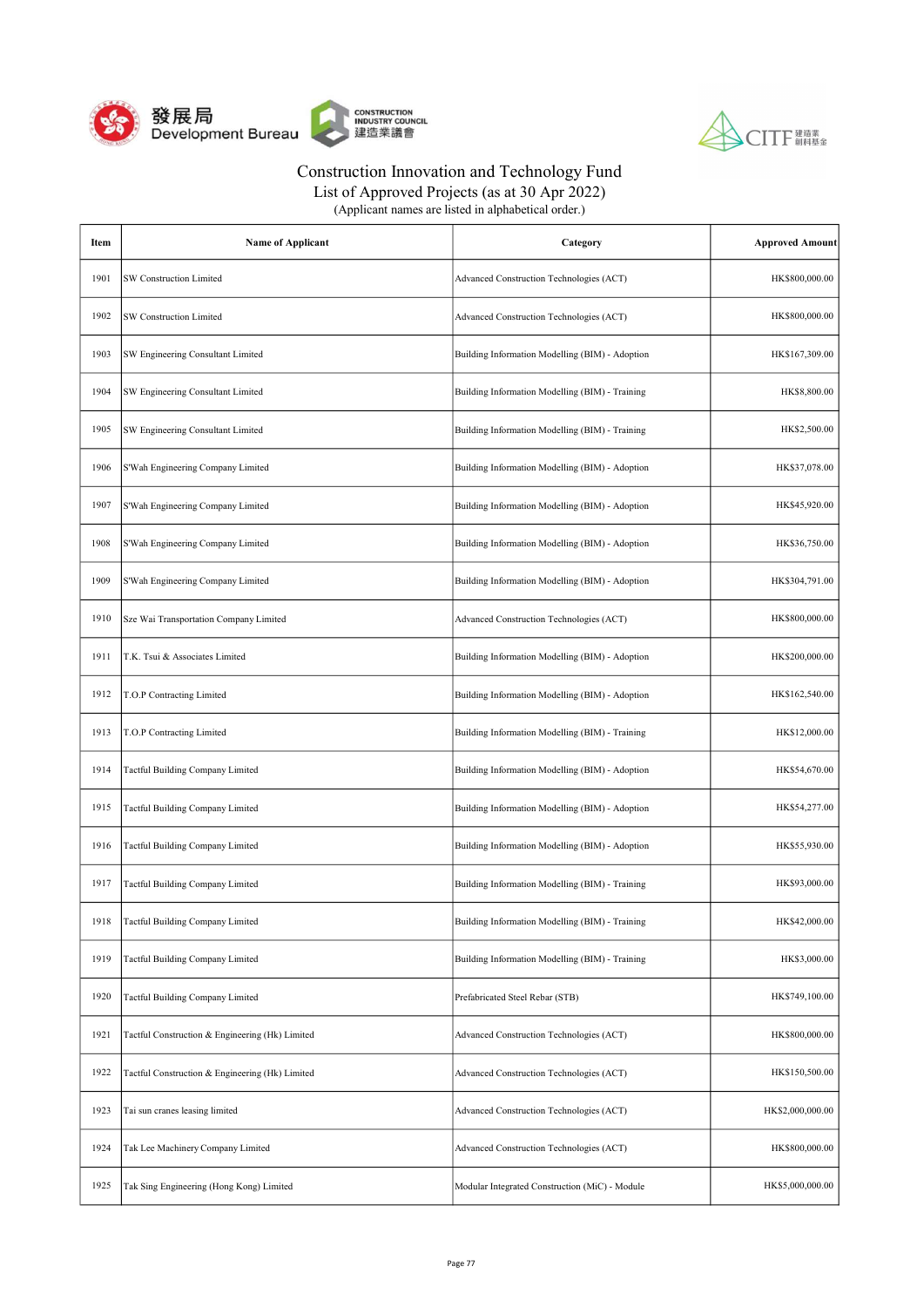



| (Applicant names are listed in alphabetical order.) |
|-----------------------------------------------------|
|-----------------------------------------------------|

| Item | <b>Name of Applicant</b>                                 | Category                                        | <b>Approved Amount</b> |
|------|----------------------------------------------------------|-------------------------------------------------|------------------------|
| 1926 | Tak Wan Construction & Drilling Co., Limited             | Advanced Construction Technologies (ACT)        | HK\$15,400.00          |
| 1927 | Tak Wan Construction & Drilling Co., Limited             | Advanced Construction Technologies (ACT)        | HK\$725,146.00         |
| 1928 | Takasago Thermal Engineering (Hong Kong) Company Limited | Advanced Construction Technologies (ACT)        | HK\$164,188.00         |
| 1929 | Takasago Thermal Engineering (Hong Kong) Company Limited | Building Information Modelling (BIM) - Adoption | HK\$357,000.00         |
| 1930 | Takasago Thermal Engineering (Hong Kong) Company Limited | Building Information Modelling (BIM) - Training | HK\$47,400.00          |
| 1931 | Takasago Thermal Engineering (Hong Kong) Company Limited | Building Information Modelling (BIM) - Training | HK\$10,000.00          |
| 1932 | <b>Talent Construction Limited</b>                       | Prefabricated Steel Rebar (STB)                 | HK\$640,000.00         |
| 1933 | Talent Mechanical & Electrical Engineers Limited         | Building Information Modelling (BIM) - Adoption | HK\$186,522.00         |
| 1934 | Talent Mechanical & Electrical Engineers Limited         | Building Information Modelling (BIM) - Training | HK\$24,000.00          |
| 1935 | Talent Mechanical & Electrical Engineers Limited         | Building Information Modelling (BIM) - Training | HK\$48,000.00          |
| 1936 | Talent Mechanical & Electrical Engineers Limited         | Building Information Modelling (BIM) - Training | HK\$66,000.00          |
| 1937 | Talent Mechanical & Electrical Engineers Limited         | Building Information Modelling (BIM) - Training | HK\$15,000.00          |
| 1938 | Talent Mechanical & Electrical Engineers Limited         | Building Information Modelling (BIM) - Training | HK\$7,000.00           |
| 1939 | Talent Mechanical & Electrical Engineers Limited         | Building Information Modelling (BIM) - Training | HK\$25,550.00          |
| 1940 | Tao Kee Engineering Company Limited                      | Prefabricated Steel Rebar (STB)                 | HK\$3,334,794.00       |
| 1941 | Tao Kee Engineering Company Limited                      | Prefabricated Steel Rebar (STB)                 | HK\$2,400,000.00       |
| 1942 | Tao Kee Engineering Company Limited                      | Prefabricated Steel Rebar (STB)                 | HK\$2,022,600.00       |
| 1943 | Team 73 HK Limited                                       | Building Information Modelling (BIM) - Adoption | HK\$110,565.00         |
| 1944 | Teamfield Building Contractors Limited                   | Prefabricated Steel Rebar (STB)                 | HK\$340,800.00         |
| 1945 | Teamfield Building Contractors Limited                   | Prefabricated Steel Rebar (STB)                 | HK\$1,992,000.00       |
| 1946 | Teammate Technolgy Engineering Limited                   | Advanced Construction Technologies (ACT)        | HK\$68,600.00          |
| 1947 | Tech Pro Engineering (Hk) Company                        | Advanced Construction Technologies (ACT)        | HK\$56,000.00          |
| 1948 | Techflex International Ltd                               | Advanced Construction Technologies (ACT)        | HK\$11,718.00          |
| 1949 | Technicon Engineering Ltd                                | Building Information Modelling (BIM) - Adoption | HK\$115,500.00         |
| 1950 | Technicon Engineering Ltd                                | Building Information Modelling (BIM) - Adoption | HK\$21,840.00          |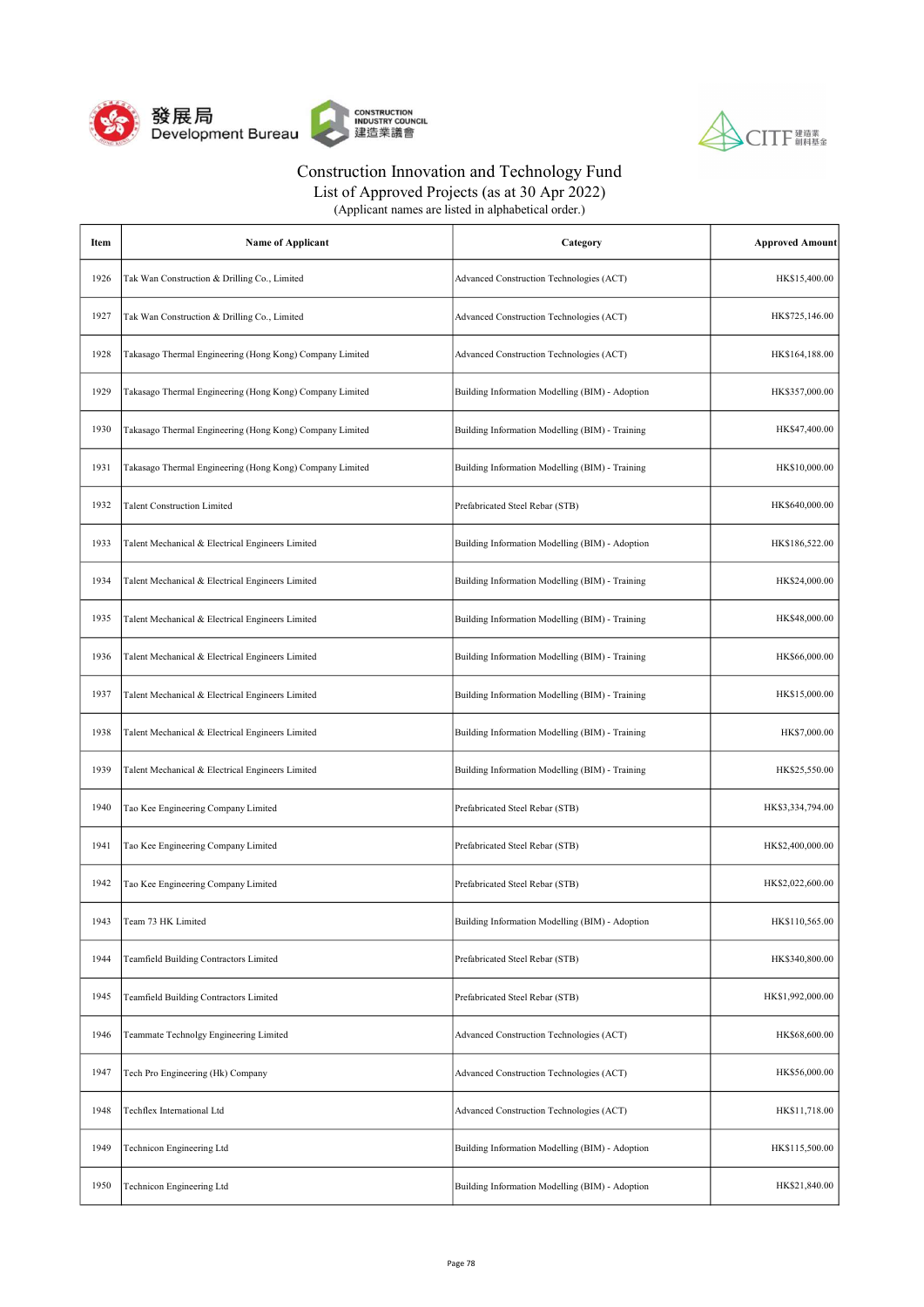



List of Approved Projects (as at 30 Apr 2022)

| Item | <b>Name of Applicant</b>                                  | Category                                                                  | <b>Approved Amount</b> |
|------|-----------------------------------------------------------|---------------------------------------------------------------------------|------------------------|
| 1951 | Technicon Engineering Ltd                                 | Building Information Modelling (BIM) - Adoption                           | HK\$22,774.00          |
| 1952 | Technicon Engineering Ltd                                 | Building Information Modelling (BIM) - Training                           | HK\$12,000.00          |
| 1953 | Technological And Higher Education Institute Of Hong Kong | Manpower Development (MPD) -<br>Non-local Enrichment courses for Students | HK\$1,797,478.00       |
| 1954 | Techoy Construction Company Limited                       | Advanced Construction Technologies (ACT)                                  | HK\$94,875.00          |
| 1955 | Techoy Construction Company Limited                       | Building Information Modelling (BIM) - Adoption                           | HK\$271,250.00         |
| 1956 | Techoy Construction Company Limited                       | Building Information Modelling (BIM) - Training                           | HK\$42,000.00          |
| 1957 | Techoy Construction Company Limited                       | Building Information Modelling (BIM) - Training                           | HK\$24,000.00          |
| 1958 | Techoy Construction Company Limited                       | Building Information Modelling (BIM) - Training                           | HK\$6,000.00           |
| 1959 | Techoy Construction Company Limited                       | Modular Integrated Construction (MiC) - Module                            | HK\$5,000,000.00       |
| 1960 | Techoy Construction Company Limited                       | Modular Integrated Construction (MiC) - Plant                             | HK\$147,000.00         |
| 1961 | Techoy Construction Company Limited                       | Prefabricated Steel Rebar (STB)                                           | HK\$7,400.00           |
| 1962 | Techoy Construction Company Limited                       | Prefabricated Steel Rebar (STB)                                           | HK\$39,909.00          |
| 1963 | Techoy Construction Company Limited                       | Prefabricated Steel Rebar (STB)                                           | HK\$1,010,100.00       |
| 1964 | Techrise Enterprise Limited                               | Advanced Construction Technologies (ACT)                                  | HK\$562,800.00         |
| 1965 | Ted Chan & Associates Limited                             | Advanced Construction Technologies (ACT)                                  | HK\$46,172.00          |
| 1966 | Telemax Environmental And Energy Management Limited       | Building Information Modelling (BIM) - Adoption                           | HK\$51,359.00          |
| 1967 | Telemax Environmental And Energy Management Limited       | Building Information Modelling (BIM) - Training                           | HK\$26,000.00          |
| 1968 | Temmex Engineering Limited                                | Building Information Modelling (BIM) - Adoption                           | HK\$86,676.00          |
| 1969 | Ten Design Group Limited                                  | Building Information Modelling (BIM) - Adoption                           | HK\$209,169.00         |
| 1970 | Ten Design Group Limited                                  | Building Information Modelling (BIM) - Adoption                           | HK\$2,207.00           |
| 1971 | TFP Farrells Limited                                      | Advanced Construction Technologies (ACT)                                  | HK\$24,570.00          |
| 1972 | TFP Farrells Limited                                      | Advanced Construction Technologies (ACT)                                  | HK\$17,360.00          |
| 1973 | TFP Farrells Limited                                      | Advanced Construction Technologies (ACT)                                  | HK\$39,970.00          |
| 1974 | TFP Farrells Limited                                      | Building Information Modelling (BIM) - Adoption                           | HK\$127,512.00         |
| 1975 | TFP Farrells Limited                                      | Building Information Modelling (BIM) - Adoption                           | HK\$115,542.00         |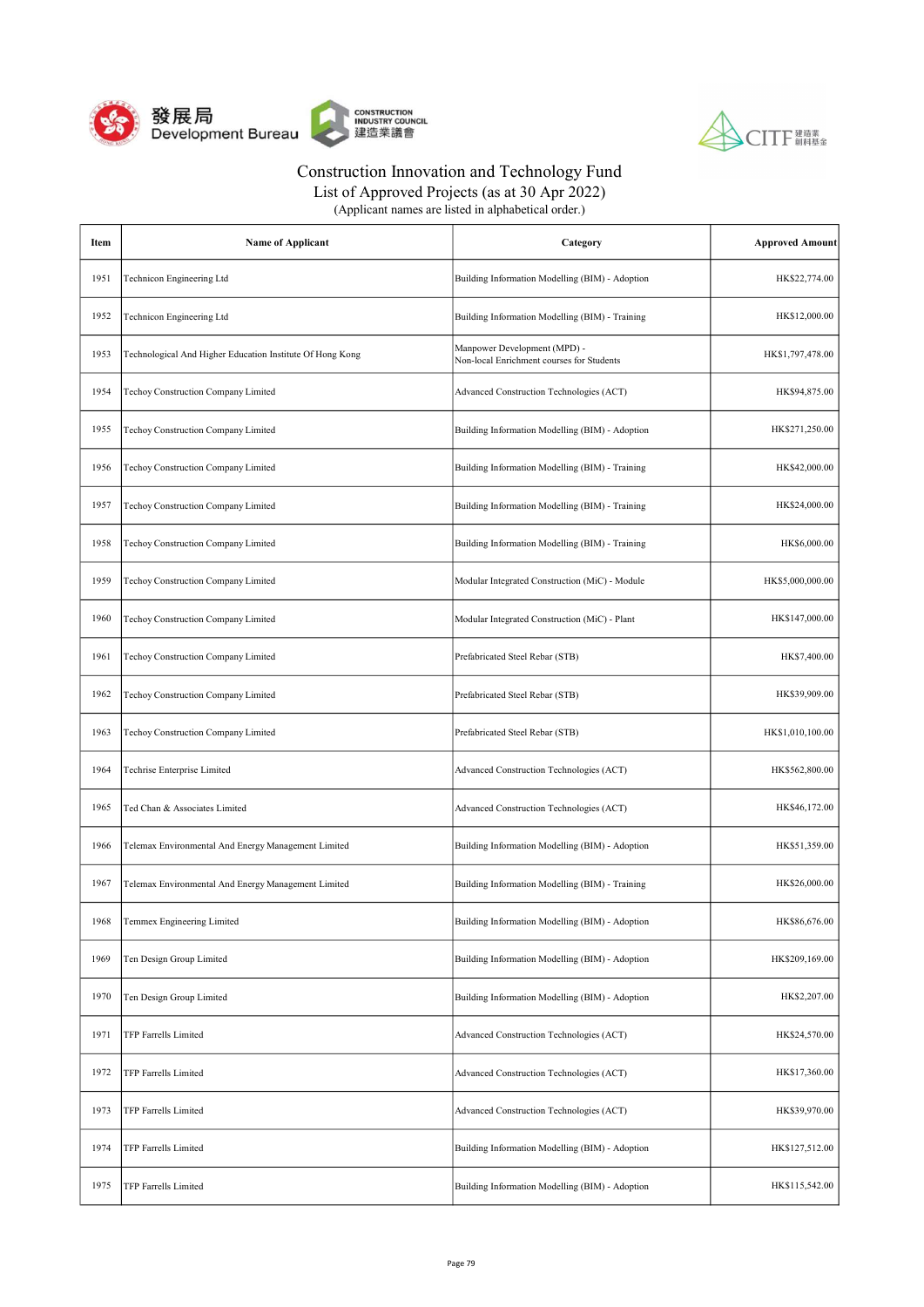



List of Approved Projects (as at 30 Apr 2022)

| Item | <b>Name of Applicant</b>                                                                                                | Category                                                                     | <b>Approved Amount</b> |
|------|-------------------------------------------------------------------------------------------------------------------------|------------------------------------------------------------------------------|------------------------|
| 1976 | TFP Farrells Limited                                                                                                    | Building Information Modelling (BIM) - Adoption                              | HK\$118,440.00         |
| 1977 | TFP Farrells Limited                                                                                                    | Building Information Modelling (BIM) - Adoption                              | HK\$13,860.00          |
| 1978 | TFP Farrells Limited                                                                                                    | Building Information Modelling (BIM) - Adoption                              | HK\$120,960.00         |
| 1979 | <b>TFP Farrells Limited</b>                                                                                             | Building Information Modelling (BIM) - Training                              | HK\$2,200.00           |
| 1980 | TFP Farrells Limited                                                                                                    | Building Information Modelling (BIM) - Training                              | HK\$7,500.00           |
| 1981 | TFP Farrells Limited                                                                                                    | Building Information Modelling (BIM) - Training                              | HK\$25,000.00          |
| 1982 | TFP Farrells Limited                                                                                                    | Building Information Modelling (BIM) - Training                              | HK\$9,000.00           |
| 1983 | TFP Farrells Limited                                                                                                    | Building Information Modelling (BIM) - Training                              | HK\$9,000.00           |
| 1984 | TFP Farrells Limited                                                                                                    | Building Information Modelling (BIM) - Training                              | HK\$9,000.00           |
| 1985 | The Australian Institute Of Building (Hong Kong Chapter)                                                                | Manpower Development (MPD) -<br>Local Collaborative Courses                  | HK\$24,600.00          |
| 1986 | The Chartered Institution Of Water And Environmental Management Hong Kong                                               | Manpower Development (MPD) -<br>International Conference in HK               | <b>HK\$0.00</b>        |
| 1987 | The Chinese University Of Hong Kong School of Architecture                                                              | Manpower Development (MPD) -<br>International Conference in HK               | HK\$497,850.00         |
| 1988 | The Chinese University Of Hong Kong School of Architecture                                                              | Manpower Development (MPD) -<br>Local Collaborative Courses                  | HK\$260,200.00         |
| 1989 | The Chinese University Of Hong Kong School of Architecture                                                              | Manpower Development (MPD) -<br><b>Local Collaborative Courses</b>           | HK\$125,241.00         |
| 1990 | The Chinese University Of Hong Kong School of Architecture                                                              | Manpower Development (MPD) -<br><b>Local Collaborative Courses</b>           | HK\$279,084.00         |
| 1991 | The Chinese University Of Hong Kong School of Architecture                                                              | Manpower Development (MPD) -<br><b>Local Collaborative Courses</b>           | HK\$299,690.00         |
| 1992 | The Chinese University Of Hong Kong School of Architecture                                                              | Manpower Development (MPD) -<br>Local Collaborative Courses                  | HK\$298,193.00         |
| 1993 | The Hong Kong Construction Association, Limited                                                                         | Manpower Development (MPD) -<br>Non-local training /visits for Practitioners | HK\$56,887.00          |
| 1994 | The Hong Kong Construction Association, Limited                                                                         | Manpower Development (MPD) -<br>Non-local training /visits for Practitioners | HK\$147,677.95         |
| 1995 | The Hong Kong Polytechnic University Chinese National Engineering Research<br>Centre for Steel Construction (HK Branch) | Manpower Development (MPD) -<br>Local Collaborative Courses                  | HK\$95,528.00          |
| 1996 | The Hong Kong Polytechnic University Department of Building and Real Estate                                             | Manpower Development (MPD) -<br>International Conference in HK               | <b>HK\$0.00</b>        |
| 1997 | The Hong Kong Polytechnic University Department of Building and Real Estate                                             | Manpower Development (MPD) -<br>International Conference in HK               | HK\$206,871.00         |
| 1998 | The Hong Kong Polytechnic University Department of Building and Real Estate                                             | Manpower Development (MPD) -<br>Non-local Enrichment courses for Students    | HK\$490,974.00         |
| 1999 | The Hong Kong Polytechnic University Faculty of Construction and Environment                                            | Manpower Development (MPD) -<br>International Conference in HK               | HK\$275,791.00         |
| 2000 | The Hong Kong Polytechnic University Faculty of Construction and Environment                                            | Manpower Development (MPD) -<br>International Conference in HK               | HK\$135,227.00         |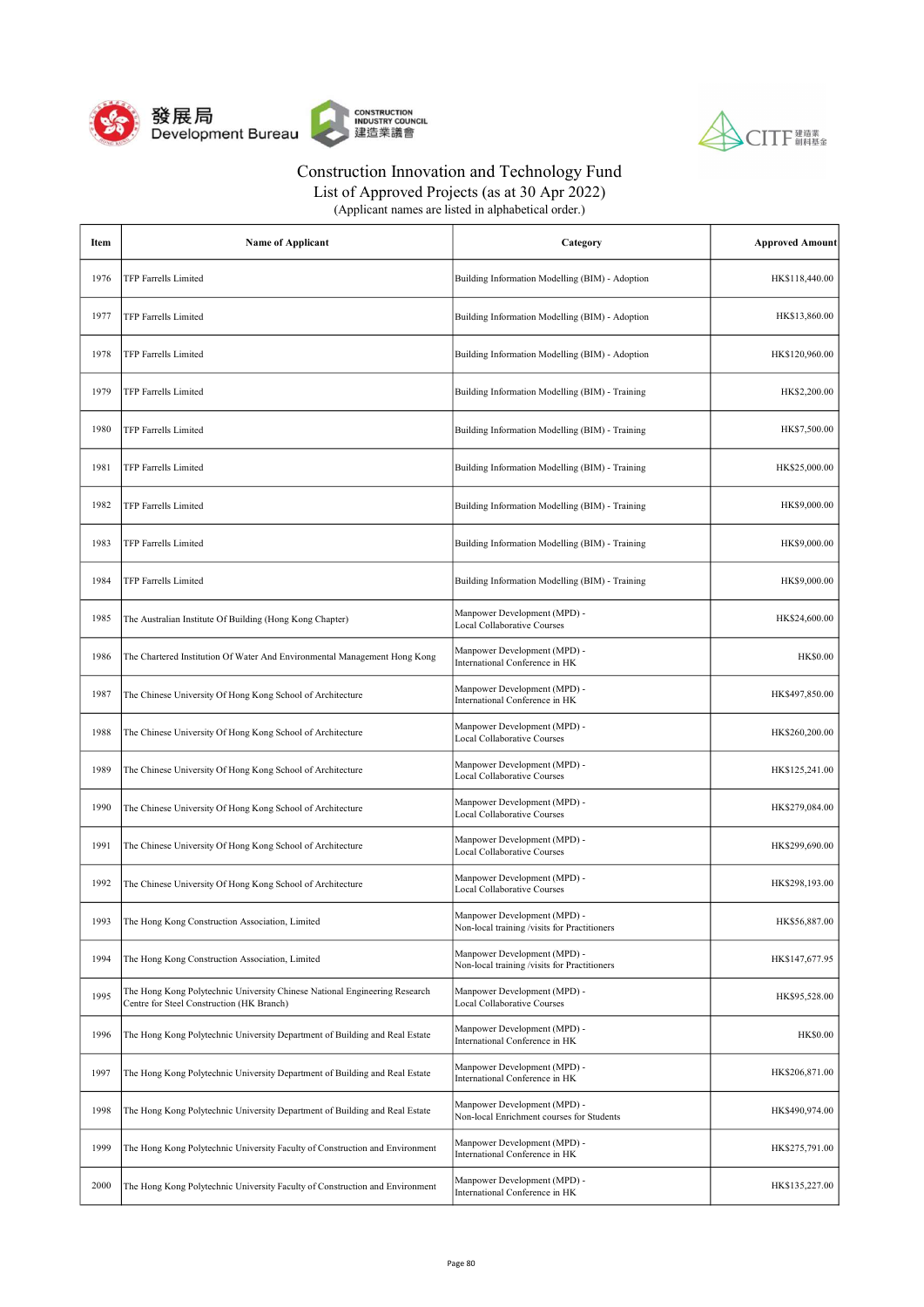



List of Approved Projects (as at 30 Apr 2022)

| Item | <b>Name of Applicant</b>                                                                                                             | Category                                                                     | <b>Approved Amount</b> |
|------|--------------------------------------------------------------------------------------------------------------------------------------|------------------------------------------------------------------------------|------------------------|
| 2001 | The Hong Kong University Of Science And Technology Department of Civil and<br><b>Environment Engineering</b>                         | Manpower Development (MPD) -<br>International Conference in HK               | HK\$155,500.00         |
| 2002 | The Hong Kong University Of Science And Technology Department of Civil and<br><b>Environment Engineering</b>                         | Manpower Development (MPD) -<br>International Conference in HK               | HK\$355,900.00         |
| 2003 | The Jardine Engineering Corporation, Limited                                                                                         | Advanced Construction Technologies (ACT)                                     | HK\$153,090.00         |
| 2004 | The Jardine Engineering Corporation, Limited                                                                                         | Building Information Modelling (BIM) - Adoption                              | HK\$184,800.00         |
| 2005 | The Jardine Engineering Corporation, Limited                                                                                         | Building Information Modelling (BIM) - Adoption                              | HK\$183,750.00         |
| 2006 | The Jardine Engineering Corporation, Limited                                                                                         | Building Information Modelling (BIM) - Adoption                              | HK\$95,900.00          |
| 2007 | The Oval Partnership Limited                                                                                                         | Building Information Modelling (BIM) - Adoption                              | HK\$315,000.00         |
| 2008 | The University Of Hong Kong Centre for Innovation in Construction and<br>Infrastructure Development (CICID)                          | Manpower Development (MPD) -<br>International Conference in HK               | HK\$870,041.00         |
| 2009 | The University Of Hong Kong Centre for Innovation in Construction and<br>Infrastructure Development (CICID)                          | Manpower Development (MPD) -<br>Non-local Enrichment courses for Students    | HK\$2,000,000.00       |
| 2010 | The University Of Hong Kong Centre for Innovation in Construction and<br>Infrastructure Development (CICID)                          | Manpower Development (MPD) -<br>Non-local Enrichment courses for Students    | HK\$1,998,000.00       |
| 2011 | The University Of Hong Kong Department of Architecture                                                                               | Manpower Development (MPD) -<br>Local Collaborative Courses                  | HK\$270,000.00         |
| 2012 | The University Of Hong Kong Department of Architecture                                                                               | Manpower Development (MPD) -<br>Local Collaborative Courses                  | HK\$188,308.00         |
| 2013 | The University Of Hong Kong Department of Architecture                                                                               | Manpower Development (MPD) -<br><b>Local Collaborative Courses</b>           | HK\$249,980.00         |
| 2014 | The University Of Hong Kong Faculty of Engineering - Centre for Innovation in<br>Construction and Infrastructure Development (CICID) | Manpower Development (MPD) -<br>Non-local training /visits for Practitioners | HK\$254,317.00         |
| 2015 | Themeworks International Limited                                                                                                     | Advanced Construction Technologies (ACT)                                     | HK\$59,374.00          |
| 2016 | TheOOQ Limited                                                                                                                       | Building Information Modelling (BIM) - Adoption                              | HK\$23,380.00          |
| 2017 | TheOOQ Limited                                                                                                                       | Building Information Modelling (BIM) - Adoption                              | HK\$22,400.00          |
| 2018 | TheOOQ Limited                                                                                                                       | Building Information Modelling (BIM) - Adoption                              | HK\$45,780.00          |
| 2019 | TheOOQ Limited                                                                                                                       | Building Information Modelling (BIM) - Adoption                              | HK\$23,380.00          |
| 2020 | TheOOQ Limited                                                                                                                       | Building Information Modelling (BIM) - Adoption                              | HK\$20,266.00          |
| 2021 | TheOOQ Limited                                                                                                                       | Building Information Modelling (BIM) - Adoption                              | HK\$58,438.00          |
| 2022 | TheOOQ Limited                                                                                                                       | Building Information Modelling (BIM) - Adoption                              | HK\$10,220.00          |
| 2023 | TheOOQ Limited                                                                                                                       | Building Information Modelling (BIM) - Adoption                              | HK\$27,147.00          |
| 2024 | TheOOQ Limited                                                                                                                       | Building Information Modelling (BIM) - Adoption                              | HK\$27,147.00          |
| 2025 | TheOOQ Limited                                                                                                                       | Building Information Modelling (BIM) - Adoption                              | HK\$27,147.00          |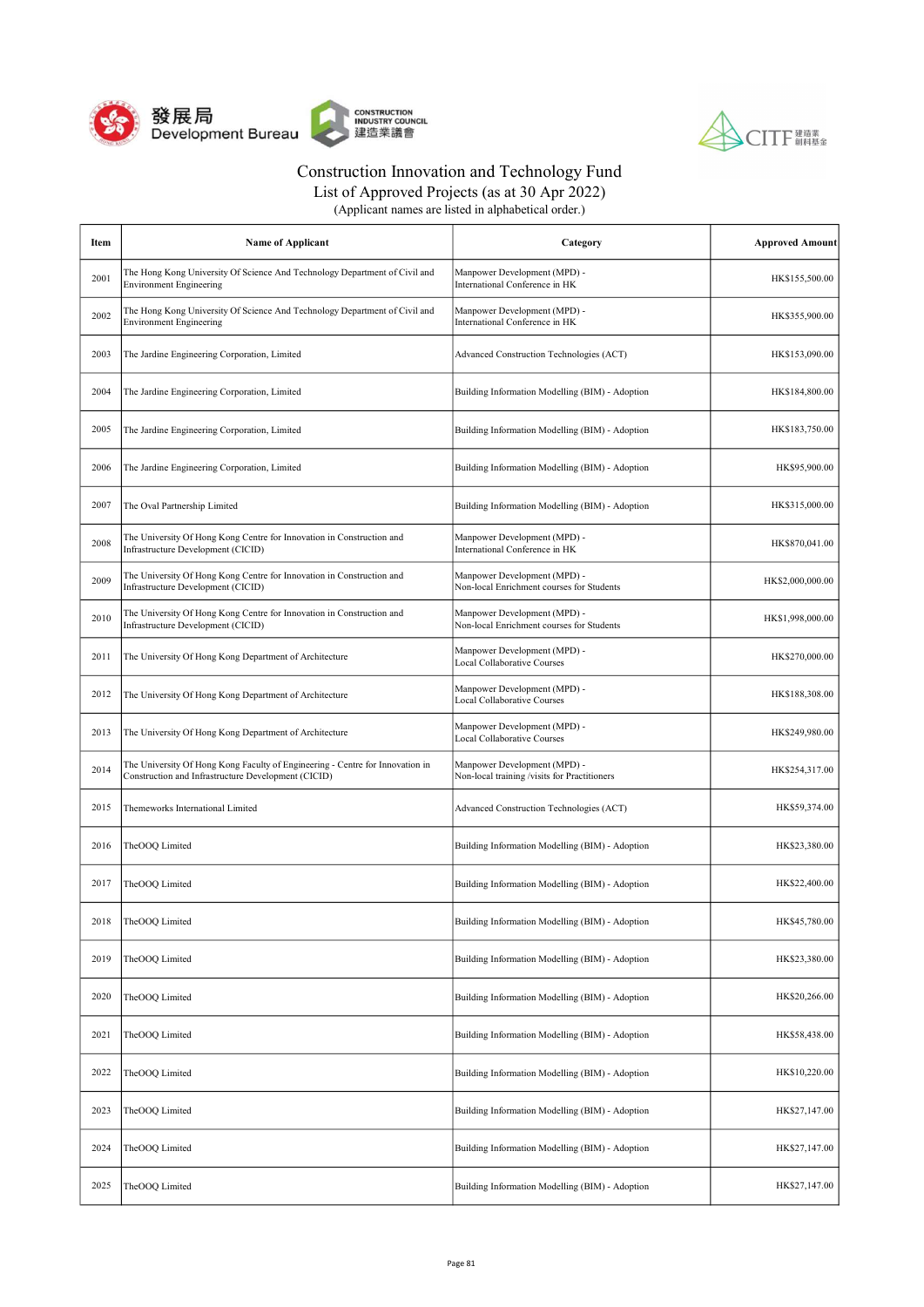



List of Approved Projects (as at 30 Apr 2022)

| Item | <b>Name of Applicant</b>                                                              | Category                                        | <b>Approved Amount</b> |
|------|---------------------------------------------------------------------------------------|-------------------------------------------------|------------------------|
| 2026 | TheOOQ Limited                                                                        | Building Information Modelling (BIM) - Adoption | HK\$21,222.00          |
| 2027 | TheOOQ Limited                                                                        | Building Information Modelling (BIM) - Adoption | HK\$51,100.00          |
| 2028 | TheOOQ Limited                                                                        | Building Information Modelling (BIM) - Adoption | HK\$30,849.00          |
| 2029 | Thf Engineering Company Limited                                                       | Advanced Construction Technologies (ACT)        | HK\$11,718.00          |
| 2030 | Thf Engineering Company Limited                                                       | Building Information Modelling (BIM) - Adoption | HK\$73,500.00          |
| 2031 | Thf Engineering Company Limited                                                       | Building Information Modelling (BIM) - Training | HK\$15,000.00          |
| 2032 | Thomas Chow Architects Limited                                                        | Building Information Modelling (BIM) - Adoption | HK\$266,000.00         |
| 2033 | Thomas Chow Architects Limited                                                        | Building Information Modelling (BIM) - Adoption | HK\$69,514.00          |
| 2034 | Thomas Chow Architects Limited                                                        | Building Information Modelling (BIM) - Adoption | HK\$83,265.00          |
| 2035 | Thomas Chow Architects Limited                                                        | Building Information Modelling (BIM) - Adoption | HK\$12,600.00          |
| 2036 | Threshold Consultants Limited                                                         | Building Information Modelling (BIM) - Adoption | HK\$11,060.00          |
| 2037 | Time Concept Construction Limited                                                     | Advanced Construction Technologies (ACT)        | HK\$800,000.00         |
| 2038 | Tin Fung Engineering Company Limited                                                  | Advanced Construction Technologies (ACT)        | HK\$800,000.00         |
| 2039 | Tin Wo C. Engineering Company Limited                                                 | Advanced Construction Technologies (ACT)        | HK\$1,600,000.00       |
| 2040 | Tin Wo Engineering Company Limited                                                    | Advanced Construction Technologies (ACT)        | HK\$1,173,504.00       |
| 2041 | Tin Wo Engineering Company Limited                                                    | Advanced Construction Technologies (ACT)        | HK\$426,496.00         |
| 2042 | Tin Wo Engineering Company Limited                                                    | Prefabricated Steel Rebar (STB)                 | HK\$2,166,786.00       |
| 2043 | TK Engineering Ltd                                                                    | Advanced Construction Technologies (ACT)        | HK\$32,616.00          |
| 2044 | TLS & Associates Limited                                                              | Building Information Modelling (BIM) - Adoption | HK\$38,883.00          |
| 2045 | TLS & Associates Limited                                                              | Building Information Modelling (BIM) - Training | HK\$28,600.00          |
| 2046 | <b>TMB</b> Architects Limited                                                         | Building Information Modelling (BIM) - Training | HK\$2,800.00           |
| 2047 | Token Engineering Ltd                                                                 | Advanced Construction Technologies (ACT)        | HK\$11,718.00          |
| 2048 | TOKU Construction Company Limited (P & T Construction and Engineering Co.<br>Limited) | Advanced Construction Technologies (ACT)        | HK\$140,000.00         |
| 2049 | TOKU Construction Company Limited (P & T Construction and Engineering Co.<br>Limited) | Advanced Construction Technologies (ACT)        | HK\$106,890.00         |
| 2050 | Tomishiro Engineering Company Limited                                                 | Building Information Modelling (BIM) - Training | HK\$216,000.00         |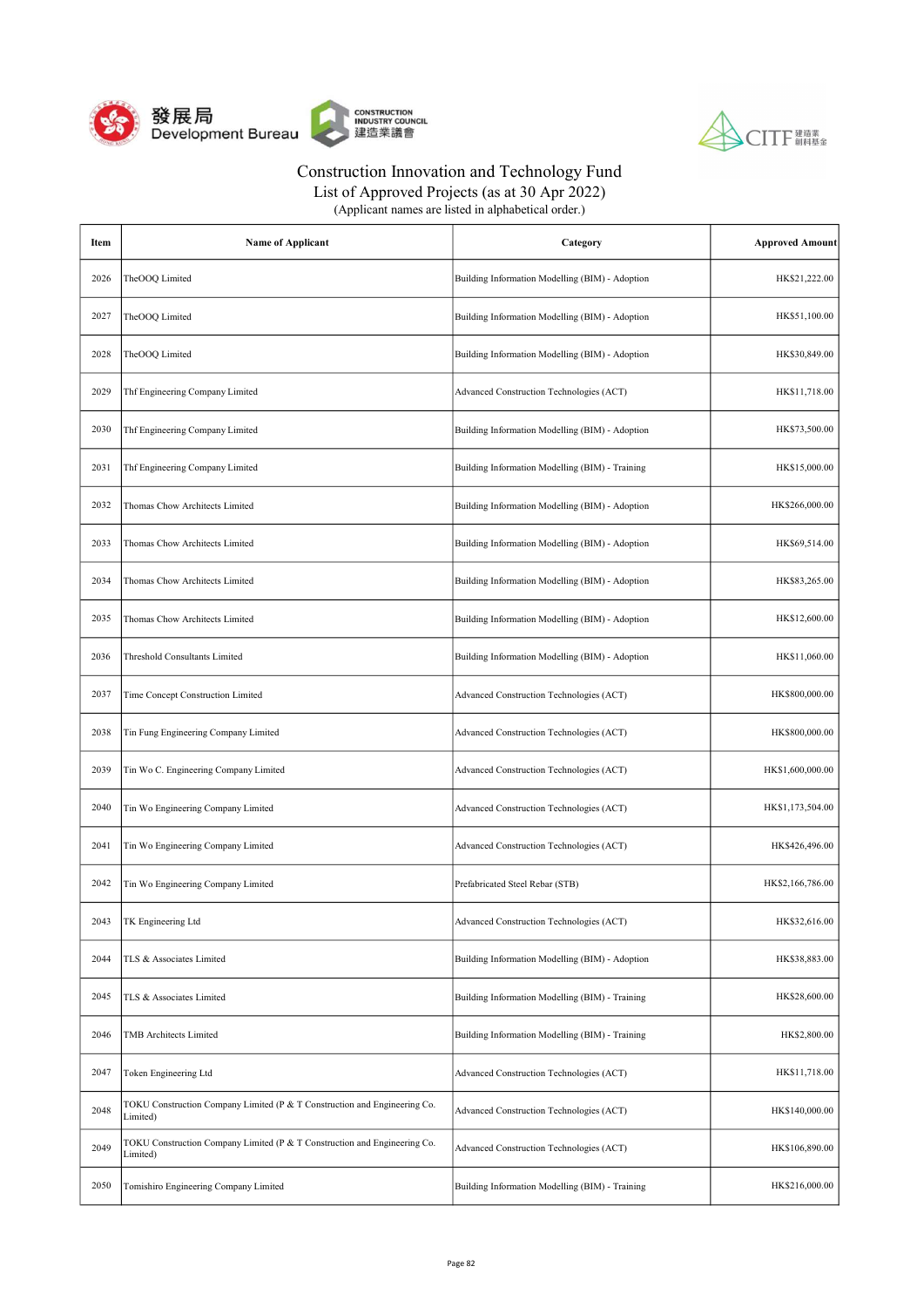



| Item | <b>Name of Applicant</b>                            | Category                                        | <b>Approved Amount</b> |
|------|-----------------------------------------------------|-------------------------------------------------|------------------------|
| 2051 | Tong Kee Project Engineering Company Limited        | Advanced Construction Technologies (ACT)        | HK\$481,600.00         |
| 2052 | Tong Kee Project Engineering Company Limited        | Advanced Construction Technologies (ACT)        | HK\$481,600.00         |
| 2053 | Tonic - Gitanes Joint Venture                       | Building Information Modelling (BIM) - Adoption | HK\$48,930.00          |
| 2054 | Tonic - Gitanes Joint Venture                       | Building Information Modelling (BIM) - Training | HK\$2,200.00           |
| 2055 | Tonic Engineering & Construction Co Ltd             | Building Information Modelling (BIM) - Adoption | HK\$9,493.00           |
| 2056 | Tonic Engineering & Construction Co Ltd             | Building Information Modelling (BIM) - Training | HK\$69,460.00          |
| 2057 | Tonic Engineering & Construction Co Ltd             | Building Information Modelling (BIM) - Training | HK\$4,400.00           |
| 2058 | Tony Ip Green Architects Limited                    | Building Information Modelling (BIM) - Adoption | HK\$120,393.00         |
| 2059 | Tony Ip Green Architects Limited                    | Building Information Modelling (BIM) - Adoption | HK\$124,152.00         |
| 2060 | Top Express Construction Engineering Limited        | Advanced Construction Technologies (ACT)        | HK\$10,185.00          |
| 2061 | Top Express Construction Engineering Limited        | Building Information Modelling (BIM) - Adoption | HK\$45,710.00          |
| 2062 | Top Grace Engineering Limited                       | Building Information Modelling (BIM) - Training | HK\$4,400.00           |
| 2063 | Torishima (Hong Kong) Limited                       | Building Information Modelling (BIM) - Adoption | HK\$139,993.00         |
| 2064 | Torishima (Hong Kong) Limited                       | Building Information Modelling (BIM) - Training | HK\$45,000.00          |
| 2065 | To's Universe Construction Co Ltd                   | Advanced Construction Technologies (ACT)        | HK\$504,000.00         |
| 2066 | To'S Universe Construction Co Ltd                   | Building Information Modelling (BIM) - Adoption | HK\$136,416.00         |
| 2067 | To'S Universe Construction Co Ltd                   | Building Information Modelling (BIM) - Training | HK\$18,000.00          |
| 2068 | To'S Universe Construction Co Ltd                   | Building Information Modelling (BIM) - Training | HK\$84,000.00          |
| 2069 | Trustful Engineering & Construction Company Limited | Advanced Construction Technologies (ACT)        | HK\$394,800.00         |
| 2070 | Trustful Engineering & Design Limited               | Advanced Construction Technologies (ACT)        | HK\$742,761.00         |
| 2071 | Tsun Yip Civil Construction Company Limited         | Advanced Construction Technologies (ACT)        | HK\$266,000.00         |
| 2072 | Tsun Yip Civil Construction Company Limited         | Advanced Construction Technologies (ACT)        | HK\$52,164.00          |
| 2073 | Tsun Yip Civil Construction Company Limited         | Advanced Construction Technologies (ACT)        | HK\$756,000.00         |
| 2074 | Tsun Yip Civil Construction Company Limited         | Prefabricated Steel Rebar (STB)                 | HK\$849,000.00         |
| 2075 | Tsun Yip Waterworks Construction Company Limited    | Advanced Construction Technologies (ACT)        | HK\$184,688.00         |
| 2076 | Tung Lee Engineering Development Limited            | Advanced Construction Technologies (ACT)        | HK\$800,000.00         |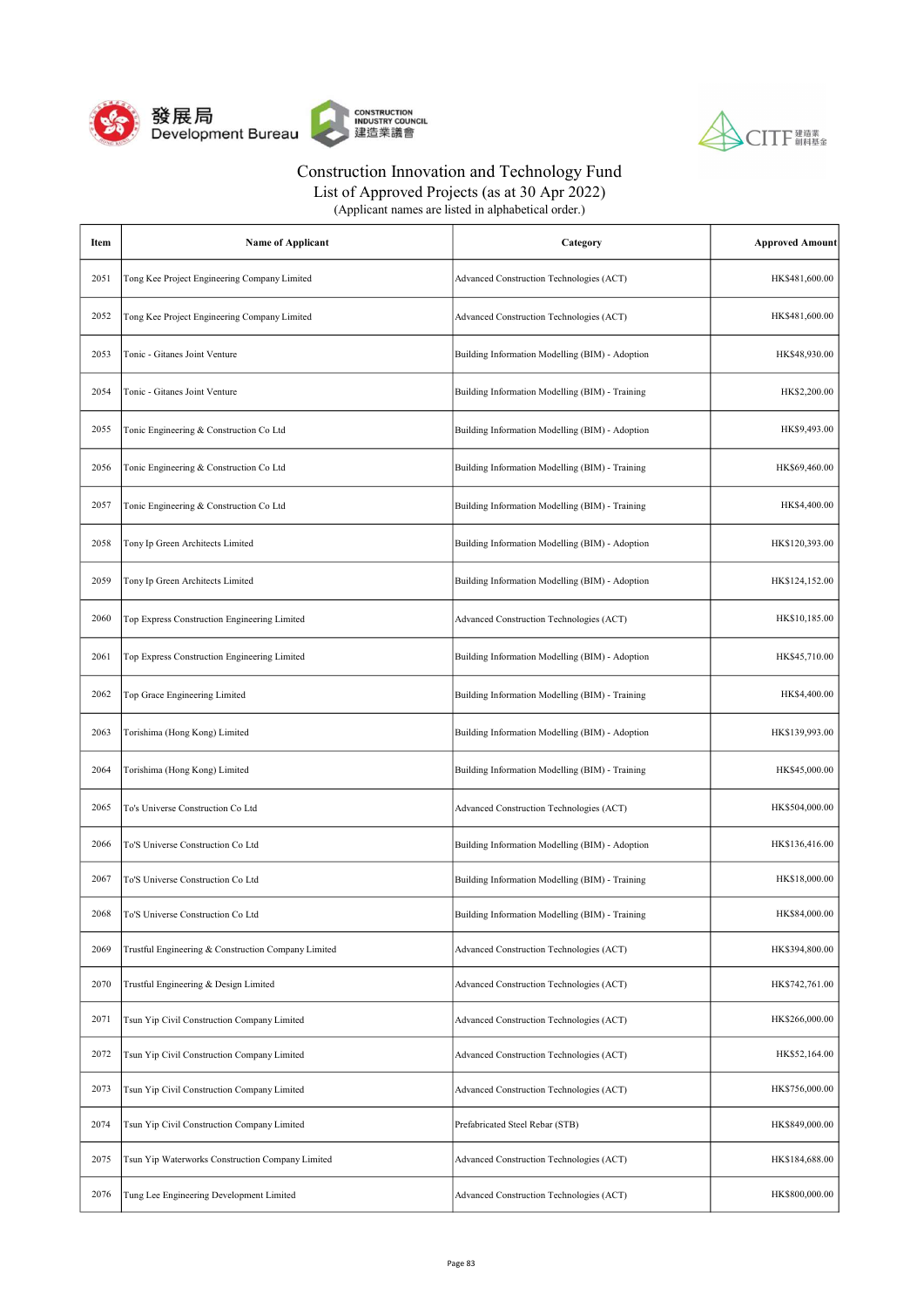



List of Approved Projects (as at 30 Apr 2022)

| Item | <b>Name of Applicant</b>                      | Category                                        | <b>Approved Amount</b> |
|------|-----------------------------------------------|-------------------------------------------------|------------------------|
| 2077 | Tung Lee Engineering Development Limited      | Advanced Construction Technologies (ACT)        | HK\$656,600.00         |
| 2078 | TYS Limited                                   | Building Information Modelling (BIM) - Adoption | HK\$57,680.00          |
| 2079 | TYS Limited                                   | Building Information Modelling (BIM) - Adoption | HK\$34,574.00          |
| 2080 | <b>TYS</b> Limited                            | Building Information Modelling (BIM) - Adoption | HK\$35,245.00          |
| 2081 | Tysan Building Construction Company Limited   | Advanced Construction Technologies (ACT)        | HK\$517,650.00         |
| 2082 | Tysan Building Construction Company Limited   | Building Information Modelling (BIM) - Adoption | HK\$132,594.00         |
| 2083 | Tysan Building Construction Company Limited   | Building Information Modelling (BIM) - Training | HK\$52,700.00          |
| 2084 | Tysan Building Construction Company Limited   | Building Information Modelling (BIM) - Training | HK\$12,000.00          |
| 2085 | Tysan Foundation Geotechnical Limited         | Building Information Modelling (BIM) - Adoption | HK\$59,446.00          |
| 2086 | Tysan Foundation Geotechnical Limited         | Building Information Modelling (BIM) - Training | HK\$12,000.00          |
| 2087 | Tysan Foundation Geotechnical Limited         | Building Information Modelling (BIM) - Training | HK\$42,000.00          |
| 2088 | <b>Tysan Foundation Limited</b>               | Advanced Construction Technologies (ACT)        | HK\$25,200.00          |
| 2089 | Ubiquity Engineering Co., Limited             | Advanced Construction Technologies (ACT)        | HK\$46,172.00          |
| 2090 | Uni-Sky Enterprise Limited                    | Advanced Construction Technologies (ACT)        | HK\$154,000.00         |
| 2091 | Uni-Sky Enterprise Limited                    | Advanced Construction Technologies (ACT)        | HK\$224,000.00         |
| 2092 | Unison Construction Engineering Limited       | Building Information Modelling (BIM) - Adoption | HK\$124,898.00         |
| 2093 | Unistress Building Construstion Limited       | Advanced Construction Technologies (ACT)        | HK\$1,479,000.00       |
| 2094 | Unistress Building Construstion Limited       | Advanced Construction Technologies (ACT)        | HK\$413,000.00         |
| 2095 | Unistress Building Construstion Limited       | Advanced Construction Technologies (ACT)        | HK\$74,100.00          |
| 2096 | Unistress Building Construstion Limited       | Building Information Modelling (BIM) - Adoption | HK\$36,637.00          |
| 2097 | Unistress Building Construstion Limited       | Building Information Modelling (BIM) - Adoption | HK\$81,259.00          |
| 2098 | Unistress Building Construstion Limited       | Building Information Modelling (BIM) - Adoption | HK\$54,600.00          |
| 2099 | Unistress Building Construstion Limited       | Building Information Modelling (BIM) - Training | HK\$12,000.00          |
| 2100 | United Anex Engineering Limited               | Building Information Modelling (BIM) - Adoption | HK\$211,868.00         |
| 2101 | United Surveying Services Company Limited     | Building Information Modelling (BIM) - Adoption | HK\$74,154.00          |
| 2102 | United Wing Construction Co. Limited          | Advanced Construction Technologies (ACT)        | HK\$800,000.00         |
| 2103 | Unity Engineering Development Company Limited | Advanced Construction Technologies (ACT)        | HK\$481,600.00         |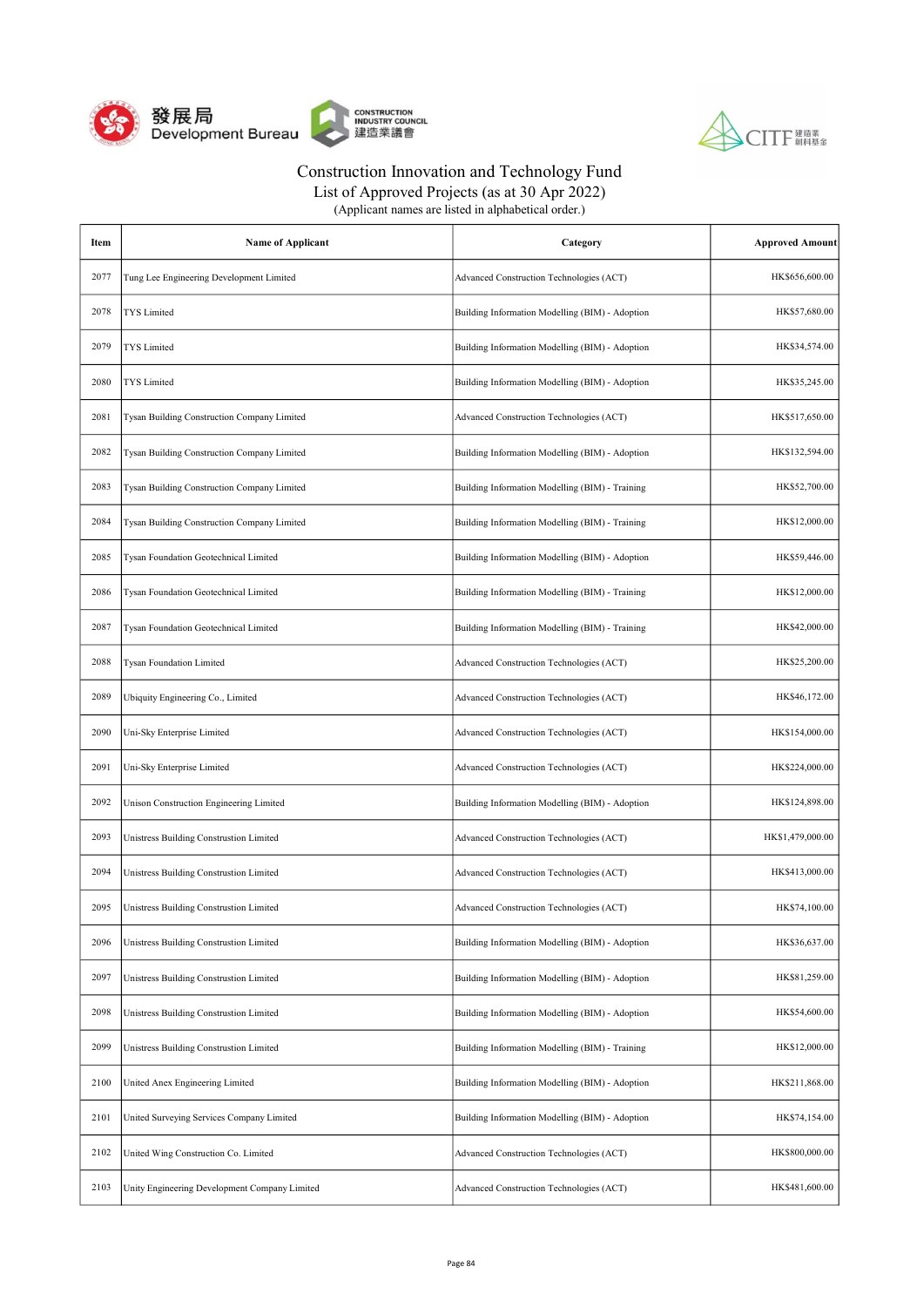



List of Approved Projects (as at 30 Apr 2022)

| Item | <b>Name of Applicant</b>                                 | Category                                                                  | <b>Approved Amount</b> |
|------|----------------------------------------------------------|---------------------------------------------------------------------------|------------------------|
| 2104 | Universe Engineering (Hong Kong) Limited                 | Building Information Modelling (BIM) - Training                           | HK\$11,300.00          |
| 2105 | Univic Building Contractors Limited                      | Building Information Modelling (BIM) - Training                           | HK\$2,800.00           |
| 2106 | Urbanage International Limited                           | Building Information Modelling (BIM) - Adoption                           | HK\$197,820.00         |
| 2107 | Urbanage International Limited                           | Building Information Modelling (BIM) - Training                           | HK\$120,000.00         |
| 2108 | U-Tech Engineering Company Limited                       | Advanced Construction Technologies (ACT)                                  | HK\$419,895.00         |
| 2109 | U-Tech Engineering Company Limited                       | Prefabricated Steel Rebar (STB)                                           | HK\$600,000.00         |
| 2110 | Vanderlande Industries Hong Kong Limited                 | Building Information Modelling (BIM) - Adoption                           | HK\$32,340.00          |
| 2111 | Venture Construction (HK) Limited                        | Building Information Modelling (BIM) - Adoption                           | HK\$55,291.00          |
| 2112 | Vernaltex Company Limited                                | Building Information Modelling (BIM) - Adoption                           | HK\$132,860.00         |
| 2113 | Vibro (H.K.) Limited                                     | Advanced Construction Technologies (ACT)                                  | HK\$700,000.00         |
| 2114 | Viewbond Hong Kong Limited                               | Advanced Construction Technologies (ACT)                                  | HK\$156,684.00         |
| 2115 | Viewbond Hong Kong Limited                               | Advanced Construction Technologies (ACT)                                  | HK\$402,735.00         |
| 2116 | Viewbond Hong Kong Limited                               | Advanced Construction Technologies (ACT)                                  | HK\$150,157.00         |
| 2117 | Viewbond Hong Kong Limited                               | Advanced Construction Technologies (ACT)                                  | HK\$185,151.00         |
| 2118 | Viewbond Hong Kong Limited                               | Building Information Modelling (BIM) - Adoption                           | HK\$105,138.00         |
| 2119 | Viewbond Hong Kong Limited                               | Building Information Modelling (BIM) - Adoption                           | HK\$113,960.00         |
| 2120 | Viewbond Hong Kong Limited                               | Building Information Modelling (BIM) - Training                           | HK\$12,000.00          |
| 2121 | VSC Construction Steel Solutions Limited                 | Advanced Construction Technologies (ACT)                                  | HK\$738,706.00         |
| 2122 | <b>VSC Construction Steel Solutions Limited</b>          | Advanced Construction Technologies (ACT)                                  | HK\$495,668.00         |
| 2123 | VSC Construction Steel Solutions Limited                 | Advanced Construction Technologies (ACT)                                  | HK\$304,332.00         |
| 2124 | VSL Hong Kong Limited                                    | Building Information Modelling (BIM) - Training                           | HK\$33,000.00          |
| 2125 | VSL Hong Kong Limited                                    | Building Information Modelling (BIM) - Training                           | HK\$37,500.00          |
| 2126 | VTC School for Higher and Professional Education (SHAPE) | Manpower Development (MPD) -<br>Non-local Enrichment courses for Students | HK\$1,278,407.00       |
| 2127 | W & Y Construction And Engineering Company Limited       | Advanced Construction Technologies (ACT)                                  | HK\$209,580.00         |
| 2128 | W & Y Construction And Engineering Company Limited       | Prefabricated Steel Rebar (STB)                                           | HK\$14,100.00          |
| 2129 | W & Y Construction And Engineering Company Limited       | Prefabricated Steel Rebar (STB)                                           | HK\$1,200.00           |
| 2130 | W & Y Construction And Engineering Company Limited       | Prefabricated Steel Rebar (STB)                                           | HK\$3,600.00           |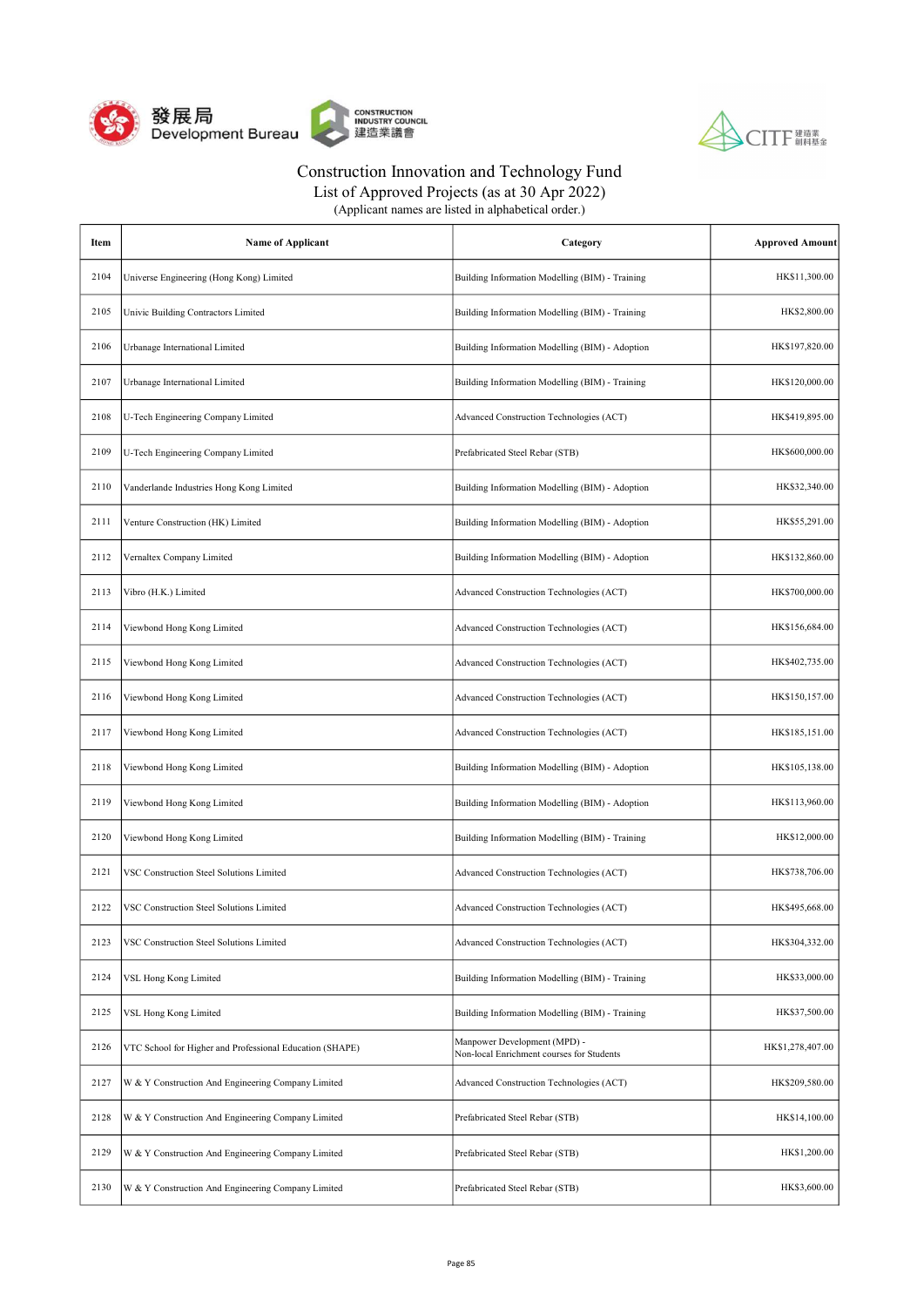



| Item | <b>Name of Applicant</b>                           | Category                                        | <b>Approved Amount</b> |
|------|----------------------------------------------------|-------------------------------------------------|------------------------|
| 2131 | W & Y Construction And Engineering Company Limited | Prefabricated Steel Rebar (STB)                 | HK\$34,500.00          |
| 2132 | W & Y Construction And Engineering Company Limited | Prefabricated Steel Rebar (STB)                 | HK\$39.00              |
| 2133 | W & Y Construction And Engineering Company Limited | Prefabricated Steel Rebar (STB)                 | HK\$285,000.00         |
| 2134 | W & Y Construction And Engineering Company Limited | Prefabricated Steel Rebar (STB)                 | HK\$6,300.00           |
| 2135 | W & Y Construction And Engineering Company Limited | Prefabricated Steel Rebar (STB)                 | HK\$1,943.00           |
| 2136 | W&A Engineering Company Limited                    | Advanced Construction Technologies (ACT)        | HK\$578,900.00         |
| 2137 | W. M. Construction Limited                         | Advanced Construction Technologies (ACT)        | HK\$120,000.00         |
| 2138 | W. M. Construction Limited                         | Building Information Modelling (BIM) - Training | HK\$24,000.00          |
| 2139 | <b>Wadabuild Construction Limited</b>              | Building Information Modelling (BIM) - Training | HK\$8,800.00           |
| 2140 | Wah Kee (R&M) Limited                              | Building Information Modelling (BIM) - Adoption | HK\$196,428.00         |
| 2141 | Wah Kee (R&M) Limited                              | Building Information Modelling (BIM) - Training | HK\$168,000.00         |
| 2142 | Wah Keung Metal Engineering Limited                | Advanced Construction Technologies (ACT)        | HK\$58,590.00          |
| 2143 | Wah Lam (International) Building Materials Limited | Advanced Construction Technologies (ACT)        | HK\$798,000.00         |
| 2144 | Wah Lam (International) Building Materials Limited | Advanced Construction Technologies (ACT)        | HK\$12,627.00          |
| 2145 | Wah Lam (International) Building Materials Limited | Building Information Modelling (BIM) - Adoption | HK\$187,336.00         |
| 2146 | Wah Lam Building Materials Limited                 | Advanced Construction Technologies (ACT)        | HK\$798,000.00         |
| 2147 | Wah Lam Building Materials Limited                 | Advanced Construction Technologies (ACT)        | HK\$12,047.00          |
| 2148 | Wah Lam Building Materials Limited                 | Building Information Modelling (BIM) - Adoption | HK\$181,842.00         |
| 2149 | Wah Lap Construction Ltd                           | Advanced Construction Technologies (ACT)        | HK\$29,295.00          |
| 2150 | Wah Tung Facade Company Limited                    | Building Information Modelling (BIM) - Adoption | HK\$79,238.00          |
| 2151 | Wah Tung Facade Company Limited                    | Building Information Modelling (BIM) - Adoption | HK\$41,846.00          |
| 2152 | Wah Tung Facade Company Limited                    | Building Information Modelling (BIM) - Training | HK\$44,000.00          |
| 2153 | Wai Hing Iron Works Limited                        | Advanced Construction Technologies (ACT)        | HK\$78,692.00          |
| 2154 | Wai Ho Engineering Limited                         | Advanced Construction Technologies (ACT)        | HK\$58,590.00          |
| 2155 | Wai Lee Decoration Engineering Limited             | Advanced Construction Technologies (ACT)        | HK\$29,678.00          |
| 2156 | Wai Ming Construction Steel Limited                | Advanced Construction Technologies (ACT)        | HK\$189,525.00         |
| 2157 | Wai Ming Construction Steel Limited                | Advanced Construction Technologies (ACT)        | HK\$323,400.00         |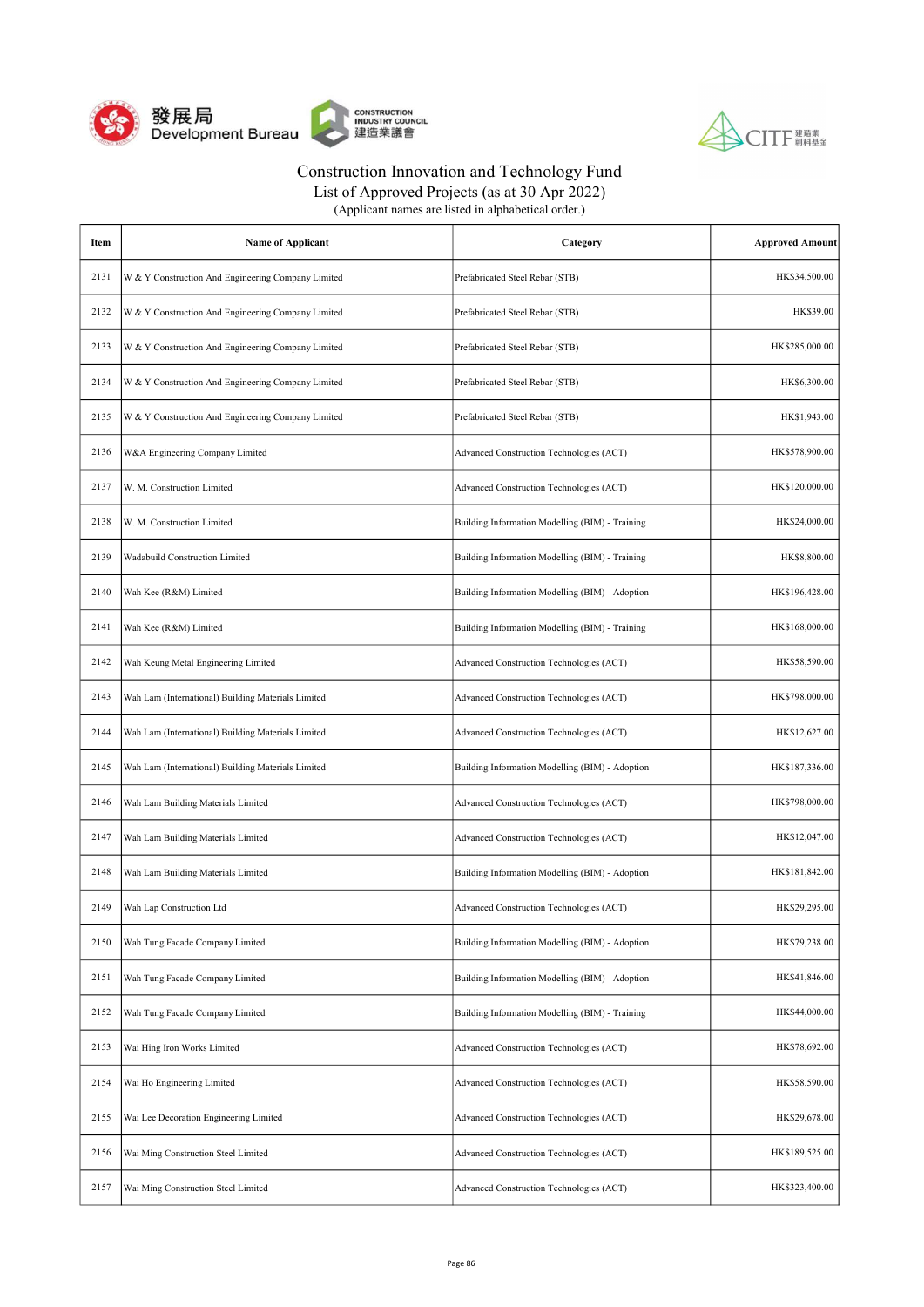



|  | (Applicant names are listed in alphabetical order.) |
|--|-----------------------------------------------------|
|--|-----------------------------------------------------|

| Item | <b>Name of Applicant</b>                             | Category                                        | <b>Approved Amount</b> |
|------|------------------------------------------------------|-------------------------------------------------|------------------------|
| 2158 | Wai Ming Construction Steel Limited                  | Advanced Construction Technologies (ACT)        | HK\$476,600.00         |
| 2159 | Wan Chung Construction Company Limited               | Prefabricated Steel Rebar (STB)                 | HK\$66,900.00          |
| 2160 | Wang Kee Construction Company Limited                | Advanced Construction Technologies (ACT)        | HK\$12,096.00          |
| 2161 | Wang Kee Construction Company Limited                | Advanced Construction Technologies (ACT)        | HK\$153,702.00         |
| 2162 | Wang Kee Construction Company Limited                | Advanced Construction Technologies (ACT)        | HK\$167,104.00         |
| 2163 | Wang Yip Construction Company Limited                | Building Information Modelling (BIM) - Training | HK\$15,000.00          |
| 2164 | Wanson Construction Company Limited                  | Advanced Construction Technologies (ACT)        | HK\$41,451.00          |
| 2165 | Wastech Engineering International Limited            | Building Information Modelling (BIM) - Adoption | HK\$166,250.00         |
| 2166 | Wastech Engineering International Limited            | Building Information Modelling (BIM) - Adoption | HK\$34,930.00          |
| 2167 | Wastech Engineering International Limited            | Building Information Modelling (BIM) - Adoption | HK\$34,930.00          |
| 2168 | Waterland Detection Engineering Limited              | Advanced Construction Technologies (ACT)        | HK\$169,373.00         |
| 2169 | Waterland Detection Engineering Limited              | Advanced Construction Technologies (ACT)        | HK\$60,906.00          |
| 2170 | Waterland Detection Engineering Limited              | Advanced Construction Technologies (ACT)        | HK\$133,000.00         |
| 2171 | Waterland Detection Engineering Limited              | Building Information Modelling (BIM) - Adoption | HK\$66,329.00          |
| 2172 | Wealth Success Engineering (H.K.) Limited            | Advanced Construction Technologies (ACT)        | HK\$481,600.00         |
| 2173 | Wecon Limited                                        | Advanced Construction Technologies (ACT)        | HK\$1,800.00           |
| 2174 | Wecon Limited                                        | Advanced Construction Technologies (ACT)        | HK\$1,479,000.00       |
| 2175 | Wecon Limited                                        | Building Information Modelling (BIM) - Adoption | HK\$117,981.00         |
| 2176 | Wecon Limited                                        | Building Information Modelling (BIM) - Adoption | HK\$54,074.00          |
| 2177 | Wecon Limited                                        | Building Information Modelling (BIM) - Training | HK\$24,000.00          |
| 2178 | Well Park Construction Limited                       | Advanced Construction Technologies (ACT)        | HK\$33,833.00          |
| 2179 | Well Park Construction Limited                       | Advanced Construction Technologies (ACT)        | HK\$154,000.00         |
| 2180 | Well Park Construction Limited                       | Advanced Construction Technologies (ACT)        | HK\$50,400.00          |
| 2181 | Well Park Construction Limited                       | Advanced Construction Technologies (ACT)        | HK\$330,750.00         |
| 2182 | Well Park Construction Limited                       | Advanced Construction Technologies (ACT)        | HK\$216,930.00         |
| 2183 | Well Park Construction Limited                       | Advanced Construction Technologies (ACT)        | HK\$84,000.00          |
| 2184 | Well Tech Engineering & Construction Company Limited | Advanced Construction Technologies (ACT)        | HK\$800,000.00         |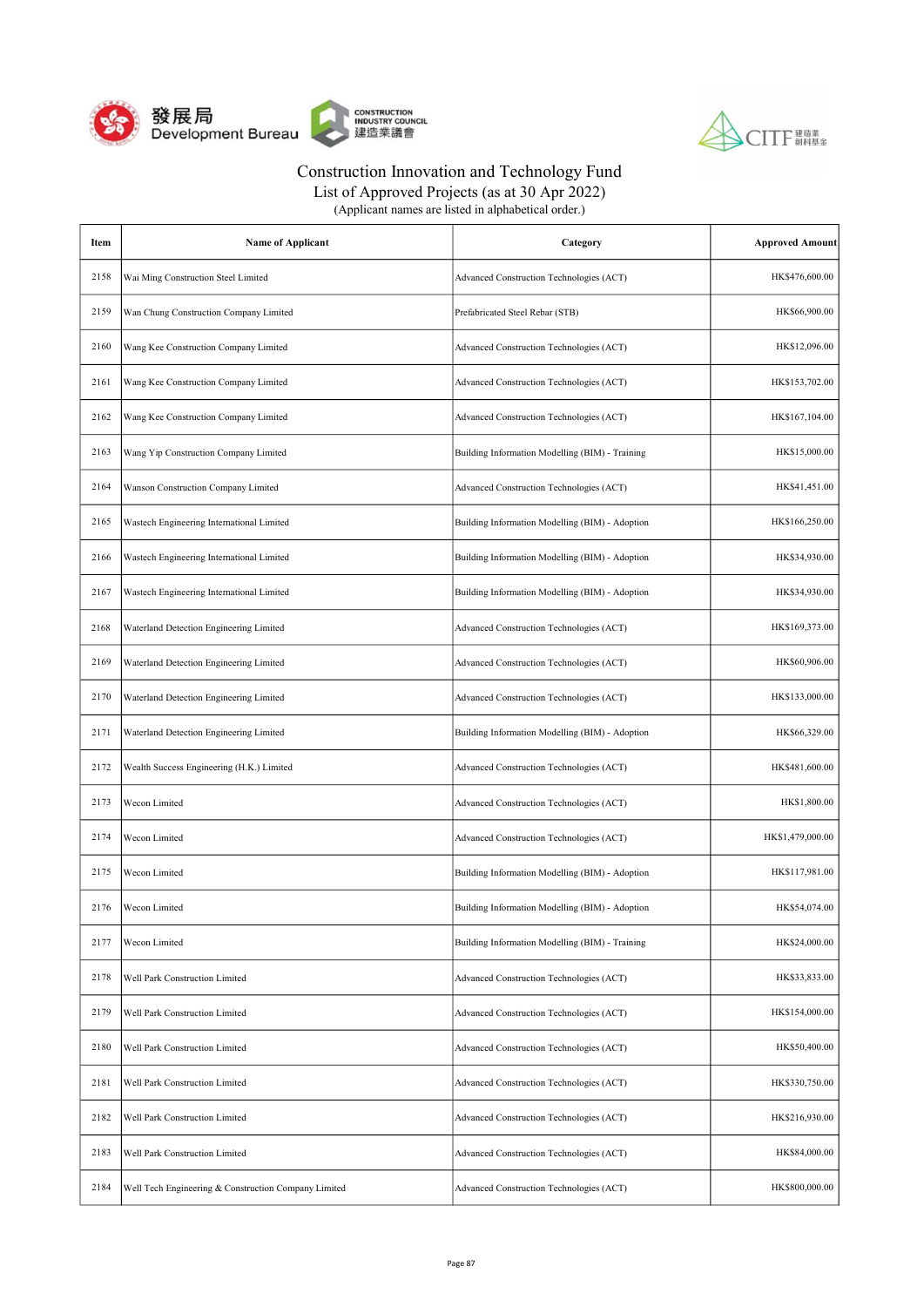



| Item | <b>Name of Applicant</b>                                          | Category                                                       | <b>Approved Amount</b> |
|------|-------------------------------------------------------------------|----------------------------------------------------------------|------------------------|
| 2185 | Wellhope Design Consulting Limited (Wellhope Engineering Limited) | Building Information Modelling (BIM) - Adoption                | HK\$11,705.00          |
| 2186 | Wellhope Design Consulting Limited (Wellhope Engineering Limited) | Building Information Modelling (BIM) - Adoption                | HK\$20,825.00          |
| 2187 | Wellhope Design Consulting Limited (Wellhope Engineering Limited) | Building Information Modelling (BIM) - Training                | HK\$10,000.00          |
| 2188 | Welltune Transportation Limited                                   | Advanced Construction Technologies (ACT)                       | HK\$800,000.00         |
| 2189 | Wenama Construction Management Limited                            | Building Information Modelling (BIM) - Adoption                | HK\$108,248.00         |
| 2190 | Willey Construction & Engineering Company Limited                 | Advanced Construction Technologies (ACT)                       | HK\$800,000.00         |
| 2191 | William International Company Limited                             | Advanced Construction Technologies (ACT)                       | HK\$477,015.00         |
| 2192 | Wilson & Associates Limited                                       | Building Information Modelling (BIM) - Adoption                | HK\$143,290.00         |
| 2193 | Wilson & Associates Limited                                       | Building Information Modelling (BIM) - Adoption                | HK\$40,476.00          |
| 2194 | Wilson & Associates Limited                                       | Building Information Modelling (BIM) - Adoption                | HK\$71,108.00          |
| 2195 | Wilson & Associates Limited                                       | Building Information Modelling (BIM) - Training                | HK\$132,000.00         |
| 2196 | Wilson & Associates Limited                                       | Modular Integrated Construction (MiC) - Systems to BD IPA List | HK\$800,000.00         |
| 2197 | Win Glory Engineering (Hk) Limited                                | Advanced Construction Technologies (ACT)                       | HK\$161,459.00         |
| 2198 | Windmill Engineering Company Limited                              | Building Information Modelling (BIM) - Adoption                | HK\$180,403.00         |
| 2199 | Windward Metallic Engineering Co. Limited                         | Advanced Construction Technologies (ACT)                       | HK\$11,718.00          |
| 2200 | Wing & Kwong Company Limited                                      | Advanced Construction Technologies (ACT)                       | HK\$800,000.00         |
| 2201 | Wing & Kwong Steel Engineering Co. Limited                        | Building Information Modelling (BIM) - Adoption                | HK\$110,215.00         |
| 2202 | Wing Fat Cranes Leasing Limited                                   | Advanced Construction Technologies (ACT)                       | HK\$800,000.00         |
| 2203 | Wing Fat Plumbing Limited                                         | Building Information Modelling (BIM) - Adoption                | HK\$185,354.00         |
| 2204 | Wing Fat Plumbing Limited                                         | Building Information Modelling (BIM) - Training                | HK\$50,000.00          |
| 2205 | Wing Hing Construction Company Limited                            | Advanced Construction Technologies (ACT)                       | HK\$800,000.00         |
| 2206 | Wing Hing Construction Company Limited                            | Building Information Modelling (BIM) - Adoption                | HK\$74,012.00          |
| 2207 | Wing Hing Construction Company Limited                            | Building Information Modelling (BIM) - Adoption                | HK\$14,420.00          |
| 2208 | Wing Hing Construction Company Limited                            | Building Information Modelling (BIM) - Adoption                | HK\$4,550.00           |
| 2209 | Wing Hing Construction Company Limited                            | Building Information Modelling (BIM) - Adoption                | HK\$13,797.00          |
| 2210 | Wing Hing Construction Company Limited                            | Building Information Modelling (BIM) - Adoption                | HK\$14,420.00          |
| 2211 | Wing Hing Construction Company Limited                            | Building Information Modelling (BIM) - Training                | HK\$22,000.00          |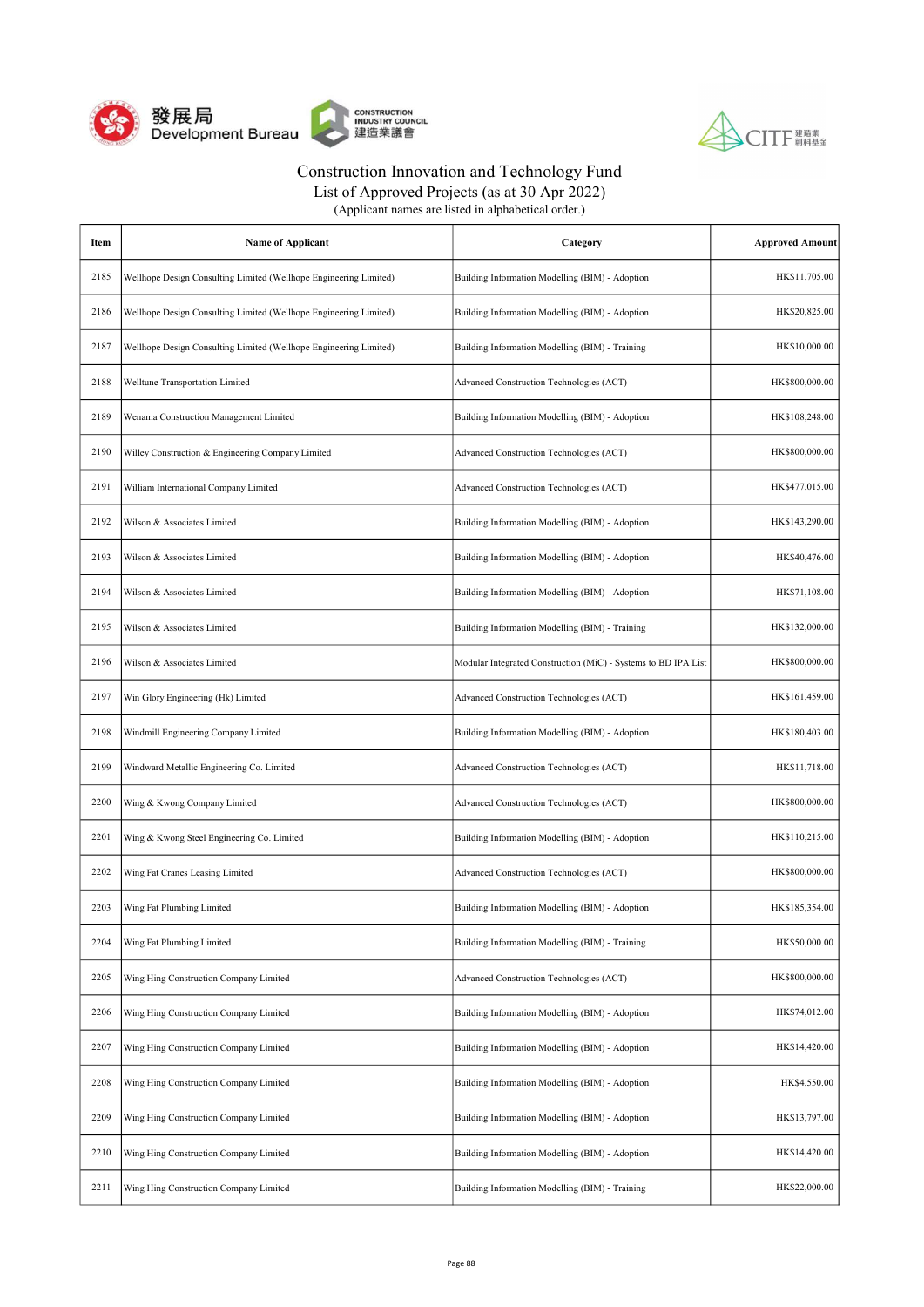



| (Applicant names are listed in alphabetical order.) |  |
|-----------------------------------------------------|--|
|-----------------------------------------------------|--|

| Item | <b>Name of Applicant</b>                               | Category                                        | <b>Approved Amount</b> |
|------|--------------------------------------------------------|-------------------------------------------------|------------------------|
| 2212 | Wing Hing Construction Company Limited                 | Building Information Modelling (BIM) - Training | HK\$8,000.00           |
| 2213 | Wing Hing Construction Company Limited                 | Prefabricated Steel Rebar (STB)                 | HK\$29,788.00          |
| 2214 | Wing Hing Construction Company Limited                 | Prefabricated Steel Rebar (STB)                 | HK\$58,794.00          |
| 2215 | Wing Ho Yuen Landscaping Company Limited               | Advanced Construction Technologies (ACT)        | HK\$800,000.00         |
| 2216 | Wing Kei Structural Metalworks Company Limited         | Building Information Modelling (BIM) - Adoption | HK\$576,232.00         |
| 2217 | Wing Kwong Painting Company Limited                    | Building Information Modelling (BIM) - Training | HK\$15,000.00          |
| 2218 | Wing Lee Construction Limited                          | Advanced Construction Technologies (ACT)        | HK\$179,148.00         |
| 2219 | Wing Lee Construction Limited                          | Advanced Construction Technologies (ACT)        | HK\$656,600.00         |
| 2220 | Wing Lee Construction Limited                          | Advanced Construction Technologies (ACT)        | HK\$143,400.00         |
| 2221 | Wing Tat Civil Engineering Co. Limited                 | Advanced Construction Technologies (ACT)        | HK\$297,675.00         |
| 2222 | Wing Tat Civil Engineering Co. Limited                 | Prefabricated Steel Rebar (STB)                 | HK\$20,000.00          |
| 2223 | Wing Tat Engineering (Holdings) Limited                | Advanced Construction Technologies (ACT)        | HK\$536,675.00         |
| 2224 | Wing Tat Engineering (Holdings) Limited                | Building Information Modelling (BIM) - Adoption | HK\$105,764.00         |
| 2225 | Wing Tat Plumbing Engineering Limited                  | Advanced Construction Technologies (ACT)        | HK\$117,180.00         |
| 2226 | Wing Yip Building Materials & Engineering Co., Limited | Building Information Modelling (BIM) - Adoption | HK\$289,380.00         |
| 2227 | Wingo Engineering Company Limited                      | Advanced Construction Technologies (ACT)        | HK\$476,000.00         |
| 2228 | Wings & Associates Consulting Engineers Limited        | Advanced Construction Technologies (ACT)        | HK\$411,600.00         |
| 2229 | Wings & Associates Consulting Engineers Limited        | Advanced Construction Technologies (ACT)        | HK\$18,186.00          |
| 2230 | Wings & Associates Consulting Engineers Limited        | Advanced Construction Technologies (ACT)        | HK\$32,200.00          |
| 2231 | Wings & Associates Consulting Engineers Limited        | Building Information Modelling (BIM) - Adoption | HK\$120,040.00         |
| 2232 | Wings & Associates Consulting Engineers Limited        | Building Information Modelling (BIM) - Adoption | HK\$56,484.00          |
| 2233 | Wings & Associates Consulting Engineers Limited        | Building Information Modelling (BIM) - Adoption | HK\$146,460.00         |
| 2234 | Wings & Associates Consulting Engineers Limited        | Building Information Modelling (BIM) - Adoption | HK\$142,377.00         |
| 2235 | Wings & Associates Consulting Engineers Limited        | Building Information Modelling (BIM) - Adoption | HK\$59,500.00          |
| 2236 | Wings & Associates Consulting Engineers Limited        | Building Information Modelling (BIM) - Adoption | HK\$23,100.00          |
| 2237 | Wings & Associates Consulting Engineers Limited        | Building Information Modelling (BIM) - Adoption | HK\$11,550.00          |
| 2238 | Wings & Associates Consulting Engineers Limited        | Building Information Modelling (BIM) - Adoption | HK\$21,140.00          |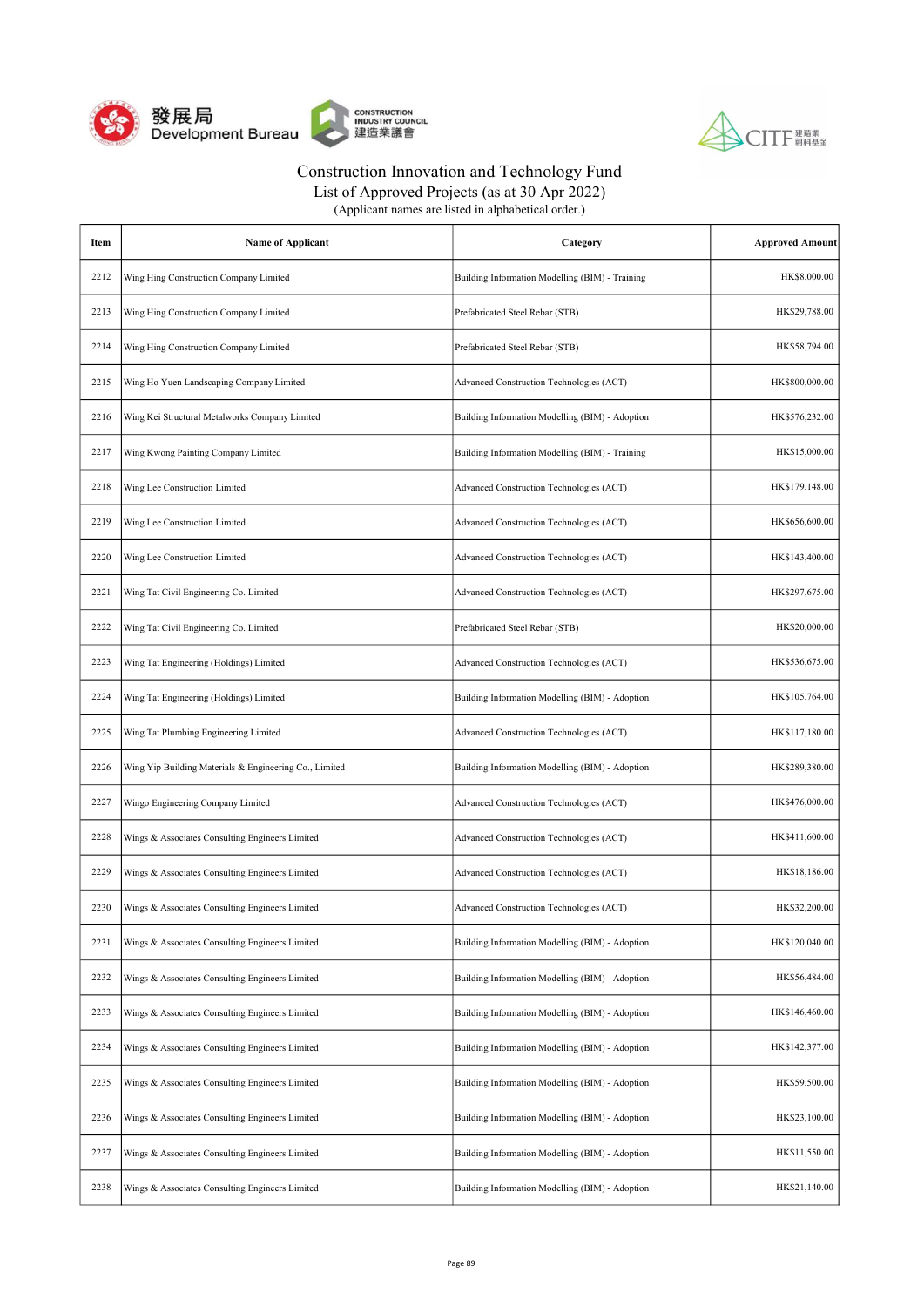



| Item | <b>Name of Applicant</b>                                  | Category                                        | <b>Approved Amount</b> |
|------|-----------------------------------------------------------|-------------------------------------------------|------------------------|
| 2239 | Wings & Associates Consulting Engineers Limited           | Building Information Modelling (BIM) - Adoption | HK\$63,000.00          |
| 2240 | Wings & Associates Consulting Engineers Limited           | Building Information Modelling (BIM) - Adoption | HK\$54,600.00          |
| 2241 | Wings & Associates Consulting Engineers Limited           | Building Information Modelling (BIM) - Adoption | HK\$34,930.00          |
| 2242 | Wings & Associates Consulting Engineers Limited           | Building Information Modelling (BIM) - Training | HK\$15,000.00          |
| 2243 | Wings & Associates Consulting Engineers Limited           | Building Information Modelling (BIM) - Training | HK\$12,500.00          |
| 2244 | Wings & Associates Consulting Engineers Limited           | Building Information Modelling (BIM) - Training | HK\$8,800.00           |
| 2245 | Wings & Associates Consulting Engineers Limited           | Building Information Modelling (BIM) - Training | HK\$2,500.00           |
| 2246 | Wings & Associates Consulting Engineers Limited           | Building Information Modelling (BIM) - Training | HK\$3,000.00           |
| 2247 | Wings & Associates Consulting Engineers Limited           | Building Information Modelling (BIM) - Training | HK\$15,000.00          |
| 2248 | Wings & Associates Consulting Engineers Limited           | Building Information Modelling (BIM) - Training | HK\$3,000.00           |
| 2249 | Wings & Associates Consulting Engineers Limited           | Building Information Modelling (BIM) - Training | HK\$6,600.00           |
| 2250 | Wings & Associates Consulting Engineers Limited           | Building Information Modelling (BIM) - Training | HK\$12,000.00          |
| 2251 | Wings & Associates Consulting Engineers Limited           | Building Information Modelling (BIM) - Training | HK\$5,000.00           |
| 2252 | Wings & Associates Consulting Engineers Limited           | Building Information Modelling (BIM) - Training | HK\$4,400.00           |
| 2253 | Wings & Associates Consulting Engineers Limited           | Building Information Modelling (BIM) - Training | HK\$2,500.00           |
| 2254 | Wings & Associates Consulting Engineers Limited           | Building Information Modelling (BIM) - Training | HK\$7,500.00           |
| 2255 | Winner Asset Limited                                      | Building Information Modelling (BIM) - Training | HK\$3,740.00           |
| 2256 | Winson Engineering Survey Limited                         | Advanced Construction Technologies (ACT)        | HK\$34,020.00          |
| 2257 | Winston Air Conditioning & Engineering (Hong Kong) Co Ltd | Advanced Construction Technologies (ACT)        | HK\$68,600.00          |
| 2258 | Winston Air Conditioning & Engineering (Hong Kong) Co Ltd | Building Information Modelling (BIM) - Adoption | HK\$263,655.00         |
| 2259 | Winston Air Conditioning & Engineering (Hong Kong) Co Ltd | Building Information Modelling (BIM) - Training | HK\$9,000.00           |
| 2260 | Winston Air Conditioning & Engineering (Hong Kong) Co Ltd | Building Information Modelling (BIM) - Training | HK\$6,600.00           |
| 2261 | Winston Air Conditioning & Engineering (Hong Kong) Co Ltd | Building Information Modelling (BIM) - Training | HK\$11,000.00          |
| 2262 | Winston Air Conditioning & Engineering (Hong Kong) Co Ltd | Building Information Modelling (BIM) - Training | HK\$10,000.00          |
| 2263 | Wise Engineering & Surveying Company Limited              | Advanced Construction Technologies (ACT)        | HK\$294,000.00         |
| 2264 | Wise General Engineering Services Limited                 | Building Information Modelling (BIM) - Adoption | HK\$24,542.00          |
| 2265 | Wo Fat Construction Work Company Limited                  | Advanced Construction Technologies (ACT)        | HK\$30,800.00          |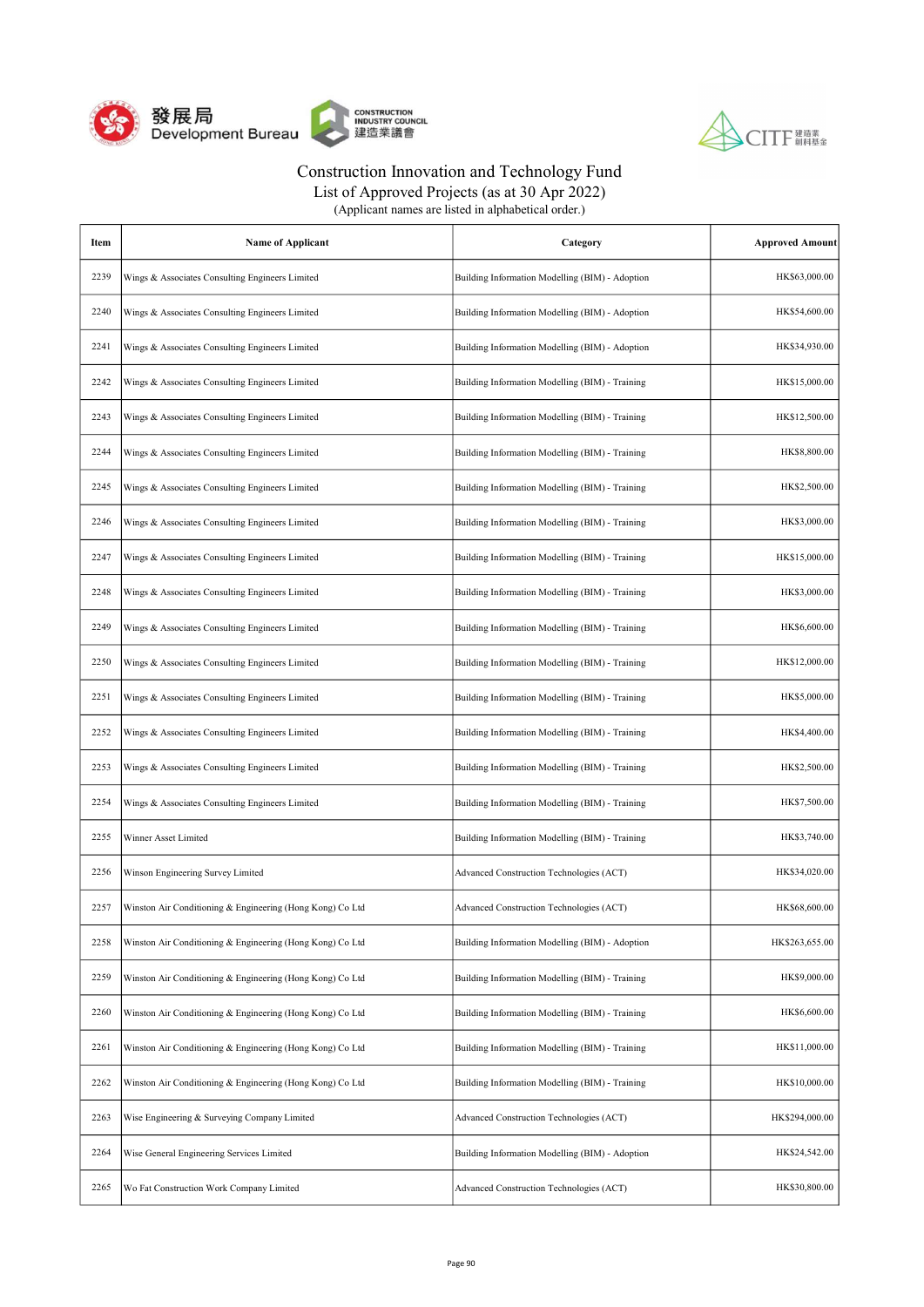



| Item | <b>Name of Applicant</b>                             | Category                                        | <b>Approved Amount</b> |
|------|------------------------------------------------------|-------------------------------------------------|------------------------|
| 2266 | Wo Fat Construction Work Company Limited             | Advanced Construction Technologies (ACT)        | HK\$30,800.00          |
| 2267 | Wo Fat Construction Work Company Limited             | Advanced Construction Technologies (ACT)        | HK\$61,600.00          |
| 2268 | Wo Hing Construction Company Limited                 | Advanced Construction Technologies (ACT)        | HK\$5,529.00           |
| 2269 | Wo Hing Construction Company Limited                 | Building Information Modelling (BIM) - Adoption | HK\$120,637.00         |
| 2270 | Wo Hing Construction Company Limited                 | Building Information Modelling (BIM) - Training | HK\$201,000.00         |
| 2271 | Wo Ming Engineering Limited                          | Building Information Modelling (BIM) - Adoption | HK\$108,500.00         |
| 2272 | Wo Ming Engineering Limited                          | Building Information Modelling (BIM) - Training | HK\$23,500.00          |
| 2273 | Wong & Cheng Consulting Engineers Limited            | Building Information Modelling (BIM) - Adoption | HK\$21,399.00          |
| 2274 | Wong & Cheng Consulting Engineers Limited            | Building Information Modelling (BIM) - Adoption | HK\$97,161.00          |
| 2275 | Wong & Cheng Consulting Engineers Limited            | Building Information Modelling (BIM) - Training | HK\$13,200.00          |
| 2276 | Wong & Cheng Consulting Engineers Limited            | Building Information Modelling (BIM) - Training | HK\$5,000.00           |
| 2277 | Wong & Cheng Consulting Engineers Limited            | Building Information Modelling (BIM) - Training | HK\$6,000.00           |
| 2278 | Wong & Cheng Consulting Engineers Limited            | Building Information Modelling (BIM) - Training | HK\$6,000.00           |
| 2279 | Wong & Cheng Consulting Engineers Limited            | Building Information Modelling (BIM) - Training | HK\$6,000.00           |
| 2280 | Wong & Cheng Consulting Engineers Limited            | Building Information Modelling (BIM) - Training | HK\$9,000.00           |
| 2281 | Wong & Ouyang (Building Services) Limited            | Building Information Modelling (BIM) - Adoption | HK\$592,532.00         |
| 2282 | Wong & Ouyang (Civil-Structural Engineering) Limited | Building Information Modelling (BIM) - Adoption | HK\$111,930.00         |
| 2283 | Wong & Ouyang (Civil-Structural Engineering) Limited | Building Information Modelling (BIM) - Adoption | HK\$135,030.00         |
| 2284 | Wong & Ouyang (Civil-Structural Engineering) Limited | Building Information Modelling (BIM) - Training | HK\$8,800.00           |
| 2285 | Wong & Ouyang (Civil-Structural Engineering) Limited | Building Information Modelling (BIM) - Training | HK\$13,200.00          |
| 2286 | Wong & Ouyang (Civil-Structural Engineering) Limited | Building Information Modelling (BIM) - Training | HK\$10,000.00          |
| 2287 | Wong & Ouyang (Civil-Structural Engineering) Limited | Building Information Modelling (BIM) - Training | HK\$12,500.00          |
| 2288 | Wong & Ouyang (Civil-Structural Engineering) Limited | Building Information Modelling (BIM) - Training | HK\$10,800.00          |
| 2289 | Wong & Ouyang (Civil-Structural Engineering) Limited | Building Information Modelling (BIM) - Training | HK\$8,800.00           |
| 2290 | Wong & Ouyang (Civil-Structural Engineering) Limited | Building Information Modelling (BIM) - Training | HK\$12,500.00          |
| 2291 | Wong & Ouyang (Hk) Ltd                               | Building Information Modelling (BIM) - Adoption | HK\$123,760.00         |
| 2292 | Wong & Ouyang (Hk) Ltd                               | Building Information Modelling (BIM) - Adoption | HK\$464,317.00         |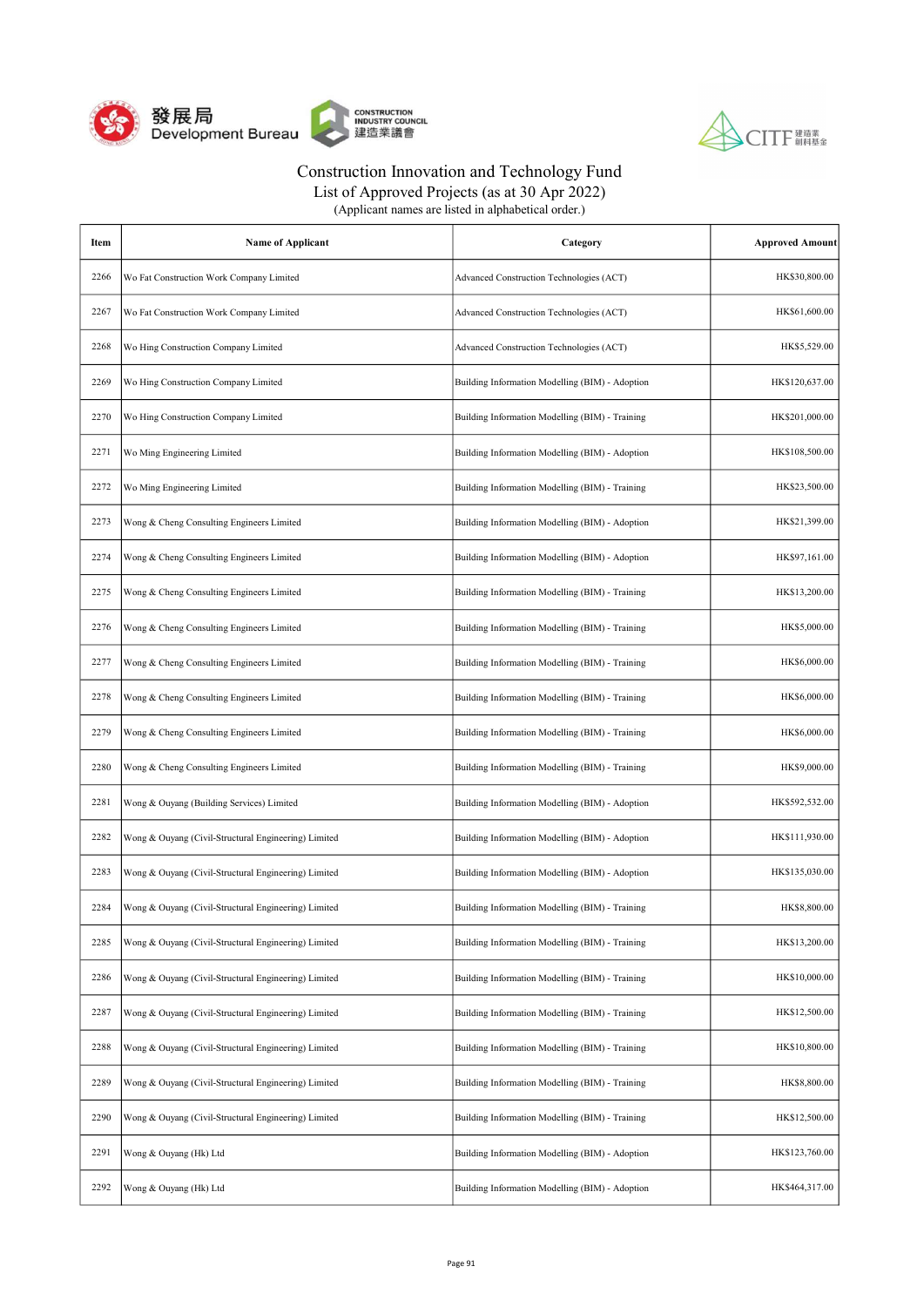



| (Applicant names are listed in alphabetical order.) |  |
|-----------------------------------------------------|--|
|-----------------------------------------------------|--|

| Item | <b>Name of Applicant</b>                                            | Category                                        | <b>Approved Amount</b> |
|------|---------------------------------------------------------------------|-------------------------------------------------|------------------------|
| 2293 | Wong & Ouyang (Hk) Ltd                                              | Building Information Modelling (BIM) - Training | HK\$94,000.00          |
| 2294 | Wong & Ouyang (Hk) Ltd                                              | Building Information Modelling (BIM) - Training | HK\$47,000.00          |
| 2295 | Wong & Ouyang (HK) Ltd                                              | Building Information Modelling (BIM) - Training | HK\$56,400.00          |
| 2296 | Wong Pak Lam & Associates Consulting Engineers & Architects Limited | Advanced Construction Technologies (ACT)        | HK\$5,529.00           |
| 2297 | Wong Pak Lam & Associates Consulting Engineers & Architects Limited | Building Information Modelling (BIM) - Adoption | HK\$336,560.00         |
| 2298 | Wong Pak Lam & Associates Consulting Engineers & Architects Limited | Building Information Modelling (BIM) - Training | HK\$408,000.00         |
| 2299 | Wong Pak Lam & Associates Consulting Engineers & Architects Limited | Building Information Modelling (BIM) - Training | HK\$48,000.00          |
| 2300 | Wong Po Kee Limited                                                 | Building Information Modelling (BIM) - Adoption | HK\$127,307.00         |
| 2301 | Wong Po Kee Limited                                                 | Building Information Modelling (BIM) - Training | HK\$2,500.00           |
| 2302 | Wong Po Kee Limited                                                 | Building Information Modelling (BIM) - Training | HK\$8,800.00           |
| 2303 | Wong Tung & Partners Limited                                        | Building Information Modelling (BIM) - Adoption | HK\$600,000.00         |
| 2304 | Wong Tung & Partners Limited                                        | Building Information Modelling (BIM) - Training | HK\$200,000.00         |
| 2305 | Woon Lee Construction Co Ltd                                        | Building Information Modelling (BIM) - Training | HK\$18,000.00          |
| 2306 | Woon Lee Construction Co Ltd                                        | Prefabricated Steel Rebar (STB)                 | HK\$1,636,200.00       |
| 2307 | World Faith C. Engineering Limited                                  | Advanced Construction Technologies (ACT)        | HK\$481,600.00         |
| 2308 | World Genius Corporation Limited                                    | Advanced Construction Technologies (ACT)        | HK\$30,800.00          |
| 2309 | World Vic Engineering Limited                                       | Advanced Construction Technologies (ACT)        | HK\$23,436.00          |
| 2310 | WSP (Asia) Limited                                                  | Building Information Modelling (BIM) - Training | HK\$46,920.00          |
| 2311 | WSP (Asia) Limited                                                  | Building Information Modelling (BIM) - Training | HK\$36,720.00          |
| 2312 | WSP (Asia) Limited                                                  | Building Information Modelling (BIM) - Training | HK\$8,160.00           |
| 2313 | WSP Hong Kong Limited                                               | Building Information Modelling (BIM) - Adoption | HK\$109,200.00         |
| 2314 | WSP Hong Kong Limited                                               | Building Information Modelling (BIM) - Adoption | HK\$218,400.00         |
| 2315 | WSP Hong Kong Limited                                               | Building Information Modelling (BIM) - Training | HK\$44,880.00          |
| 2316 | WSP Hong Kong Limited                                               | Building Information Modelling (BIM) - Training | HK\$21,000.00          |
| 2317 | WT Partnership (HK) Limited                                         | Building Information Modelling (BIM) - Adoption | HK\$319,003.00         |
| 2318 | WT Partnership (HK) Limited                                         | Building Information Modelling (BIM) - Adoption | HK\$149,630.00         |
| 2319 | WT Partnership (HK) Limited                                         | Building Information Modelling (BIM) - Adoption | HK\$309,246.00         |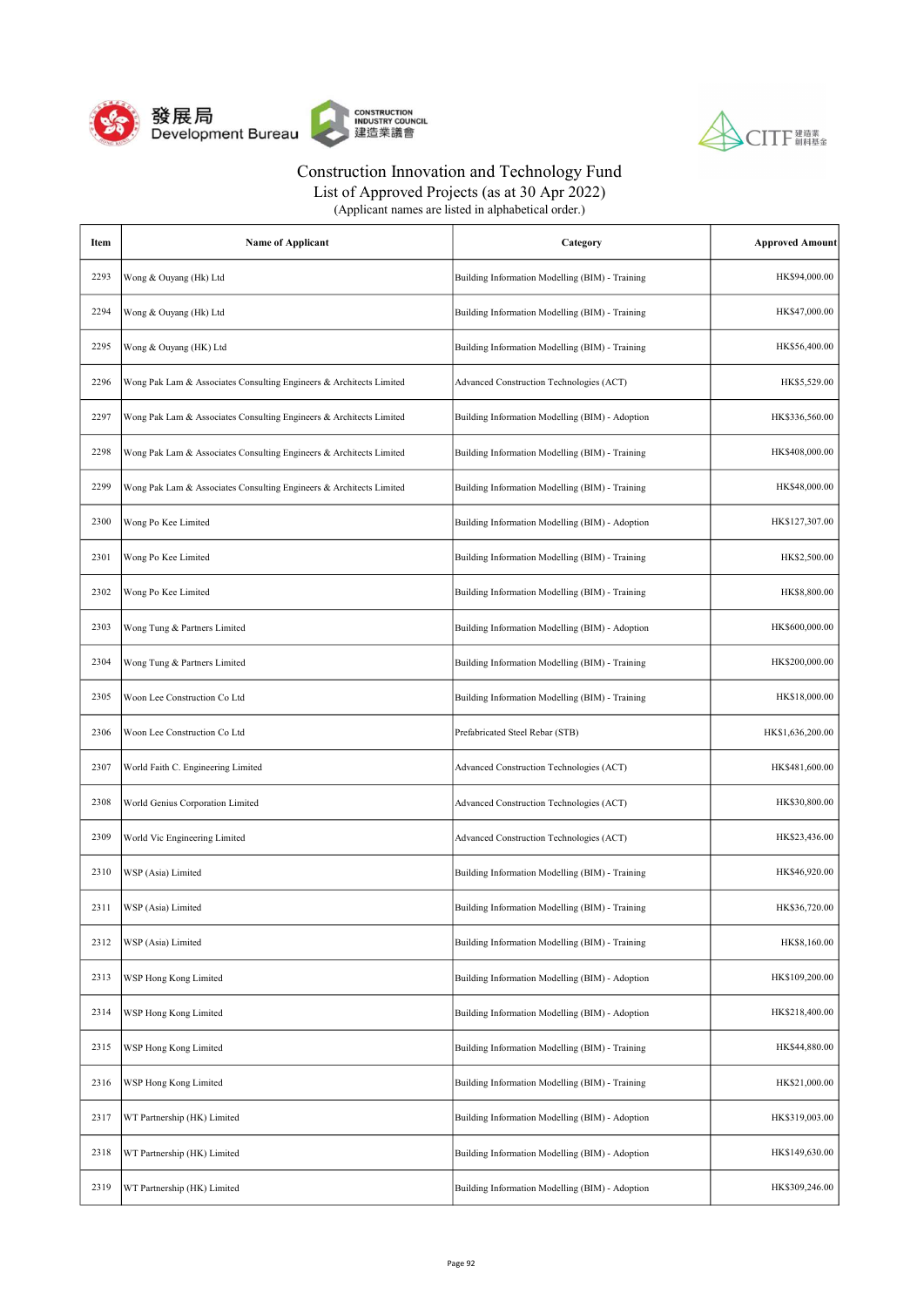



| Item | <b>Name of Applicant</b>                                     | Category                                        | <b>Approved Amount</b> |
|------|--------------------------------------------------------------|-------------------------------------------------|------------------------|
| 2320 | Wui Fai Engineering Co Ltd                                   | Advanced Construction Technologies (ACT)        | HK\$29,295.00          |
| 2321 | Yat Full Water & Electric Engineering Co                     | Advanced Construction Technologies (ACT)        | HK\$5,859.00           |
| 2322 | Yat Ming Construction & Engineering Ltd                      | Advanced Construction Technologies (ACT)        | HK\$278,933.00         |
| 2323 | Yat Shing Machine Engineering Company Limited                | Advanced Construction Technologies (ACT)        | HK\$15,400.00          |
| 2324 | Yat Sing Concrete Drill Cut Engineering Company Limited      | Advanced Construction Technologies (ACT)        | HK\$661,500.00         |
| 2325 | Yau Fung Transportation Company Limited                      | Advanced Construction Technologies (ACT)        | HK\$800,000.00         |
| 2326 | Yau Lee Building Construction And Decoration Company Limited | Advanced Construction Technologies (ACT)        | HK\$89,460.00          |
| 2327 | Yau Lee Construction Company Limited                         | Advanced Construction Technologies (ACT)        | HK\$210,000.00         |
| 2328 | Yau Lee Construction Company Limited                         | Advanced Construction Technologies (ACT)        | HK\$364,000.00         |
| 2329 | Yau Lee Construction Company Limited                         | Advanced Construction Technologies (ACT)        | HK\$184,800.00         |
| 2330 | Yau Lee Construction Company Limited                         | Advanced Construction Technologies (ACT)        | HK\$63,840.00          |
| 2331 | Yau Lee Construction Company Limited                         | Advanced Construction Technologies (ACT)        | HK\$490,000.00         |
| 2332 | Yau Lee Construction Company Limited                         | Advanced Construction Technologies (ACT)        | HK\$310,000.00         |
| 2333 | Yau Lee Construction Company Limited                         | Advanced Construction Technologies (ACT)        | HK\$369,600.00         |
| 2334 | Yau Lee Construction Company Limited                         | Advanced Construction Technologies (ACT)        | HK\$1,500,000.00       |
| 2335 | Yau Lee Construction Company Limited                         | Building Information Modelling (BIM) - Adoption | HK\$14,333.00          |
| 2336 | Yau Lee Construction Company Limited                         | Building Information Modelling (BIM) - Adoption | HK\$14,333.00          |
| 2337 | Yau Lee Construction Company Limited                         | Building Information Modelling (BIM) - Adoption | HK\$13,574.00          |
| 2338 | Yau Lee Construction Company Limited                         | Building Information Modelling (BIM) - Adoption | HK\$18,130.00          |
| 2339 | Yau Lee Construction Company Limited                         | Modular Integrated Construction (MiC) - Module  | HK\$5,000,000.00       |
| 2340 | Yau Lee Construction Company Limited                         | Modular Integrated Construction (MiC) - Module  | HK\$5,000,000.00       |
| 2341 | Yau Lee Construction Company Limited                         | Modular Integrated Construction (MiC) - Module  | HK\$5,000,000.00       |
| 2342 | Yau Lee Construction Company Limited                         | Modular Integrated Construction (MiC) - Module  | HK\$5,000,000.00       |
| 2343 | Yau Lee Construction Company Limited                         | Modular Integrated Construction (MiC) - Plant   | HK\$1,150,000.00       |
| 2344 | Yau Lee Construction Company Limited                         | Modular Integrated Construction (MiC) - Plant   | HK\$650,000.00         |
| 2345 | Yau Lee Construction Company Limited                         | Modular Integrated Construction (MiC) - Plant   | HK\$575,000.00         |
| 2346 | Yau Lee Construction Company Limited                         | Modular Integrated Construction (MiC) - Plant   | HK\$125,000.00         |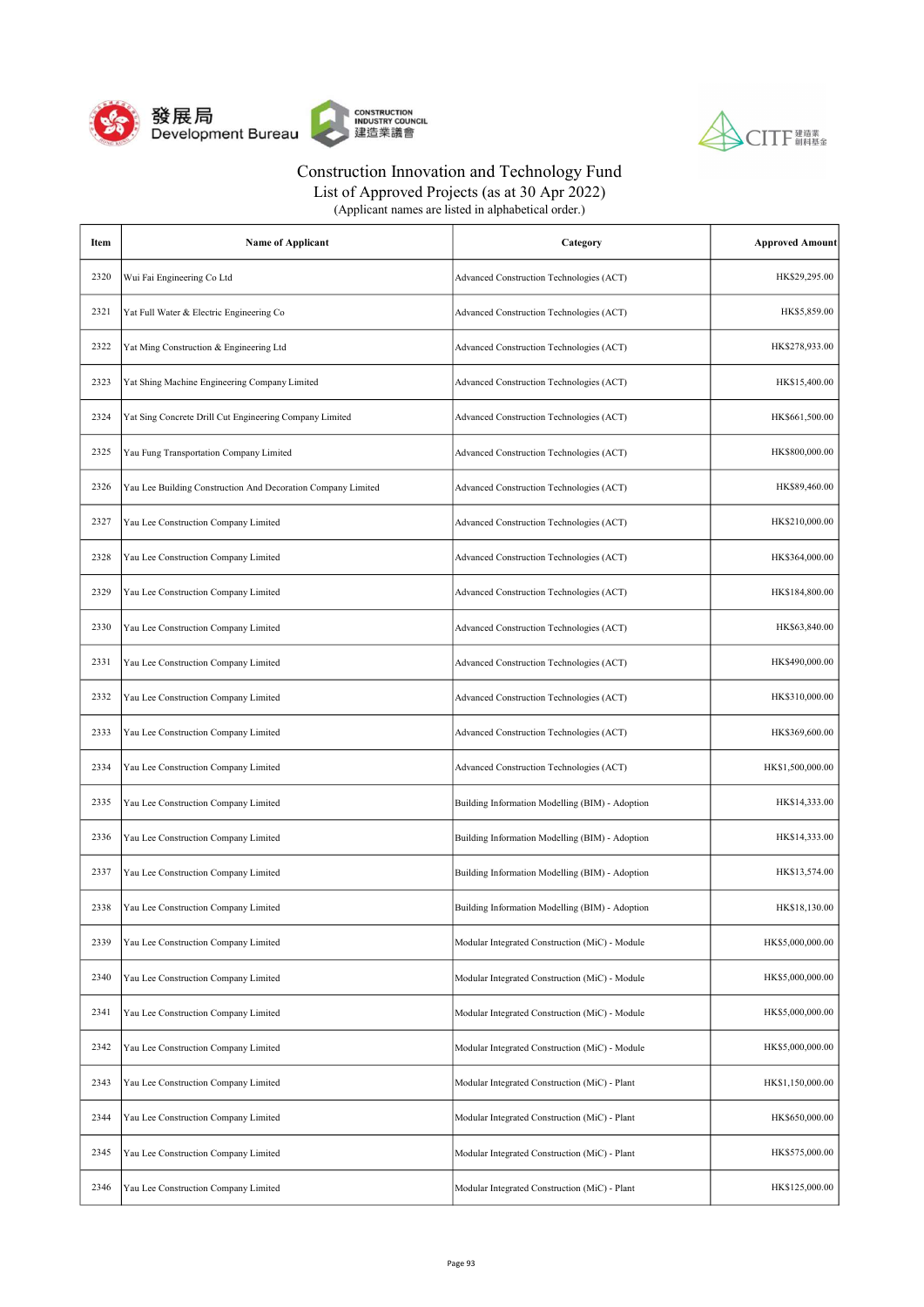



List of Approved Projects (as at 30 Apr 2022)

| Item | <b>Name of Applicant</b>                       | Category                                        | <b>Approved Amount</b> |
|------|------------------------------------------------|-------------------------------------------------|------------------------|
| 2347 | Yau Lee Construction Company Limited           | Modular Integrated Construction (MiC) - Plant   | HK\$60,417.00          |
| 2348 | Yau Lee Construction Company Limited           | Modular Integrated Construction (MiC) - Plant   | HK\$72,141.00          |
| 2349 | Yau Lee Construction Company Limited           | Modular Integrated Construction (MiC) - Plant   | HK\$786,100.00         |
| 2350 | Yau Lee Construction Company Limited           | Modular Integrated Construction (MiC) - Plant   | HK\$1,207,150.00       |
| 2351 | Yau Lee Construction Company Limited           | Modular Integrated Construction (MiC) - Plant   | HK\$1,663,200.00       |
| 2352 | Yau Lee Construction Company Limited           | Prefabricated Steel Rebar (STB)                 | HK\$2,091,675.00       |
| 2353 | Yau Luen (Biu Kee) Engineering Co., Limited    | Advanced Construction Technologies (ACT)        | HK\$29,685.00          |
| 2354 | Yau Luen Civil & Engineering Limited           | Advanced Construction Technologies (ACT)        | HK\$250,506.00         |
| 2355 | Yee Fai Construction Company Limited           | Advanced Construction Technologies (ACT)        | HK\$800,000.00         |
| 2356 | Yee Fai Construction Company Limited           | Prefabricated Steel Rebar (STB)                 | HK\$867,400.00         |
| 2357 | Yee Hop Engineering Company Limited            | Advanced Construction Technologies (ACT)        | HK\$800,000.00         |
| 2358 | Yee Hop Engineering Company Limited            | Advanced Construction Technologies (ACT)        | HK\$40,464.00          |
| 2359 | Yee Hop Engineering Company Limited            | Building Information Modelling (BIM) - Training | HK\$186,000.00         |
| 2360 | Yee Hop Engineering Company Limited            | Building Information Modelling (BIM) - Training | HK\$3,000.00           |
| 2361 | Yeung Kwong Construction & Engineering Limited | Advanced Construction Technologies (ACT)        | HK\$46,800.00          |
| 2362 | Yeung Sui Transportation Company Limited       | Advanced Construction Technologies (ACT)        | HK\$800,000.00         |
| 2363 | Ying Wah Civil Engineering Co. Limited         | Advanced Construction Technologies (ACT)        | HK\$330,750.00         |
| 2364 | Ying Wah Civil Engineering Co. Limited         | Advanced Construction Technologies (ACT)        | HK\$330,750.00         |
| 2365 | Ying Wah Civil Engineering Co. Limited         | Building Information Modelling (BIM) - Adoption | HK\$20,066.00          |
| 2366 | Ying Wah Construction Limited                  | Building Information Modelling (BIM) - Adoption | HK\$178,711.00         |
| 2367 | Yordland Engineering Limited                   | Building Information Modelling (BIM) - Adoption | HK\$98,420.00          |
| 2368 | Yordland Engineering Limited                   | Building Information Modelling (BIM) - Training | HK\$84,000.00          |
| 2369 | Yotta Engineering Company Limited              | Building Information Modelling (BIM) - Adoption | HK\$41,110.00          |
| 2370 | Young'S Engineering Company Limited            | Advanced Construction Technologies (ACT)        | HK\$70,538.00          |
| 2371 | Young'S Engineering Company Limited            | Advanced Construction Technologies (ACT)        | HK\$195,762.00         |
| 2372 | Young'S Engineering Company Limited            | Advanced Construction Technologies (ACT)        | HK\$182,000.00         |
| 2373 | Young'S Engineering Company Limited            | Advanced Construction Technologies (ACT)        | HK\$145,810.00         |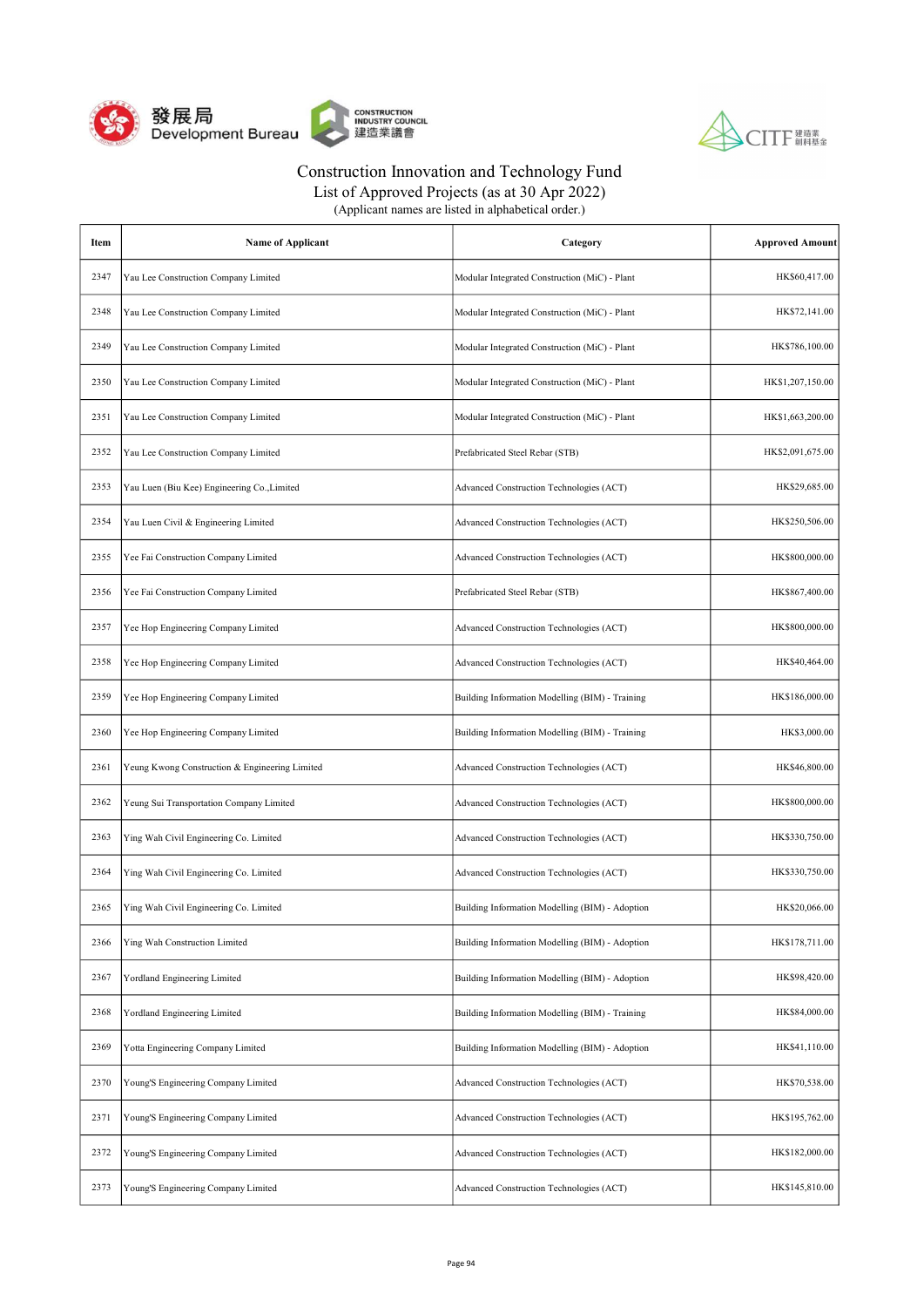



| (Applicant names are listed in alphabetical order.) |  |
|-----------------------------------------------------|--|
|-----------------------------------------------------|--|

| Item | <b>Name of Applicant</b>             | Category                                        | <b>Approved Amount</b> |
|------|--------------------------------------|-------------------------------------------------|------------------------|
| 2374 | Young'S Engineering Company Limited  | Advanced Construction Technologies (ACT)        | HK\$86,835.00          |
| 2375 | Young'S Engineering Company Limited  | Advanced Construction Technologies (ACT)        | HK\$45,116.00          |
| 2376 | Young'S Engineering Company Limited  | Building Information Modelling (BIM) - Adoption | HK\$89,778.00          |
| 2377 | Young'S Engineering Company Limited  | Building Information Modelling (BIM) - Adoption | HK\$95,620.00          |
| 2378 | Young'S Engineering Company Limited  | Building Information Modelling (BIM) - Adoption | HK\$36,120.00          |
| 2379 | Young'S Engineering Company Limited  | Building Information Modelling (BIM) - Adoption | HK\$181,412.00         |
| 2380 | Young'S Engineering Company Limited  | Building Information Modelling (BIM) - Adoption | HK\$93,058.00          |
| 2381 | Young'S Engineering Company Limited  | Building Information Modelling (BIM) - Adoption | HK\$36,484.00          |
| 2382 | Young'S Engineering Company Limited  | Building Information Modelling (BIM) - Training | HK\$58,000.00          |
| 2383 | Young'S Engineering Company Limited  | Building Information Modelling (BIM) - Training | HK\$12,500.00          |
| 2384 | YSK2 Engineering Company Limited     | Advanced Construction Technologies (ACT)        | HK\$56,880.00          |
| 2385 | YSK2 Engineering Company Limited     | Advanced Construction Technologies (ACT)        | HK\$69,252.00          |
| 2386 | Yu On Engineering Company Limited    | Advanced Construction Technologies (ACT)        | HK\$29,295.00          |
| 2387 | Yue Hing Engineering Limited         | Advanced Construction Technologies (ACT)        | HK\$76,167.00          |
| 2388 | Yue Po Engineering Co Ltd            | Advanced Construction Technologies (ACT)        | HK\$331,520.00         |
| 2389 | Yue Yau Engineering Limited          | Building Information Modelling (BIM) - Adoption | HK\$11,151.00          |
| 2390 | Yuk Fung Land Surveying Limited      | Building Information Modelling (BIM) - Adoption | HK\$31,065.00          |
| 2391 | Yuk Fung Land Surveying Limited      | Building Information Modelling (BIM) - Adoption | HK\$31,227.00          |
| 2392 | Yuk Fung Land Surveying Limited      | Building Information Modelling (BIM) - Adoption | HK\$32,724.00          |
| 2393 | Yuk Fung Land Surveying Limited      | Building Information Modelling (BIM) - Training | HK\$8,000.00           |
| 2394 | Yuk Fung Land Surveying Limited      | Building Information Modelling (BIM) - Training | HK\$8,000.00           |
| 2395 | Yuk Kee Engineering Company Limited  | Advanced Construction Technologies (ACT)        | HK\$996,000.00         |
| 2396 | Yuk Kwan Engineering Co., Limited    | Advanced Construction Technologies (ACT)        | HK\$11,718.00          |
| 2397 | Yung Kee Engineering Limited         | Building Information Modelling (BIM) - Adoption | HK\$48,299.00          |
| 2398 | Zemac Engineering Holdings Limited   | Building Information Modelling (BIM) - Training | HK\$4,400.00           |
| 2399 | Zemac Engineering Holdings Limited   | Building Information Modelling (BIM) - Training | HK\$2,200.00           |
| 2400 | Zhen Hua Engineering Company Limited | Building Information Modelling (BIM) - Adoption | HK\$51,730.00          |